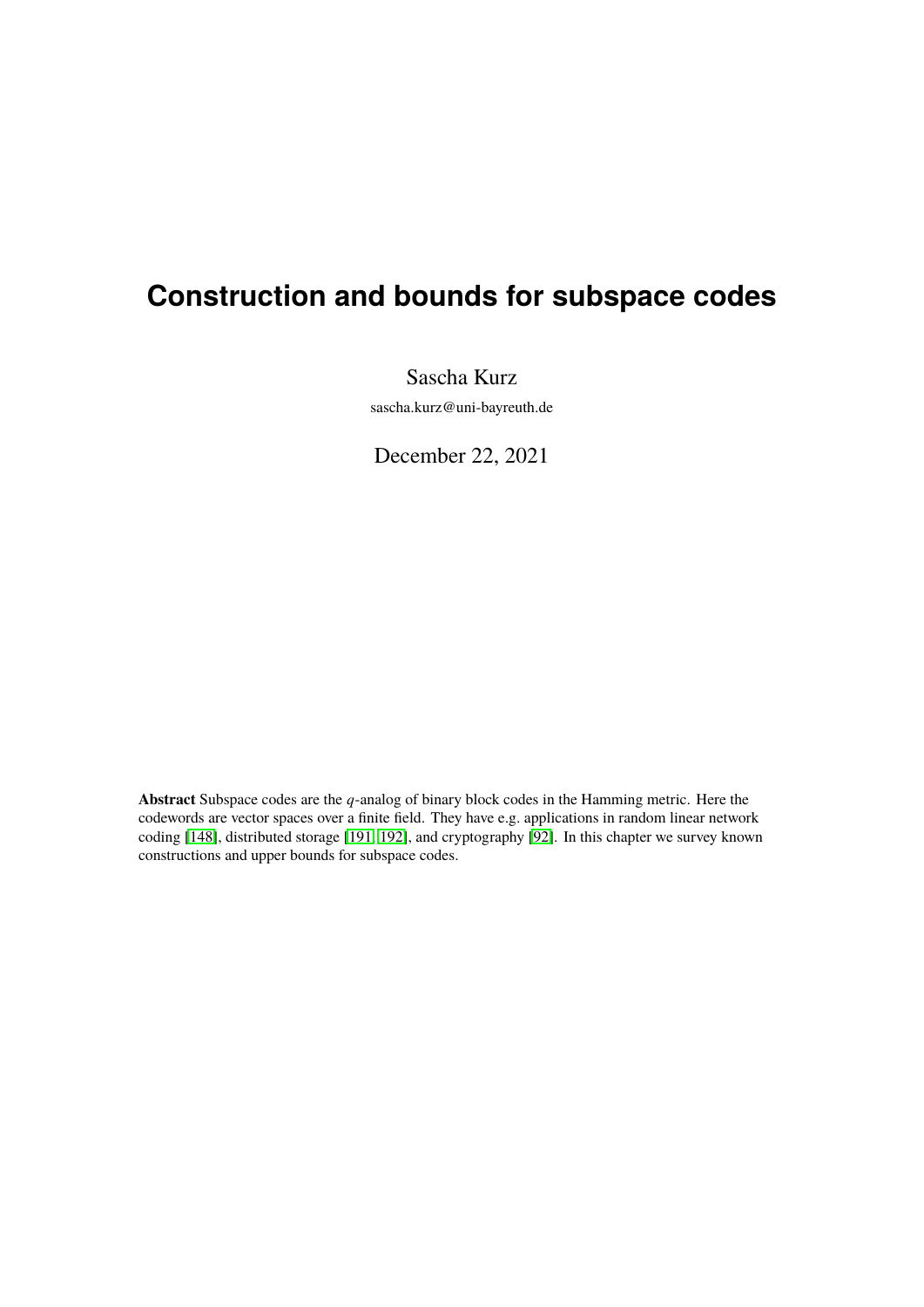# **Contents**

| 1                                                                | Introduction<br><b>Preliminaries</b>                                                                          |    |  |  |  |  |  |  |  |  |  |  |
|------------------------------------------------------------------|---------------------------------------------------------------------------------------------------------------|----|--|--|--|--|--|--|--|--|--|--|
| $\mathbf{2}$                                                     |                                                                                                               |    |  |  |  |  |  |  |  |  |  |  |
| 3                                                                | <b>Rank metric codes</b>                                                                                      | 9  |  |  |  |  |  |  |  |  |  |  |
| 4                                                                | Upper bounds for constant dimension codes                                                                     |    |  |  |  |  |  |  |  |  |  |  |
|                                                                  | 4.1                                                                                                           | 26 |  |  |  |  |  |  |  |  |  |  |
|                                                                  | Upper bounds based on divisible multisets of points<br>4.2                                                    | 29 |  |  |  |  |  |  |  |  |  |  |
| 5                                                                | <b>Constructions for constant dimension codes</b>                                                             |    |  |  |  |  |  |  |  |  |  |  |
|                                                                  | 5.1                                                                                                           | 35 |  |  |  |  |  |  |  |  |  |  |
|                                                                  | 5.1.1 Variants of the generalized linkage construction                                                        | 40 |  |  |  |  |  |  |  |  |  |  |
|                                                                  | The Echelon-Ferrers construction and their variants<br>5.2                                                    | 42 |  |  |  |  |  |  |  |  |  |  |
|                                                                  | 5.3<br>The coset construction $\dots \dots \dots \dots \dots \dots \dots \dots \dots \dots \dots \dots \dots$ | 46 |  |  |  |  |  |  |  |  |  |  |
|                                                                  | Constructions for $d$ -packings of CDCs and RMCs $\ldots \ldots \ldots \ldots \ldots \ldots$<br>5.4           | 58 |  |  |  |  |  |  |  |  |  |  |
|                                                                  | 5.5                                                                                                           | 63 |  |  |  |  |  |  |  |  |  |  |
|                                                                  | Combining constant dimension codes geometrically<br>5.6                                                       | 68 |  |  |  |  |  |  |  |  |  |  |
|                                                                  | Other constructions for constant dimension codes<br>5.7                                                       | 70 |  |  |  |  |  |  |  |  |  |  |
| 6                                                                | On the existence of a binary $q$ -analog of the Fano plane                                                    | 72 |  |  |  |  |  |  |  |  |  |  |
| 7                                                                | Lower bounds for constant dimension codes                                                                     | 75 |  |  |  |  |  |  |  |  |  |  |
| 8<br>Constructions and bounds for mixed dimension subspace codes |                                                                                                               |    |  |  |  |  |  |  |  |  |  |  |
| 9                                                                | Variants of subspace codes                                                                                    | 80 |  |  |  |  |  |  |  |  |  |  |
|                                                                  | 9.1                                                                                                           | 80 |  |  |  |  |  |  |  |  |  |  |
|                                                                  | 9.2                                                                                                           | 83 |  |  |  |  |  |  |  |  |  |  |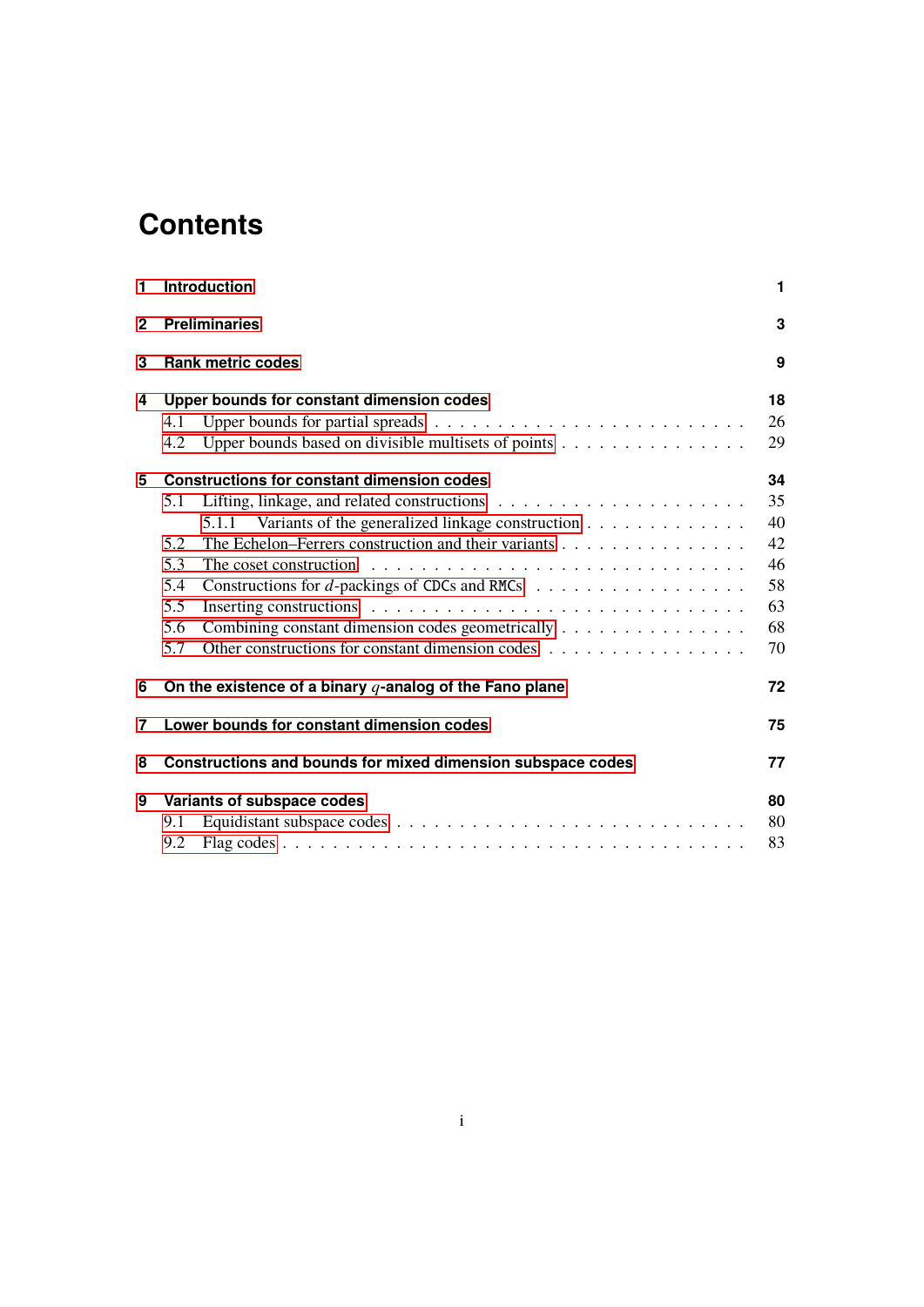# <span id="page-2-0"></span>**1 Introduction**

An important and classical family of error-correcting codes are so-called *block codes*. Given a non-empty *alphabet*  $\Sigma$  and a *length*  $n \in \mathbb{N}_{>0}$ , a block code C is a subset of  $\Sigma^n$ . The elements of C are called *codewords*. For **c**,  $c' \in \Sigma^n$  the *Hamming distance* is given by

$$
d_H(c, c') = # \{ 1 \le i \le n : c_i \ne c'_i \},
$$
\n(1.1)

i.e., the number of positions where the two codewords differ. With this, the *minimum Hamming distance* of a block code C is defined as

$$
d_H(C) = \min\{d_H(\mathbf{c}, \mathbf{c}') : \mathbf{c}, \mathbf{c}' \in C, \mathbf{c} \neq \mathbf{c}'\}.
$$
 (1.2)

By convention we formally set  $d_H(C) = \infty$  if  $\#C < 2$ , i.e.,  $d_H(C) > m$  for each integer m. If the alphabet  $\Sigma$  is a finite field (or a ring), we can call a block code C *linear* if it is linearly closed. While there is a lot of research on block codes with  $#Z > 2$ , we want to consider the binary case  $\Sigma = \mathbb{F}_2 = \{0, 1\}$  only. By  $A(n, d)$  we denote the maximum possible cardinality of a binary block code C with length n and minimum Hamming distance at least d. The determination of  $A(n, d)$ is an important problem that has achieved wide attention but is still widely open, i.e., except for a few special cases only lower and upper bounds for  $A(n, d)$  are known, see e.g. [\[1,](#page-87-0) [167,](#page-98-0) [174,](#page-99-0) [196\]](#page-100-2). For a vector  $\mathbf{c} \in \mathbb{F}_2^n$ <sup>n</sup> the Hamming distance  $d_H(c, 0)$  between **c** and the all-zero vector  $0 \in \mathbb{F}_2^n$  $\frac{n}{2}$  is called the *Hamming weight* wt( $\bf{c}$ ) of  $\bf{c}$ , counting the number of non-zero entries. A block code 𝐶 where each codeword has the same Hamming weight, say 𝑤, is called *constant weight* (block) code. The corresponding maximum possible cardinality is denoted by  $A(n, d, w)$ . For bounds and exact values for  $A(n, d, w)$  we refer the reader e.g. to [\[40,](#page-89-0) [186,](#page-99-1) [190\]](#page-100-3) and the citing papers.

The aim of this chapter is the study of so-called *subspace codes*. One way to introduce these codes is to consider them as  $q$ -analog of binary block codes, i.e., the codewords are subspaces of the vector space  $\mathbb{F}_q^n$ .

#### 𝑞**-analogs**

Many combinatorial structures are based on the subset lattice of some finite set  $\mathcal{U}$ , which is mostly called "universe". If we replace the subset lattice with the subspace lattice of a  $\#U$ -dimensional vector space V over  $\mathbb{F}_q$ , then we obtain a q-analog, see e.g. [\[12,](#page-87-1) [20,](#page-88-0) [68,](#page-91-0) [212\]](#page-101-0) for examples. The elements of  $U$  correspond to the 1-dimensional subspaces of  $V$ , t-subsets correspond to *t*-subspaces, and the union of two subsets corresponds to the sum of two subspaces. In Section [2](#page-4-0) we will introduce the q-binomial coefficient  $\begin{bmatrix} n \\ k \end{bmatrix}$  $\binom{n}{k}_q$  that corresponds to the binomial coefficient  $\binom{n}{a}$  $_{a}^{n}$ ). See also Section [4](#page-19-0) where we mention the q-Pochhammer symbol.

Endowed with a suitable metric, see Section [2](#page-4-0) for details, the maximum possible sizes  $A_q(n, d)$ of subspace codes in  $\mathbb{F}_q^n$  with minimum distance at least d can be studied. If all codewords of a subspace code C have the same dimension, say k, we speak of a *constant dimension code* and denote the corresponding maximum possible cardinality by  $A_q(n, d; k)$ . More precisely,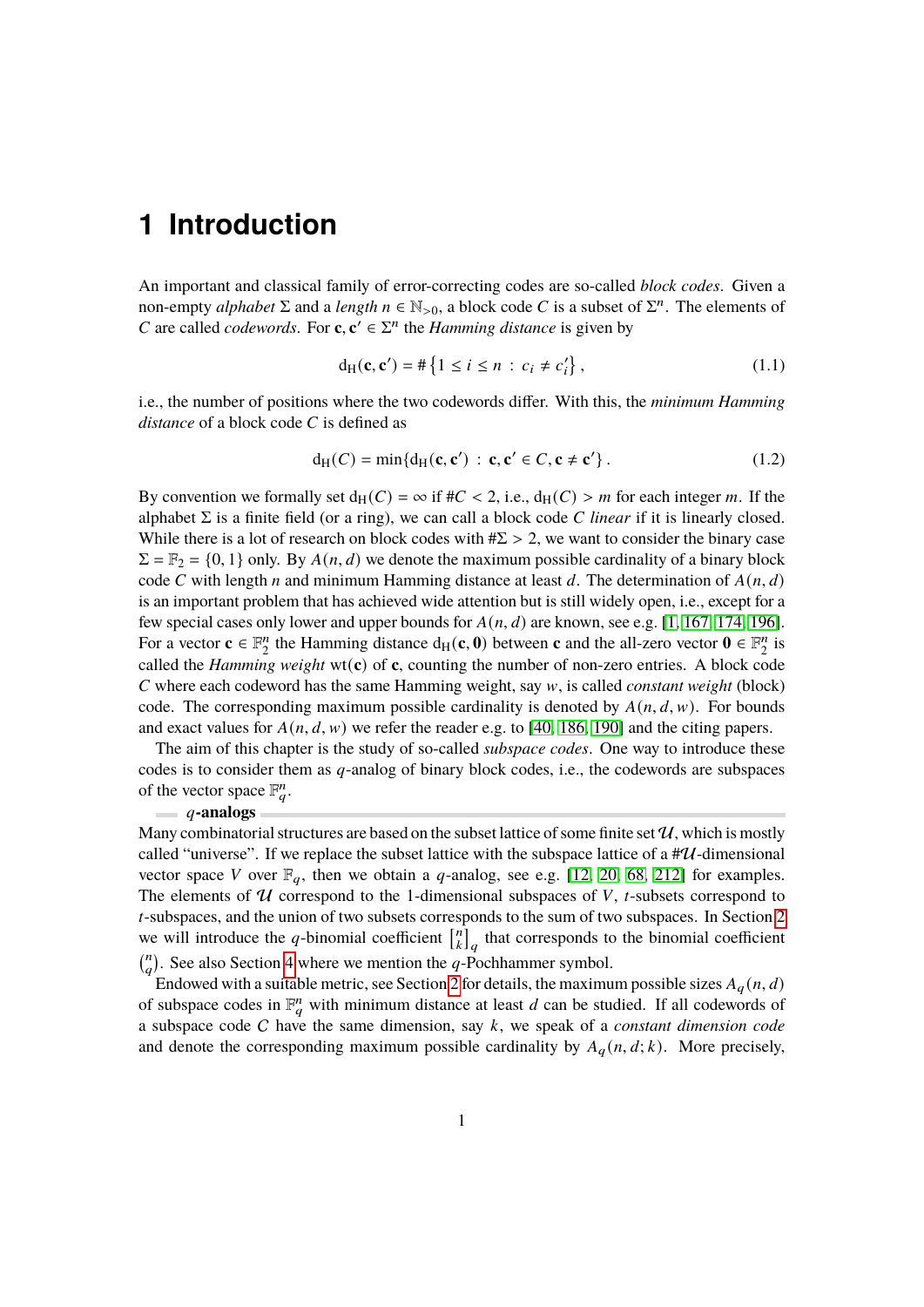## 1 Introduction

here we want to survey known lower and upper bounds for  $A_q(n,d)$  and  $A_q(n,d;k)$  cf. [\[122\]](#page-95-0). Besides being a generalization of classical codes, another motivation comes from e.g. random linear network coding, see [\[24,](#page-88-1) [105,](#page-94-0) [148\]](#page-97-0).

The remaining part of this chapter is structured as follows. First we introduce necessary preliminaries in Section [2.](#page-4-0) Due to their close connection to constant dimension codes rank metric codes are discussed in Section [3.](#page-10-0) In Section [4](#page-19-0) we survey upper bounds for  $A_q(n, d; k)$  and lower bounds, i.e. constructions, in Section [5.](#page-35-0) The special parameters  $A_2(7, 4; 3)$ , i.e. the first open case where  $A_2(n, d, k)$  has not been determined so far, is treated in Section [6.](#page-73-0) In Section [7](#page-76-0) we summarize the currently best known lower bounds for constant dimension codes for small parameters. Mixed dimension subspace codes are the topic of Section [8.](#page-78-0) We close with a few remarks on related topics in Section [9.](#page-81-0)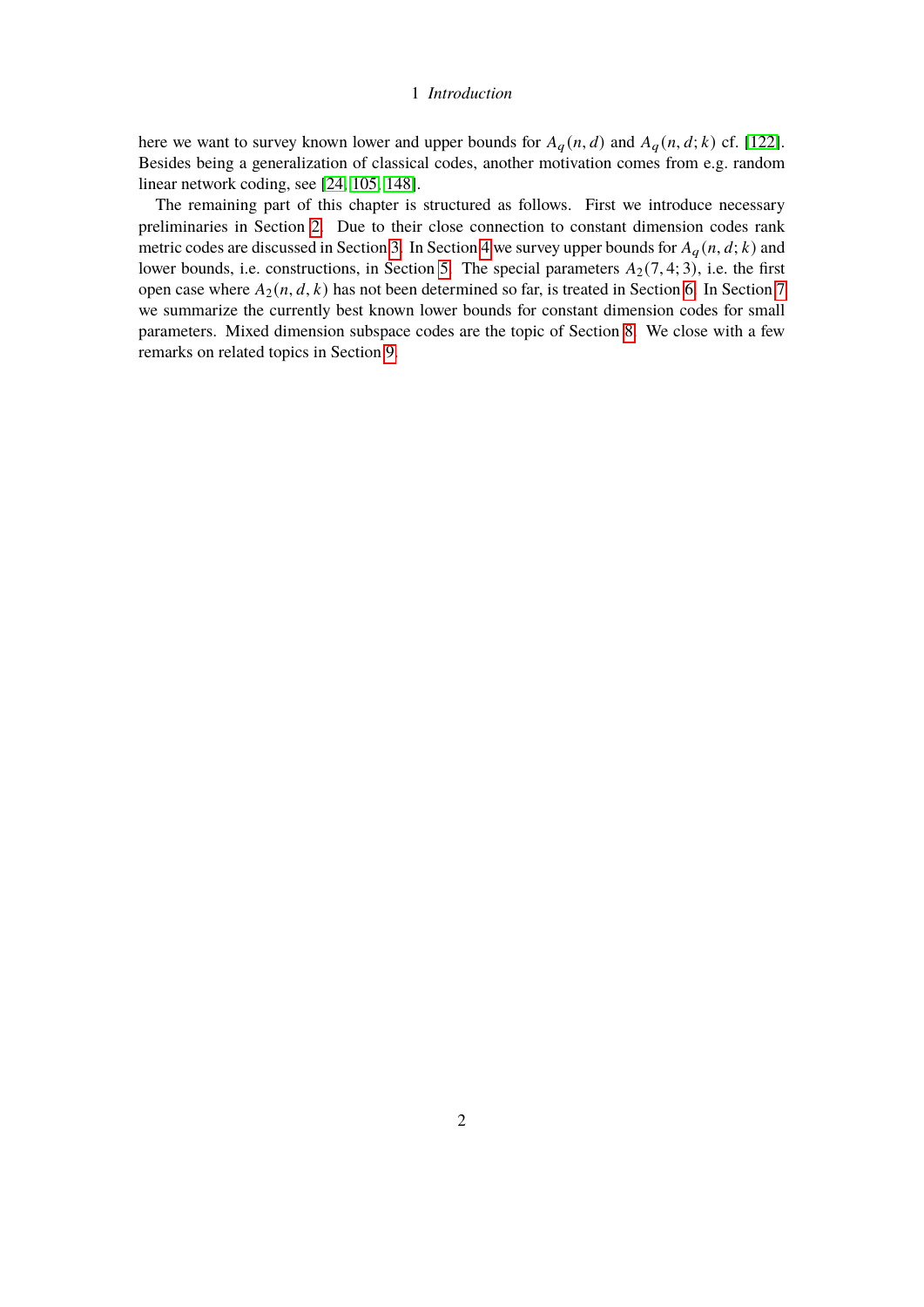<span id="page-4-0"></span>For a prime power  $q > 1$  let  $\mathbb{F}_q$  be the finite field with q elements. By  $\mathbb{F}_q^n$  we denote the standard vector space of dimension  $n \geq 0$  over  $\mathbb{F}_q$ . The set of all subspaces of  $\mathbb{F}_q^n$ , ordered by the incidence relation ⊆, is called  $(n - 1)$ -dimensional (coordinate) projective geometry over  $\mathbb{F}_q$  and denoted by PG( $n-1, q$ ), cf. [\[211\]](#page-101-1). It forms a finite modular geometric lattice with *meet*  $U \wedge W = U \cap W$ and *join*  $U \vee W = U + W$ . The graph theoretic distance

$$
d_{\mathcal{S}}(U, W) = \dim(U + W) - \dim(U \cap W) \tag{2.1}
$$

in this lattice is called the *subspace distance* between U and W. By  $P_q(n)$  we denote the set of all subspaces in  $\mathbb{F}_q^n$  and by  $\mathcal{G}_q(n,k)$  the subset of those with dimension  $0 \leq k \leq n$ , i.e.,  $\bigcup_{k=0}^{n} G_q(n,k) = \mathcal{P}_q(n)$ . The elements of  $\mathcal{G}_q(n,k)$  are also called *k*-spaces for brevity. Using geometric language, we also call 1-, 2-, 3-, 4-, and  $(n - 1)$ -spaces *points*, *lines*, *planes*, *solids*, and *hyperplanes*, respectively. An  $(n - k)$ -space is also called a subspace of *codimension*  $k$ , i.e., a hyperplane has codimension 1. A *subspace code* C is a subset of  $\mathcal{P}_q(n)$ , where  $n \geq 1$  is a suitable integer. If  $C \subseteq \mathcal{G}_q(n,k)$ , i.e., all elements  $U \in C$  have dimension dim $(U) = k$ , we speak of a *constant dimension code* (CDC). A subspace code C that is not a constant dimension code is also called *mixed dimension (subspace) code* (MDC).

**Exercise 2.1.** *Verify that the subspace distance*  $d_S$  *is a metric on*  $\mathcal{P}_q(n)$  *and satisfies* 

<span id="page-4-1"></span>
$$
d_S(U, W) = \dim(U) + \dim(W) - 2 \cdot \dim(U \cap W) \tag{2.2}
$$

$$
= 2 \cdot \dim(U + W) - \dim(U) - \dim(W). \tag{2.3}
$$

The *minimum subspace distance*  $d_S(C)$  of a subspace code C is defined as

$$
d_S(C) = \min\{d_S(U, W) : U, W \in C, U \neq W\},\
$$

where we formally set  $d_S(C) = \infty$  if  $\#C < 2$ , i.e.,  $d_S(C) > m$  for each integer m. The maximum possible cardinality of a subspace code in  $\mathbb{F}_q^n$  with minimum subspace distance at least d is denoted by  $A_q(n, d)$ . For constant dimension codes with codewords of dimension k we denote the maximum possible cardinality by  $A_q(n, d; k)$ . Note that the subspace distance between two *k*-spaces satisfies  $d_S(U, W) = 2k - 2 \cdot \dim(U \cap W) = 2 \cdot \dim(U + W) - 2k$ , i.e., it is an even non-negative integer. For each subset  $T \subseteq \{0, 1, \ldots, n\}$  we denote by  $A_q(n, d; T)$  the maximum possible cardinality of a subspace code C in  $\mathbb{F}_q^n$  with  $d_S(C) \geq d$  and  $\dim(U) \in T$  for all  $U \in C$ , so that e.g.  $A_q(n, d; k) = A_q(n, d; \{k\})$ . Mostly we omit curly braces for one-element sets. If  $C \subseteq \mathcal{G}_q(n,k)$  with  $d(C) \geq d$ , then we also speak of an  $(n, d; k)_q$ –CDC. From Equation [\(2.2\)](#page-4-1) we conclude that the dimension of the intersection of two codewords in C is at most  $k - d/2$  and also the minimum subspace distance is determined by the maximum dimension of the intersection of a pair of different codewords.<sup>[1](#page-0-0)</sup>

<sup>&</sup>lt;sup>1</sup>The same is true for the minimum dimension of the sum of two different codewords. The dimension of the sum of triples of codewords was considered in [\[18\]](#page-88-2) as another invariant of a CDC.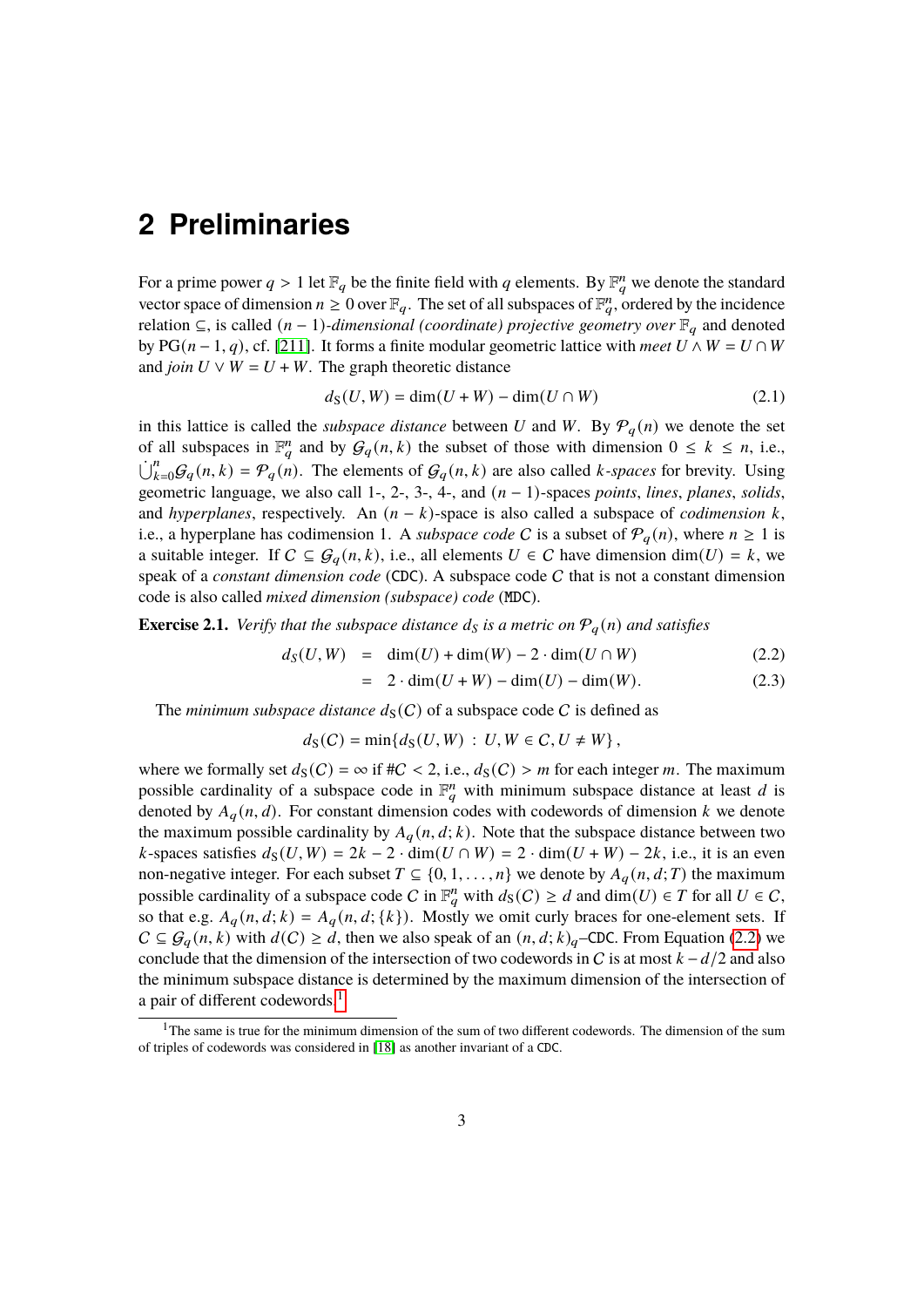**Exercise 2.2.** Let B be a non-degenerated bilinear form on  $\mathbb{F}_q^n$  and

$$
U^{\perp} = \{x \in \mathbb{F}_q^n : B(x, y) = 0 \,\forall y \in W\},\
$$

*i.e.,*  $U^{\perp}$  *is the orthogonal complement of*  $U$  *with respect to*  $B$ *. Show*  $dim(U^{\perp}) = n - dim(U)$  *and*  $d_S(U^{\perp}, W^{\perp}) = d_S(U, W)$  for all  $U, W \in \mathcal{P}_q(n)$ .

As an implication we remark

$$
A_q(n, d; T) = A_q(n, d; \{n - t : t \in T\})
$$
\n(2.4)

<span id="page-5-2"></span>and

$$
A_q(n, d; k) = A_q(n, d; n - k),
$$
\n(2.5)

so that we will mostly assume  $2k \leq n$ . Under this assumption the maximum possible subspace distance between two k-spaces is 2k, i.e., we have  $A_q(n, d; k) = 1$  if  $d > 2k$  and  $0 \le k \le n$ . If  $n < 0$ ,  $k < 0$ , or  $k > n$ , then we set  $A_q(n, d; k) = 0$ , which allows us to omit explicit conditions on the parameters *n*, *d*, and *k* in the following. For  $A_q(n, d; T)$  we use the same type of conventions. Using geometric language, an  $(n, 2k; k)$ <sub>a</sub>–CDC is also called *partial spread* or *partial k*-*spread*, to be more precise. Note that for a partial *k*-spread *C* of cardinality at least 2 we have  $n \geq 2k$ .

Given a CDC C we also call  $C^{\perp} := \{U^{\perp} : U \in C\}$  the *dual code*.

As a representation for a k-space  $U \in \mathcal{P}_q(n)$  we use matrices  $M \in \mathbb{F}_q^{k \times n}$  whose k rows form a basis of U and write  $U = \langle M \rangle$ . In this case we say that M is a *generator matrix* of U. If the underlying field is not clear from the context we more precisely write  $\langle M \rangle_{\mathbb{F}_q}$  for the row span of  $M_{\odot}$ 

**Definition 2.3.** Let C be a subspace code in  $\mathbb{F}_a^n$ . We call a set of matrices G a generating set of  $C$  *if*  $#C = #G$  *and*  $C = \{ \langle G \rangle : G \in G \}.$ 

In other words a generating set of a subspace code consist of a corresponding set of generator matrices.

For  $U, W \in \mathcal{P}_q(n)$  we have

<span id="page-5-1"></span>
$$
\dim(U+W) = \text{rk}\left(\begin{pmatrix} G_U \\ G_W \end{pmatrix}\right),\,
$$

where  $rk(X)$  denotes the rank of a matrix X and  $G_U$ ,  $G_W$  are generator matrices of U and W, respectively. Inserting into Equation [\(2.3\)](#page-4-1) gives

$$
d_{\mathcal{S}}(U, W) = 2 \cdot \text{rk}\left(\begin{pmatrix} G_U \\ G_W \end{pmatrix}\right) - \dim(U) - \dim(W). \tag{2.6}
$$

The number of k-spaces in  $\mathbb{F}_q^n$  can be easily counted:

**Exercise 2.4.** *Show that there are exactly*  $\prod_{i=0}^{k-1} (q^n - q^i)$  generator matrices (or ordered bases) for a k-space in  $\mathbb{F}_q^n$  and that each such k-space admits  $\prod_{i=0}^{k-1} (q^k - q^i)$  different generator *matrices, so that*

<span id="page-5-0"></span>
$$
\#G_q(n,k) = \prod_{i=0}^{k-1} \frac{q^{n-i} - 1}{q^{k-i} - 1}.
$$
\n(2.7)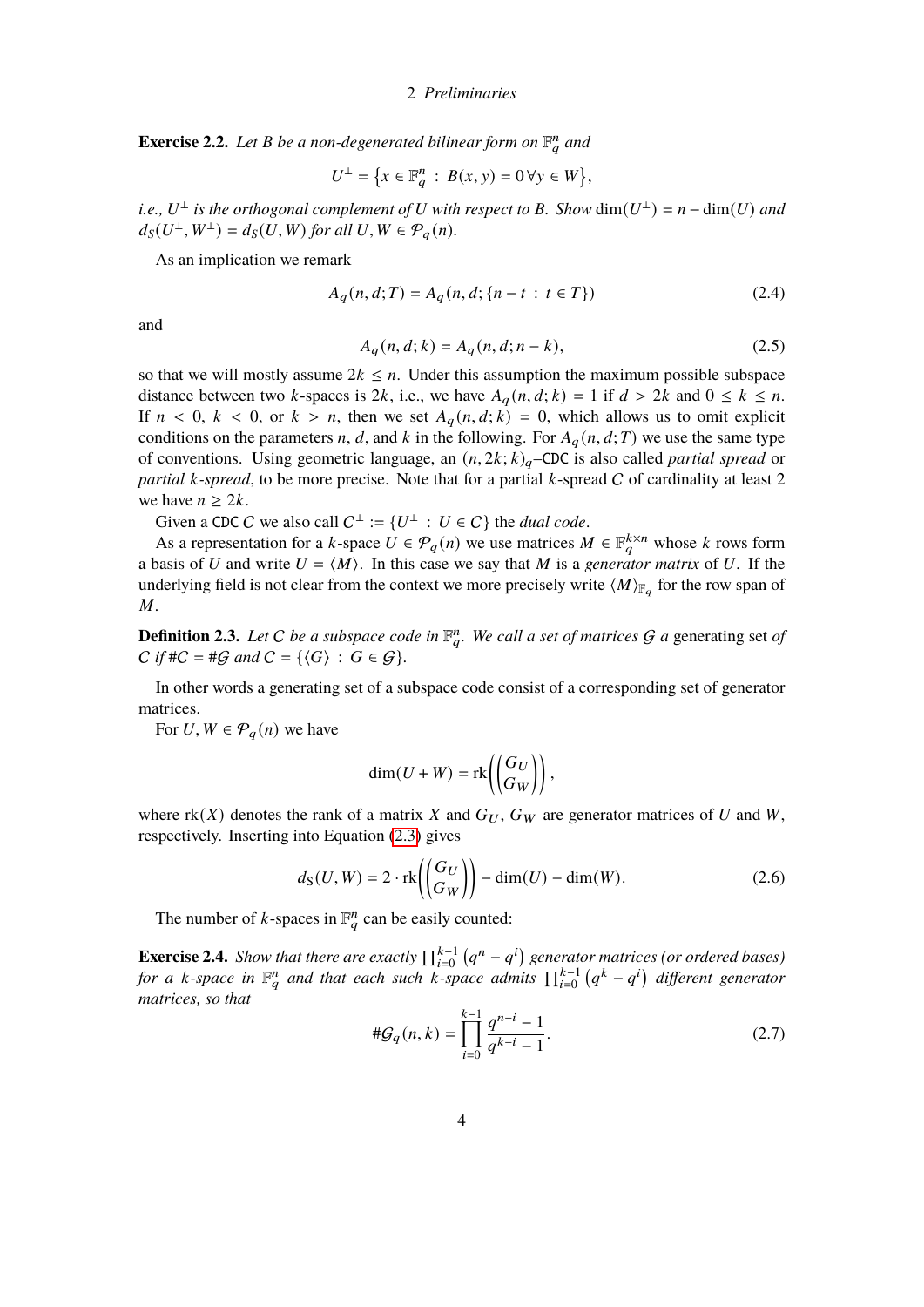As further notation we set  $\binom{n}{k}$  $\binom{n}{k}_q := \#\mathcal{G}_q(n,q)$ , which is called *q*-binomial or *Gaussian binomial coefficient* since they are the q-analog of the binomial coefficient  $\binom{n}{k}$  $\binom{n}{k}$  counting the number of  $k$ -element subsets of an  $n$ -element set.

**Exercise 2.5.** *Consider*  $\begin{bmatrix} n \\ k \end{bmatrix}$  $\binom{n}{k}_q$  as a function of  $q$  on  $\mathbb{R}_{>0}$  using Equation [\(2.7\)](#page-5-0) and show

$$
\lim_{q \to 1} \begin{bmatrix} n \\ k \end{bmatrix}_q = \binom{n}{k}
$$

*for all integers*  $0 \leq k \leq n$ .

**Exercise 2.6.** *Show*  $\begin{bmatrix} n \\ k \end{bmatrix}$  $\begin{bmatrix} n \\ k \end{bmatrix}$  $q = \begin{bmatrix} n \\ n-1 \end{bmatrix}$  $\binom{n}{n-k}_q$  and  $\binom{n}{k}$  $\binom{n}{k}_q = q^k \binom{n-1}{k}_q + \binom{n-1}{k-1}$  $_{k-1}^{n-1}$ <sub>q</sub> =  $_{k-1}^{n-1}$ <sub>q</sub> +  $q^{n-k}$  $_{k-1}^{n-1}$  $_{k-1}^{n-1}$ <sub>q</sub> *whenever the occurring Gaussian binomial coefficients are well defined.*

For lower and upper bounds for  $\int_{k}^{n}$  $\binom{n}{k}_q$  we refer to the beginning of Section [4,](#page-19-0) see e.g. Inequality [\(4.2\)](#page-19-1).

Applying the Gaussian elimination algorithm to a generator matrix  $G$  of a  $k$ -space  $U$  gives a unique generator matrix  $E(G)$  in *reduced row echelon form*. Since  $E(G) = E(G')$  for any two generator matrices G and G' of U, we will also directly write  $E(U)$ . By  $v(G) \in \mathbb{F}_2^n$  $\frac{m}{2}$  or  $v(U) \in \mathbb{F}_2^n$ 2 we denote the characteristic vector of the pivot columns in  $E(G)$  or  $E(G)$ , respectively. These vectors are also called *identifying* or *pivot vectors*. If  $U \in \mathcal{G}_q(n, k)$ , then wt( $v(U)$ ) = k, i.e., the identifying vector of a  $k$ -space consists of  $k$  ones (and  $n - k$ ) zeroes. Slightly abusing notation we use  $G_1(n, k) := \{v \in \mathbb{F}_2^n\}$  $\binom{n}{2}$  : wt(v) = k.

<span id="page-6-0"></span>**Example 2.7.** *For*

$$
U = \left\langle \begin{pmatrix} 1 & 0 & 1 & 1 & 1 & 0 & 1 & 0 & 1 \\ 1 & 0 & 0 & 1 & 1 & 1 & 1 & 1 & 1 \\ 0 & 0 & 0 & 1 & 0 & 0 & 0 & 1 & 0 \\ 0 & 0 & 0 & 0 & 0 & 1 & 1 & 0 & 1 \end{pmatrix} \right\rangle \in \mathcal{G}_2(9, 4)
$$

*we have*

$$
E(U) = \begin{pmatrix} 1 & 0 & 0 & 0 & 1 & 0 & 0 & 0 & 0 \\ 0 & 0 & 1 & 0 & 0 & 0 & 1 & 1 & 1 \\ 0 & 0 & 0 & 1 & 0 & 0 & 0 & 1 & 0 \\ 0 & 0 & 0 & 0 & 0 & 1 & 1 & 0 & 1 \end{pmatrix}
$$

 $and v(U) = 101101000 \in \mathbb{F}_2^9$ .

Consider  $M_U = E(U)$  and  $M_W = E(W)$  in Equation [\(2.6\)](#page-5-1). Since the union of the pivot positions in  $E(U)$  and  $E(W)$  has cardinality

$$
\frac{d_H\big(\nu((U),\nu(W))+\dim(U)+\dim(W)}{2},
$$

we have have

$$
2 \cdot \operatorname{rk}\left(\binom{E(U)}{E(W)}\right) \ge d_H\big(\nu((U), \nu(W)) + \dim(U) + \dim(W),\big)
$$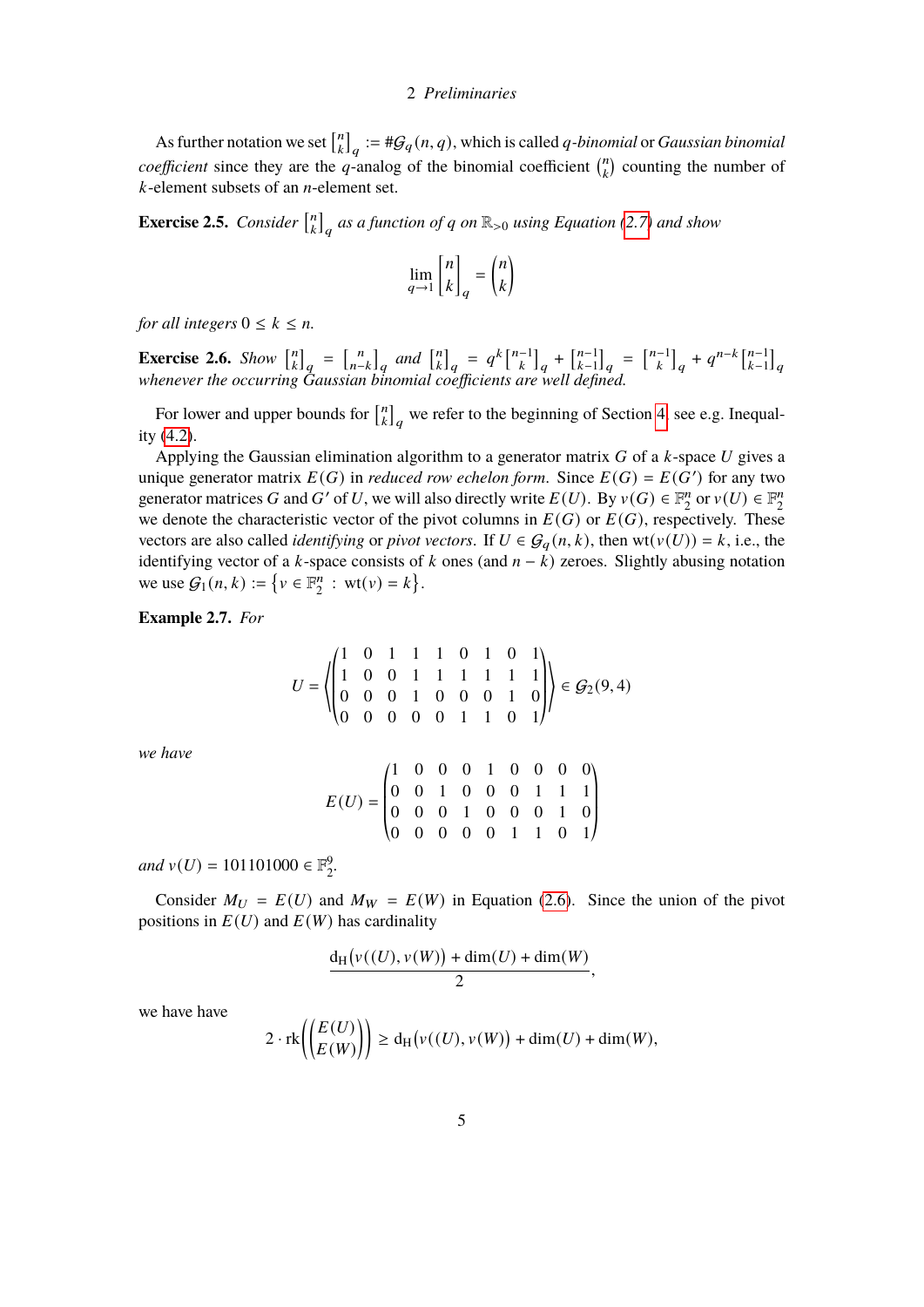so that applying Equation [\(2.6\)](#page-5-1) gives

$$
d_{\mathcal{S}}(U,W) \ge d_{\mathcal{H}}(\nu(U),\nu(W)),\tag{2.8}
$$

cf. [\[76,](#page-92-0) Lemma 2].

**Exercise 2.8.** *Let*  $q > 1$  *be a prime power*,  $\mathbf{u}, \mathbf{w} \in \mathbb{F}_2^n$  $n/2$ , and

$$
d_H(\mathbf{u}, \mathbf{w}) \le d \le \min\left\{\text{wt}(\mathbf{u}) + \text{wt}(\mathbf{w}), n - \frac{\text{wt}(\mathbf{u}) + \text{wt}(\mathbf{w}) - d_H(\mathbf{u}, \mathbf{w})}{2}\right\}
$$

*with*  $d \equiv 0 \pmod{2}$  *be arbitrary. Construct subspaces*  $U \in \mathcal{G}_q(n, \text{wt}(\mathbf{u}))$  *and*  $W \in \mathcal{G}_q(n, \text{wt}(\mathbf{w}))$ *with*  $d_S(U, W) = d$ .

Note that  $v(U)$  depends on the ordering of the positions. By  $S_n$  we denote the symmetric group on  $\{1, \ldots, n\}$ . Let  $\pi \in S_n$  be a permutation, and  $M \in \mathbb{F}_q^{k \times n}$  be a matrix. By  $\pi M \in \mathbb{F}_q^{k \times n}$  we denote the matrix arising by permuting the columns of  $M$  according to  $\pi$ . For a subspace  $U \in \mathcal{G}_a(n, k)$  we denote by  $\pi U$  the k-space  $\langle \pi E(U) \rangle$ . Note that  $\langle \pi G \rangle = \langle \pi E(U) \rangle$  for every generator matrix  $G$  of  $U$ .

**Exercise 2.9.** *Show* dim( $U$ ) = dim( $\pi U$ ) and  $d_S(U, W) = d_S(\pi U, \pi W)$  for all  $U, W \in \mathcal{P}_q(n)$  and  $\pi \in S_n$ .

**Example 2.10.** *Consider the two* 2*-spaces*

$$
U = \left\langle \begin{pmatrix} 1 & 0 & 0 & 0 \\ 0 & 1 & 0 & 0 \end{pmatrix} \right\rangle, \quad W = \left\langle \begin{pmatrix} 1 & 0 & 2 & 1 \\ 0 & 1 & 0 & 1 \end{pmatrix} \right\rangle
$$

*in*  $P_3(4)$ *.* We have  $v(U) = 1100 \in \mathbb{F}_2^4$  and  $v(W) = 1100 \in \mathbb{F}_2^4$ , so that  $d_H(v(U), v(W)) =$  $0 < 4 = d_S(U, W)$ . For the permutation  $\pi = (13)(24)$  we have  $v(\pi U) = 0011 \in \mathbb{F}_w^4$  and  $v(\pi W) = 1100 \in \mathbb{F}_2^4$ , so that  $d_H(v(\pi U), v(\pi W)) = 4 = d_S(U, W)$ .

**Exercise 2.11.** *Let*  $U, W \in \mathcal{P}_q(n)$  *be arbitrary. Show the existence of a permutation*  $\pi \in \mathcal{S}_n$ with  $d_S(U, W) = d_H(v(\pi U), v(\pi W)).$ 

In other words, we have  $d_S(U, W) \ge d_H(v(\pi U), v(\pi W))$  for all  $\pi \in S_n$  and there exists a permutation attaining equality.

**Definition 2.12.** *Let*  $C ⊆ G_q(n, k)$  *be a CDC. The pivot structure of*  $C$  *is the subset*  $V :=$  $\{v(U): U \in C\} \subseteq \mathcal{G}_1(n, k)$  *of binary vectors that are attained by pivot vectors of the codewords. By*  $A_q(n, d; k; \mathcal{V})$  *we denote the maximum cardinality of a CDC C*  $\subseteq$   $G_q(n, k)$  *with minimum subspace distance at least d whose pivot structure is a subset of*  $V$ .

In order to describe specially structured subsets of  $G_1(n, k)$  we denote by

$$
\binom{n_1}{k_1},\ldots,\binom{n_l}{k_l}
$$

the set of binary vectors which contain exactly  $k_i$  ones in positions  $1 + \sum_{j=1}^{i-1} n_j$  to  $\sum_{j=1}^{i} n_j$  for all  $1 \leq i \leq l$ . The cases of at least  $k_i$  ones are denoted by  $\binom{n_i}{\leq k}$  $\binom{n_i}{\geq k_i}$  and the cases of at most  $k_i$  ones are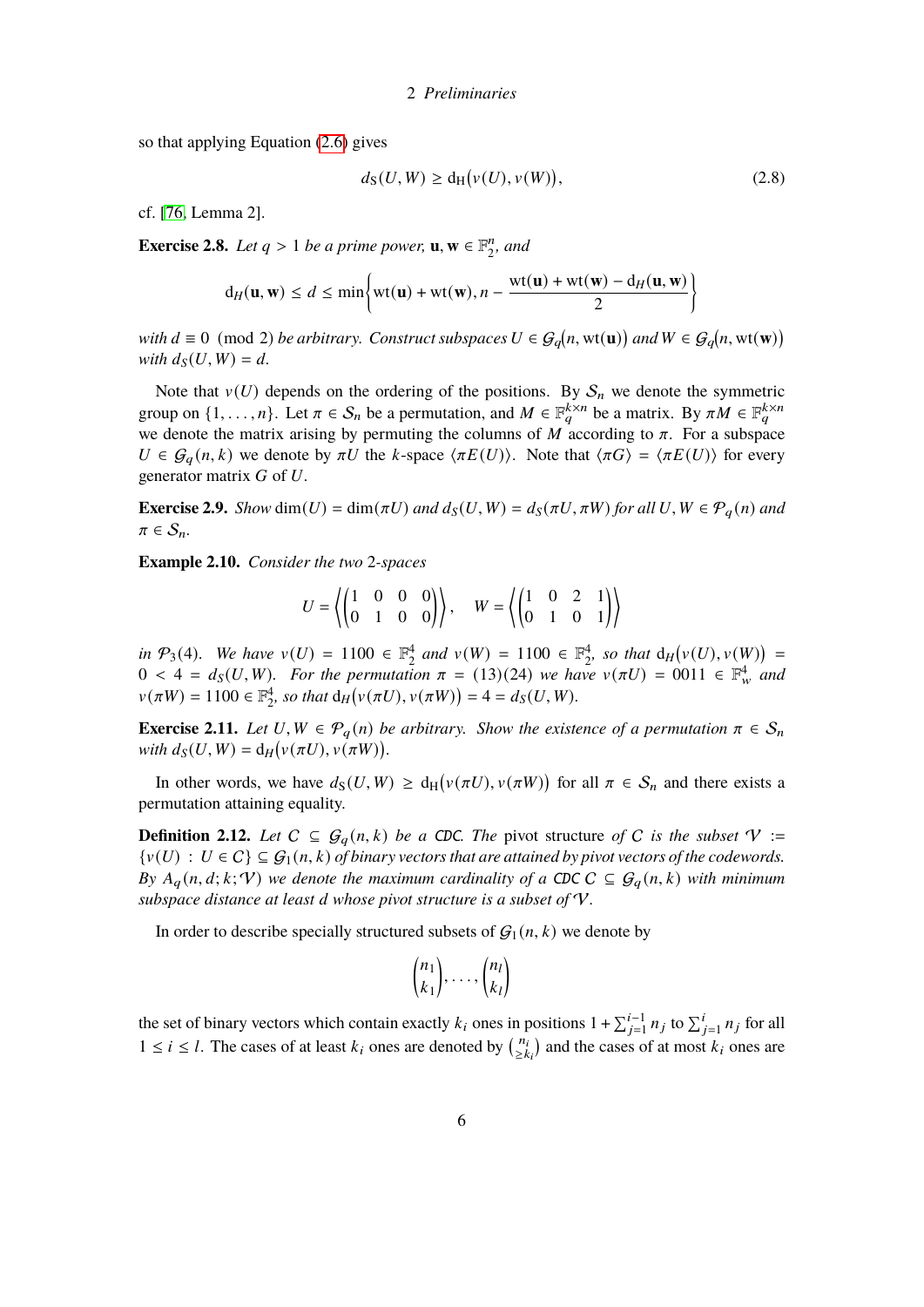denoted by  $\binom{n_i}{\leq k}$  $\frac{n_i}{\leq k_i}$ . Also in this generalized setting we assume that the described set is a subset of  $G_1(n, k)$ , where  $n = \sum_{i=1}^l n_i$  and  $k = \sum_{i=1}^l k_i$ , i.e.

$$
\binom{n_1}{\leq k_1}, \binom{n-n_1}{\geq k-k_1} \subseteq \mathcal{G}_1(n,k).
$$

For two subsets  $\mathcal{V}, \mathcal{V}' \subseteq \mathbb{F}_2^n$  we write  $d_H(\mathcal{V}, \mathcal{V}')$  for the minimum Hamming distance  $d_H(\mathcal{V}, \mathcal{V}')$ for arbitrary  $v \in V$  and  $v' \in V'$ .

**Exercise 2.13.** *Let*  $V = \binom{m}{k}$ ,  $\binom{n-m}{0}$  $\binom{-m}{0}$  and  $V' = \binom{m}{\leq k-d/2}, \binom{n-m}{\leq d/2}$  $\sum_{\substack{\geq d/2}}^{n-m}$  be two subsets of  $\mathcal{G}_1(n,k)$ *. Verify*  $d_H(\mathcal{V}, \mathcal{V}') = d.$ 

Our counting formula for  $k$ -spaces in Equation [\(2.7\)](#page-5-0) can be refined to prescribed pivot vectors. To this end, let the *Ferrers tableaux*  $T(U)$  of U arise from  $E(U)$  by removing the zeroes from each row of  $E(U)$  left to the pivots and afterwards removing all pivot columns. If we then replace all remaining entries by dots we obtain the *Ferrers diagram*  $\mathcal{F}(U)$  of U which only depends on the identifying vector  $v(U)$ .

**Example 2.14.** *For the subspace U* from *Example* [2.7](#page-6-0) *we have* 

|  |  |  |  | $(T) = \begin{pmatrix} 0 & 1 & 0 & 0 & 0 \\ 0 & 1 & 1 & 1 \\ 0 & 0 & 1 & 0 \\ 1 & 0 & 1 \end{pmatrix}$ and $\mathcal{F}(U) = \begin{pmatrix} 0 & 0 & 0 \\ 0 & 0 & 0 \\ 0 & 0 & 0 \\ 0 & 0 & 1 \end{pmatrix}$ |  |  |  |
|--|--|--|--|--------------------------------------------------------------------------------------------------------------------------------------------------------------------------------------------------------------|--|--|--|
|  |  |  |  |                                                                                                                                                                                                              |  |  |  |
|  |  |  |  |                                                                                                                                                                                                              |  |  |  |
|  |  |  |  |                                                                                                                                                                                                              |  |  |  |

The partially filled  $k \times (n - k)$  matrix  $T(U)$  contains all essential information to describe the codeword  $U$ . The entries in  $T(U)$  have no further restrictions besides being contained in  $\mathbb{F}_q$ , which is reflected by the notation  $\mathcal{F}(U)$ . Indeed, every different choice gives a different k-dimensional subspace in  $\mathbb{F}_q^n$ . So, the pivot vector  $v(U)$  and the Ferrers diagram  $\mathcal{F}(U)$  of U both partition  $G_q(n, k)$  into specific classes. As indicated before, these classes are not preserved by permutations of the coordinates. If *n* is given,  $v(U)$  and  $\mathcal{F}(U)$  can be converted into each other.<sup>[2](#page-0-0)</sup> So, we also write  $v(\mathcal{F})$  for a given Ferrers diagram and  $\mathcal{F}(\mathbf{u})$  for a given vector  $\mathbf{u} \in \mathbb{F}_2^n$  $\frac{n}{2}$ .

Denoting the number of dots in  $\mathcal{F}(\mathbf{u})$  by  $\sharp \mathcal{F}(\mathbf{u})$  we can state that the number of wt(**u**)-spaces in  $\mathbb{F}_q^n$  is given by  $q^{\# \mathcal{F}(\mathbf{u})}$ .

**Exercise 2.15.** *Show that for*  $\mathbf{u} \in \mathbb{F}_2^n$  $\sum_{i=1}^{n} u_i \cdot \sum_{j=i+1}^{n} (1 - u_j).$ 

For two  $k$ -spaces with the same pivot vector Equation [\(2.6\)](#page-5-1) can be used to relate the subspace distance with the rank distance of the corresponding generator matrices:

<span id="page-8-0"></span>**Lemma 2.16.** *([\[203,](#page-101-2) Corollary 3]) For*  $U, W \in \mathcal{G}_q(n, k)$  *with*  $v(U) = v(W)$  *we have*  $d_S(U, W) =$  $2d_R(E(U), E(W))$ .

<sup>&</sup>lt;sup>2</sup>The only issue occurs for pivot vectors  $v(U)$  starting with a sequence of zeroes corresponding to the same number of leading empty columns in the Ferrers diagram. The latter, or their number, may not be directly visible.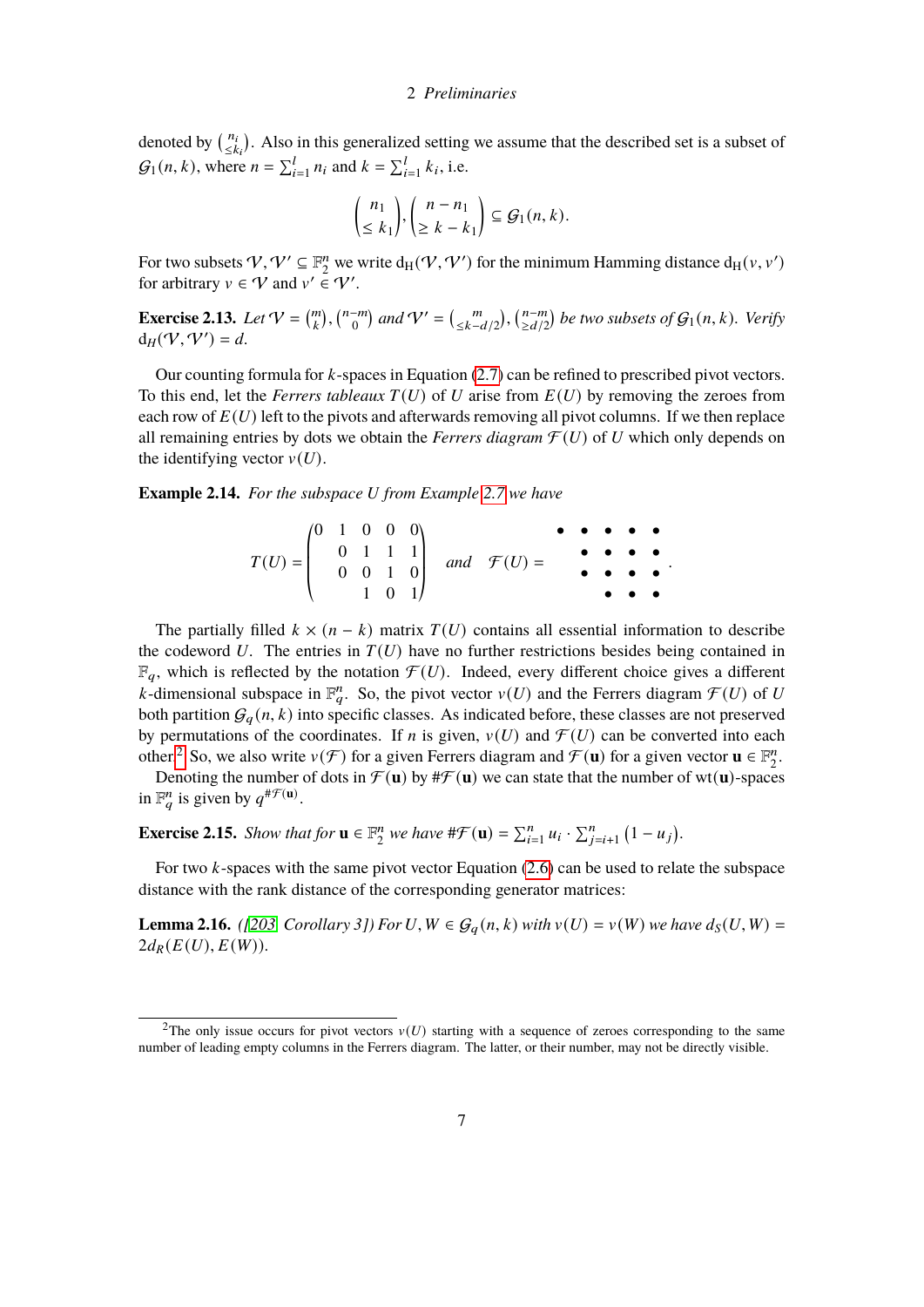As we will see later on, a different kind of codes is closely related to subspace codes. For two matrices  $U, W \in \mathbb{F}_q^{m \times n}$  the *rank distance* is defined as  $d_R(U, W) = \text{rk}(U - W)$ . As observed e.g. in [\[87\]](#page-92-1),  $d_R$  is indeed a metric on the set of  $(m \times n)$  matrices over  $\mathbb{F}_q$  with values in  $\{0, 1, \ldots, \min\{m, n\}\}\$ . A subset  $\mathcal{M} \subseteq \mathbb{F}_q^{m \times n}$  is called a *rank metric code* (RMC) and by  $d_R(\mathcal{M})$  := min  $\{d_R(A, B) : A, B \in \mathcal{M}, A \neq B\}$  we denote the corresponding *minimum rank distance*. As a shorthand, we speak of an  $(m \times n, d)_{q}$ –RMC. We call M *additive* if it is additively closed and *linear* if it forms a subspace of  $\mathbb{F}_q^{m \times n}$ . In Section [3](#page-10-0) we will summarize more details on RMCs that actually are part of the preliminaries and relevant for the later sections.

For the sake of completeness, we mention a few standard notations that we are using in the following. The *sum* of two sets A and B is given by  $A + B := \{a + b : a \in A, b \in B\}$ . For  $a \in A$ we also use the abbreviation  $a + B$  for  $\{a\} + B$ .

## **Definition 2.17.** *(Packings and partitions)*

*A* packing  $\mathcal{P} = \{P_1, \ldots, P_s\}$  *of a set X is a set of subsets*  $P_i \subseteq X$  *such that*  $P_i \cap P_j = \emptyset$  *for all*  $1 \leq i \leq j \leq s$ , *i.e., the subsets*  $P_i$  *are pairwise disjoint. The number of elements s is also called the* cardinality #P *of* P. If additionally  $\bigcup_{i=1}^{s} P_i = X$ , then we speak of a partition.

For packings or partitions of CDCs or RMCs we will need a stronger condition than pairwise disjointness in some applications.

## <span id="page-9-0"></span>**Definition 2.18.** *(***d***-packings and* **d***-partitions of codes)*

*A packing*  $P = \{P_1, \ldots, P_s\}$  *of a CDC C is called d*-packing *if*  $d_S(P_i) \geq d$  (and  $P_i \subseteq C$ ) for all  $1 ≤ i ≤ s$ . Similarly, a packing  $P = {P_1, \ldots, P_s}$  of a RMC M is called d-packing if  $d_R(P_i) ≥ d$  $(and P_i \subseteq M)$  for all  $1 \le i \le s$ . If the packings are partitions, then we speak of a d-partition in *both cases.*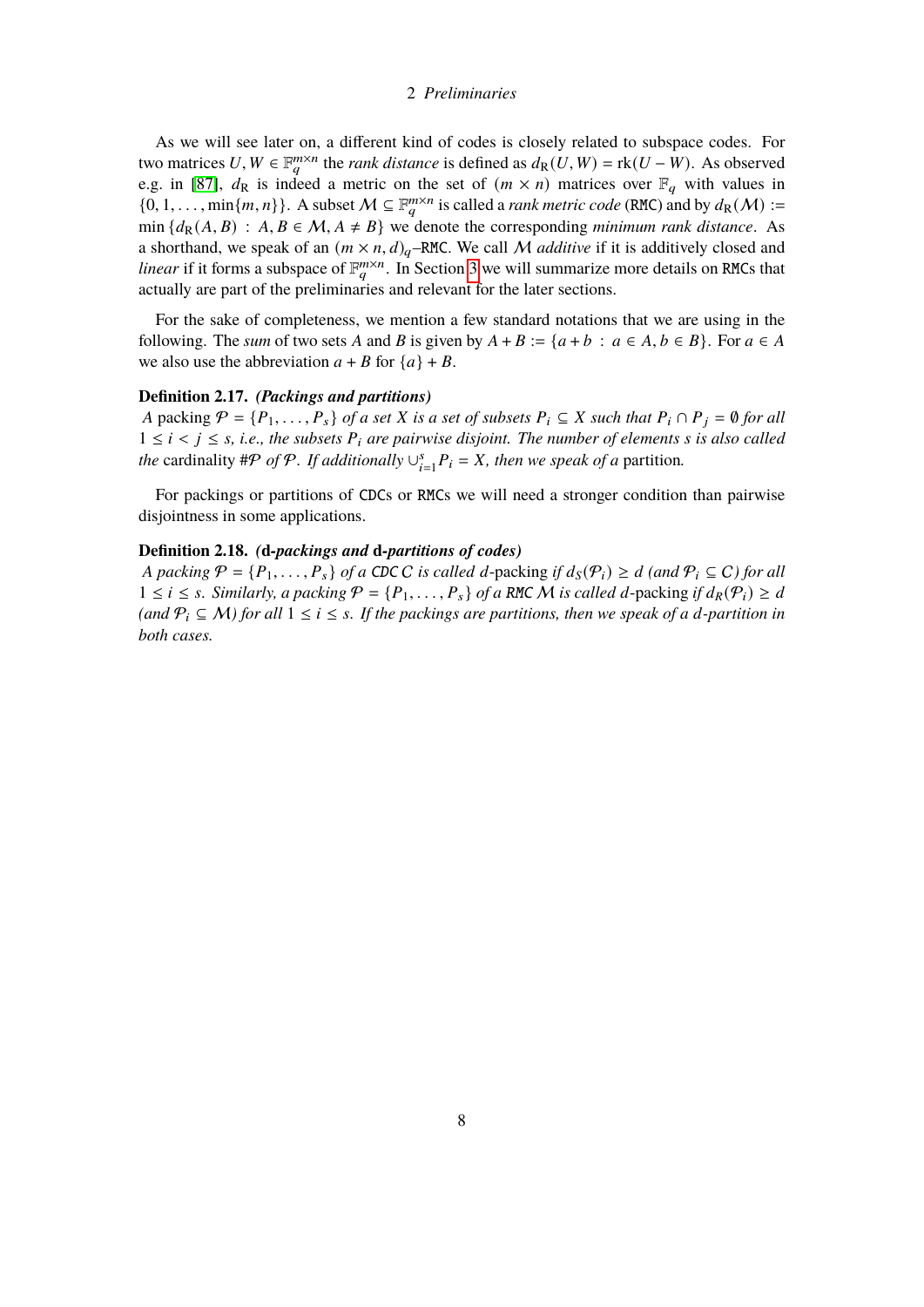<span id="page-10-0"></span>Since rank metric codes (RMCs) are closely related to subspace codes, we summarize several facts on ranks of matrices and rank metric codes that will be frequently used later on in this chapter. For a broader overview we refer to e.g. [\[88\]](#page-92-2) and the references mentioned therein.

Via Equation [\(2.6\)](#page-5-1) the subspace distance between two spaces  $U, W \in \mathbb{F}_q^n$  is linked to the ranks of certain matrices. I.e., if  $G_U$  and  $G_W$  are generator matrices of U and W, respectively, then we have

$$
d_{\mathcal{S}}(U,W) = 2 \operatorname{rk} \left( \begin{pmatrix} G_U \\ G_W \end{pmatrix} \right) - \operatorname{rk}(G_U) - \operatorname{rk}(G_W). \tag{3.1}
$$

So, we summarize a few equations and inequalities for the rank of a matrix. First note that the operations of the Gaussian elimination algorithm do not change the rank of a matrix, which also holds for column permutations.

**Exercise 3.1.** *Show that for compatible matrices we have*

«

«

$$
rk(M) = rk(M^{\perp});
$$
  
\n
$$
rk(M) \le rk((M \ M')) \le rk(M) + rk(M');
$$
  
\n
$$
|rk(M) - rk(M')| \le d_R(M, M') = |rk(M - M')| \le rk(M) + rk(M');
$$
  
\n
$$
rk\left(\begin{pmatrix} M_{1,1} & M_{1,2} & \dots & M_{1,l} \\ 0 & M_{2,2} & \dots & M_{2,l} \\ \vdots & \ddots & \ddots & \vdots \\ 0 & \dots & 0 & M_{l,l}\end{pmatrix}\right) = \sum_{i=1}^{l} rk(M_{i,i}) \text{ for } l \ge 1.
$$

**Lemma 3.2.** *(Singleton bound for rank metric codes – e.g. [\[87\]](#page-92-1)) Let*  $m, n \ge d$  *be positive integers,*  $q > 1$  *a prime power, and*  $M ⊆ \mathbb{F}_q^{m \times n}$  *be a rank metric code with minimum rank distance d. Then,*  $\#M \leq q^{\max\{n,m\}\cdot(\min\{n,m\}-d+1)}$ .

¬

 $\ddot{\phantom{0}}$ 

Codes attaining this upper bound are called *maximum rank distance* (MRD) codes. More precisely,  $(m \times n, d)_{a}$ –MRD codes. They exist for all (suitable) choices of parameters, which remains true if we restrict to linear rank metric codes, see e.g. the survey [\[200\]](#page-100-4). If  $m < d$  or  $n < d$ , then only  $\#\mathcal{M} = 1$  is possible, which can be achieved by a zero matrix and may be summarized to the single upper bound

$$
\# \mathcal{M} \le \left[ q^{\max\{n, m\} \cdot (\min\{n, m\} - d + 1)} \right] =: A_q^R(m \times n, d). \tag{3.2}
$$

#### **Delsarte–Gabidulin codes [\[46,](#page-90-0) [55,](#page-90-1) [87,](#page-92-1) [193\]](#page-100-5)**

A *linearized polynomial* (over  $\mathbb{F}_{q^n}$ ) is a polynomial of type  $f_0x + f_1x^q + \cdots + f_{n-1}x^{q^{n-1}}$  with coefficients  $f_i \in \mathbb{F}_{q^n}$ . The q-degree of a non-zero linearized polynomial is the maximum *i*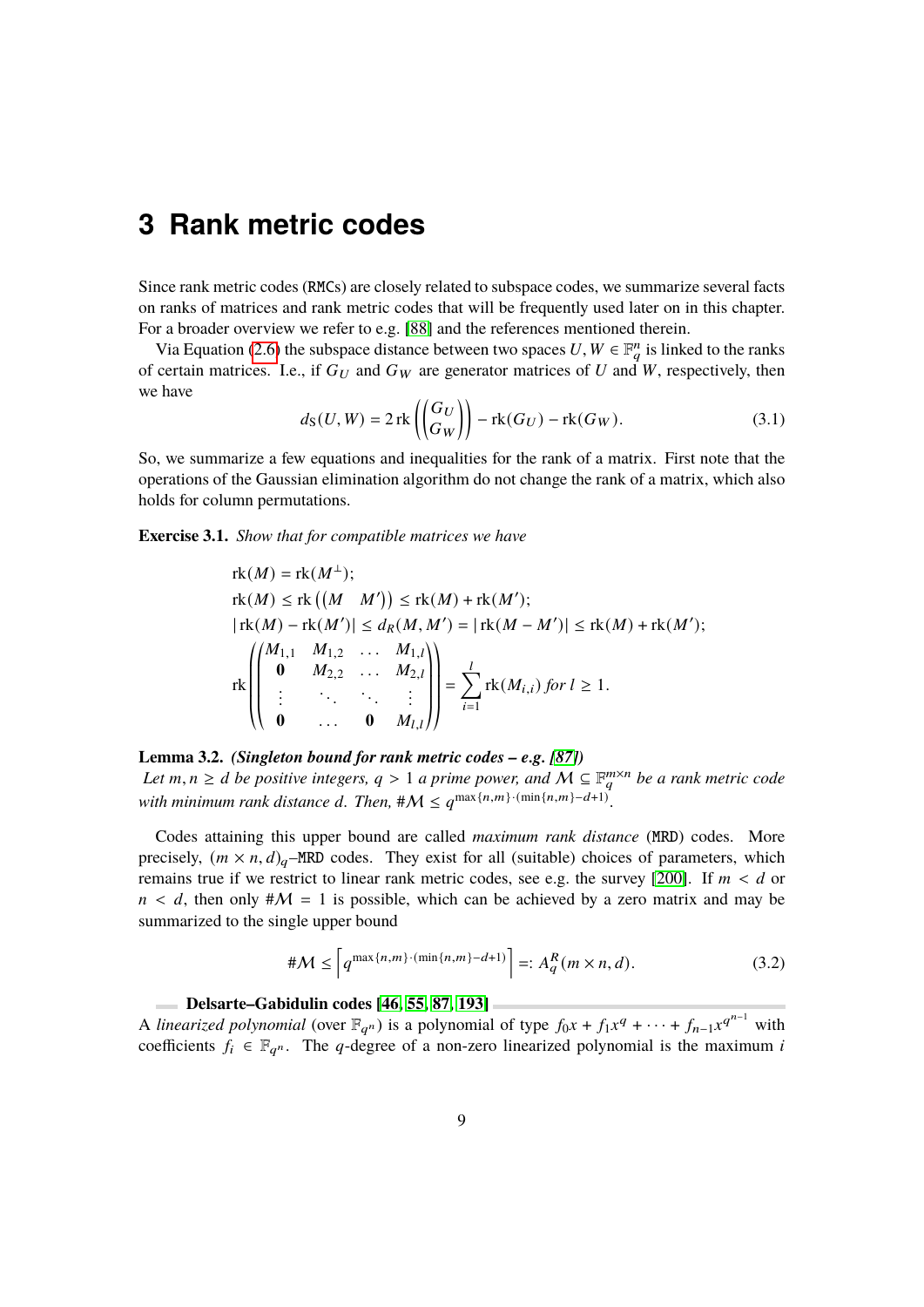such that  $f_i \neq 0$ . A rank metric code can be described as a set of linearized polynomials. By  $\mathcal{L}_{k,q,n}$  we denote the set of linearized polynomials of q-degree at most  $k-1$  over  $\mathbb{F}_{q^n}$ . Now  $\dim_{\mathbb{F}_q} (\mathcal{L}_{k,q,n}) = nk$ , and since every non-zero element of  $\mathcal{L}_{k,q,n}$  has nullity at most  $k-1$  it has a rank of at least  $n - k + 1$ . Thus,  $\mathcal{L}_{k,q,n}$  gives an  $(n \times n, n - k + 1)_q$ –MRD code. Via puncturing or shortening, see e.g. [\[200\]](#page-100-4),  $(m \times n, d)_{q}$ –MRD codes can be obtained for the cases  $m \neq n$ . One might say that Delsarte–Gabidulin codes are the rank metric analogue of Reed-Solomon codes.

In [\[207,](#page-101-3) Section IV.A] RMCs were related to CDCs via a so-called *lifting construction*, cf. Subsection [5.1.](#page-36-0) Given a matrix  $M \in \mathbb{F}_q^{k \times m}$  its lifting is the k-space  $\langle (I_k M) \rangle \in \mathcal{G}_q(k+m, k)$ . By lifting a given RMC  $M$  we understand the CDC  $C$  arising as the union of the liftings of the elements of M. If U arises from lifting M and U' arises from lifting M', then we have  $d_S(U, U') =$ 

$$
2\operatorname{rk}\left(\begin{pmatrix}I_k & M \\ I_k & M'\end{pmatrix}\right) - \operatorname{rk}\left(\begin{pmatrix}I_k & M\end{pmatrix}\right) - \operatorname{rk}\left(\begin{pmatrix}I_k & M'\end{pmatrix}\right) = 2\operatorname{rk}\left(\begin{pmatrix}I_k & M \\ \mathbf{0} & M-M'\end{pmatrix}\right) - 2k
$$
  
= 2\operatorname{rk}(I\_k) + 2\operatorname{rk}(M - M') - 2k = 2d<sub>R</sub>(M, M'),

cf. Lemma [2.16,](#page-8-0) so that  $d_S(C) = 2d_R(M)$ . A CDC obtained from lifting a RMC is called *lifted* MRD (LMRD) code yielding:

#### <span id="page-11-1"></span>**Theorem 3.3.** *(Lifted* MRD *code – [\[207\]](#page-101-3))*

$$
A_q(m+k, d; k) \ge A_q^R(k \times m, d/2) = q^{\max\{m, k\} \cdot (\min\{m, k\} - d/2 + 1)}.
$$

In some applications the ranks of the codewords of a RMC have to lie in some set  $R \subseteq \mathbb{N}_0$ . Each  $(m \times n, d)_q$ –RMC M, where rk $(M) \in R$  for each  $M \in M$ , is called  $(m \times n, d; R)_q$ –RMC. The corresponding maximum possible cardinality is denoted by  $A_{a}^{R}(m \times n, d; R)$ . For a non-negative integer *l* we also use the notations  $\leq l$  and  $[0, l]$  for the set  $\overline{R} = \{0, \ldots, l\}$ . More generally, we also write [ $a, b$ ] for the interval of integers { $a, a + 1, \ldots, b - 1, b$  }.

The number of matrices of given rank r in  $\mathbb{F}_q^{m \times n}$  is well known and its determination can be traced back at least to [\[158\]](#page-97-1). Clearly, these numbers yield the exact values of  $A_{a}^{R}(m \times n, 1; R)$ for minimum rank distance 1.

## **Proposition 3.4.**

$$
A_q^R(m \times n, 1; R) = \sum_{r \in R} \begin{bmatrix} m \\ r \end{bmatrix}_q \cdot \prod_{i=0}^{r-1} (q^n - q^i) = \sum_{r \in R} \begin{bmatrix} n \\ r \end{bmatrix}_q \cdot \prod_{i=0}^{r-1} (q^m - q^i).
$$

**Corollary 3.5.**

$$
A_q^R(m \times n, 1; \le 1) = \frac{(q^n - 1) (q^m - 1)}{q - 1} + 1.
$$

If a MRD code  $M$  is additive, then its rank distribution is completely determined by its parameters:

<span id="page-11-0"></span>**Theorem 3.6.** *(Rank distribution of additive* MRD *codes – [\[55,](#page-90-1) Theorem 5.6], [\[200,](#page-100-4) Theorem 5])*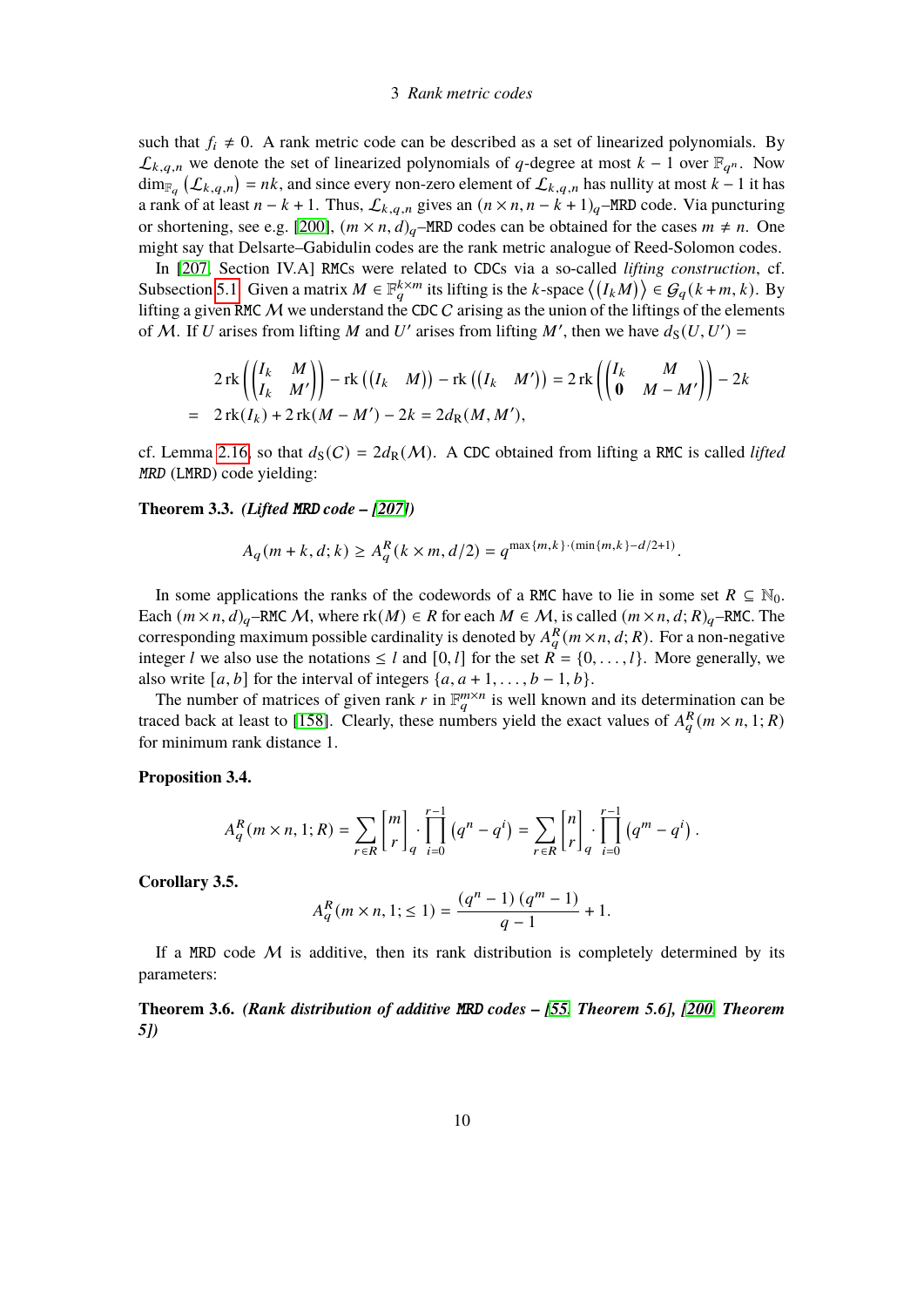*The number of codewords of rank r in an additive*  $(m \times n, d)$ <sub>q</sub>–MRD *code is given by*  $a_q(m \times n)$  $n, d; r$  :=

$$
\begin{bmatrix} \min\{n,m\} \\ r \end{bmatrix}_q \sum_{s=0}^{r-d} (-1)^s q^{s \choose 2} \cdot \begin{bmatrix} r \\ s \end{bmatrix}_q \cdot \left( q^{\max\{n,m\} \cdot (r-d-s+1)} - 1 \right) \tag{3.3}
$$

*for all*  $d \leq r \leq \min\{n, m\}$ *.* 

Clearly, there is a unique codeword of rank strictly smaller than  $d$  – the zero matrix, which has to be contained in any additive rank metric code. This may be different for non-additive MRD codes.

<span id="page-12-1"></span>**Example 3.7.** *For*  $n = m = 4$  *and*  $d = 2$  *the rank distribution of an additive*  $(4 \times 4, 2)<sub>q</sub>$ –MRD *is given by*

$$
a_q(4 \times 4, 2; 0) = 1,
$$
  
\n
$$
a_q(4 \times 4, 2; 1) = 0,
$$
  
\n
$$
a_q(4 \times 4, 2; 2) = q^8 + q^7 + 2q^6 + q^5 - q^3 - 2q^2 - q - 1
$$
  
\n
$$
= (q^2 + q + 1)(q^2 + 1)^2 (q + 1)(q - 1),
$$
  
\n
$$
a_q(4 \times 4, 2; 3) = q^{11} + q^{10} - q^8 - 3q^7 - 3q^6 - q^5 + q^4 + 2q^3 + 2q^2 + q
$$
  
\n
$$
= (q^3 - q - 1)(q^2 + 1)^2 (q + 1)^2 (q - 1)q, and
$$
  
\n
$$
a_q(4 \times 4, 2; 4) = q^{12} - q^{11} - q^{10} + 2q^7 + q^6 - q^4 - q^3
$$
  
\n
$$
= (q^5 - q^4 - q^3 + q + 1)(q^2 + 1)(q + 1)(q - 1)q^3.
$$

*Of course, these five terms add up to*  $A_a^R$  (4 × 4, 2) =  $q^{12}$ .

<span id="page-12-0"></span>**Lemma 3.8.** *For each*  $R \subseteq \mathbb{N}_0$  *we have* 

$$
A_q^R(m \times n, d; R) \ge \sum_{r \in R} a_q(m \times n, d; r).
$$

The easy observation in Lemma [3.8](#page-12-0) is implicitly contained in e.g. [\[224\]](#page-102-0).

**Example 3.9.** *From Example [3.7](#page-12-1) and Lemma [3.8](#page-12-0) we directly compute*

$$
A_q^R(4 \times 4, 2; 0) \ge 1,
$$
  
\n
$$
A_q^R(4 \times 4, 2; \le 1) \ge 1,
$$
  
\n
$$
A_q^R(4 \times 4, 2; \le 2) \ge q^8 + q^7 + 2q^6 + q^5 - q^3 - 2q^2 - q,
$$
  
\n
$$
A_q^R(4 \times 4, 2; \le 3) \ge q^{11} + q^{10} - 2q^7 - q^6 + q^4 + q^3,
$$
 and  
\n
$$
A_q^R(4 \times 4, 2; \le 4) \ge q^{12},
$$

*i.e.,*  $A_2(4\times4, 2; 0) \ge 1$ ,  $A_2(4\times4, 2; \le 1) \ge 1$ ,  $A_2(4\times4, 2; \le 2) \ge 526$ ,  $A_2(4\times4, 2; \le 3) \ge 2776$ , *and*  $A_2$  (4 × 4, 2;  $\leq$  4)  $\geq$  4096*.*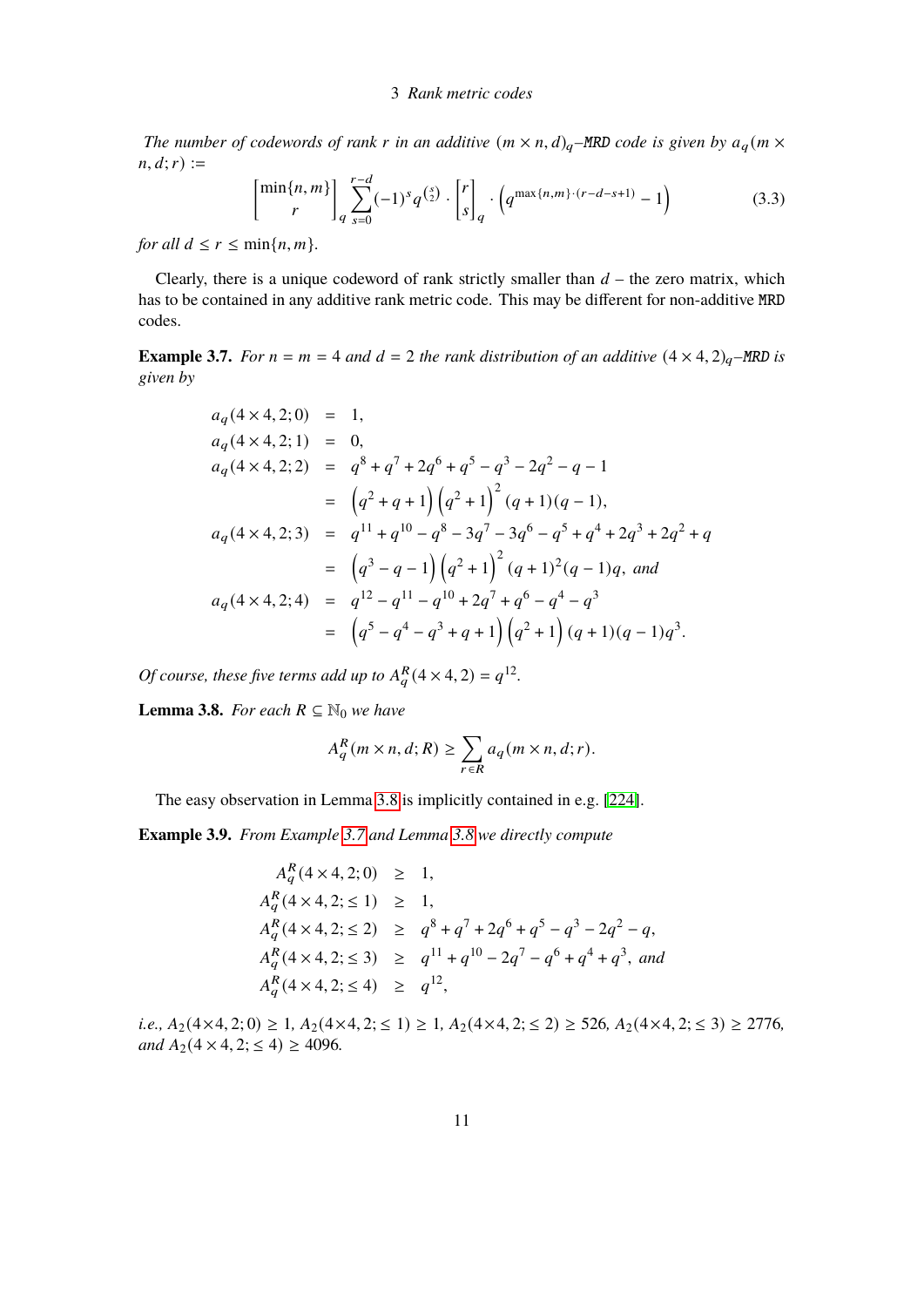**Exercise 3.10.** *Let*  $m, n, d$  *be positive integers and*  $R \subseteq \mathbb{N}_0$ *. Show* 

- *(1)*  $A_q(m \times n, d; 0) = 1$ ;
- (2)  $A_q(m \times n, d; R) \leq 1$  *if*  $R \subseteq [0, \frac{d-1}{2}]$  $\frac{-1}{2}$ ];
- (3)  $A_q(m \times n, d; R') \leq A_q(m \times n, d; R)$  *if*  $R' \subseteq R$ *; and*
- *(4)*  $A_q(m \times n, d; R) = A_q(m \times n, d)$  *if*  $[0, n] \subseteq R$ .

In order to exploit the inequality  $d_R(M, M') \geq |\text{rk}(M) - \text{rk}(M')|$  we define a metric d on subsets of non-negative integers. Specializing the usual metric on  $\mathbb R$  we set  $d(s, s') = |s - s'|$ | for all  $s, s' \in \mathbb{N}_0$ . With this, we set  $d(S) = \min\{d(s, s'), s, s' \in S, s \neq s'\}$  and  $d(S, S') :=$  $\min\{d(s, s') : s \in S, s' \in S\}$  for any two arbitrary subsets  $S, S' \subseteq \mathbb{N}_0$ . Actually we use the two later constructs for any metric, i.e., we also use the notations  $d_S(C, C')$  and  $d_R(M, M')$ for the minimum subspace distance between two subspaces from two different CDCs and for the minimum rank-distance between two matrices from two different RMCs.

**Lemma 3.11.** Let M be an  $(m \times n, d; R)_q$ –RMC and M' be an  $(m \times n, d; R')_q$ –RMC. If  $d(R, R') \ge$  $d \geq 1$ , then  $M \cup M'$  is an  $(m \times n, d; R \cup R')_q$ –RMC of cardinality # $M$  + # $\hat{M}'$ .

**Example 3.12.** *The union of a*  $(4 \times 3, 2; \le 1)_{a}$ –RMC *and a*  $(4 \times 3, 2; 3)_{a}$ –RMC *is a*  $(4 \times 3, 2; \le 3)_{a}$ – RMC*.*

 $(m \times n, d; R)_{q}$ –RMCs with  $R = \{r\}$  are also called *constant rank codes* and their relation to constant dimension codes has e.g. been studied in [\[93,](#page-93-1) [94\]](#page-93-2).

<span id="page-13-0"></span>**Lemma 3.13.** *[\[94,](#page-93-2) Proposition 3]*

$$
A_q^R(m \times n, d_1/2 + d_2/2; r) \ge \min\left\{A_q(m, d_1; r), A_q(n, d_2; r)\right\}
$$

**Example 3.14.** *From Lemma [3.13](#page-13-0) we can conclude*

$$
A_q^R(4 \times 4, 2; \le 1) \ge A_q^R(4 \times 4, 2; 1) \ge A_q(4, 2; 1) = \begin{bmatrix} 4 \\ 1 \end{bmatrix}_q = q^3 + q^2 + q + 1
$$

*and*

$$
A_q^R(4 \times 3, 2; 1) \ge \min\left\{A_q(4, 2; 1), A_q(3, 2; 1)\right\} = \begin{bmatrix} 3 \\ 1 \end{bmatrix}_q = q^2 + q + 1.
$$

<span id="page-13-2"></span>**Proposition 3.15.** *[\[94,](#page-93-2) Corollary 4] If*  $1 \leq r \leq \min\{m, n\}$ *, then we have* 

$$
A_q^R(m \times n, r + 1; r) = \begin{bmatrix} \min\{m, n\} \\ r \end{bmatrix}_q = A_q(\min\{m, n\}, 2; r).
$$

Further lower bounds for  $A_{a}^{R}(m \times n, d; r)$  can be concluded from the pigeonhole principle. To this end we use the following partitioning result for MRD codes.

<span id="page-13-1"></span>**Lemma 3.16.** *(Parallel* MRD *codes – [\[77,](#page-92-3) Lemma 5]) For*  $d' > d > 0$  *there exists an*  $(n \times m, d)_{q}$ –MRD *code* M *that can be partitioned in*  $\alpha$  :=  $A_q^R(n \times m, d) / A_q^R(n \times m, d')$  RMCs  $M_i$  with  $d_R(M_i) \geq d'$  for  $1 \leq i \leq \alpha$ .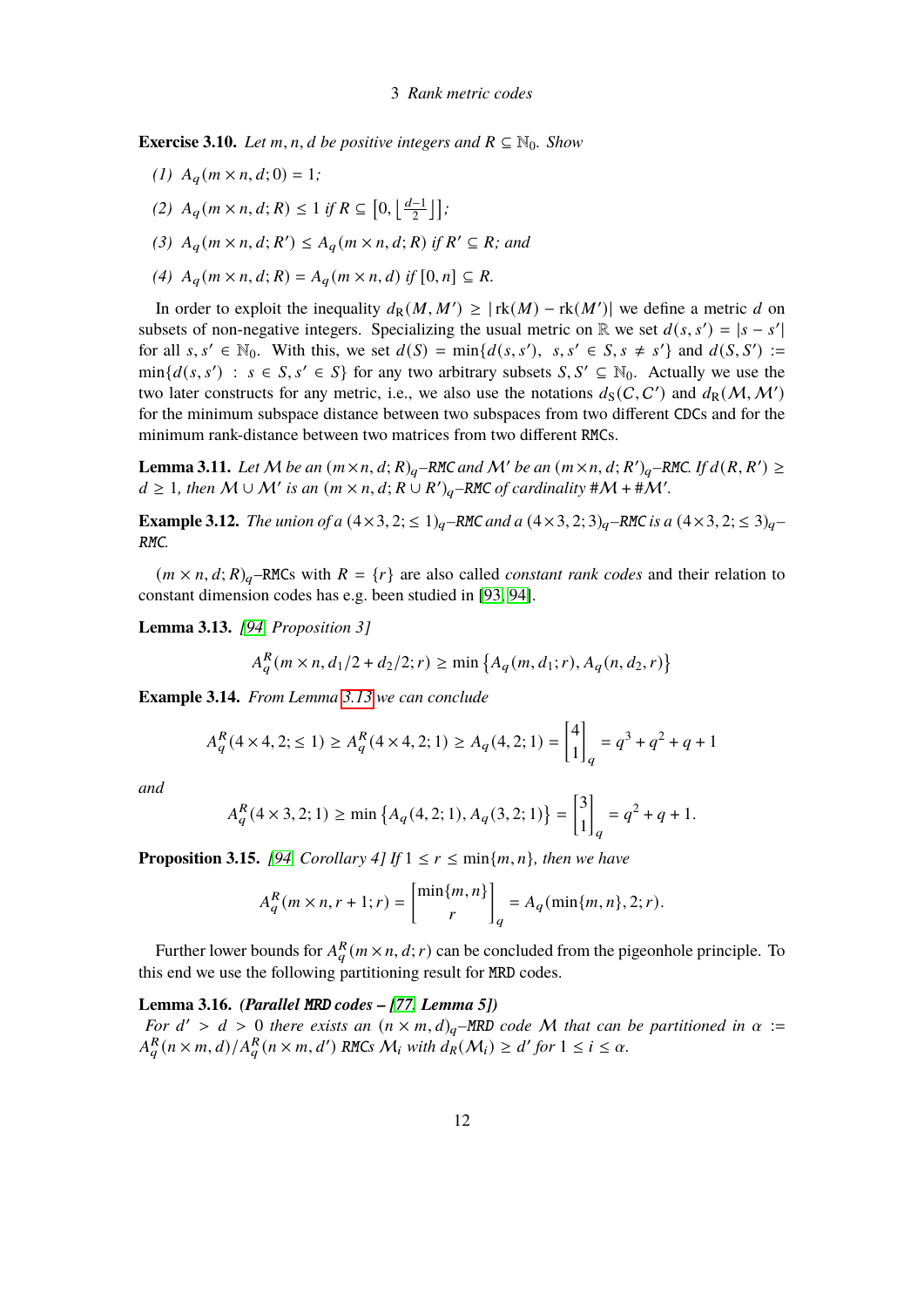Let M be a linear  $(n \times m, d)$ <sub>q</sub>-MRD code that contains a linear  $(n \times m, d')$ <sub>q</sub>-MRD M' as a subcode. With this, the set  $\{M + M' : M \in \mathcal{M}\}\$ is such a partition described in Lemma [3.16,](#page-13-1) cf. Lemma [5.66.](#page-59-1) In terms of Definition [2.18](#page-9-0) we also speak of a  $d'$ -partition of M.

**Exercise 3.17.** *Prove the following statements in order to deduce Lemma [3.16.](#page-13-1)*

- *(1)* Let M be an  $(n \times m, d)_q$ –RMC. For each matrix M ∈  $\mathbb{F}_q^{n \times m}$  also M + M is an  $(n \times m, d)_q$ –RMC *with the same cardinality* #M*.*
- *(2)* Let M be an additive  $(n \times m, d)_q$ –RMC and M, M'  $\in \mathbb{F}_q^{n \times m}$  be arbitrary matrices. We have  $M + \mathcal{M} = M' + \mathcal{M}$  *iff*  $M' - M \in \mathcal{M}$  and  $(M + \mathcal{M}) \cap (M' + \mathcal{M}) = \emptyset$  *otherwise.*
- (3) Let M be an  $(n \times m, d)_q$ –RMC that contains an additive  $(n \times m, d')_q$ –RMC as a subcode, *where*  $d' \geq d$ . Then,  $\{M + M' : M \in \mathcal{M}\}$  *is a set of*  $(n \times m, d')_q$ –RMCs  $M_1, \ldots, M_s$ , *where*  $s \geq \frac{\#M}{\#M'}$  *and*  $d_R(M_i, M_j) \geq d$  *for all*  $1 \leq i < j \leq s$ . Moreover,  $\cup_{i=1}^s M_i$  *is* an  $(n \times m, d)_{q}$ –RMC of cardinality  $s \cdot # \mathcal{M}'$ .
- *(4) Use the Delsarte–Gabidulin* MRD*-codes to show that for any positive integers* 𝑚 *and* 𝑛 *there exists a chain of linear*  $m \times n$ –MRD-codes  $M_1 \subseteq M_2 \subseteq \ldots$  *such that*  $M_i$  *has minimum rank distance i for all*  $1 \leq i \leq \min\{n, m\}$ *.*

**Remark 3.18.** *Note that there are examples of MRD codes with minimum rank distance d which cannot be extended to an MRD code with minimum rank distance*  $d + 1$ *, see e.g. [\[198,](#page-100-6) Section 1.6] and [\[42,](#page-89-1) Example 34]. In [\[199,](#page-100-7) Theorem 9] it was shown that every binary additive* MRD *code with minimum rank distance* 𝑛 − 1 *contains a binary additive* MRD *code with minimum rank distance* 𝑛 *as a subcode.*

<span id="page-14-0"></span>**Lemma 3.19.** *For each*  $R \subseteq \mathbb{N}_0$  *we have* 

$$
A_q^R(m \times n, d; R) \ge \max_{1 \le d' \le d} \frac{A_q^R(m \times n, d)}{A_q^R(m \times n, d')} \cdot \sum_{r \in R} a_q(m \times n, d'; r).
$$

*Proof.* Let M' be a linear  $(n \times m, d')_q$ –MRD code that contains a linear  $(n \times m, d)_q$ –MRD M as a subcode. By  $M_1, \ldots, M_\alpha$  we denote the  $\alpha := A_q^R(m \times n, d') / A_q^R(m \times n, d)$  cosets  $M + M$  of M in M'. By the pigeonhole principle there exists an index  $1 \leq i \leq \alpha$  such that  $\#\{M \in \mathcal{M}_i \text{ rk}(M) \in R\} \geq \frac{1}{\alpha} \cdot \#\{M \in \mathcal{M}' : \text{ rk}(M) \in R\}.$ 

**Example 3.20.** *From Theorem [3.6](#page-11-0)* we compute  $a_q$  (4×4, 1; 1) =  $q^7 + q^6 + q^5 + q^4 - q^3 - q^2 - q - 1$ , *so that*

$$
A_q^R(4 \times 4, 2; 1) \ge \left\lceil \frac{a_q(4 \times 4, 1; 1)}{q^4} \right\rceil = q^3 + q^2 + q^1 + \left\lceil \frac{q^4 - q^3 - q^2 - q}{q^4} \right\rceil = \begin{bmatrix} 4 \\ 1 \end{bmatrix}_q.
$$

*Due to Proposition* [3.15](#page-13-2) this lower bound is tight. Note that  $rk(M'-M) \leq rk(M) + rk(M')$ implies  $A_{a}^{R}(4 \times 4, 2; \leq 1) = A_{a}^{R}(4 \times 4, 2; 1)$ . For  $A_{a}^{R}(4 \times 4, 2; \leq 2)$  and  $A_{a}^{R}(4 \times 4, 2; \leq 3)$ *Lemma [3.19](#page-14-0) yields a weaker lower bound than Lemma [3.8.](#page-12-0)*

Removing the coset  $0 + M = M$  from the consideration yields a slightly different variant of Lemma [3.19:](#page-14-0)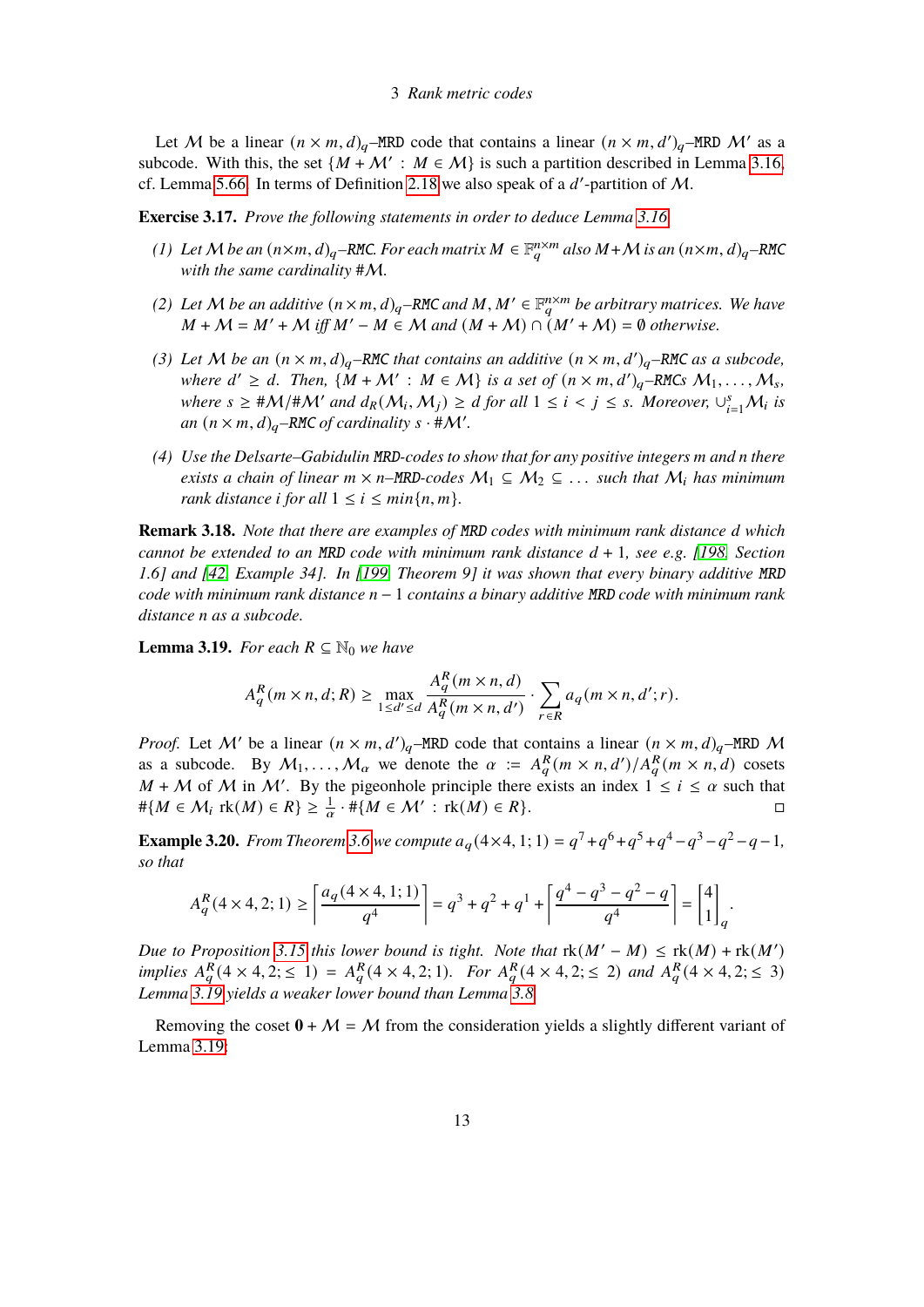<span id="page-15-0"></span>**Lemma 3.21.** *For each*  $R \subseteq \mathbb{N}_0$  *we have*  $A_q^R(m \times n, d; R) \geq$ 

$$
\max_{1\leq d'\leq d}\frac{1}{A_q^R(m\times n, d')/A_q^R(m\times n, d)-1}\cdot\sum_{r\in R}\Big(a_q(m\times n, d';r)-a_q(m\times n, d; r)\Big).
$$

**Corollary 3.22.** *(Cf. [\[169,](#page-98-1) Proposition 2.4]) If*  $m \le n$  *and*  $r < d$ *, then we have* 

$$
A_q^R(m \times n, d; \le r) \ge \max_{1 \le d' < d} \frac{1}{q^{d-d'-1}} \cdot \sum_{1 \le i \le r} a_q(m \times n, d'; i).
$$

**Example 3.23.** *We compute*

$$
a_q(5 \times 5, 1; 0) = 1,
$$
  
\n
$$
a_q(5 \times 5, 1; 1) = q^9 + q^8 + q^7 + q^6 + q^5 - q^4 - q^3 - q^2 - q - 1,
$$
  
\n
$$
a_q(5 \times 5, 1; 2) = q^{16} + q^{15} + 2q^{14} + 2q^{13} + q^{12} - q^{11} - 2q^{10} - 4q^9 - 4q^8
$$
  
\n
$$
-2q^7 - q^6 + q^5 + 2q^4 + 2q^3 + q^2 + q,
$$
  
\n
$$
a_q(5 \times 5, 1; 3) = q^{21} + q^{20} + 2q^{19} + q^{18} - 3q^{16} - 4q^{15} - 5q^{14} - 3q^{13} + 3q^{11}
$$
  
\n
$$
+5q^{10} + 4q^9 + 3q^8 - q^6 - 2q^5 - q^4 - q^3,
$$
  
\n
$$
a_q(5 \times 5, 1; 4) = q^{24} + q^{23} - q^{21} - 2q^{20} - 3q^{19} - 2q^{18} + q^{17} + 3q^{16} + 4q^{15}
$$
  
\n
$$
+3q^{14} + q^{13} - 2q^{12} - 3q^{11} - 2q^{10} - q^9 + q^7 + q^6,
$$
  
\n
$$
a_q(5 \times 5, 1; 5) = q^{25} - q^{24} - q^{23} + q^{20} + q^{19} + q^{18} - q^{17} - q^{16} - q^{15},
$$
  
\n
$$
+q^{12} + q^{11} - q^{10},
$$
  
\n
$$
a_q(5 \times 5, 2; 0) = 1,
$$
  
\n
$$
a_q(5 \times 5, 2; 1) = 0,
$$

$$
a_q(5 \times 5, 2; 2) = q^{11} + q^{10} + 2q^9 + 2q^8 + 2q^7 - 2q^4 - 2q^3 - 2q^2 - q - 1,
$$
  
\n
$$
a_q(5 \times 5, 2; 3) = q^{16} + q^{15} + 2q^{14} + q^{13} - 3q^{11} - 4q^{10} - 6q^9 - 4q^8 - 2q^7 + q^6
$$
  
\n
$$
+3q^5 + 4q^4 + 3q^3 + 2q^2 + q,
$$
  
\n
$$
a_q(5 \times 5, 2; 4) = q^{19} + q^{18} - q^{16} - 2q^{15} - 3q^{14} - 2q^{13} + q^{12} + 3q^{11} + 5q^{10}
$$
  
\n
$$
+4q^9 + 2q^8 - q^7 - 2q^6 - 3q^5 - 2q^4 - q^3,
$$
 and  
\n
$$
a_q(5 \times 5, 2; 5) = q^{20} - q^{19} - q^{18} + q^{15} + q^{14} + q^{13} - q^{12} - q^{11} - 2q^{10} + q^7 + q^6.
$$

So, choosing  $d' = 1$  in Lemma [3.21](#page-15-0) gives  $A_a^R(5 \times 5, 2; \leq 3)$ 

$$
\geq \frac{1}{q^5 - 1} \cdot \sum_{r=1}^{3} (a_q(5 \times 5, 1; r) - a_q(5 \times 5, 2; r))
$$
  
=  $(q^4 + q^3 + q^2 + q + 1) \cdot (q^9 + q^7 - q^6 - q^5 - q^4 - q^3 + q^2 + q + 1) \cdot q^3$   
=  $q^{16} + q^{15} + 2q^{14} + q^{13} - 2q^{11} - 3q^{10} - 3q^9 - q^8 + q^7 + 2q^6 + 3q^5 + 2q^4 + q^3$ .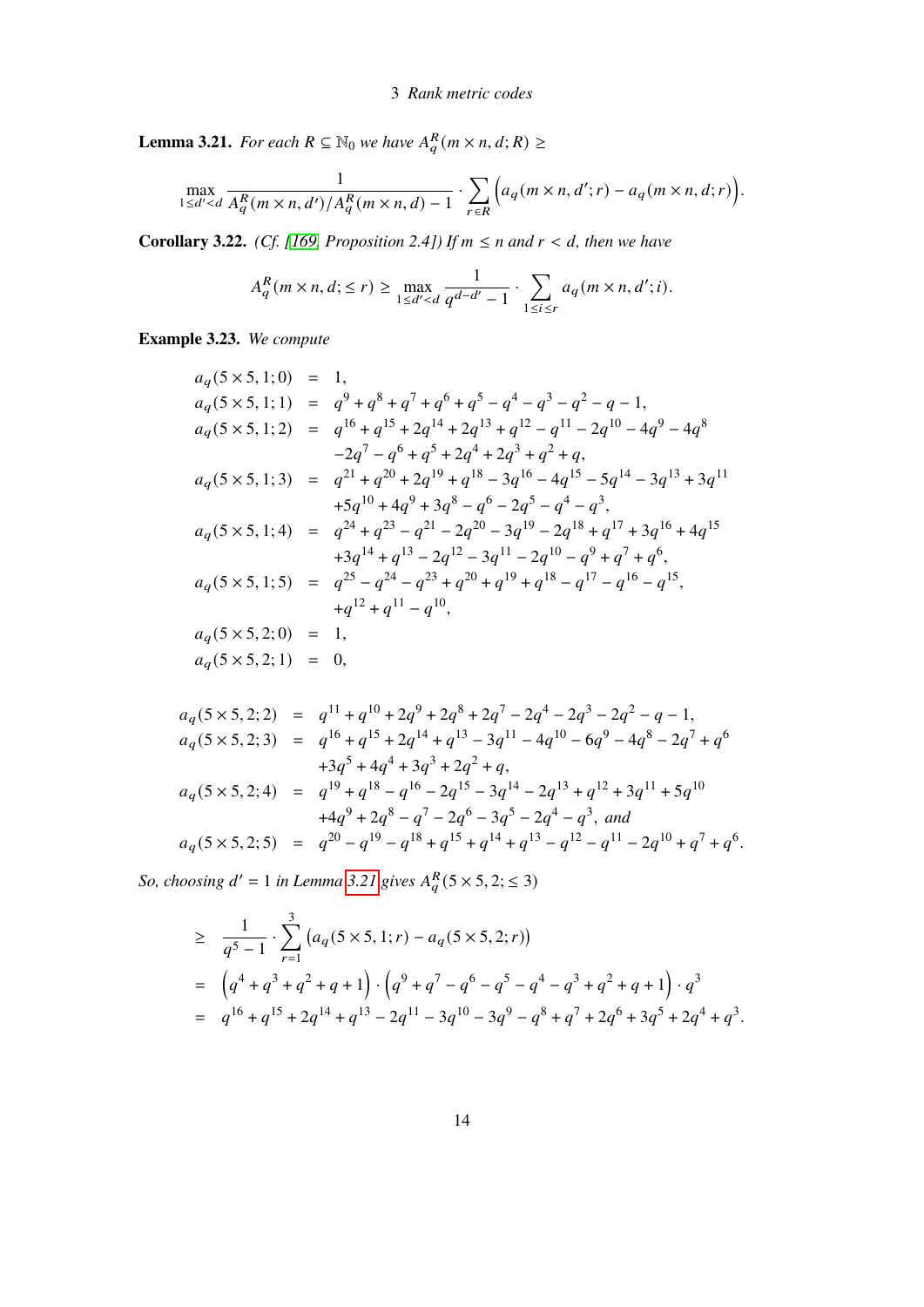We remark that Lemma [3.8](#page-12-0) gives only

$$
A_q^R(5 \times 5, 2; \le 3) \ge q^{11} + q^{10} + 2q^9 + 2q^8 + 2q^7 - 2q^4 - 2q^3 - 2q^2 - q.
$$

Sometimes we want to control the possible ranks of submatrices of the elements in a RMC. By suitably choosing the RMCs  $M_i$  this is e.g. possible via:

**Lemma 3.24.** *(Product construction for rank metric codes) Let*  $l \geq 1$  and  $\bar{n} = (n_1, \ldots, n_l) \in \mathbb{N}^l$ . For  $1 \leq i \leq l$  let  $\mathcal{M}_i$  be a  $(k \times n_i, d)_q$ -RMC. With this,

 $M = \{(M_1 \dots M_l) : M_i \in \mathcal{M}_i \ \forall 1 \leq i \leq l\}$ 

*is a*  $(k \times n, d)_q$ -RMC with cardinality  $\#\mathcal{M} = \prod_{i=1}^l \#\mathcal{M}_i$ , where  $n = \sum_{i=1}^l n_i$ .

*Proof.* It suffices to show  $d_R(M) \geq d$ . To this end let  $M = (M_1 \dots M_l)$  and  $M' =$  $(M'_1 \ldots M'_l)$  be two different codewords in M. Since  $M \neq M'$ , there exists an index  $1 \leq i \leq l$ with  $M_i \neq M'_i$ , so that  $d_R(M, M') = \text{rk} \left( \left( M_1 - M'_1 \right) \dots \left( M_l - M'_l \right) \right) \geq \text{rk} \left( M_i - M'_i \right)$  $d_{\mathbb{R}}(M_i, M'_i) \geq d_{\mathbb{R}}(M_i) \geq d.$ 

As abbreviation we write  $M = M_1 \times \cdots \times M_l$  for a RMC obtained by the product construction. Another variant can be used to combine several RMCs to a RMC with a larger minimum rank distance.

#### <span id="page-16-0"></span>**Lemma 3.25.** *(Diagonal concatenation of rank metric codes)*

*Let*  $M_1$  *be a*  $(k_1 \times n_1, d_1)_{q}$ –RMC,  $M_2$  *be a*  $(k_2 \times n_2, d_2)_{q}$ –RMC, and  $M_1^1, \ldots, M_1^{s_1}, M_2^1, \ldots, M_2^{s_2}$ *arbitrary enumerations of* M<sup>1</sup> *and* M2*, respectively. Then.*

$$
\mathcal{M} = \left\{ \begin{pmatrix} M_1^i & \mathbf{0}_{k_1 \times n_2} \\ \mathbf{0}_{k_2 \times n_1} & M_2^i \end{pmatrix} : 1 \leq i \leq \min\{s_1, s_2\} \right\}
$$

*is a*  $((k_1 + k - 2) \times (n_1 + n_2), d_1 + d_2)_a$ –RMC *with cardinality*  $\# \mathcal{M} = \min \{ \# \mathcal{M}_1, \# \mathcal{M}_2 \}.$ 

*Proof.* Let  $G = \begin{pmatrix} M_1 & 0 \\ 0 & M \end{pmatrix}$  $\mathbf{0}$   $M_2$ and  $G' = \begin{pmatrix} M'_1 & 0 \\ 0 & M'_2 \end{pmatrix}$ **0**  $M'_{2}$ be two different elements in  $M$ . By construction,  $G \neq G'$  implies  $M_1 \neq M'_1$  and  $M_2 \neq M'_2$ , so that  $d_R(G, G') =$ 

$$
rk(G-G') = rk\left(\begin{pmatrix} M'_1 - M_1 & \mathbf{0} \\ \mathbf{0} & M'_2 - M_2 \end{pmatrix}\right) = rk(M'_1 - M_1) + rk(M'_2 - M_2) \ge d_1 + d_2,
$$

i.e.,  $d_{\rm R}(M) \geq d_1 + d_2$ .

We remark that the iterative application of Lemma [3.25](#page-16-0) results in a  $(k \times n, d)_{q}$ –RMC M with cardinality min{# $\mathcal{M}_i$ :  $1 \leq i \leq$ } given  $(k_i \times n_i, d_i)_q$ -RMCs  $\mathcal{M}_i$  for  $1 \leq i \leq l$ , where  $l \geq 1$ ,  $n = \sum_{i=1}^{l} n_i, d = \sum_{i=1}^{l} d_i$ , and  $k = \sum_{i=1}^{l} k_i$ . **Sum-rank metric codes**

In the following we want to consider restrictions on the ranks of different submatrices of a rank metric code. It turns out that those restrictions fit into the framework of sum-rank metric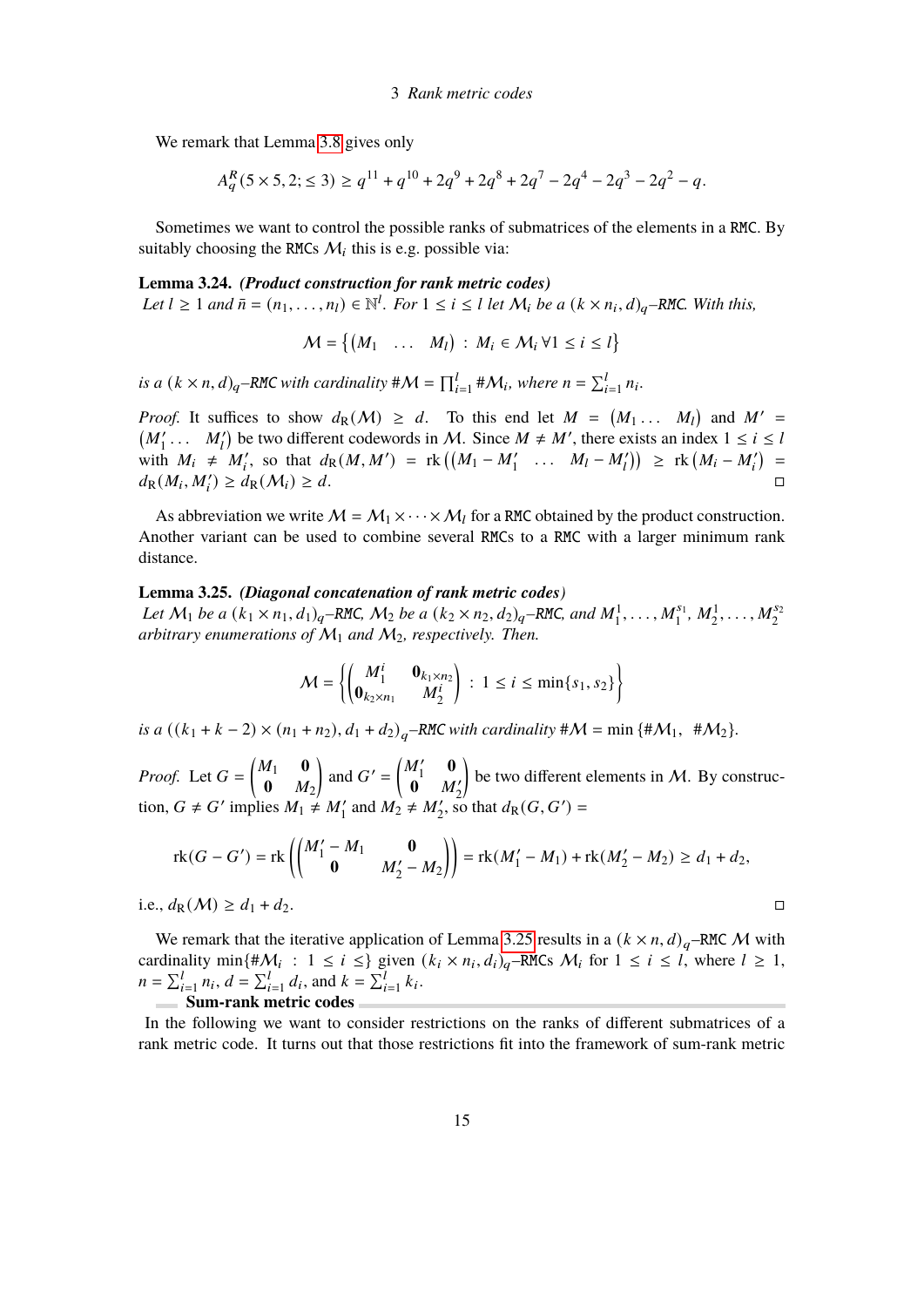codes that were already used for space-time coding, see e.g. [\[66,](#page-91-1) [185\]](#page-99-2). For positive integers  $t$ ,  $m_1, \ldots, m_t, n_1, \ldots, n_t$  consider the product of t matrix spaces

$$
\Pi:=\bigoplus_{i=1}^t\mathbb{F}_q^{m_i\times n_i}
$$

and define the *sum-rank* of an element  $X = (X_1, \ldots, X_t) \in \Pi$  as

$$
srk(X) := \sum_{i=1}^{t} rk(X_i).
$$
 (3.4)

**Exercise 3.26.** *Show that the sum-rank induces a metric on*  $\Pi$  *via*  $(X, Y) \mapsto$  srk $(X - Y)$ *.* 

**Definition 3.27.** *A subset*  $M \subseteq \Pi$  *is called a* sum-rank metric code *(SRMC) and by*  $d_{S-R}(M)$  := min  $\{d_{S-R}(A, B) : A, B \in \mathcal{M}, A \neq B\}$  *we denote the corresponding* minimum sum-rank distance. *We call* M additive *if it is additively closed and linear if it forms a subspace of*  $\Pi$ . By  $A_q^r(m_1 \times$  $n_1, \ldots, m_t \times t_2, d$ ) we denote the corresponding maximum possible cardinality for minimum *sum-rank distance* 𝑑*. If we additionally require that the sum-ranks of the elements in* M *have to be contained in a set*  $R \subset \mathbb{N}_0$ , then we denote the corresponding maximum possible cardinality by  $A_q^r(m_1 \times n_1, \ldots, m_t \times t_2, d; R)$ .

In the following we will state two explicit construction for SRMCs and refer to e.g. [\[41\]](#page-89-2) for further results.

<span id="page-17-1"></span>**Lemma 3.28.** *Let*  $M_1$  *be an*  $(m_1 \times n_1, d; R_1)_q$ *–RMC and*  $M_2$  *be an*  $(m_2 \times n_2, d; R_2)_q$ –RMC. *Then, there exists an*  $(m_1 \times n_1, m_2 \times n_2, d; R_1 + R_2)_{q}$ –*SRMC with cardinality*  $\#M = \#M_1 \cdot \#M_2$ .

*Proof.* Let  $M = \{(M_1, M_2) : M_1 \in M_1, M_2 \in M_2\}$ , so that  $\#M = \#M_1 \cdot \#M_2$ . Consider arbitrary elements  $(M_1, M_2), (M'_1, M'_2) \in \mathcal{M}$  with  $(M_1, M_2) \neq (M'_1, M'_2)$ . If  $M_1 \neq M'_1$ , then we have

$$
d_{S-R}((M_1, M_2), (M'_1, M'_2)) = d_R(M_1, M'_1) + d_R(M_2, M'_2)
$$
  
\n
$$
\geq d_R(M_1, M'_1) \geq d_R(M_1) \geq d.
$$

If  $M_1 = M'_1$ , then we have  $M_2 \neq M'_2$  and

$$
d_{S-R}((M_1, M_2), (M'_1, M'_2)) = d_R(M_1, M'_1) + d_R(M_2, M'_2)
$$
  
\n
$$
\geq d_R(M_2, M'_2) \geq d_R(M_2) \geq d.
$$

 $\Box$ 

<span id="page-17-0"></span>**Lemma 3.29.** Let  $M_1$  be an  $(m_1 \times n_1, d_1; R_1)_{q}$ –RMC and  $M_2$  be an  $(m_2 \times n_2, d_2; R_2)_{q}$ – RMC. Then, there exists an  $(m_1 \times n_1, m_2 \times n_2, d_1 + d_2; R_1 + R_2)_{q}$ –SRMC with cardinality  $\#\mathcal{M} =$ min {# $M_1$ , # $M_2$  }.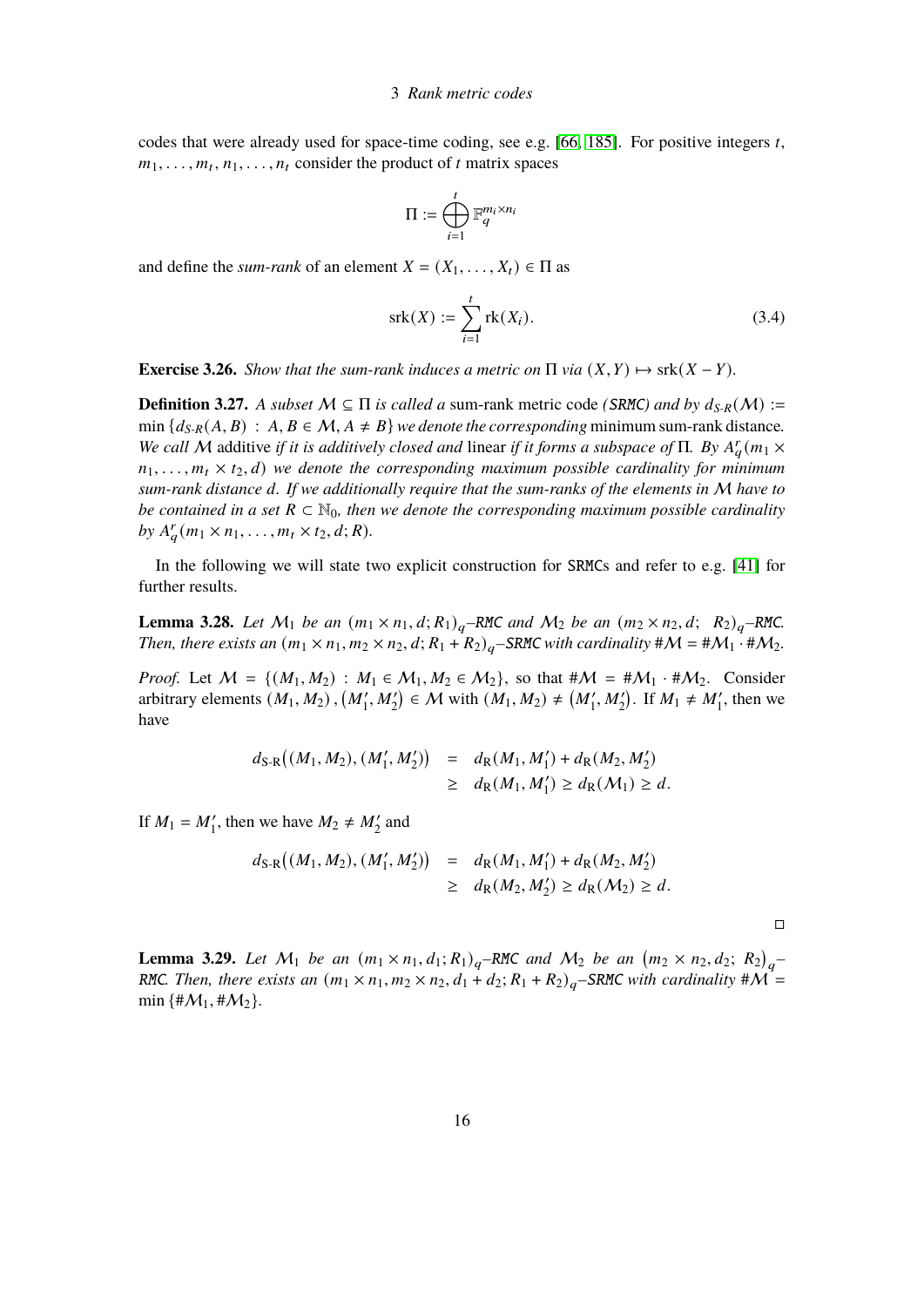*Proof.* Let  $M_1^1, \ldots, M_1^s$  be an arbitrary numbering of the elements of  $M_1$  and  $M_2^1, \ldots, M_2^r$  be an arbitrary numbering of the elements of  $M_2$ . With this we set  $M = \{(M_1^i, M_2^i) : 1 \le i \le \min\{s, r\}\}\,$ so that  $\#\mathcal{M} = \min{\{\#\mathcal{M}_1, \#\mathcal{M}_2\}}$ . Let  $(M_1, M_2) \in \mathcal{M}$  be an arbitrary element. By construction we have  $rk(M_1) + rk(M_2) \in R_1 + R_2$ . Let  $(M'_1, M'_2) \in M$  be another element with  $(M_1, M_2) \neq (M'_1, M'_2)$ . Then, we have  $M_1 \neq M'_1$  and  $M_2 \neq M'_2$ , so that

$$
d_{\text{S-R}}((M_1, M_2), (M'_1, M'_2)) = d_{\text{R}}(M_1, M'_1) + d_{\text{R}}(M_2, M'_2)
$$
  
\n
$$
\geq d_{\text{R}}(M_1) + d_{\text{R}}(M_2) \geq d_1 + d_2.
$$

 $\Box$ 

<span id="page-18-0"></span>**Lemma 3.30.** For  $M_1, M'_1 \in \mathbb{F}_q^{m_1 \times n_1}$  and  $M_2, M'_2 \in \mathbb{F}_q^{m_2 \times n_2}$  we have

$$
d_R(M_1, M_1') + d_R(M_2, M_2') \ge \left| \text{rk}(M_1) - \text{rk}(M_1') \right| + \left| \text{rk}(M_2) - \text{rk}(M_2') \right|.
$$

<span id="page-18-1"></span>**Example 3.31.** *Applying Lemma* [3.29](#page-17-0) *to a*  $(3 \times 3, 1; 0)_q$ *–RMC and a*  $(3 \times 3, 2; 0)_q$ *–RMC yields a*  $(3 \times$ 3,  $3 \times 3$ ,  $3$ ,  $0$ <sub>a</sub> – SRMC  $M_1$  *of cardinality* 1*. Applying Lemma* [3.29](#page-17-0) *to a* ( $3 \times 3$ , 1; 1)<sub>a</sub> – RMC *and a* ( $3 \times$  $(3, 2; 2)_q$  – RMC yields a  $(3 \times 3, 3 \times 3, 3, 3)_q$ – SRMC  $M_2$  of cardinality min  $\{A_q^R(3 \times 3, 1; 1), A_q^R(3 \times 3, 2; 2)\}\geq$  $\int_{1}^{3}$  $\int_{1}^{3}$   $\int_{q}^{3} (q^{3} - 1) = q^{5} + q^{4} + q^{3} - q^{2} - q - 1$ . Applying Lemma [3.28](#page-17-1) to a  $(3 \times 3, 3; 3)$ <sub>q</sub>-RMC and  $a$   $(3 \times 3, 3; 0)_q$  – RMC *yields a*  $(3 \times 3, 3 \times 3, 3, 3)_q$  – SRMC  $M_3$  *of cardinality*  $q^3 \cdot 1 = q^3$ . From *Lemma* [3.30](#page-18-0) we conclude that  $M = M_1 \cup M_2 \cup M_3$  is a  $(3 \times 3, 3 \times 3, 3, \leq 3)_q$ –SRMC, so that  $A_{a}^{R}$  (3 × 3, 3 × 3, 3,  $\leq$  3)  $\geq q^{5} + q^{4} + 2q^{3} - q^{2} - q$ , *i.e.*,  $A_{2}^{R}$  $_{2}^{R}$ (3 × 3, 3 × 3, 3,  $\leq$  3)  $\geq$  58 *for q* = 2*.* 

We remark that Example [3.31](#page-18-1) will be explicitly used in the construction for a CDC considered in Example [5.85.](#page-68-0)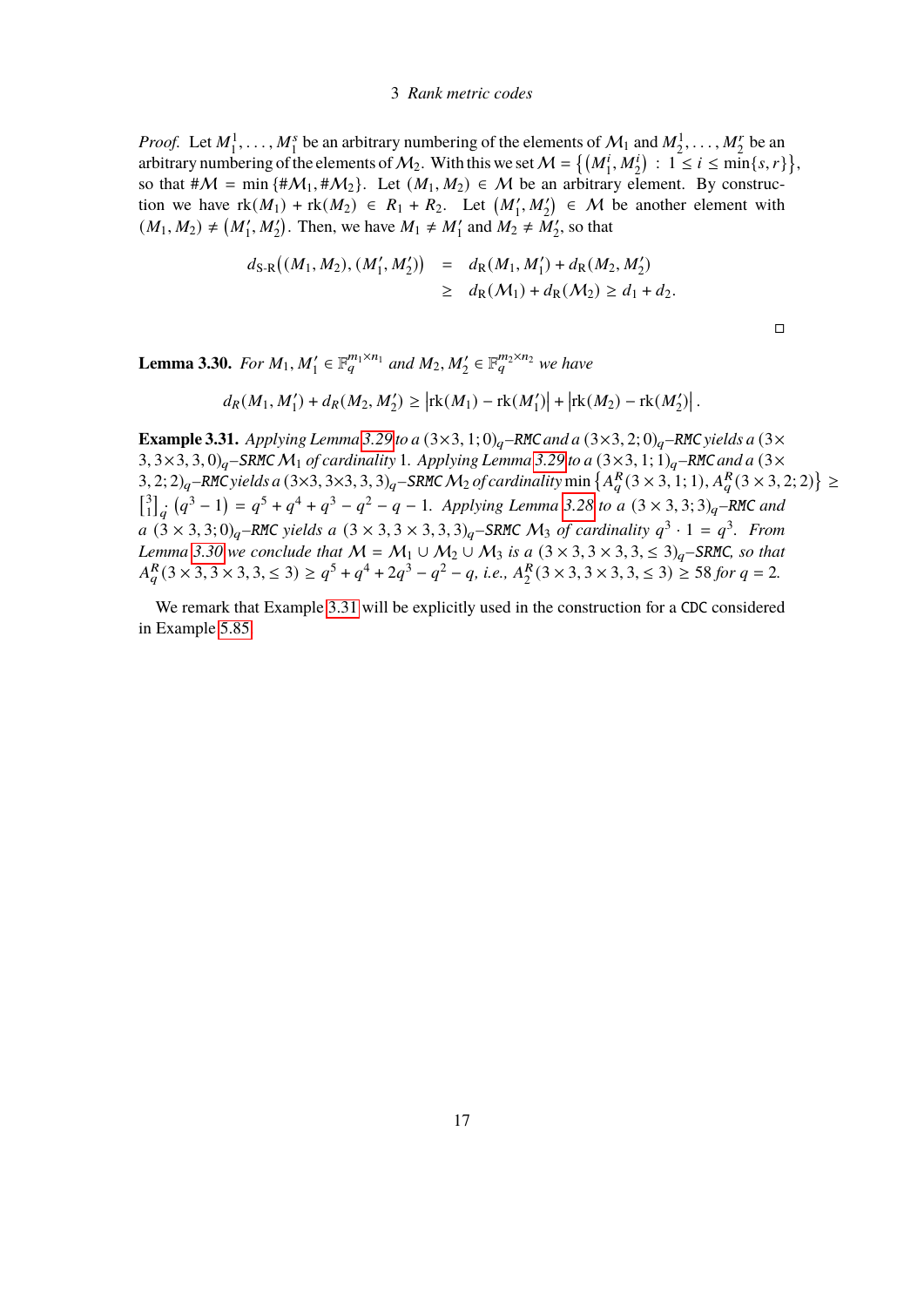<span id="page-19-0"></span>In this section we want to survey upper bounds for  $A_q(n, d; k)$  and variants thereof. Since the codewords of an  $(n, d; k)_{q}$ –CDC are contained in  $\mathcal{G}_q(N, k)$ , we have  $A_q(n, d; k) \leq \begin{bmatrix} n \\ k \end{bmatrix}$  $\binom{n}{k}_q$ . For minimum subspace distance  $d = 2$  this upper bound is tight, i.e.,  $C = \mathcal{G}_q(n, k)$  is an  $(n, 2; k)_q$ CDC with cardinality  $\begin{bmatrix} n \\ k \end{bmatrix}$  $\binom{n}{k}_q$ . In [\[146,](#page-97-2) Lemma 4] the bounds  $1 < q^{-l(n-k)} \cdot \binom{n}{k}$  $\binom{n}{k}_q < 4$  were shown. The corresponding proof itself and associated remarks actually give a refined upper bound.

**q-Pochhammer symbol**

The *q*-analog of the *Pochhammer symbol* is the *q*-*Pochhammer symbol* 

$$
(a;q)_n := \prod_{i=0}^{n-1} (1 - aq^i)
$$
\n(4.1)

with  $(a; q)_0 = 1$  by definition. In the theory of basic hypergeometric series (or q-hypergeometric series), the  $q$ -Pochhammer symbol plays the role that the ordinary Pochhammer symbol plays in the theory of generalized hypergeometric series. It can be extended to an infinite product  $(a;q)_{\infty} = \prod_{i=0}^{\infty} (1 - aq^i)$ . Setting  $a = q$  this is an analytic function of q in the interior of the unit disk and can also be considered as a formal power series in  $q$ , whose reciprocal is the generating function of integer partitions, see e.g. [\[219,](#page-102-1) Chapter 15].

Here we specialize the q-Pochhammer symbol to  $(1/q; 1/q)_n = \prod_{i=1}^n (1 - 1/q^i)$  and state the bounds

<span id="page-19-1"></span>
$$
1 \le \frac{{n \brack k}_q}{q^{k(n-k)}} \le \frac{1}{(1/q; 1/q)_k} < \frac{1}{(1/q; 1/q)_{\infty}} \le \frac{1}{(1/2; 1/2)_{\infty}} \approx 3.4627, \tag{4.2}
$$

see [\[125,](#page-95-1) Section 5].

**Exercise 4.1.** *Show that the sequence*  $(1/q; 1/q)_{\infty}$  *is monotonically increasing with q and approaches*  $(q - 1)/q$  *for large q.* 

**Exercise 4.2.** Show 
$$
\lim_{a \to \infty} \frac{\binom{a+b}{b}}{q^{ab}} = \frac{1}{(1/q;1/q)_b} \text{ for each } b \in \mathbb{N}_{\geq 0}.
$$

Table 4.1: Approximate values of  $1/(1/q; 1/q)_{\infty}$  for selected field sizes.

Due to  $A_q(n, d; k) = A_q(n, d; n - k)$ , see Equation [\(2.5\)](#page-5-2), we assume  $2k \le n$  in this section. For d we consider only even values between 4 and 2k, so that  $k \ge 2$  and  $n \ge 4$ . Since the maximum size of a code with certain parameters is always an integer and some of the latter upper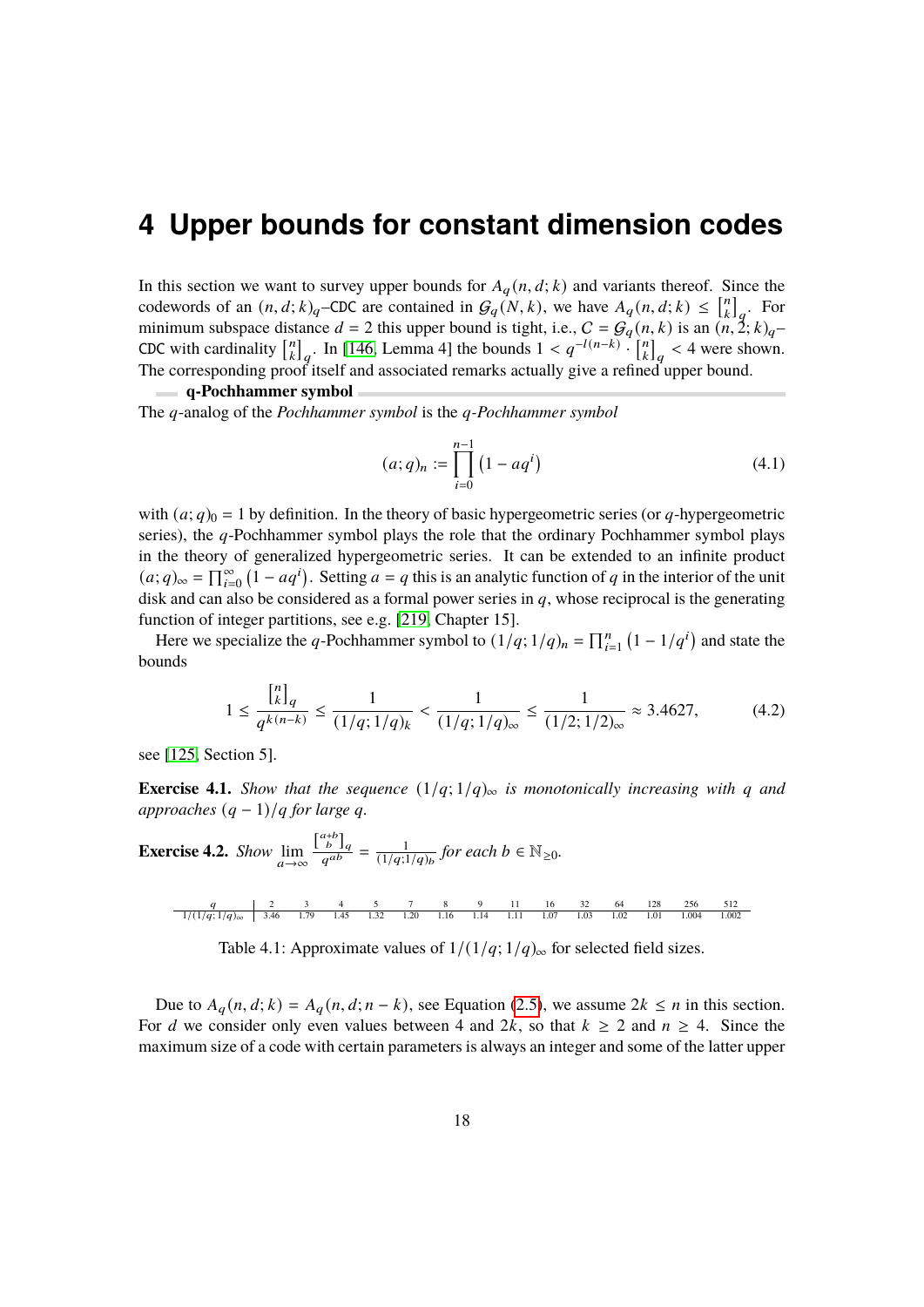bounds can produce non-integer values, we may always round them down. To ease the notation we will mostly omit the final rounding step. For other surveys on upper bounds for constant dimension codes we refer e.g. to [\[125,](#page-95-1) [142\]](#page-96-0). First we want to study the  $q$ -analogs of the classical upper bounds for binary constant weight codes. Then we briefly discuss other approaches from the literature. The special case of the maximum possible minimum subspace distance  $d = 2k$ , assuming  $2k \leq n$ , is the topic of Subsection [4.1.](#page-27-0) The latest improvements of upper bounds for  $A_q(n, d, k)$  are based on  $q^{k-1}$ -divisible (multi-) sets of points. The necessary background and the corresponding upper bounds for CDCs are presented in Subsection [4.2.](#page-30-0)

#### **Grassmann graph**

The vertices of the *Grassmann graph*  $J_q(n, k)$ , named after Hermann Günther Graßmann, are the  $\binom{n}{k}$  $\binom{n}{k}_q$  k-spaces in  $\mathbb{F}_q^n$  where two vertices are adjacent when their intersection is  $(k-1)$ -dimensional. Grassmann graphs are q-analogs of *Johnson graphs* and *distance-regular*<sup>[1](#page-0-0)</sup>.

Note that dim( $U \cap W$ ) ≥  $k - t$  is equivalent to  $d_S(U, W) \le m - k + 2t$ . The fact that the Grassmann graph is distance-regular implies a sphere-packing bound. To this end we count  $k$ -dimensional subspaces having a "large" intersection with a fixed  $m$ -dimensional subspace:

<span id="page-20-1"></span>**Exercise 4.3.** *Show that for integers*  $0 \le t \le k \le n$  *and*  $k - t \le m \le n$  *we have* 

$$
\#\left\{U \in \binom{V}{k} \mid \dim(U \cap W) \ge k - t\right\} = \sum_{i=0}^t q^{(m+i-k)i} \binom{m}{k-i}_q \binom{n-m}{i}_q,
$$

*where*  $V = \mathbb{F}_q^n$ ,  $W \leq V$ *, and* dim( $W$ ) = *m*.

<span id="page-20-0"></span>**Theorem 4.4.** *(Sphere-packing bound – [\[146,](#page-97-2) Theorem 6])*

$$
A_q(n,d;k)\leq \frac{{n\brack k}_q}{{\lfloor (d/2-1)/2\rfloor}q^{i^2}{k\brack i}_q{n-k\brack i}_q}
$$

We remark, that we can obtain the denominator of the formula of Theorem [4.4](#page-20-0) by setting  $m = k$ ,  $2t = d/2 - 1$  in Exercise [4.3](#page-20-1) and applying  $\begin{bmatrix} k \\ k \end{bmatrix}$  $\begin{bmatrix} k \\ k-i \end{bmatrix}_q = \begin{bmatrix} k \\ i \end{bmatrix}$  $\binom{k}{i}_q$ . The right hand side is symmetric with respect to orthogonal complements, i.e., the mapping  $k \mapsto n - k$  leaves it invariant.

By defining a puncturing operation one can decrease the dimension of the ambient space and the codewords. Since the minimum distance decreases by at most two, we can iteratively puncture  $d/2-1$  times, so that  $A_q(n, d; k) \leq \int_{k-d/2+1}^{n-d/2+1}$  $_{k-d/2+1}^{n-d/2+1}$ <sub>a</sub> =  $\binom{n-d/2+1}{v-k}$  $\begin{bmatrix} -d/2+1 \\ v-k \end{bmatrix}_q$  since  $A_q(v', 2; k') = \begin{bmatrix} v' \\ k' \end{bmatrix}$  $\begin{bmatrix} v' \\ k' \end{bmatrix}$ <sub>a</sub>. Considering either the code or its dual code gives:

#### **Theorem 4.5.** *(Singleton bound – [\[146,](#page-97-2) Theorem 9])*

$$
A_q(n, d; k) \le \begin{bmatrix} n - d/2 + 1 \\ \max\{k, n - k\} \end{bmatrix}_q
$$

<sup>&</sup>lt;sup>1</sup>A distance-regular graph is a regular graph such that for any two vertices  $v$  and  $w$ , the number of vertices at distance *j* from  $v$  and at distance  $k$  from  $w$  depends only upon  $j$ ,  $k$ , and the distance  $i$  between  $v$  and  $w$ .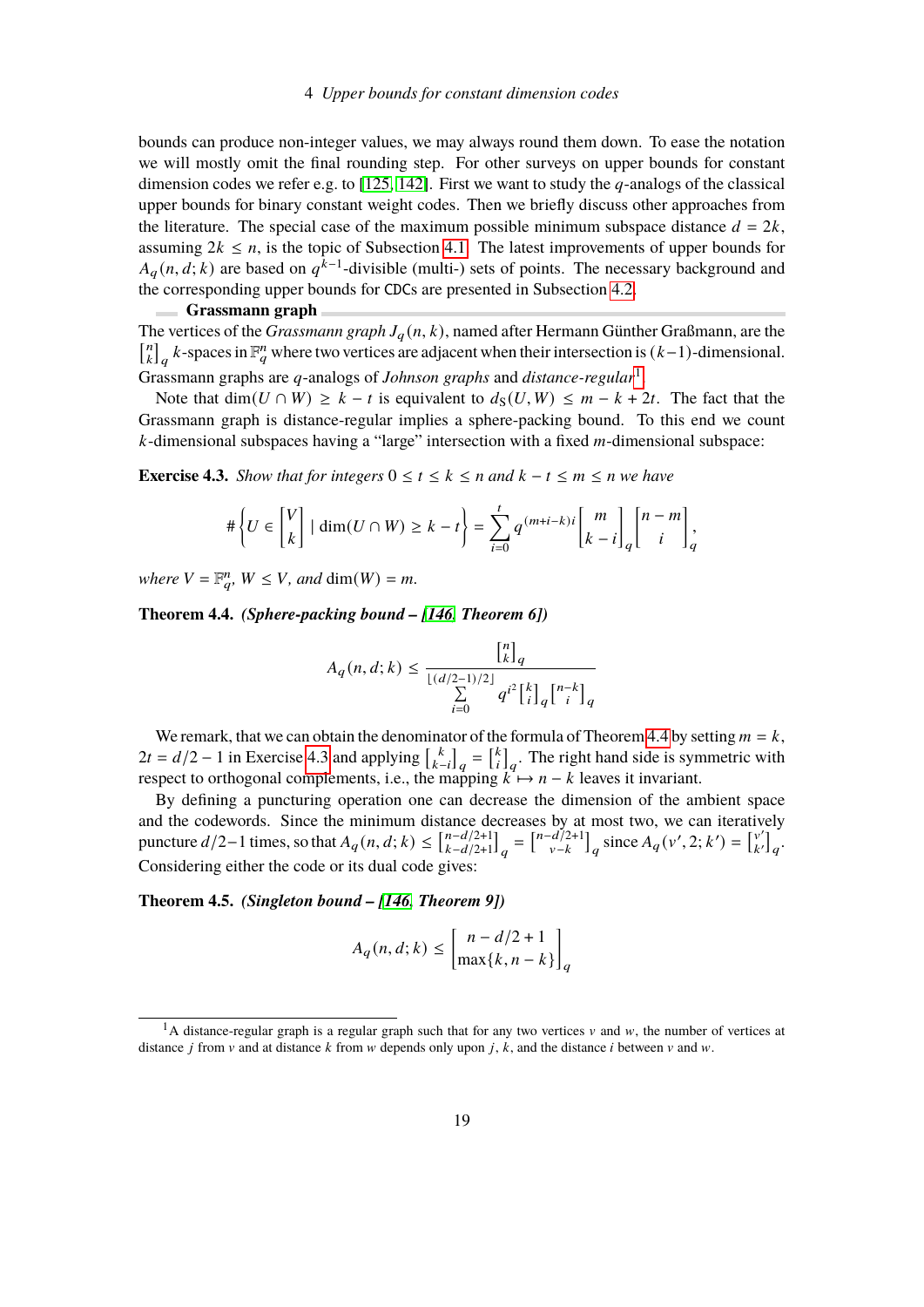#### **Comparison between the Sphere-packing and the Singleton bound**

Referring to [\[146\]](#page-97-2) the authors of [\[142\]](#page-96-0) state that the Singleton bound is always stronger than the sphere packing bound for non-trivial codes. However, for  $q = 2$ ,  $n = 8$ ,  $d = 6$ , and  $k = 4$ , the sphere-packing bound gives an upper bound of  $200787/451 \approx 445.20399$  while the Singleton bound gives an upper bound of  $\begin{bmatrix} 6 \\ 4 \end{bmatrix}$  $\binom{6}{4}_2$  = 651. For  $q = 2$ ,  $n = 8$ ,  $d = 4$ , and  $k = 4$  it is just the other way round, i.e., the Singleton bound gives  $\begin{bmatrix} 7 \\ 3 \end{bmatrix}$  $\binom{7}{3}_2$  = 11811 and the sphere-packing bound gives  $\binom{8}{4}$  $^{8}_{4}$ <sub>2</sub> = 200787. For  $d = 2$  both bounds coincide and for  $d = 4$  the Singleton bound is always stronger than the sphere-packing bound since  $\begin{bmatrix} n-1 \\ k \end{bmatrix}_q < \begin{bmatrix} n \\ k \end{bmatrix}$  $\binom{n}{k}_q$ . The asymptotic bounds [\[146,](#page-97-2) Corollaries 7 and 10], using normalized parameters, and [\[146,](#page-97-2) Figure 1] suggest that there is only a small range of parameters where the sphere-packing bound can be superior to the Singleton bound.

**Exercise 4.6.** *Show that the sphere-packing bound is strictly tighter than the Singleton bound iff*  $q = 2$ ,  $n = 2k$ , and  $d = 6$ .

For  $k \le n - k$  (or  $2k \le n$ ) an LMRD code gives the lower bound  $A_q(n, d; k) \ge q^{(n-k) \cdot (k-d/2+1)}$ , see Theorem [3.3.](#page-11-1) In [\[146\]](#page-97-2) it was observed that the Singleton bound implies  $A_q(n, d; k) \leq$  $4 \cdot q^{(n-k)\cdot (k-d/2+1)}$ , i.e., LMRD codes are at most a factor of four (2 bits) distant to optimal codes. We will give a tighter estimate in Proposition [4.11.](#page-22-0)

#### **Proposition 4.7.** *([\[125,](#page-95-1) Proposition 7])*

*For*  $k \le n - k$  *the ratio of the size of an LMRD code divided by the size of the Singleton bound converges for*  $n \rightarrow \infty$  *monotonically decreasing to* 

$$
(1/q; 1/q)_{k-d/2+1} > (1/q; 1/q)_{\infty} \ge (1/2; 1/2)_{\infty} > 0.288788.
$$

#### **Anticode bounds**

Given an arbitrary metric space  $X$ , an *anticode* of diameter  $e$  is a subset whose elements have pairwise distance at most  $e$ . For every association scheme, which applies to the  $q$ -Johnson scheme in our situation, the anticode bound of Delsarte [\[54\]](#page-90-2) can be applied. As a standalone argument we go along the lines of [\[2\]](#page-87-2) and consider bounds for codes on transitive graphs. By double-counting the number of pairs  $(a, g) \in A \cdot Aut(\Gamma)$ , where  $g(a) \in B$ , we obtain:

#### **Lemma 4.8.** *([\[2,](#page-87-2) Lemma 1], cf. [\[3,](#page-87-3) Theorem 1'])*

*Let*  $\Gamma = (V, E)$  *be a graph that admits a transitive group of automorphisms* Aut(Γ) *and let* A, B *be arbitrary subsets of the vertex set V. Then, there exists a group element g* ∈ Aut(Γ) *such that* 

$$
\frac{|g(A) \cap B|}{|B|} \ge \frac{|A|}{|V|}.
$$

**Corollary 4.9.** *([\[2,](#page-87-2) Corollary 1], cf. [\[3,](#page-87-3) Theorem 1])*

*Let*  $C_D \subseteq G_q(n,k)$  *be a code with (injection or graph) distances from*  $D = \{d_1, \ldots, d_s\} \subseteq$  $\{1,\ldots,\nu\}$ . Then, for an arbitrary subset  $\mathcal{B} \subseteq \mathcal{G}_q(n,k)$  there exists a code  $C_D^*(\mathcal{B}) \subseteq \mathcal{B}$  with *distances from* 𝐷 *such that*  $\sim$   $^{-1}$ 

$$
\frac{|C_D^*(\mathcal{B})|}{|\mathcal{B}|} \ge \frac{|C_D|}{\binom{n}{k}_q}.
$$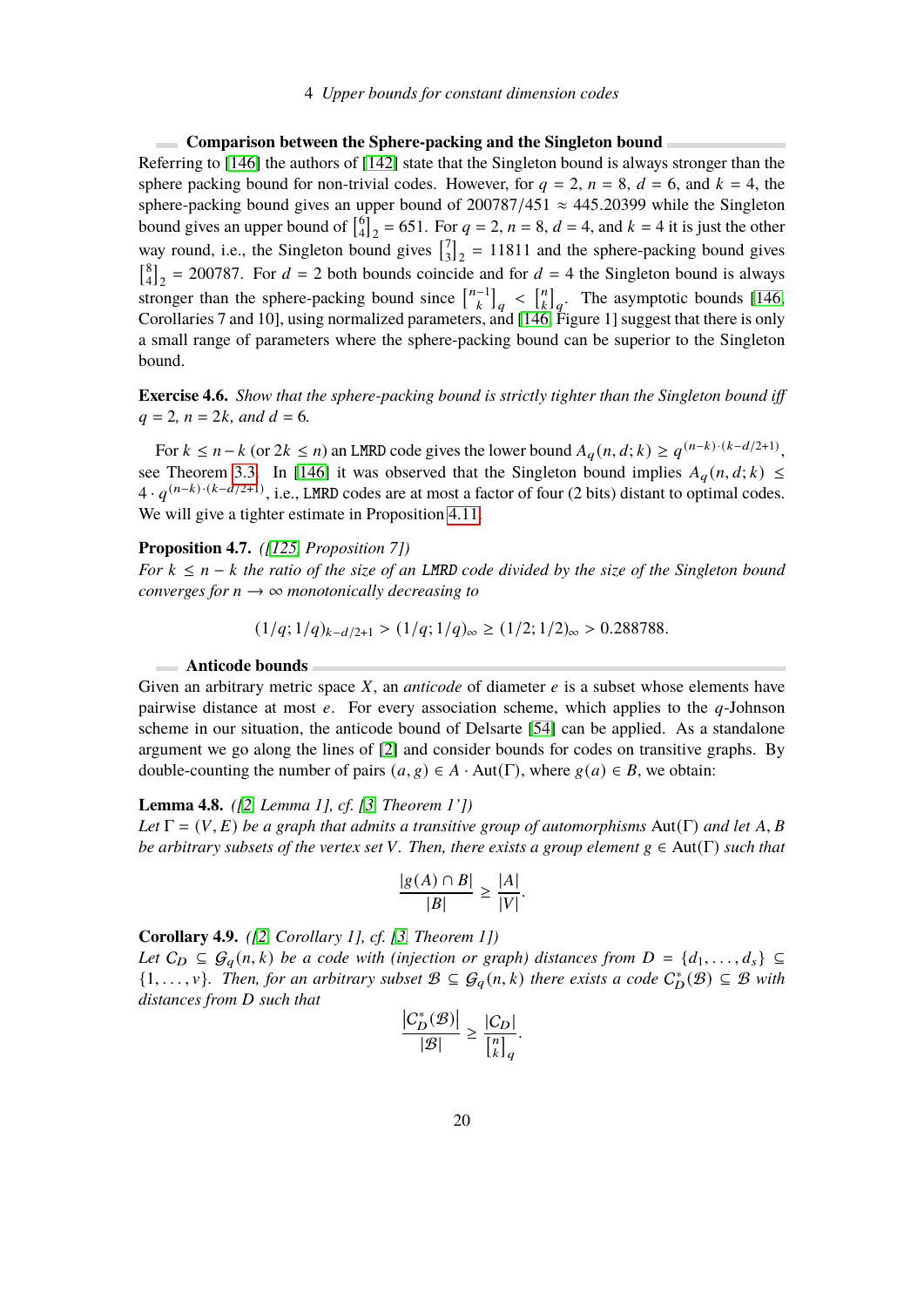If  $C_D \subseteq \mathcal{G}_q(n, k)$  is a CDC with minimum injection distance d, i.e.,  $D = \{d, ..., v\}$ , and  $\mathcal{B}$ is an anticode with diameter  $d-1$ , we have  $\#C_D^*(\mathcal{B}) = 1$ , so that we obtain Delsarte's anticode bound  $\overline{a}$ 

$$
\#C_D \le \frac{{n \brack k}_q}{\#B}.\tag{4.3}
$$

The set of all elements of  $G_a(n, k)$  which contain a fixed  $(k - d/2 + 1)$ -dimensional subspace is an anticode of diameter  $d-2$  with  $\int_{d/2-1}^{n-k+d/2-1}$  $\left[\frac{k+d/2-1}{d/2-1}\right]_q$  elements. By duality, the set of all elements of  $G_q(n, k)$  which are contained in a fixed  $(k + d/2 - 1)$ -dimensional subspace is also an anticode of diameter  $d-2$  with  $\begin{bmatrix} k+d/2-1 \\ k \end{bmatrix}_{q} = \begin{bmatrix} k+d/2-1 \\ d/2-1 \end{bmatrix}$  $\left[\frac{d}{2-1}\right]_q$  elements. Frankl and Wilson proved in [\[85,](#page-92-4) Theorem 1] that these anticodes have the largest possible size, which implies:

#### <span id="page-22-1"></span>**Theorem 4.10.** *(Anticode bound – [\[221,](#page-102-2) Theorem 5.2])*

$$
A_q(n,d;k) \leq \frac{{n \brack k}_q}{\left[\max\{k, n-k\} + d/2 - 1\right]_q}
$$

Codes whose size attain the anticode bound are called *Steiner structures*. The reduction to Delsarte's anticode bound can e.g. be found in [\[80,](#page-92-5) Theorem 1].

Since the sphere underlying the proof of Theorem [4.4](#page-20-0) is also an anticode, Theorem [4.4](#page-20-0) is implied by Theorem [4.10.](#page-22-1) For  $d = 2$  both bounds coincide. In [\[223,](#page-102-3) Section 4] Xia and Fu verified that the anticode bound is always stronger than the Singleton bound for the ranges of parameters considered by us.

## <span id="page-22-0"></span>**Proposition 4.11.** *([\[125,](#page-95-1) Proposition 8])*

*For*  $k \le n - k$  *the ratio of the size of an LMRD code divided by the size of the anticode bound converges for*  $n \rightarrow \infty$  *monotonically decreasing to* 

$$
\frac{(1/q; 1/q)_k}{(1/q; 1/q)_{d/2-1}} \ge \frac{q}{q-1} \cdot (1/q; 1/q)_k \ge 2 \cdot (1/2; 1/2)_{\infty} > 0.577576.
$$

The largest gap of this estimate is attained for  $d = 4$  and  $k = |n/2|$ . If k does not vary with  $n$  (or does increase very slowly), then the anticode bound can be asymptotically attained by an optimal code.

## **Theorem 4.12.** *(Asymptotic value – [\[84,](#page-92-6) Theorem 4.1], cf. [\[34\]](#page-89-3))*

$$
\lim_{n\to\infty}\frac{{n\brack k}_q}{\left[\max\{k,n-k\}+d/2-1\right]_q\cdot A_q(n,d;k)}=1
$$

Mimicking a classical bound of Johnson on binary error-correcting codes with respect to the Hamming distance, see [\[140,](#page-96-1) Theorem 3] and also [\[214\]](#page-101-4), the following upper bound was obtained:

<span id="page-22-2"></span>**Theorem 4.13.** *(Johnson type bound I – [\[223,](#page-102-3) Theorem 2])*  $If (q^k - 1)^2 > (q^n - 1) (q^{k-d/2} - 1), then$ 

$$
A_q(n, d; k) \le \frac{\left(q^k - q^{k - d/2}\right)(q^n - 1)}{\left(q^k - 1\right)^2 - (q^n - 1)\left(q^{k - d/2} - 1\right)}.
$$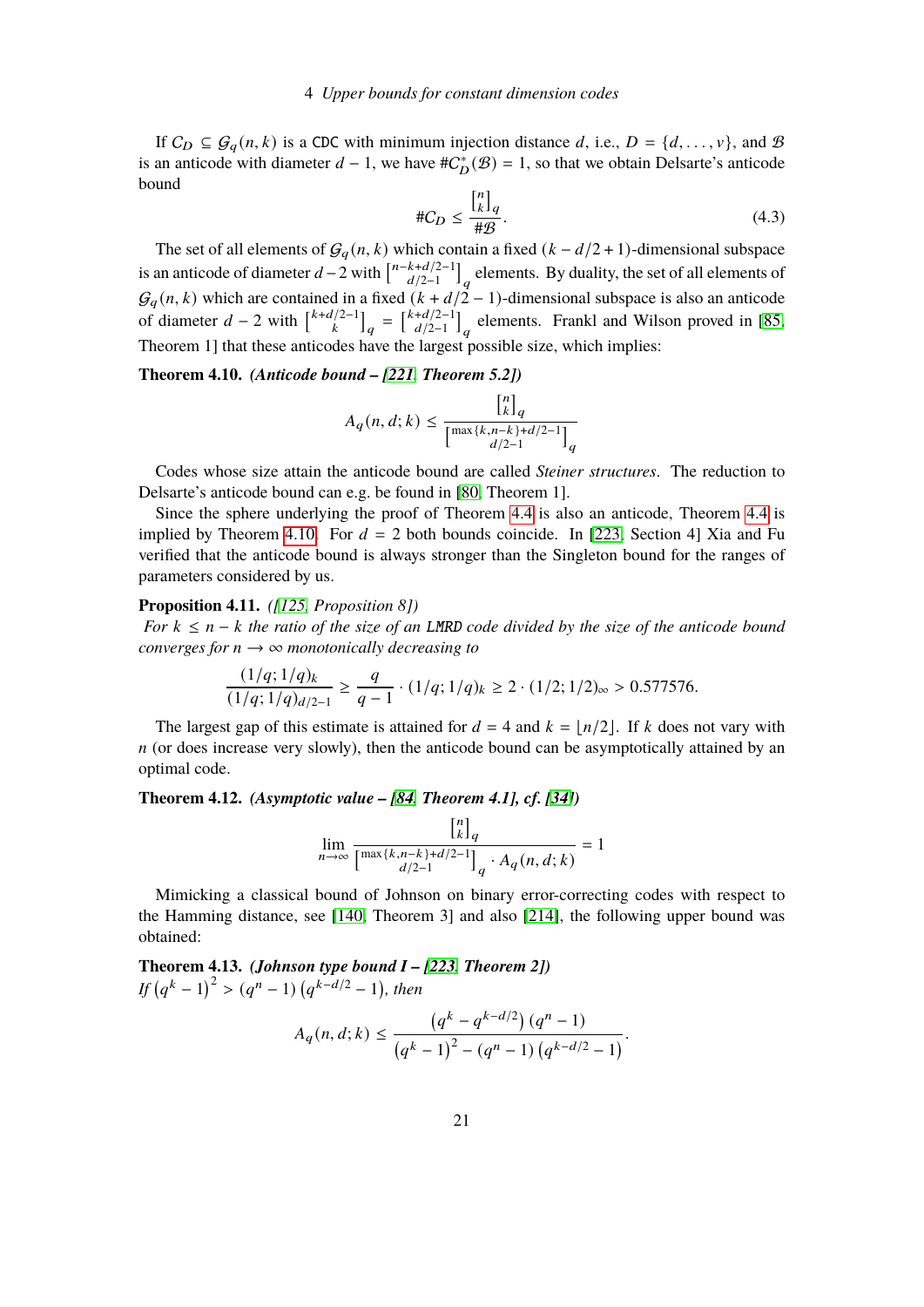However, the required condition of Theorem [4.13](#page-22-2) is rather restrictive and can be simplified considerably.

## **Proposition 4.14.** *([\[125,](#page-95-1) Proposition 1])*

*For*  $0 \leq k \leq n$ , the bound in Theorem [4.13](#page-22-2) is applicable iff  $d = 2 \min\{k, n - k\}$  and  $k \geq 1$ . *Then, it is equivalent to*

$$
A_q(n, d; k) \le \frac{q^n - 1}{q^{\min\{k, n-k\}} - 1}.
$$

In other words, Theorem [4.13](#page-22-2) is equivalent to a rather simple upper bound for partial spreads, see Subsection [4.1.](#page-27-0)

Let C be a CDC in PG $(n-1, q)$ . For each point P and each hyperplane H in PG $(n-1, q)$ consider the subcodes  $C_P := \{U \in C : P \leq U\}$  and  $C_H := \{U \in C : U \leq H\}$ . A little counting argument gives:

<span id="page-23-0"></span>**Theorem 4.15.** *(Johnson type bound II – [\[223,](#page-102-3) Theorem 3], [\[80,](#page-92-5) Theorem 4,5])*

<span id="page-23-1"></span>
$$
A_q(n, d; k) \le \frac{[n]_q A_q(n-1, d; k-1)}{[k]_q} = \frac{q^n - 1}{q^k - 1} \cdot A_q(n-1, d; k-1) \tag{4.4}
$$

$$
A_q(n, d; k) \le \frac{[n]_q A_q(n-1, d; k-1)}{[n-k]_q} = \frac{q^n - 1}{q^{n-k} - 1} \cdot A_q(n-1, d; k) \tag{4.5}
$$

## **Type II Johnson bounds for binary constant weight codes**

In [\[140,](#page-96-1) Inequality (5)] the upper bounds  $A(n, d; w) \leq |n/w \cdot A(n-1, d; w-1)|$  and  $A(n, d; w) \leq$  $\frac{ln((n - w) \cdot A(n - 1, d; w))}{ln(\text{max})}$  constant weight codes were obtained. Of course both bounds can be applied iteratively. However, the optimal choice of the corresponding inequalities is unclear, see e.g. [\[173,](#page-98-2) Research Problem 17.1]. The bounds in Theorem [4.15](#page-23-0) are the  $q$ -analog of the mentioned bounds for constant weight codes.

While e.g. the authors of [\[80,](#page-92-5) [142\]](#page-96-0) stated that the optimal choice of Inequality [\(4.4\)](#page-23-1) or Inequality [\(4.5\)](#page-23-1) is unclear too, there is now an explicit answer for CDCs:

**Proposition 4.16.** *(* $[125,$  *Proposition 3]) For*  $k \leq n/2$  *we have* 

$$
\left\lfloor \frac{q^n-1}{q^k-1}A_q(n-1,d;k-1)\right\rfloor\leq \left\lfloor \frac{q^n-1}{q^{n-k}-1}A_q(n-1,d;k)\right\rfloor,
$$

*where equality holds iff*  $n = 2k$ .

**Exercise 4.17.** *Consider the dual code to show that Inequality [\(4.4\)](#page-23-1) and Inequality [\(4.5\)](#page-23-1) are equivalent.*

Knowing the optimal choice between Inequality [\(4.4\)](#page-23-1) and Inequality [\(4.5\)](#page-23-1), we can iteratively apply Theorem [4.15](#page-23-0) in an ideal way (initially assuming  $k \leq n/2$ ):

<span id="page-23-2"></span>**Corollary 4.18.** *(Implication of the Johnson type bound II)*

$$
A_q(n,d;k)\leq \left\lfloor \frac{q^n-1}{q^k-1}\left\lfloor \frac{q^{n-1}-1}{q^{k-1}-1}\right\rfloor\ldots\left\lfloor \frac{q^{n-k+d/2+1}-1}{q^{d/2+1}-1}A_q(n-k+d/2,d;d/2)\right\rfloor\ldots\right\rfloor\right\rfloor
$$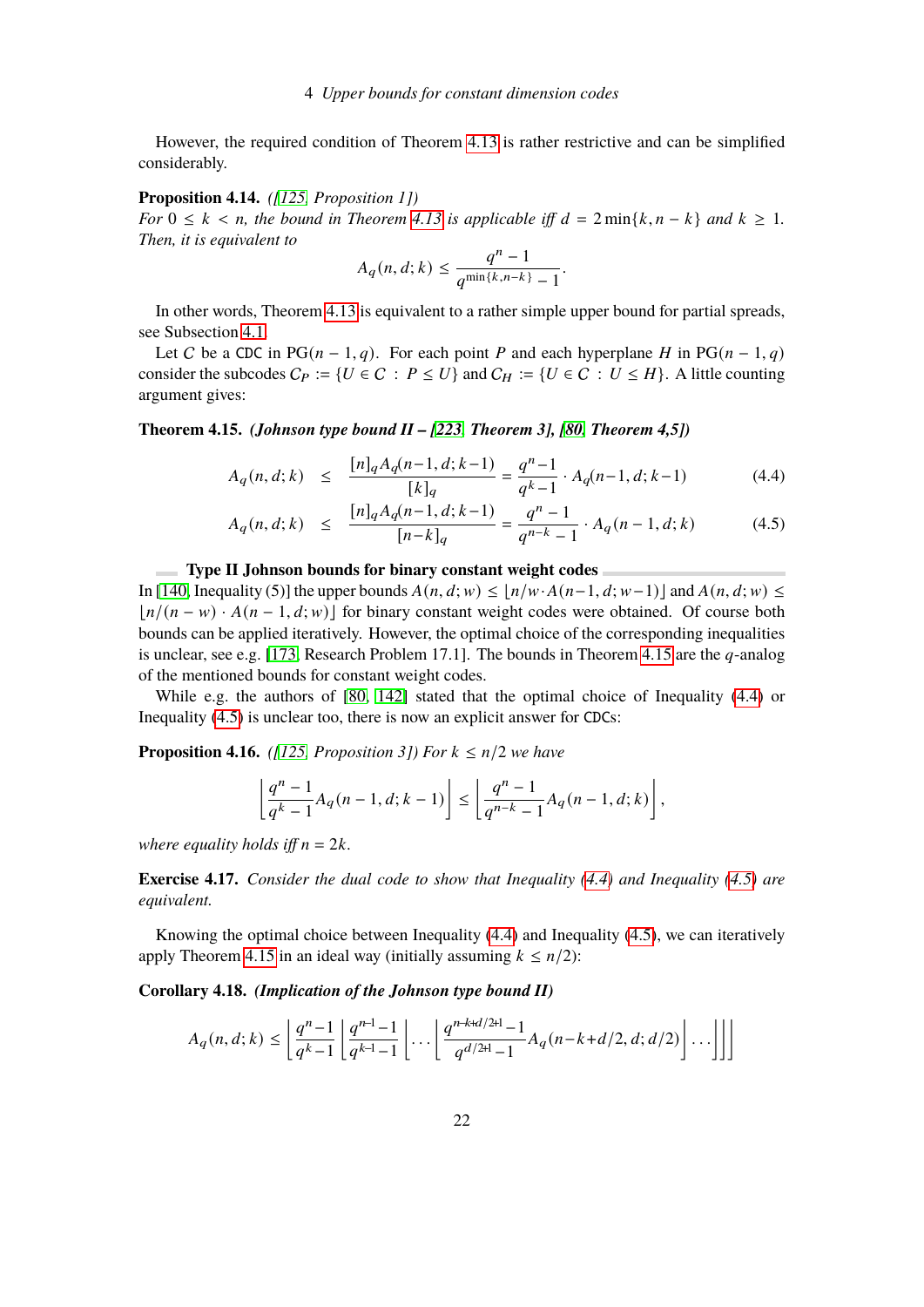We remark that this upper bound is commonly stated in an explicit version, where  $A_q(n-k+1)$  $d/2, d; d/2) \leq \left[ \frac{q^{n-k+d/2}-1}{a^{d/2}-1} \right]$  $q^{d/2}-1$ is inserted, see e.g. [\[80,](#page-92-5) Theorem 6], [\[142,](#page-96-0) Theorem 7], and [\[223,](#page-102-3) Corollary 3]. However, better bounds for partial spreads are available now, see Subsection [4.1.](#page-27-0) **Comparison of the Johnson bound with the previous bounds**

It is shown in [\[223\]](#page-102-3) that the Johnson bound of Theorem [4.15](#page-23-0) improves on the anticode bound in Theorem [4.10,](#page-22-1) see also [\[15\]](#page-88-3). To be more precise, removing the floors in the upper bound of Corollary [4.18](#page-23-2) and replacing  $A_q(n-k+d/2, d; d/2)$  by  $\frac{q^{n-k+d/2}-1}{q^{d/2}-1}$  $\frac{q^{d/2}-1}{q^{d/2}-1}$  gives

$$
\prod_{i=0}^{k-d/2} \frac{q^{n-i}-1}{q^{k-i}-1} = \frac{\prod_{i=0}^{k-1} \frac{q^{n-i}-1}{q^{k-i}-1}}{\prod_{i=k-d/2+1}^{k-1} \frac{q^{n-i}-1}{q^{k-i}-1}} = \frac{\binom{n}{k}_q}{\binom{n-k+d/2-1}{d/2-1}_q},\tag{4.6}
$$

which is the right hand side of the anticode bound for  $k \leq n - k$ . So, all upper bounds mentioned so far are (weakly) dominated by Corollary [4.18,](#page-23-2) if we additionally assume  $k \leq n - k$ . We will slightly improve upon Theorem [4.15](#page-23-0) in Theorem [4.42](#page-32-0) where we replace the possible rounding down by a tighter variant based on divisible multisets of points.

As a possible improvement [\[2,](#page-87-2) Theorem 3] was mentioned in [\[142,](#page-96-0) Theorem 8], cf. [\[125,](#page-95-1) Theorem 8].

<span id="page-24-0"></span>**Theorem 4.19.** *(Ahlswede and Aydinian bound – [\[2,](#page-87-2) Theorem 3]) For integers*  $0 \le t < r \le k$ ,  $k - t \le m \le n$ , and  $t \le n - m$  we have

$$
A_q(n,2r;k) \leq \frac{{n \brack k}_q A_q(m,2r-2t;k-t)}{\sum_{i=0}^t q^{i(m+i-k)} \left[ \begin{smallmatrix} m \\ k-i \end{smallmatrix} \right]_q \left[ \begin{smallmatrix} n-m \\ i \end{smallmatrix} \right]_q}.
$$

As Theorem [4.19](#page-24-0) has quite some degrees of freedom, we partially discuss the optimal choice of parameters. For  $t = 0$  and  $m \le v - 1$ , we obtain  $A_q(n, d; k) \le \begin{bmatrix} n \\ k \end{bmatrix}$  $\binom{n}{k}_q / \binom{m}{k}$  $\binom{m}{k}_q$  ·  $A_q(m, d; k)$ , which is the  $(n - m)$ -fold iteration of Inequality [\(4.5\)](#page-23-1) of the Johnson bound (without rounding). Thus,  $m = n - 1$  is the best choice for  $t = 0$ , yielding a bound that is equivalent to Inequality [\(4.5\)](#page-23-1). For  $t = 1$  and  $m = n - 1$  the bound can be rewritten to  $A_q(n, d; k) \leq A_q(n - 1, d - 2; k - 1)$ . For  $t > n - m$  the bound remains valid but is strictly weaker than for  $t = n - m$ . Choosing  $m = n$  gives the trivial bound  $A_q(n, 2r; k) \leq A_q(m, 2r - 2t; k - t)$ . For the range of parameters  $2 \le q \le 9$ ,  $4 \le n \le 100$  and  $4 \le d \le 2k \le n$ , where q is a prime power and d is even, the situation is as follows. If  $d \neq 2k$ , there are no proper improvements with respect to Theorem [4.15.](#page-23-0) For the case  $d = 2k$  we have some improvements compared to most easy upper bound  $A_q(n, 2k; k) \leq \lfloor (q^n - 1)/(q^k - 1) \rfloor$  while the tightest known upper bounds for partial spreads, see Subsection [4.1,](#page-27-0) are not improved.

#### **Research problem**

Verify that the upper bounds of Theorem [4.19](#page-24-0) are implied by other known upper bounds or find specific parameters where this is not the case.

#### **Linear programming bounds**

Every association scheme gives rise to a linear programming upper bound, see e.g. [\[54\]](#page-90-2). For linear codes this relation can be expressed via the so-called MacWilliams identities. General introductions can e.g. be found in [\[57,](#page-90-3) [210\]](#page-101-5). Explicit parametric upper bounds can be commonly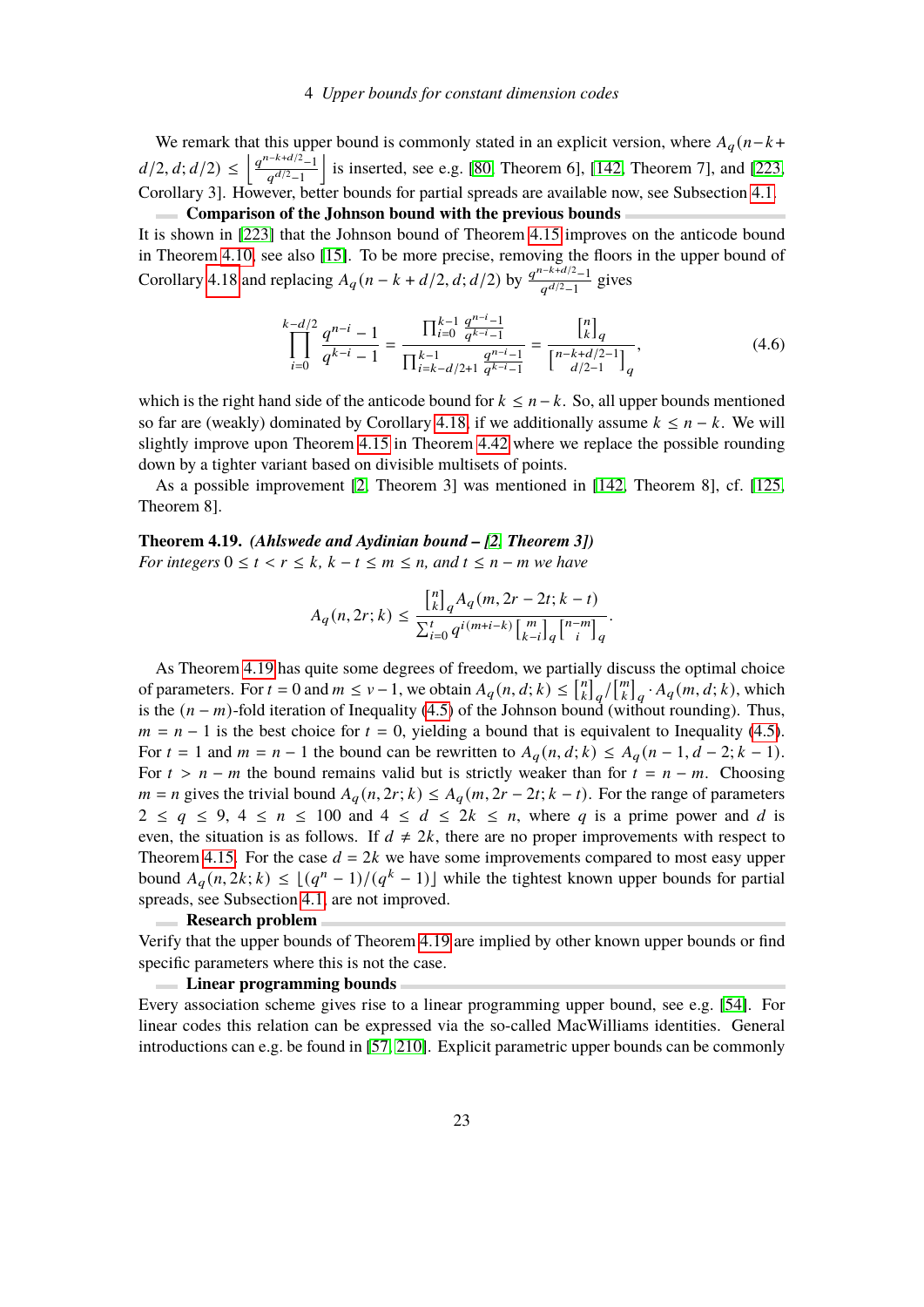obtained via this approach. Examples for linear codes are given in e.g. [\[32\]](#page-89-4) and [\[33,](#page-89-5) Section 15.3]. For binary block and constant weight codes we refer e.g. to [\[175\]](#page-99-3). The Delsarte linear programming bound for the  $q$ -Johnson scheme was obtained in [\[56\]](#page-90-4). However, numerical computations indicate that it is not better than the anticode bound, see [\[15\]](#page-88-3). In [\[226\]](#page-102-4) it was shown that the anticode bound is implied by the Delsarte linear programming bound. In [\[15\]](#page-88-3) it was shown that a semidefinite programming formulation<sup>[2](#page-0-0)</sup>, that is equivalent to the Delsarte linear programming bound, implies the anticode bound of Theorem [4.10,](#page-22-1) the sphere-packing bound of Theorem [4.4,](#page-20-0) the Johnson type I bound of Theorem [4.13,](#page-22-2) and the Johnson type II bound of Theorem [4.15.](#page-23-0)

<span id="page-25-0"></span>**Theorem 4.20.** *(Linear programming bound for* CDC*s – e.g. [\[226,](#page-102-4) Proposition 3]) For integers*  $0 \leq k \leq n$  *and*  $2 \leq d \leq \min\{k, n-k\}$  *such that d is even, we have* 

$$
A_q(n, d; k) \le \max \left\{ 1 + \sum_{i=d/2}^k x_i \, \middle| \, \sum_{i=d/2}^k -Q_j(i)x_i \le u_j \, \forall j = 1, 2, \dots, k \text{ and}
$$
\n
$$
x_i \ge 0 \, \forall i = d/2, d/2 + 1, \dots, k \right\} \tag{4.7}
$$

*with*

$$
u_j = \begin{bmatrix} n \\ j \end{bmatrix}_q - \begin{bmatrix} n \\ j - 1 \end{bmatrix}_q,
$$
\n(4.8)

$$
v_i = q^{i^2} \begin{bmatrix} l \\ i \end{bmatrix}_q - \begin{bmatrix} n-1 \\ i \end{bmatrix}_q,
$$
\n(4.9)

$$
E_i(j) = \sum_{m=0}^{i} (-1)^{i-m} q^{\binom{i-m}{2} + jm} \begin{bmatrix} k-m \\ k-1 \end{bmatrix}_q \begin{bmatrix} k-j \\ m \end{bmatrix}_q \begin{bmatrix} n-k-j+m \\ m \end{bmatrix}_q \text{ and } (4.10)
$$

$$
Q_j(i) = \frac{u_j}{v_i} E_i(j). \tag{4.11}
$$

<span id="page-25-1"></span>**Remark 4.21.** *Using Maple and exact arithmetic, we have checked that for all*  $2 \leq q \leq 9$ ,  $4 \le n \le 19$ ,  $2 \le k \le n/2$ ,  $4 \le d \le 2k$  the optimal value of the Delsarte linear programming *bound is indeed the anticode bound. Given the result from [\[226\]](#page-102-4) it remains to construct a feasible solution of the Delsarte linear programming formulation whose target value equals the anticode bound. Such a feasible solution can also be constructed recursively. To this end, let*  $x_0, \ldots, x_{k-1}$ *denote a primal solution for the parameters of*  $A_q$  ( $n-1, d; k-1$ ), then  $z_0, \ldots, z_k$  is a feasible *solution for the parameters of*  $A_q(n, d; k)$  *setting*  $z_i = x_i \cdot \begin{bmatrix} k \\ 1 \end{bmatrix}$  $\binom{k}{1}_q$   $\binom{\widehat{k}-i}{1}$  $\begin{bmatrix} -i \\ 1 \end{bmatrix}_q$  for all  $0 \leq i \leq k-1$  and  $z_k = \begin{bmatrix} n \\ k \end{bmatrix}$  $\binom{n}{k}_q / \binom{n-k+d/2-1}{d/2-1}$  $\left[\frac{k+d/2-1}{d/2-1}\right]_q$  –  $z_0$  –  $\cdots$  –  $z_{k-1}$ . For the mentioned parameter space this conjectured *primal solution is feasible with the anticode bound as target value.*

<sup>&</sup>lt;sup>2</sup>Due to the property of the symmetry group of  $(\mathbb{F}_q^n, d_S)$ , i.e., two-point homogeneous, the symmetry reduced version of the semidefinite programming formulation of the maximum clique problem formulation collapses the Delsarte linear programming bound for the  $q$ -Johnson scheme.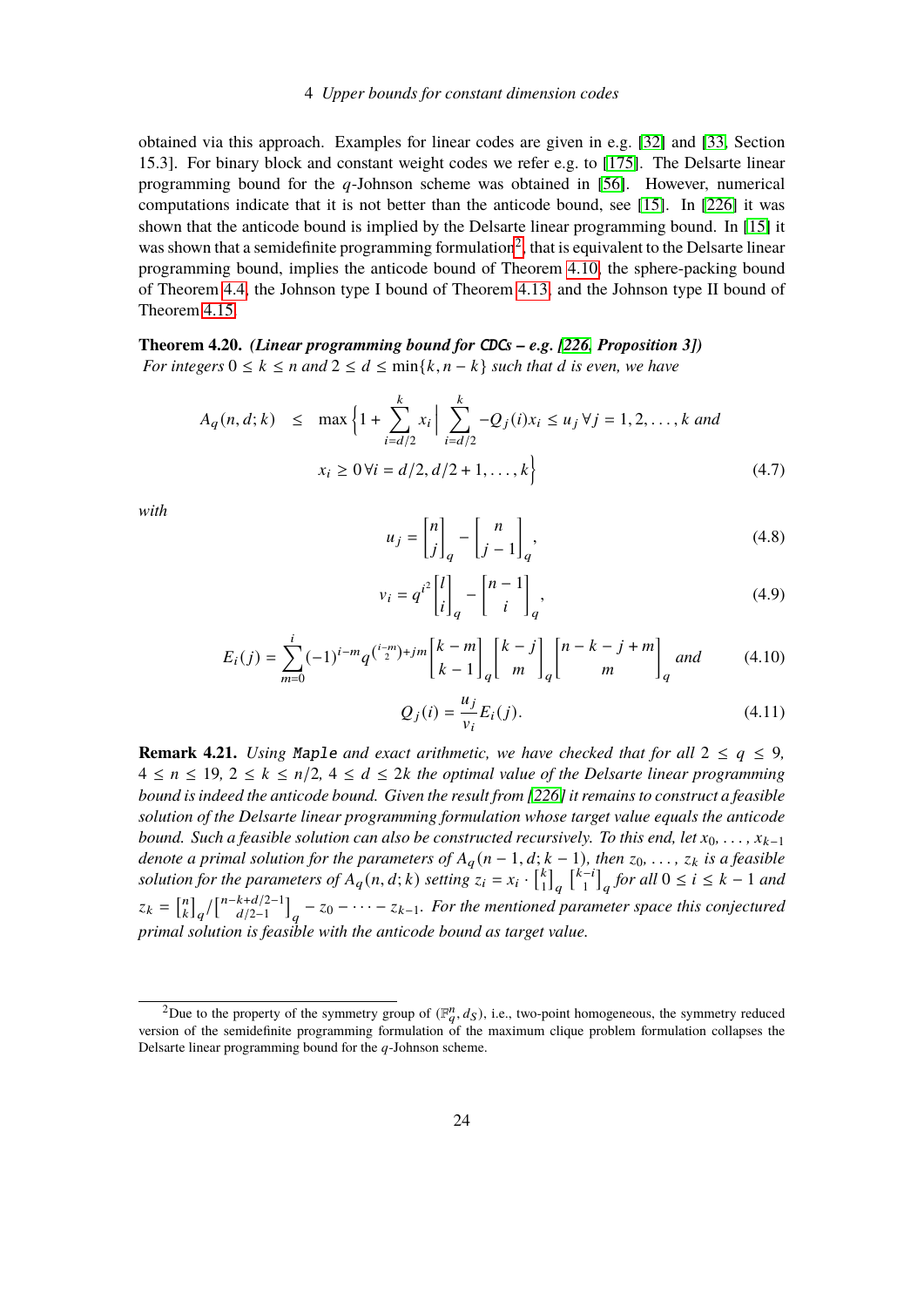## **Research problem**

Verify that the optimal solution of the linear program in Theorem [4.20](#page-25-0) is given by the anticode bound, see Remark [4.21,](#page-25-1) or give an explicit counter example.

The iterated application of the Johnson bound of Theorem [4.15](#page-23-0) rounded down to integers in each iteration can improve upon the anticode bound. In Subsection [4.2](#page-30-0) and Subsection [4.1](#page-27-0) we will present further upper bounds that improve upon the anticode or Johnson bound. Adding corresponding constraints to our linear programming formulation of Theorem [4.20](#page-25-0) of course gives tighter bounds.

#### **Research problem**

Find additional inequalities for the linear programming approach and improve at least one of the known upper bounds for  $A_q(n, d; k)$ .

As mentioned in the introduction, semidefinite programming bounds for  $A(n, d)$  and  $A(n, d; w)$ were quite successful in recent years, see e.g. [\[216\]](#page-102-5). The same is true for MDCs, i.e., upper bounds for  $A_q(n, d)$ , see [\[15,](#page-88-3) [121\]](#page-95-2). For CDCs currently no improvement via semidefinite programming is known, see the blog entry

<https://ratiobound.wordpress.com/2018/10/11/>.

For related literature into this direction we refer to [\[62,](#page-91-2) [163\]](#page-98-3).

Another rather general technique to obtain upper bounds for the maximum clique sizes of a graph is to use  $p$ -ranks of adjacency matrices.

## **Lemma 4.22.** *(E.g. [\[139,](#page-96-2) Lemma 1.3]) Let G be a graph with adjacency matrix A and Y be a clique of G, then*

 $|Y| \leq \begin{cases} \text{rank}_p(A) + 1 & \text{if } p \text{ divides } |Y| - 1, \\ \text{rank}_p(A) & \text{if } p \text{ divides } |Y| - 1, \end{cases}$  $rank_p(A)$  *otherwise.* 

Some numerical experiments suggest that the resulting upper bounds are rather weak for CDCs. We e.g. have  $A_2(4, 4; 2) \le 5$ ,  $A_2(5, 4; 2) \le 19$ ,  $A_2(6, 4; 2) \le 49$ ,  $A_2(6, 4; 3) \le 223$ , and  $A_2(6, 6; 3) \leq 19.$ 

**Integer linear programming formulations for**  $A_q(n, d; k)$ 

The exact determination of  $A_q(n, d; k)$  can be formulated as an integer linear program (ILP). To this end we introduce binary variables  $x_K \in \{0, 1\}$  for each k-space  $K \in \mathcal{G}_a(n, k)$  and maximize their sum  $\sum_{K \in \mathcal{G}_a(n,k)} x_K$  subject to the constraints

$$
\sum_{K \in \mathcal{G}_q(n,k) \,:\, S \le K} x_K \le 1 \tag{4.12}
$$

for all  $S \in \mathcal{G}_q(n, k-d/2+1)$ , which guarantee the minimum subspace distance. This ILP can be solved directly for rather small parameters only. However, it was the basis for the determination of  $A_2(6, 4; 3) = 77$  and the classification of the corresponding five optimal isomorphism types in [\[132\]](#page-96-3). The determination of  $A_2(8, 6; 4) = 257$  and the classification of the corresponding two optimal isomorphism types required a tailored approach with relaxations to subconfigurations, see [\[119\]](#page-95-3) for the details.<sup>[3](#page-0-0)</sup> We remark that the ILP approach can also be used to construct CDC's

<sup>&</sup>lt;sup>3</sup>The intermediate upper bound  $A_2(8, 6; 4) \le 272$  was determined in [\[127\]](#page-95-4).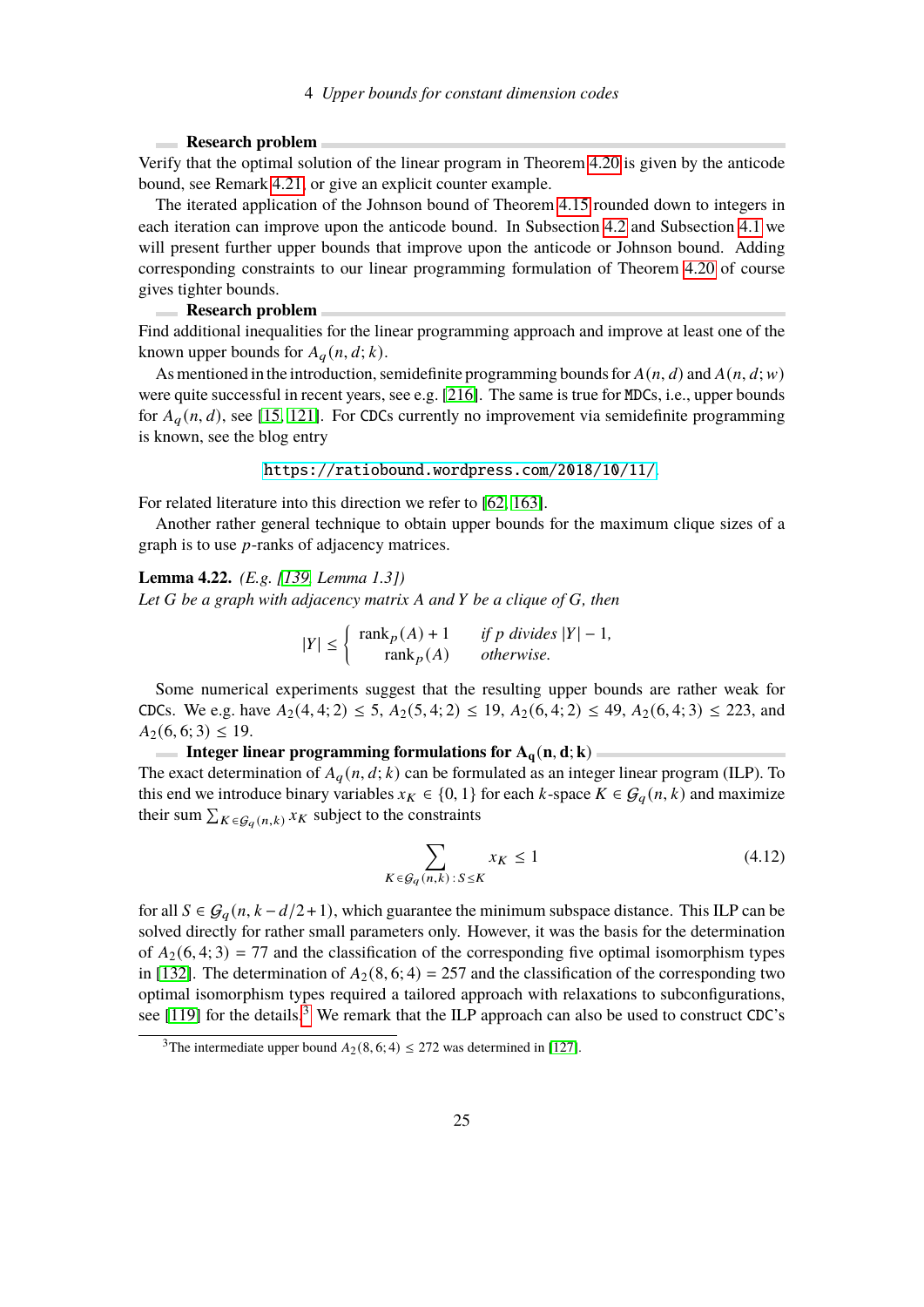of large cardinality. To restrict the search space typically a subgroup of the automorphism group of the CDC is prescribed, see e.g. [\[147\]](#page-97-3).

If the presence of certain automorphisms is assumed, then for many cases improved upper bounds can be concluded from the LP relaxation. It is also possible to deduce parametric bounds from this approach, see [\[115,](#page-94-1) Section 10].

We close this overview mentioning that CDCs containing a lifted MRD code as subcode allow tighter upper bounds on their cardinality, see [\[77,](#page-92-3) [116,](#page-94-2) [152\]](#page-97-4). We remark that many of the currently best known constructions for CDCs involve a lifted MRD as a subcode, see Section [5.](#page-35-0) In [\[157,](#page-97-5) Section 4] the underlying techniques have been extended to infer upper bounds for CDCs arising from other specific constructions from the literature.

## **Research problem**

Provide more specialized upper bounds for subcodes appearing in constructions for CDCs in the literature (or Section [5\)](#page-35-0).

## <span id="page-27-0"></span>**4.1 Upper bounds for partial spreads**

Assume, as before,  $k \leq n - k$ . An  $(n, 2k; k)_{q}$ –CDC is also called *partial spread* or *partial*  $k$ -spread to be more precise. Those CDCs attain the maximum possible subspace distance, which is equivalent to the geometric description that the pairwise intersection of the  $k$ -spaces is trivial, i.e., 0-dimensional. Applying the Johnson bound of Theorem [4.15](#page-23-0) to the parameters of a partial spread yields

$$
A_q(n, 2k; k) \le \frac{[n]_q}{[k]_q} \cdot A_q(n-1, 2k; k-1) = \frac{[n]_q}{[k]_q}
$$

since  $A_q(n-1, 2k; k-1) = 1$ . An easy direct geometric justification comes from the fact that PG( $n - 1$ ,  $q$ ) contains  $[n]_q$  points and each  $k$ -space contains  $[k]_q$  points. Spelling out the  $q$ -factorials and rounding down we obtain

<span id="page-27-1"></span>
$$
A_q(n, 2k; k) \le \left\lfloor \frac{q^n - 1}{q^k - 1} \right\rfloor.
$$
\n(4.13)

In the following we review improved classical bounds for partial spreads from the literature. Other surveys can e.g. be found in [\[134,](#page-96-4) [211\]](#page-101-1). In the subsequent Subsection [4.2](#page-30-0) we will briefly introduce a contemporary approach based on  $q^{k-1}$ -divisible (multi-) sets of points. It will turn out that all upper bounds of this subsection can be obtained from non-existence results for  $q^{k-1}$ -divisible sets of points in PG( $n-1, q$ ), where *n* is assumed to be sufficiently large.

An  $(n, 2k; k)_q$ –CDC of cardinality  $[n]_q/[k]_q$  is called a k-spread (or just *spread*). A handy existence criterion is known from the work of Segre in 1964.

**Theorem 4.23.** *(Existence of spreads – [\[197,](#page-100-8) §VI])*  $PG(n-1, q)$  *contains a k-spread iff k is a divisor of n.* 

**Exercise 4.24.** *Write*  $n = tk + r$  *with*  $1 \leq r \leq k - 1$  *and*  $t \geq 2$ *. Verify* 

$$
A_q(n,2k;k)\leq \left\lfloor \frac{q^n-1}{q^k-1}\right\rfloor=\frac{q^{tk+r}-q^r}{q^k-1}+\left\lfloor \frac{q^r-1}{q^k-1}\right\rfloor=\sum\limits_{s=0}^{t-1}q^{sk+r}=q^r\left[\begin{matrix}t\\1\end{matrix}\right]_q.
$$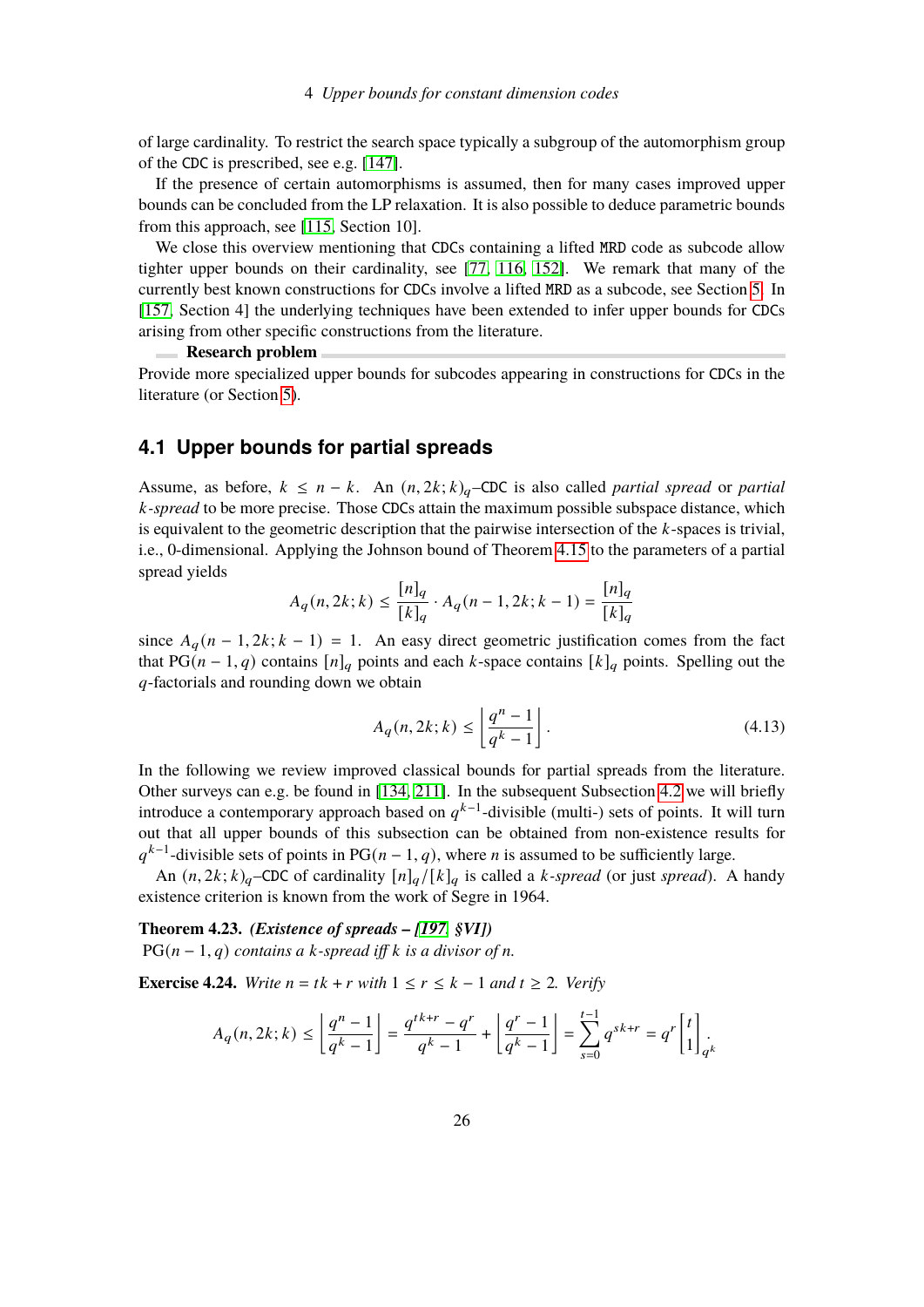**Definition 4.25.** *(Deficiency of partial k-spreads in*  $PG(n-1, q) - cf.$  [\[28\]](#page-89-6)) *The number*  $\sigma$  *defined by* 

$$
A_q(tk+r; 2k; k) = \sum_{s=0}^{t-1} q^{sk+r} - \sigma,
$$

*where*  $0 \le r \le k - 1$  *and*  $t \ge 2$ *, is called the deficiency of the partial k-spreads of maximum possible size in*  $PG(tk + r - 1, q)$ .<sup>[4](#page-0-0)</sup>

**Deficiency of a partial**  $k$ **-spread**  $\mathcal{P}$  **in** PG( $n-1, q$ ) If P is a partial k-spread in PG( $n-1, q$ ), where  $n = tk + r$  with  $0 \le r \le k-1$  and  $t \ge 2$ , then the deficiency of  $\mathcal P$  is defined as  $\sum_{s=0}^{t-1} q^{sk+r} - \mathcal P$  in several papers. I.e. the value  $\sigma$  is just a

## **Theorem 4.26.** *([\[28,](#page-89-6) [29\]](#page-89-7), cf. [\[63,](#page-91-3) Theorem 2.7(a)])*

deficiencies of inclusion-maximal partial spreads.

*The deficiency of a maximal k-spread in*  $PG(n-1,q)$ *, where k does not divide n, is at least*  $q - 1$ .

lower bound for the deficiency of a given partial spread and there is some interest in the possible

We remark that we indeed have

$$
A_q(tk+r, 2k; k) \ge \sum_{s=0}^{t-1} q^{sk+r} - (q^r - 1)
$$
\n(4.14)

for all  $k, t \ge 2$  and  $0 \le r \le k - 1$ , see e.g. [\[28\]](#page-89-6) or Exercise [5.32.](#page-46-0) So, the cases " $r = 0$ " and " $r = 1$ " are completely resolved.

**Theorem 4.27.** *([\[149,](#page-97-6) Theorem 4.3]) We have*

$$
A_2(tk+2, 2k; k) \le \sum_{s=0}^{t-1} 2^{sk+2} - \left(2^2 - 1\right)
$$
 (4.15)

*for all*  $k > 4$ ,  $t > 2$ .

<span id="page-28-1"></span>**Theorem 4.28.** *(***k** *sufficiently large, the asymptotic case – [\[178,](#page-99-4) Theorem 5]) We have*

$$
A_q(tk+r, 2k; k) \le \sum_{s=0}^{t-1} q^{sk+r} - (q^r - 1)
$$
\n(4.16)

*for all*  $k > [r]_q, t \geq 2$ *.* 

<span id="page-28-0"></span>**Theorem 4.29.** *([\[150,](#page-97-7) Theorem 2.9],[\[134,](#page-96-4) Theorem 9],[\[134,](#page-96-4) Corollary 7]) For integers*  $r \geq 1$ ,  $t \geq 2$ ,  $u \geq 0$ , and  $z \geq 0$  *with*  $k = [r]_q + 1 - z + u > r$  *we have* 

$$
A_q(tk+r, 2k; k) \le \sum_{s=0}^{t-1} q^{sk+r} - (q^r - 1) + z(q - 1).
$$
 (4.17)

<sup>4</sup>This makes sense also for  $r = 0$ : Spreads are assigned deficiency  $\sigma = 0$ .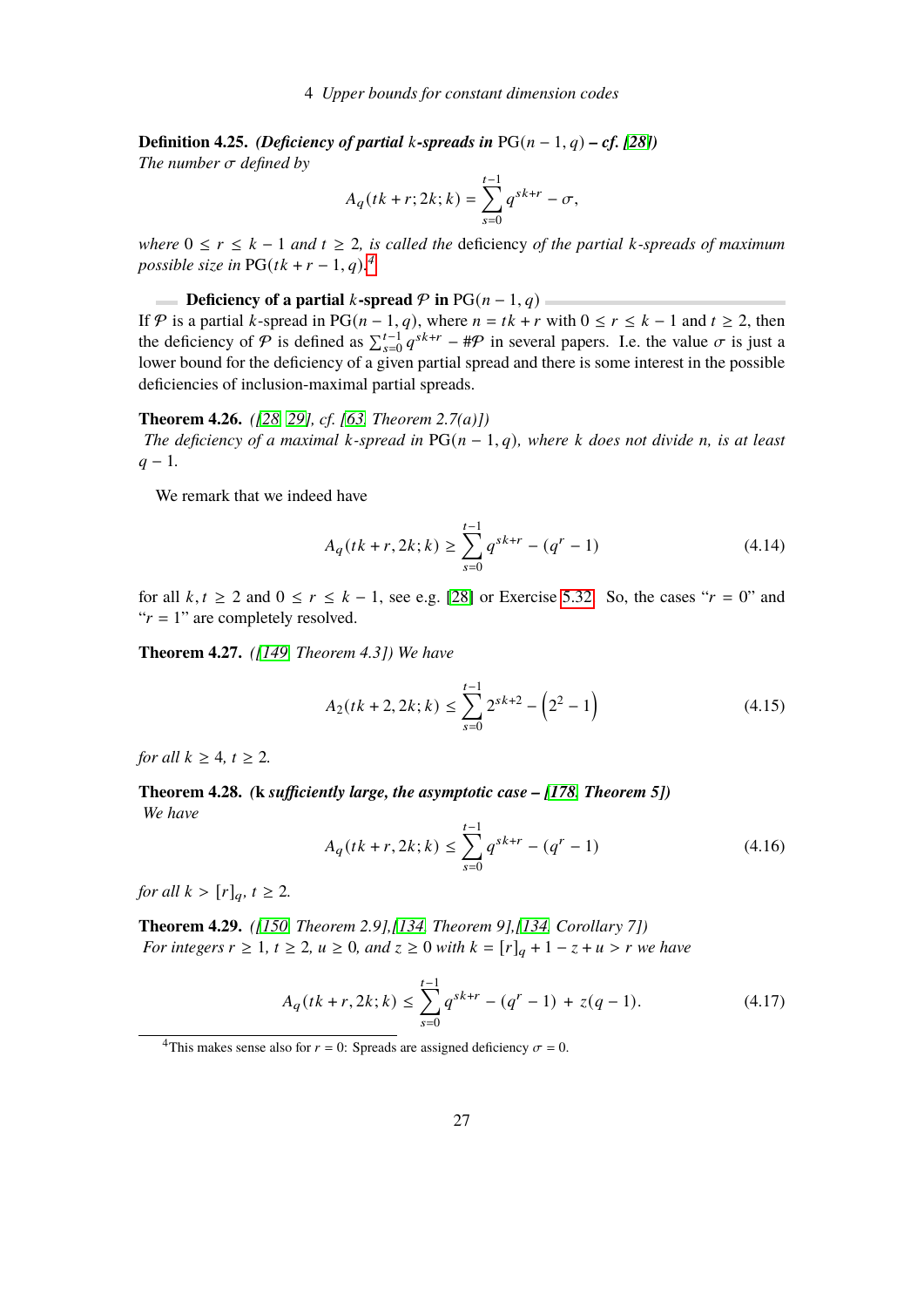Setting  $z = 0$  in Theorem [4.29](#page-28-0) gives Theorem [4.28.](#page-28-1)

For a long time the best upper bound for partial spreads was given by Drake and Freeman:

<span id="page-29-0"></span>**Theorem 4.30.** *([\[60,](#page-91-4) Corollary 8]*) *If*  $n = kt + r$  *with*  $0 < r < k$  *and*  $t \ge 2$ *, then* 

$$
A_q(n, 2k; k) \le \sum_{i=0}^{t-1} q^{ik+r} - \lfloor \theta \rfloor - 1 = q^r \cdot \frac{q^{kt} - 1}{q^k - 1} - \lfloor \theta \rfloor - 1 = \frac{q^n - q^r}{q^k - 1} - \lfloor \theta \rfloor - 1,
$$

 $where 2\theta = \sqrt{1 + 4q^k(q^k - q^r)} - (2q^k - 2q^r + 1).$ 

**Example 4.31.** *If we apply Theorem [4.30](#page-29-0) with*  $q = 5$ ,  $n = 16$ ,  $k = 6$ , and  $r = 4$ , then we obtain  $\theta \approx 308.81090$  *and*  $A_5(16, 12; 6) \le 9765941$ .

<span id="page-29-1"></span>**Theorem 4.32.** ([\[134,](#page-96-4) Theorem 10],[\[150,](#page-97-7) Theorem 2.10]) For integers  $r ≥ 1$ ,  $t ≥ 2$ ,  $y ≥$  $\max\{r, 2\}, z \ge 0$  *with*  $\lambda = q^y$ ,  $y \le k$ ,  $k = [r]_q + 1 - z > r$ ,  $n = kt + r$ , and  $l = \frac{q^{n-k}-q^{n-k}}{q^{k-1}}$  $\frac{a}{q^k-1}$ , we have

$$
A_q(n, 2k; k) \le lq^k + \left[ \lambda - \frac{1}{2} - \frac{1}{2} \sqrt{1 + 4\lambda \left( \lambda - (z + y - 1)(q - 1) - 1 \right)} \right].
$$
 (4.18)

Using Theorem [4.32](#page-29-1) with  $q = 5$ ,  $k = 6$ ,  $n = 15$ ,  $r = 3$ ,  $z = 17$ , and  $y = 5$  gives  $A_5(15, 12; 6) \le$ 1953186. Choosing  $y = t$  we obtain Theorem [4.30.](#page-29-0) Theorem [4.32](#page-29-1) also covers [\[177,](#page-99-5) Theorems 6,7] and yields improvements in a few instances, e.g.  $A_3(15, 12; 6) \le 19695$ .

A few further parametric upper bounds have been mentioned in [\[150\]](#page-97-7). For  $t \geq 2$  we have

•  $2^4l + 1 \leq A_2(4t + 3, 8; 4) \leq 2^4l + 4$ , where  $l = \frac{2^{4t-1}-2^3}{2^4-1}$  $\frac{x^2-2^3}{2^4-1}$ ; •  $2^6 l + 1 \leq A_2 (6t + 4, 12; 6) \leq 2^6 l + 8$ , where  $l = \frac{2^{6t-2}-2^4}{2^6-1}$  $\frac{2^{6}-2^{1}}{2^{6}-1};$ •  $2^6 l + 1 \leq A_2 (6t + 5, 12; 6) \leq 2^6 l + 18$ , where  $l = \frac{2^{6t-1}-2^5}{2^6-1}$  $\frac{x-2^5}{2^6-1}$ ; •  $3^4l + 1 \leq A_3(4t + 3, 8; 4) \leq 3^4l + 14$ , where  $l = \frac{3^{4t-1}-3^3}{3^4-1}$  $\frac{x^2-3^3}{3^4-1}$ ; •  $3^5l + 1 \leq A_3(5t + 3, 10; 5) \leq 3^5l + 13$ , where  $l = \frac{3^{5t-2}-3^5}{3^3-1}$  $\frac{x^2-3^3}{3^3-1}$ ; •  $3^5l + 1 \leq A_3(5t + 4, 10; 5) \leq 3^5l + 44$ , where  $l = \frac{3^{5t-1}-3^4}{3^5-1}$  $\frac{3^{5}-1-3^{7}}{3^{5}-1};$ •  $3^6l + 1 \leq A_3(6t + 4, 12; 6) \leq 3^6l + 41$ , where  $l = \frac{3^{6t-2}-3^4}{3^6-1}$  $\frac{x^2-5}{3^6-1}$ ; •  $3^6l + 1 \leq A_3(6t + 5, 12; 6) \leq 3^6l + 133$ , where  $l = \frac{3^{6t-1}-3^5}{3^6-1}$  $\frac{\frac{n-1}{3} - 3^n}{3^6 - 1};$ •  $3^7l + 1 \leq A_3(7t + 4, 14; 7) \leq 3^7l + 40$ , where  $l = \frac{3^{7t-3}-3^4}{3^7-1}$  $\frac{1}{3^7-1}$ ; •  $4^4l + 1 \leq A_4(4t + 2, 8; 4) \leq 4^4l + 6$ , where  $l = \frac{4^{4t-2}-4^2}{4^4-1}$  $\frac{a^{2}-4^{2}}{4^{4}-1}$ ; •  $4^5l + 1 \leq A_4(5t + 3, 10; 5) \leq 4^5l + 32$ , where  $l = \frac{4^{5t-2}-4^3}{4^5-1}$  $\frac{1}{4^5-1}$ ; •  $4^6l + 1 \leq A_4(6t + 3, 12; 6) \leq 4^6l + 30$ , where  $l = \frac{4^{6t-3} - 4^3}{4^6 - 1}$  $\frac{5-4^5}{4^6-1}$ ;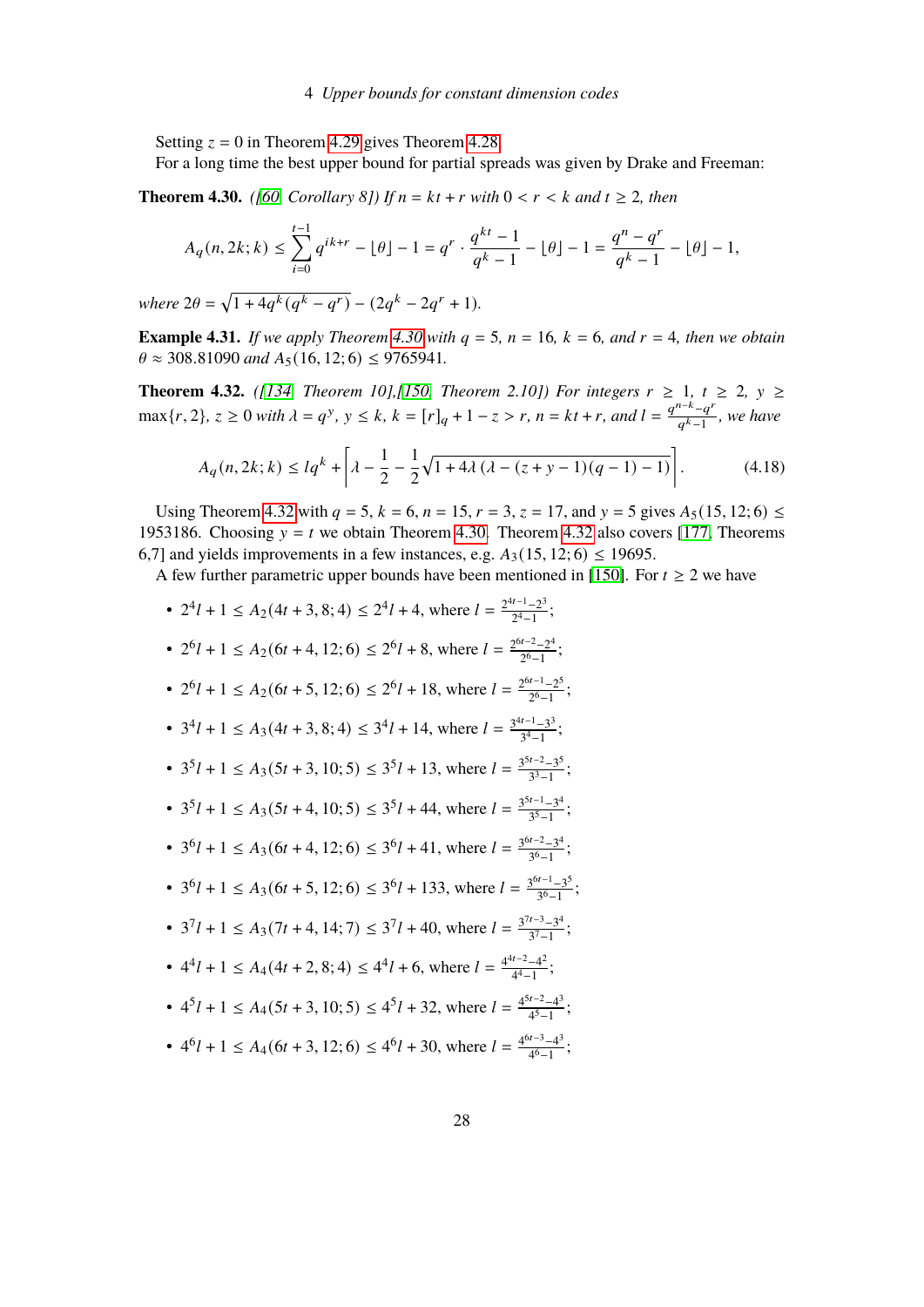• 
$$
4^6l + 1 \le A_4(6t + 5, 12; 6) \le 4^6l + 548
$$
, where  $l = \frac{4^{6t-1}-4^5}{4^6-1}$ ;  
\n•  $4^7l + 1 \le A_4(7t + 4, 14; 7) \le 4^7l + 128$ , where  $l = \frac{4^{7t-3}-4^4}{4^7-1}$ ;  
\n•  $5^5l + 1 \le A_5(5t + 2, 10; 5) \le 5^5l + 7$ , where  $l = \frac{5^{5t-3}-5^2}{5^5-1}$ ;  
\n•  $5^5l + 1 \le A_5(6t + 4, 10; 5) \le 5^5l + 329$ , where  $l = \frac{5^{5t-1}-5^4}{5^5-1}$ ;  
\n•  $5^6l + 1 \le A_5(6t + 3, 8; 4) \le 5^6l + 61$ , where  $l = \frac{5^{6t-3}-5^3}{5^6-1}$ ;  
\n•  $5^6l + 1 \le A_5(6t + 4, 8; 4) \le 5^6l + 316$ , where  $l = \frac{5^{6t-2}-5^4}{5^6-1}$ ;  
\n•  $7^5l + 1 \le A_7(5t + 4, 10; 5) \le 7^5l + 1246$ , where  $l = \frac{7^{5t-1}-7^2}{7^5-1}$ ;  
\n•  $7^6l + 1 \le A_7(6t + 2, 8; 4) \le 7^6l + 15$ , where  $l = \frac{7^{6t-4}-7^3}{7^6-1}$ ;  
\n•  $8^4l + 1 \le A_8(4t + 3, 8; 4) \le 8^4l + 264$ , where  $l = \frac{8^{4t-1}-8^3}{8^5-1}$ ;  
\n•  $8^5l + 1 \le A_8(6t + 2, 8; 4) \le 8^5l + 25$ , where  $l = \frac{8^{5t-3}-8^2}{8^5-1}$ ;  
\n• 

Actually, each improved upper bound for  $A_q(n, 2k; k)$  for specific parameters implies a parametric series of upper bounds.

## **Lemma 4.33.** *([\[134,](#page-96-4) Lemma 4])*

*For fixed q, k and r the deficiency*  $\sigma$  *is a non-increasing function of*  $n = kt + r$ .

## <span id="page-30-0"></span>**4.2 Upper bounds based on divisible multisets of points**

A *multiset* M of points in PG( $n-1, q$ ) is a mapping  $M: \mathcal{G}_q(n, 1) \to \mathbb{N}_0$ . For each point  $P \in \mathcal{G}_q(n, 1)$  the integer  $\mathcal{M}(P)$  is called the *multiplicity* of P and it counts how often point P is contained in the multiset. If  $M(P) \in \{0, 1\}$  for all  $P \in \mathcal{G}_q(n, 1)$  we also speak of a set instead of a multiset (of points). We call a multiset of points Δ-divisible iff the corresponding linear code C is  $\Delta$ -divisible, i.e., if the weights of all codewords in C are divisible by  $\Delta$ . Note that this is equivalent to

$$
\mathcal{M}(H) \equiv \# \mathcal{M} \pmod{\Delta} \tag{4.19}
$$

for every hyperplane  $H$ , where  $\mathcal{M}(H)$  is the sum of the multiplicities of the points contained in  $H$ and  $#M$  is the sum of the multiplicities over all points. The set of points of a  $k$ -space, the multiset of points of a multiset of k-spaces, and the set of holes of a partial k-spread are  $q^{k-1}$ -divisible.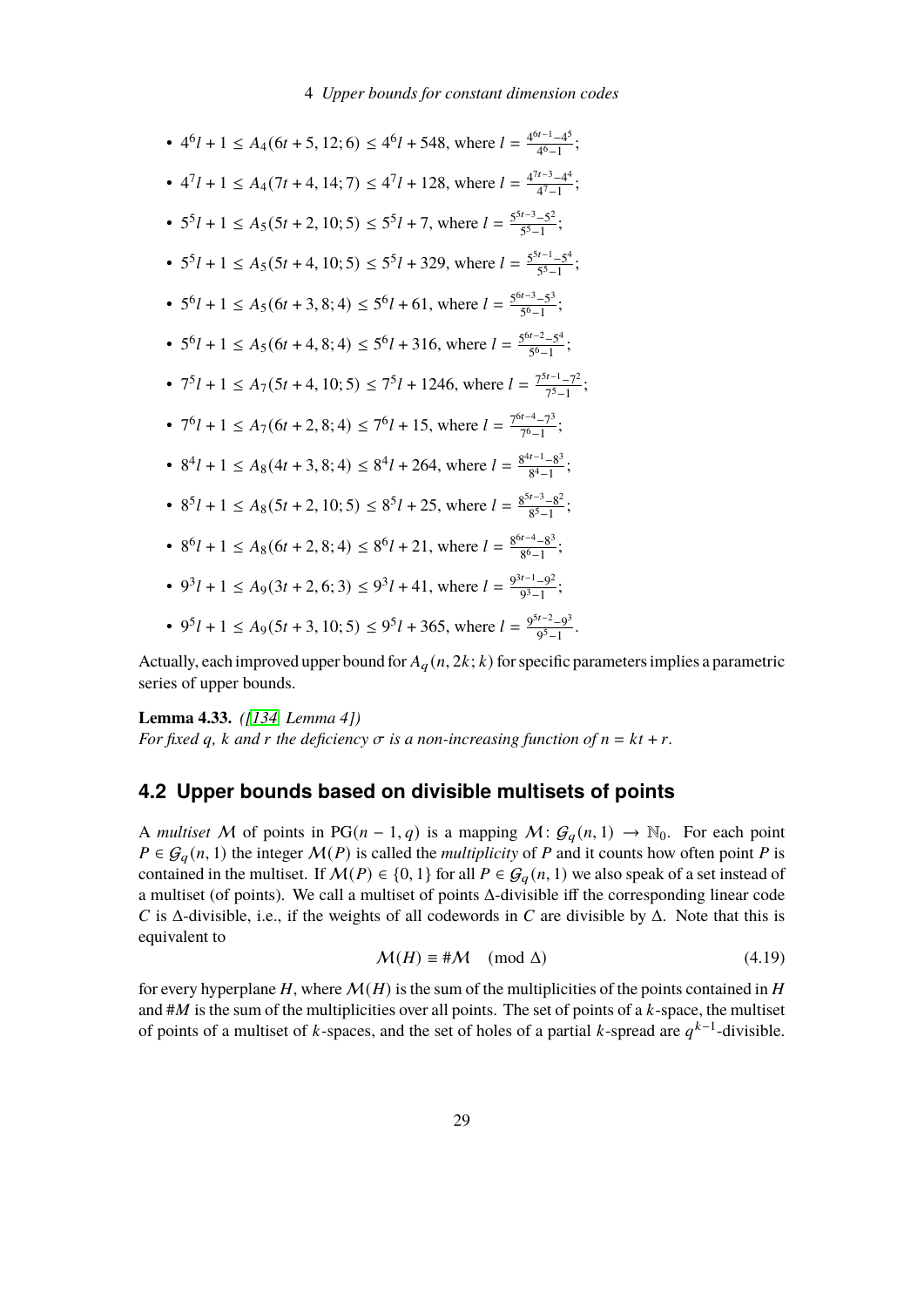Here we briefly state upper bounds for  $A_q(n, d; k)$  that can be concluded from non-existence results of Δ-divisible multisets of points. For an introduction we refer e.g. to [\[120,](#page-95-5) [134\]](#page-96-4).

For each integer r and each dimension  $1 \le i \le r + 1$  the  $q^{r+1-i}$ -fold repetition of an *i*-space in PG( $v - 1$ , q) is a q<sup>r</sup>-divisible multiset of points of cardinality  $q^{r+1-i} \cdot [i]_q$ . So, for a fixed prime power q, a non-negative integer r, and  $i \in \{0, \ldots, r\}$ , we define

$$
s_q(r, i) := q^i \cdot [r - i + 1]_q = \frac{q^{r+1} - q^i}{q - 1} = \sum_{j=i}^r q^j = q^i + q^{i+1} + \dots + q^r \tag{4.20}
$$

and state:

<span id="page-31-0"></span>**Lemma 4.34.** *For each*  $r \in \mathbb{N}_0$  *and each*  $i \in \{0, \ldots, r\}$  *there is a q<sup>r</sup>-divisible multiset of points of cardinality*  $s_a(r, i)$ .

As a consequence of Lemma [4.34](#page-31-0) all integers  $n = \sum_{i=0}^{r} a_i s_q(r, i)$  with  $a_i \in \mathbb{N}_0$  are realizable cardinalities of q<sup>r</sup>-divisible multisets of points. Note that the number  $s_q(r, i)$  is divisible by  $q^i$ , but not by  $q^{i+1}$ . This property allows us to create kind of a positional system upon the sequence of base numbers

$$
S_q(r) := (s_q(r, 0), s_q(r, 1), \dots, s_q(r, r)).
$$

**Exercise 4.35.** *Show that each integer n has a unique*  $S_q(r)$ -adic expansion

$$
n = \sum_{i=0}^{r} a_i s_q(r, i)
$$
 (4.21)

*with*  $a_0, \ldots, a_{r-1} \in \{0, \ldots, q-1\}$  *and* leading coefficient  $a_r \in \mathbb{Z}$ .

**Algorithm Input:**  $n \in \mathbb{Z}$ , field size q, exponent  $r \in \mathbb{N}_0$ **Output:** representation  $n = \sum_{r=1}^{n}$  $\sum_{i=0}^{7} a_i s_q(r, i)$  with  $a_0, \ldots, a_{r-1} \in \{0, \ldots, q-1\}$  and  $a_r \in \mathbb{Z}$  $m \leftarrow n$ For  $i \leftarrow 0$  To  $r - 1$  $a_i \leftarrow m \mod q$  $m \leftarrow \frac{m - a_i \cdot [r - i + 1]_q}{a}$  $\overline{a}$  $a_r \leftarrow m$ 

Here  $m \mod q$  denotes the remainder of the division of  $m$  by  $q$ .

**Example 4.36.** *The*  $S_2(2)$ *-adic expansion of*  $n = 11$  *is given by*  $11 = 1 \cdot 7 + 0 \cdot 6 + 1 \cdot 4$  *and the*  $S_2(2)$ -adic expansion of  $n = 9$  is given by  $1 \cdot 7 + 1 \cdot 6 - 1 \cdot 4$ , i.e., the leading coefficient is -1.

<span id="page-31-1"></span>**Exercise 4.37.** *Compute the*  $S_3(3)$ -adic expansion of  $n = 137$  and determine the leading coeffi*cient.*

<span id="page-31-2"></span>**Theorem 4.38.** *(Possible lengths of divisible codes – [\[144,](#page-96-5) Theorem 1]) For*  $n \in \mathbb{Z}$  *and*  $r \in \mathbb{N}_0$  *the following statements are equivalent:*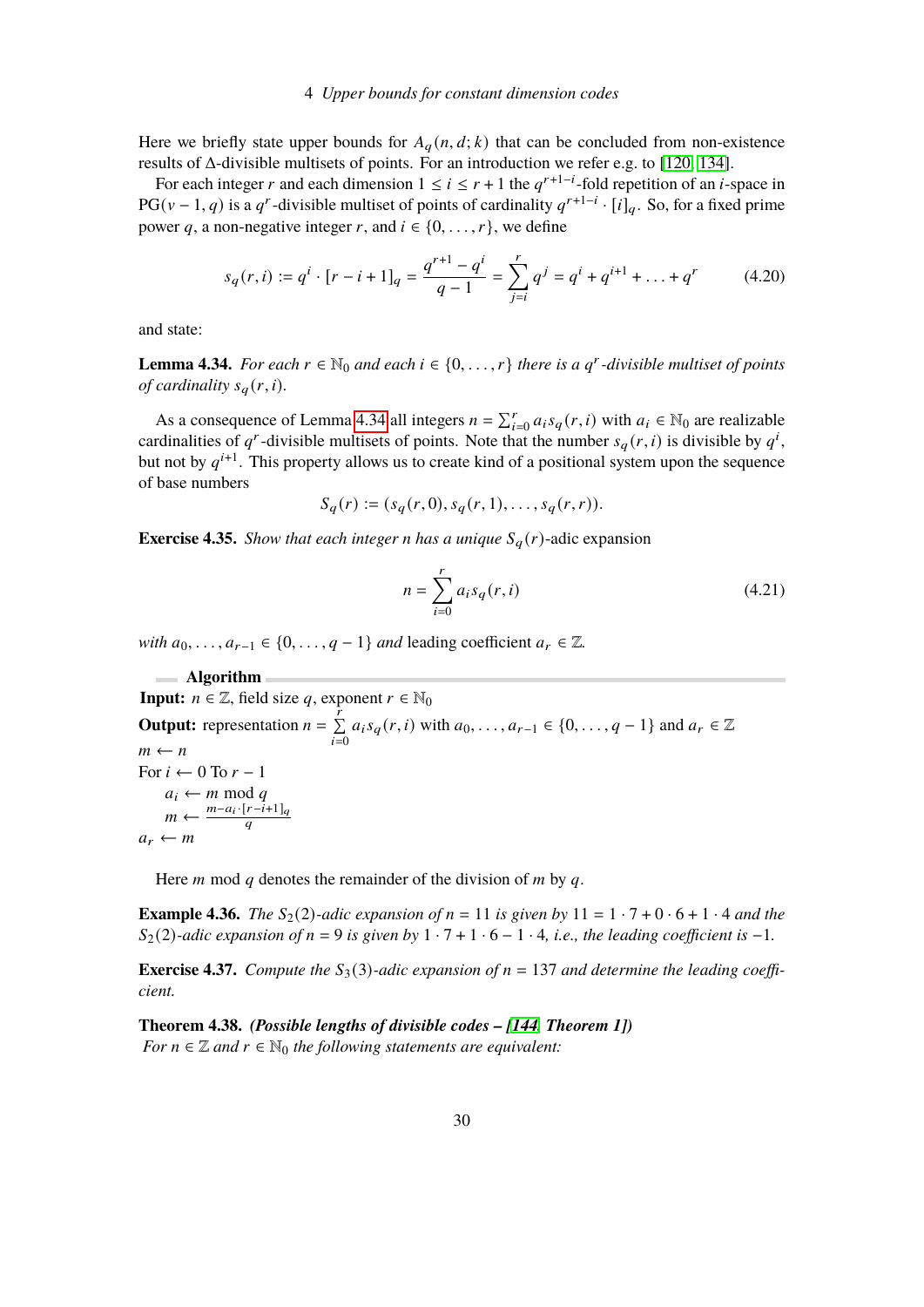- (*i*) There exists a  $q^r$ -divisible multiset of points of cardinality n over  $\mathbb{F}_q$ .
- (*ii*) There exists a full-length  $q^r$ -divisible linear code of length n over  $\mathbb{F}_q$ .
- *(iii) The leading coefficient of the*  $S_q(r)$ *-adic expansion of n is non-negative.*

So, the  $S_q(r)$ -adic expansion of *n* provides a certificate not only for the existence, but remarkably also for the non-existence of a  $q^r$ -divisible multiset of size *n*. As computed in Exercise [4.37,](#page-31-1) the leading coefficient of the  $S_3(3)$ -adic expansion of  $n = 137$  is  $-2$ , so that there is no 27-divisible ternary linear code of effective length 137.

#### **Sharpened rounding**

<span id="page-32-1"></span>**Definition 4.39.** *For*  $a \in \mathbb{Z}$  and  $b \in \mathbb{Z} \setminus \{0\}$  *let*  $\mathbb{L}[a/b]_{q^r}$  *be the maximal*  $n \in \mathbb{Z}$  *such that there exists a q<sup>r</sup>-divisible*  $\mathbb{F}_q$ -linear code of effective length  $a - nb$ . If no such code exists for any n, *we set*  $\llbracket a/b \rrbracket_{q^r} = -\infty$ . Similarly, let  $\llbracket a/b \rrbracket_{q^r}$  denote the minimal  $n \in \mathbb{Z}$  such that there exists *a* 𝑞 𝑟 *-divisible* F𝑞*-linear code of effective length* 𝑛𝑏 − 𝑎*. If no such code exists for any* 𝑛*, we set*  $\llbracket a/b \rrbracket_{q^r} = \infty$ .

Note that the symbols  $\llbracket a/b \rrbracket_{q^r}$  and  $\llbracket a/b \rrbracket_{q^r}$  encode the four values a, b, q and r. Thus, the fraction  $a/b$  is a formal fraction and the power  $q<sup>r</sup>$  is a formal power, i.e. we assume 1530/14 ≠ 765/7 and  $2^2 \neq 4^1$  in this context.

**Exercise 4.40.** *Compute*  $\llbracket 765/7 \rrbracket_{2^2}$  *and*  $\llbracket 1530/14 \rrbracket_{4^1}$ *. Verify* 

$$
[10/b]_{q^r} = [10/b]_{q^r} = 0
$$

*and*

$$
\dots \le ||a/b||_{q^2} \le ||a/b||_{q^1} \le ||a/b||_{q^0} = \left[\frac{a}{b}\right]_{q^2}
$$
  

$$
\le a/b \le |a/b| = ||a/b||_{q^0} \le ||a/b||_{q^1} \le ||a/b||_{q^2} \le \dots
$$

**Lemma 4.41.** *([\[144,](#page-96-5) Lemma 13])*

*Let*  $k \in \mathbb{Z}_{\geq 1}$  *and*  $U$  *be a multiset of*  $k$ *-spaces in* PG( $n-1, q$ )*.* 

*(i)* If every point in  $P$  is covered by at most  $\lambda$  elements of  $U$ , then

$$
\#\mathcal{U} \leq {\lfloor \lambda [n]_q / [k]_q} \rfloor_{q^{k-1}}.
$$

*(ii)* If every point in  $P$  is covered by at least  $\lambda$  elements in  $U$ , then

$$
\#\mathcal{U} \geq \big[\!\!\big[\lambda[n]_q/[k]_q\big]\!\!\big]_{q^{k-1}}.
$$

#### **An improvement of the Johnson bound from Theorem [4.15](#page-23-0)**

Instead of rounding down the right hand side of Inequality [\(4.4\)](#page-23-1) we can use the sharpened rounding from Definition [4.39:](#page-32-1)

<span id="page-32-0"></span>**Theorem 4.42.** *([\[144,](#page-96-5) Theorem 12])*

$$
A_q(n, d; k) \le \left\lfloor \frac{[n]_q \cdot A_q(n-1, d; k-1)}{[k]_q} \right\rfloor_{q^{k-1}}
$$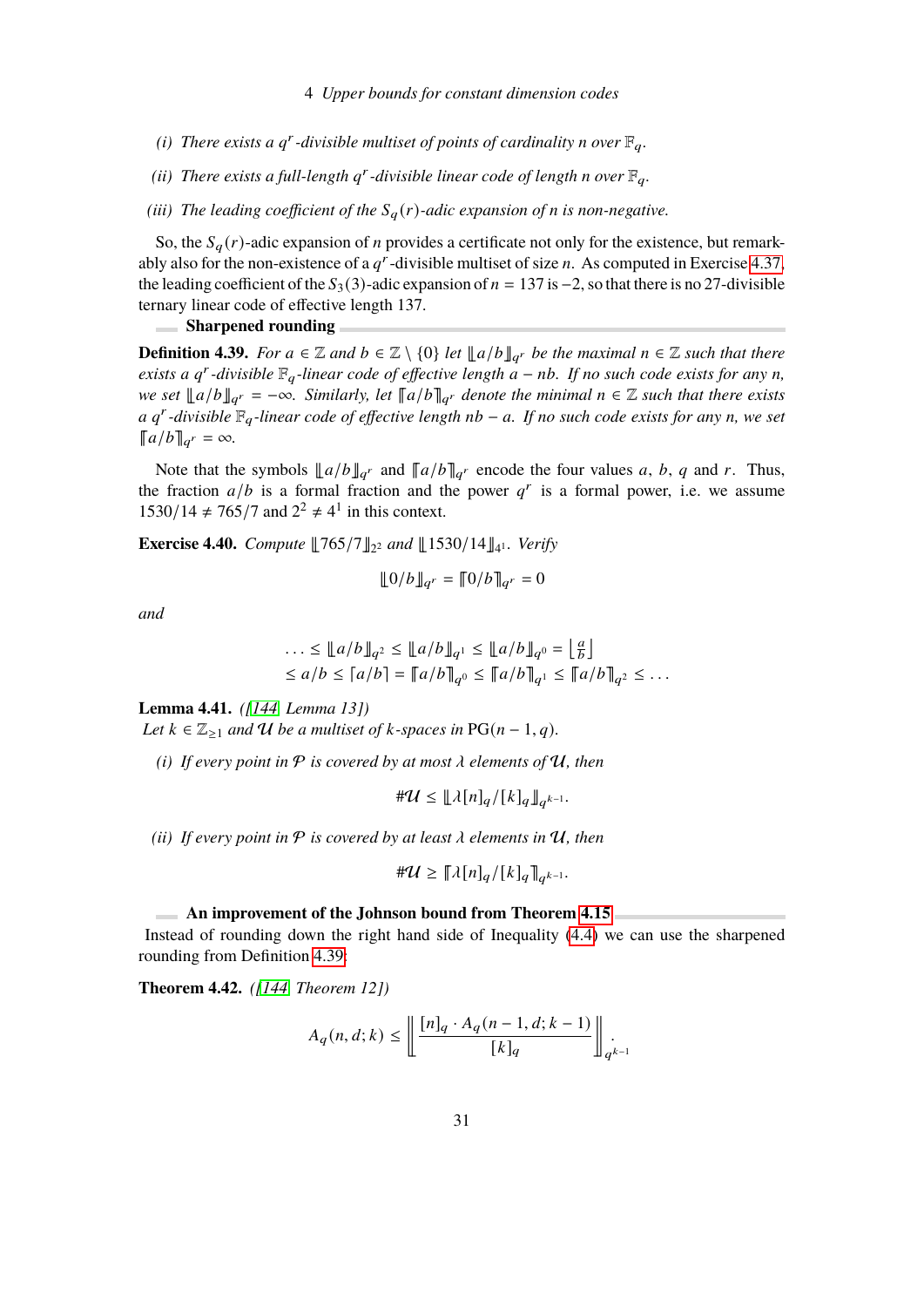With  $n' = n - k + d/2$ , the iterated application of Theorem [4.42](#page-32-0) yields

$$
A_q(n,d;k)\leq \left\Vert \frac{[n]_q}{[k]_q}\cdot \left\Vert \frac{[n-1]_q}{[k-1]_q}\cdot \right\Vert \cdots \right\Vert
$$

$$
\left\Vert \frac{[n'+1]_q}{[d/2+1]_q}\cdot A_q(n',d;d/2)\right\Vert_{q^{d/2-1}}\cdots \left\Vert \left\Vert_{q^{k-3}}\right\Vert_{q^{k-2}}\right\Vert_{q^{k-1}}.
$$
<sup>5</sup>

**Example 4.43.** *So far, the best known upper bound on*  $A_2(9, 6; 4)$  *has been given by the Johnson bound* [\(4.4\)](#page-23-1)*, using*  $A_2(8, 6; 3) = 34$  *from* [\[67\]](#page-91-5)*:* 

$$
A_2(9, 6; 4) \le \left\lfloor \frac{[9]_2}{[4]_2} \cdot A_2(8, 6; 3) \right\rfloor = \left\lfloor \frac{2^9 - 1}{2^4 - 1} \cdot 34 \right\rfloor = 1158.
$$

*To improve that bound by Theorem [4.42,](#page-32-0) we are looking for the largest integer n such that a* 𝑞 𝑘−1 *-divisible multiset of size*

$$
M(n) = [9]_2 \cdot A_2(8, 6; 3) - n \cdot [4]_2 = 17374 - 15n
$$

*exists.*

*This question can be investigated with Theorem [4.38.](#page-31-2)* We have  $S_2(3) = (15, 14, 12, 8)$ . The  $S_2(3)$ -adic expansion of  $M(1157) = 17374 - 15 \cdot 1157 = 19$  is  $1 \cdot 15 + 0 \cdot 14 + 1 \cdot 12 + (-1) \cdot 8$ . *As the leading coefficient* −1 *is negative, there is no* 8*-divisible multiset of points of size* 19 *by Theorem* [4.38.](#page-31-2) *The*  $S_2(3)$ *-adic expansion of*  $M(1156) = 34$  *is*  $0 \cdot 15 + 1 \cdot 14 + 1 \cdot 12 + 1 \cdot 8$ *. As the leading coefficient* 1 *is non-negative, there exists a* 8*-divisible multiset of points of size* 34*. Thus, we have*

$$
A_2(9,6;4) \le \left\lfloor \frac{[9]_2}{[4]_2} \cdot A_2(8,6;3) \right\rfloor_{2^3} = \left\lfloor \frac{17374}{15} \right\rfloor_{2^3} = 1156,
$$

*which improves the original Johnson bound* [\(4.4\)](#page-23-1) *by* 2*.*

**Lemma 4.44.** *([\[144,](#page-96-5) Lemma 17]) The improvement of Theorem [4.42](#page-32-0) over the original Johnson bound* [\(4.4\)](#page-23-1) *is at most*  $(q - 1)(k - 1)$ *.* 

The sharpened rounding in Theorem [4.42](#page-32-0) can also be evaluated parametric in the field size  $q$ .

**Proposition 4.45.** *([\[144,](#page-96-5) Proposition 2]) For all prime powers*  $q \geq 2$  *we have* 

$$
A_q(11,6;4) \le q^{14} + q^{11} + q^{10} + 2q^7 + q^6 + q^3 + q^2 - 2q + 1
$$
  
=  $(q^2 - q + 1)(q^{12} + q^{11} + q^8 + q^7 + q^5 + 2q^4 + q^3 - q^2 - q + 1).$ 

As a refinement of the sharpened rounding from Definition [4.39](#page-32-1) we introduce:

**Definition 4.46.** *For*  $a \in \mathbb{Z}$  and  $b \in \mathbb{Z} \setminus \{0\}$  *let*  $\|a/b\|_{q^r, \lambda}$  *be the maximal*  $n \in \mathbb{Z}$  *such that there exists a q<sup>r</sup>*-divisible multisets of points in  $PG(v-1,q)$  for suitably large v with maximum *point multiplicity at most*  $\lambda$  *and cardinality*  $a - nb$ *. If no such multiset exists for any n, we set*  $\llbracket a/b \rrbracket_{q^r,\lambda} = -\infty.$ 

<sup>&</sup>lt;sup>5</sup>Expressions of the form  $\left[\frac{a}{b} \cdot c\right]_{q}$  should be read as  $\left[\frac{a}{b} \cdot c\right]_{q}$ .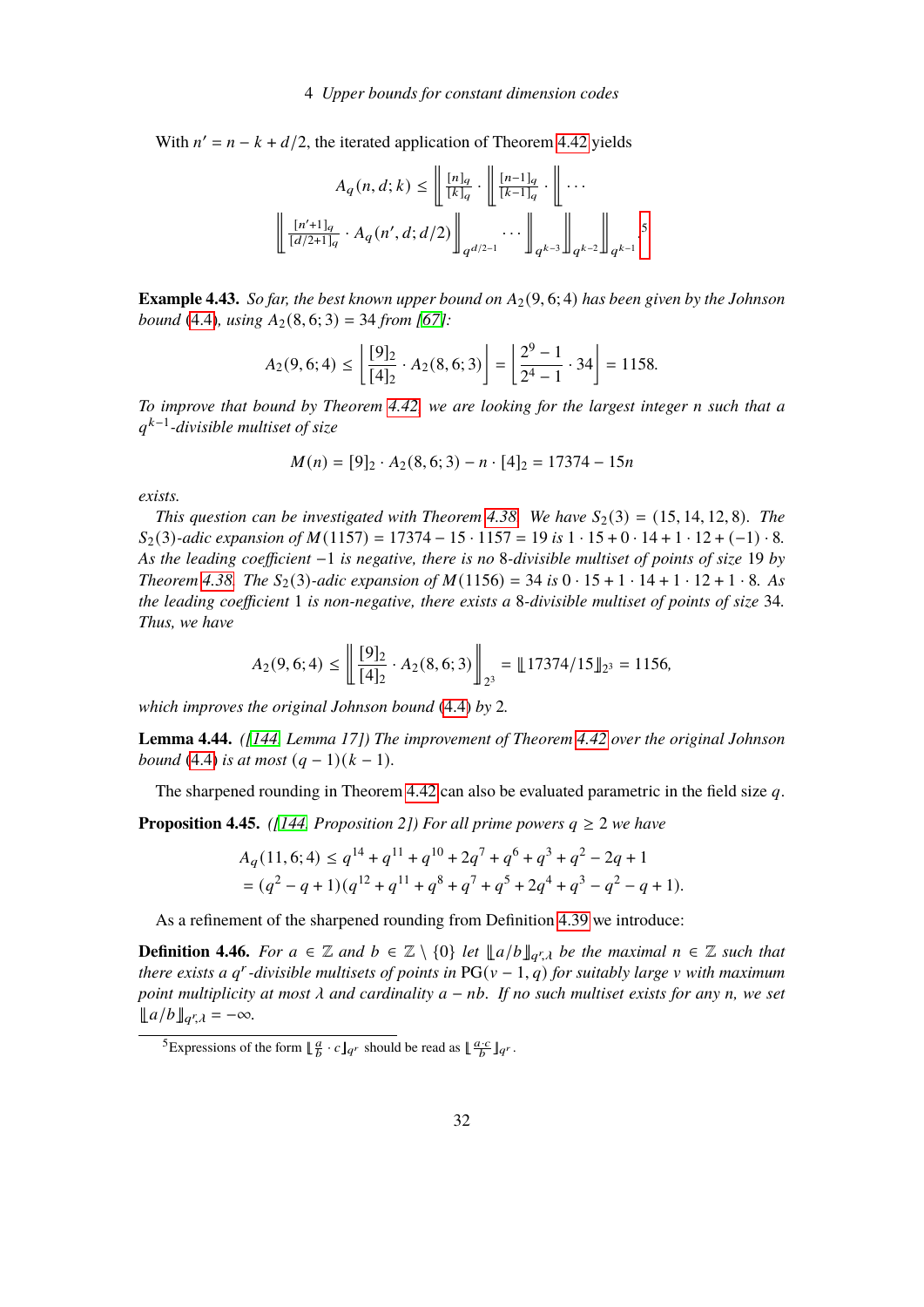With this we can sharpen the almost trivial upper bound  $(4.13)$  for partial spreads, see e.g. [\[120,](#page-95-5) [134\]](#page-96-4) for the details.

<span id="page-34-0"></span>**Lemma 4.47.** Let U be a set of k-spaces in  $PG(v-1, q)$ , where  $1 \leq k \leq v$ , with pairwise trivial *intersection. Then, we have*

$$
\# \mathcal{U} \le ||[v]_q / [k]_q ||_{q^{k-1}1}.
$$
\n(4.22)

So, for  $2 \le k \le n/2$  we obtain the upper bound  $A_q(n, 2k; k) \le \lfloor \lfloor n \rfloor_q / \lfloor k \rfloor_q \rfloor_{q^{k-1}}$ . In contrast to  $\|a/b\|_{q^r}$  there is no known efficient algorithm to evaluate  $\|a/b\|_{q^r,\lambda}$  in general. In other words, the determination of the possible cardinalities of  $q^r$ -divisible multisets of points with maximum point multiplicity  $\lambda$  is a hard open problem, see e.g. [\[137\]](#page-96-6). For a survey of partial results for  $\lambda = 1$  we refer to [\[120\]](#page-95-5).

**Example 4.48.** *In e.g. [\[154\]](#page-97-8) it was shown that no* 2 4 *-divisible set of* 131 *points exists in* PG( $v-1, 2$ ). This implies  $A_2(13, 10; 5) ≤ 259$  since a partial 5-spread in PG(12, 2) of cardinality 260 *would give a* 2 4 *-divisible set of* 131 *holes (i.e. uncovered points). With this, Theorem [4.42](#page-32-0) e.g. yields*  $A_2(14, 10; 6) \leq 67349$ .

Nevertheless, several parametric bounds for  $q^r$ -divisible sets of points (where  $\lambda = 1$ ) are known, see [\[134\]](#page-96-4). And indeed, all upper bounds for partial spreads presented in Subsection [4.1](#page-27-0) can be deduced from Lemma [4.47.](#page-34-0)

**The tightest known upper bounds for** CDC**s**

Assume  $k \leq n - k$ . All currently known upper bounds for partial k-spreads are implied by  $A_q(n, 2k; k) \leq \lfloor \lfloor n \rfloor_q / \lfloor k \rfloor_q \rfloor_{q^{k-1}}$ , see Lemma [4.47,](#page-34-0) and non-existence results for  $q^{k-1}$ -divisible sets of points. For  $d < 2k$  all currently known upper bounds for  $A_q(n, d; k)$  are implied by the improved Johnson bound in Theorem [4.42](#page-32-0) except  $A_2(6, 4; 3) = 77$  and  $A_2(8, 6; 4) = 257$ , which are obtained via extensive ILP computations, see [\[132\]](#page-96-3) and [\[119\]](#page-95-3), respectively.

In [\[118\]](#page-94-3) it was observed that also a combinatorial relaxation of a CDC  $C \subset G_2(8, 4)$  with minimum subspace distance 6 has a maximum possible cardinality strictly less than 289, which is the upper bound for  $A_2(8, 6; 4)$  that can be obtained by Theorem [4.42.](#page-32-0) Possibly the notion of generalized vector space partitions from [\[118\]](#page-94-3) allows further theoretical insights.

**The dominance relation between the upper bounds is just a snapshot** The clear picture on the dominance between the different known upper bounds for CDCs might just reflect our fragmentary knowledge and may change with time. While we currently do not know a single upper bound for  $A_a(n, 2k; k)$  that cannot be obtained via a non-existence result for  $q^{k-1}$ -divisible sets of points, there are indeed known criteria to show that certain  $q^{k-1}$ -divisible sets of points cannot coincide with the set of holes of a partial  $k$ -spread.

#### **Research problem**

Find a computer-free proof of  $A_2(6, 4; 3) < 81$  or  $A_2(8, 6; 4) < 289$ .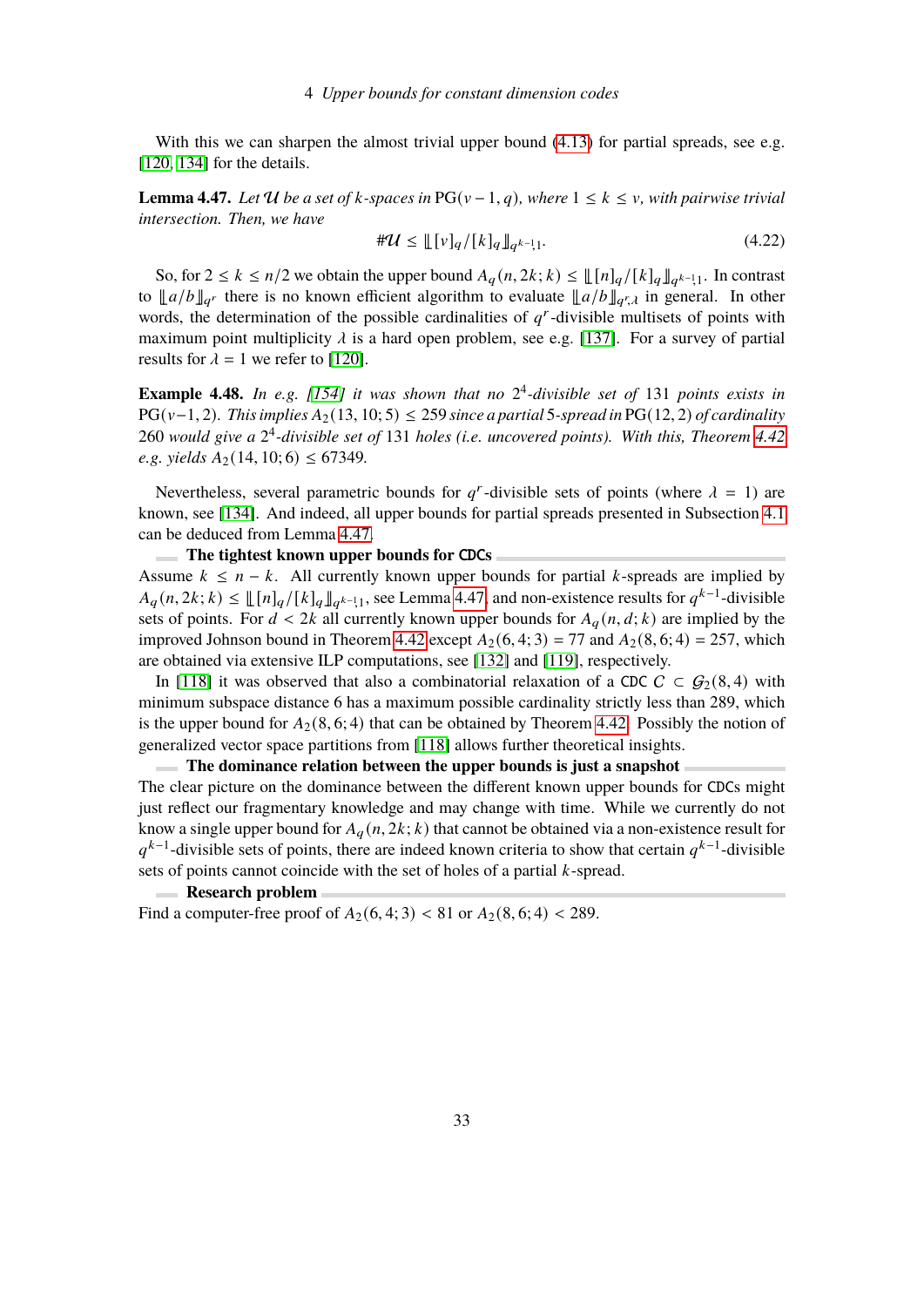# <span id="page-35-0"></span>**5 Constructions for constant dimension codes**

In this section we want to review lower bounds for  $A_q(n, d; k)$ , i.e., constructions for constant dimension codes. Our aim will to be to make the underlying ideas as clearly as possible, to show up the relations between different constructions from the literature, and to highlight potential for further improvements. To this end, we introduce a classification scheme to get a quick, rough picture of the different constructions. We will also try to decompose the, sometimes quite involved constructions, into smaller and easier components. While we want to trace the evolution of different constructions and their successive improvements, we will also have a closer look at the underlying distance analysises and possibilities to add further codewords. In some cases we so obtain improvements over the existing literature.

Common components are constant dimension codes (of smaller size), abbreviated by C, and rank metric codes, abbreviated by R. A *matrix description* of a subspace code V is a dissection of a rectangle into sub rectangles describing the structure of a generating set for  $\mathcal{V}$ , i.e., the structure of generator matrices for codewords in  $\mathcal V$ . As an example we consider the following matrix description for  $V$ :



The meaning is that we assume the existence of a CDC  $C$  and a RMC  $M$  so that

$$
\{(A \mid M) : A \in \mathcal{G}, M \in \mathcal{M}\}\
$$

is a generating set of  $\mathcal{V}$ , where  $\mathcal{G}$  is a generating set of C. Note that we need matrices representing the constant dimension codes in the components, since we want to end up with a generating set of matrices in the end. The fact that the matrices in  $G$  and  $M$  must have the same number of rows is indicated by common vertical border edge between the two cells. However, we do not assume that the rectangle dissection is true to scale. I.e., while the two cells have the same width, we do not assume that the matrices in  $G$  and  $M$  have the same number of columns. Of course the parameters of C and M determine the parameters of  $V$ . E.g. we are interested in a lower bound for the minimum distance and the cardinality of  $\mathcal V$  as well as whether  $\mathcal V$  is a CDC. The details then are subject to a theorem. In our example the construction principle is called *Construction D* in [\[205\]](#page-101-6) and the details can be found in Theorem [5.1.](#page-36-1)

By 0 we denote a rectangular all-zero matrix and by I a unit matrix, which gives us the extra condition that the corresponding rectangle has to be a square in the dissection. Since an identity matrix generates a CDC of cardinality 1, we can specialize our example to:



This construction is known under the name of *lifted* MRD *codes* assuming that the involved RMC is of maximum possible size, see Theorem [3.3.](#page-11-1)

Another, almost trivial, specialization of our initial matrix description is: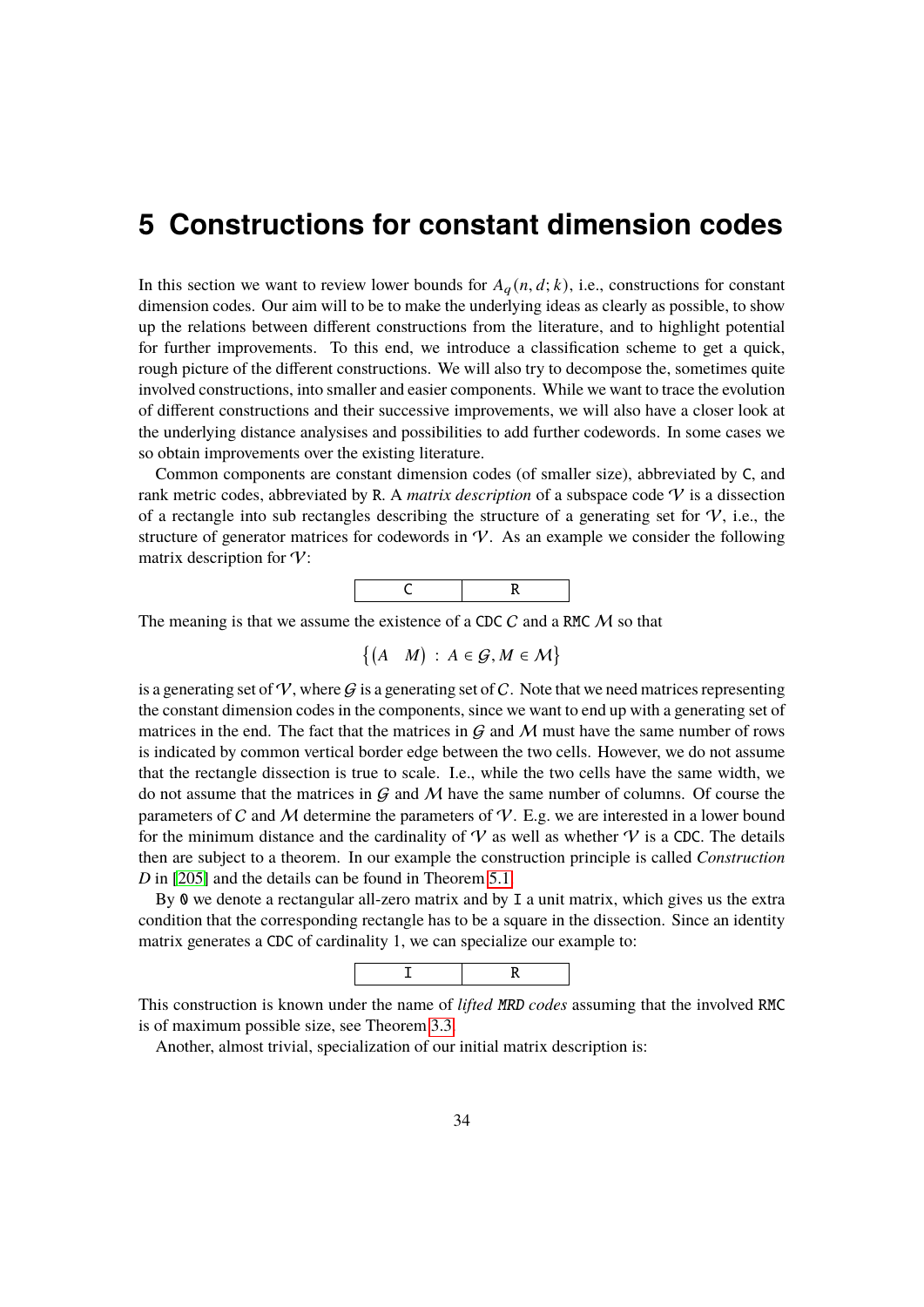### 5 Constructions for constant dimension codes



Since we may permute columns arbitrary, it is equivalent to the description:



Such a subcode will be useful if combined with others only. So, we will also consider the combination of different matrix descriptions by listing them one underneath the other. An example, corresponding to the *linkage construction* in Theorem [5.7,](#page-38-0) is given by:



Here we align the vertical lines such that they reflect the relationship between the matrix sizes involved in the different subcodes. As an example, the *improved linkage construction*, see Theorem [5.12,](#page-39-0) is described by:



I.e., the length of the second CDC can be strictly larger than the length of the used RMC.

While those matrix descriptions are useful, not all constructions from the literature can be described that way.

For other surveys on constructions for constant dimension codes we refer e.g. to [\[138,](#page-96-0) [142\]](#page-96-1).

## <span id="page-36-1"></span>**5.1 Lifting, linkage, and related constructions**

In this subsection we briefly survey the so-called linkage construction with its different variants. The starting point is the same as for lifted MRD codes. Instead of a  $k \times k$  identity matrix  $I_k$  (or  $I_{k \times k}$ ) we can also use any matrix of full row rank k as a prefix for the matrices from a rank metric code.

<span id="page-36-0"></span>**Theorem 5.1.** *(Lifting construction / Construction D – [\[205,](#page-101-0) Theorem 37]) Let C be an*  $(n_1, d; k)_q$ –*CDC and M be a*  $(k \times n_2, d/2)$ –*RMC. Then* 

 $W := \{ \langle (G \mid M) \rangle : G \in \mathcal{G}, M \in \mathcal{M} \},\$ 

*where* G is a generating set of C, is an  $(n_1 + n_2, d; k)_q$ –CDC with cardinality  $\#W = \#C \cdot \#M$ .

*Proof.* For all  $G \in \mathcal{G}$  and all  $M \in \mathcal{M}$  we have  $k \geq \text{rk}((G \mid M)) \geq \text{rk}(G) = k$ , so that  $\dim(W) = k$  for all  $W \in W$ , i.e., W is a CDC with codewords of dimension k.

Now let  $G, G' \in \mathcal{G}, M, M' \in \mathcal{M}$  be arbitrary,  $U = \langle G \rangle$ ,  $U' = \langle G' \rangle$ ,  $W = \langle (E(U) \cap A) \rangle$ , and  $W' = \langle (E(U)' \mid A') \rangle$ . If  $G \neq G'$ , then we have  $U \neq U'$  so that

$$
d_{\mathcal{S}}(W, W') = 2 \cdot \text{rk}\left(\begin{pmatrix} G & M \\ G' & M' \end{pmatrix}\right) - 2k \ge 2 \cdot \text{rk}\left(\begin{pmatrix} G \\ G' \end{pmatrix}\right) - 2k = d_{\mathcal{S}}(U, U') \ge d.
$$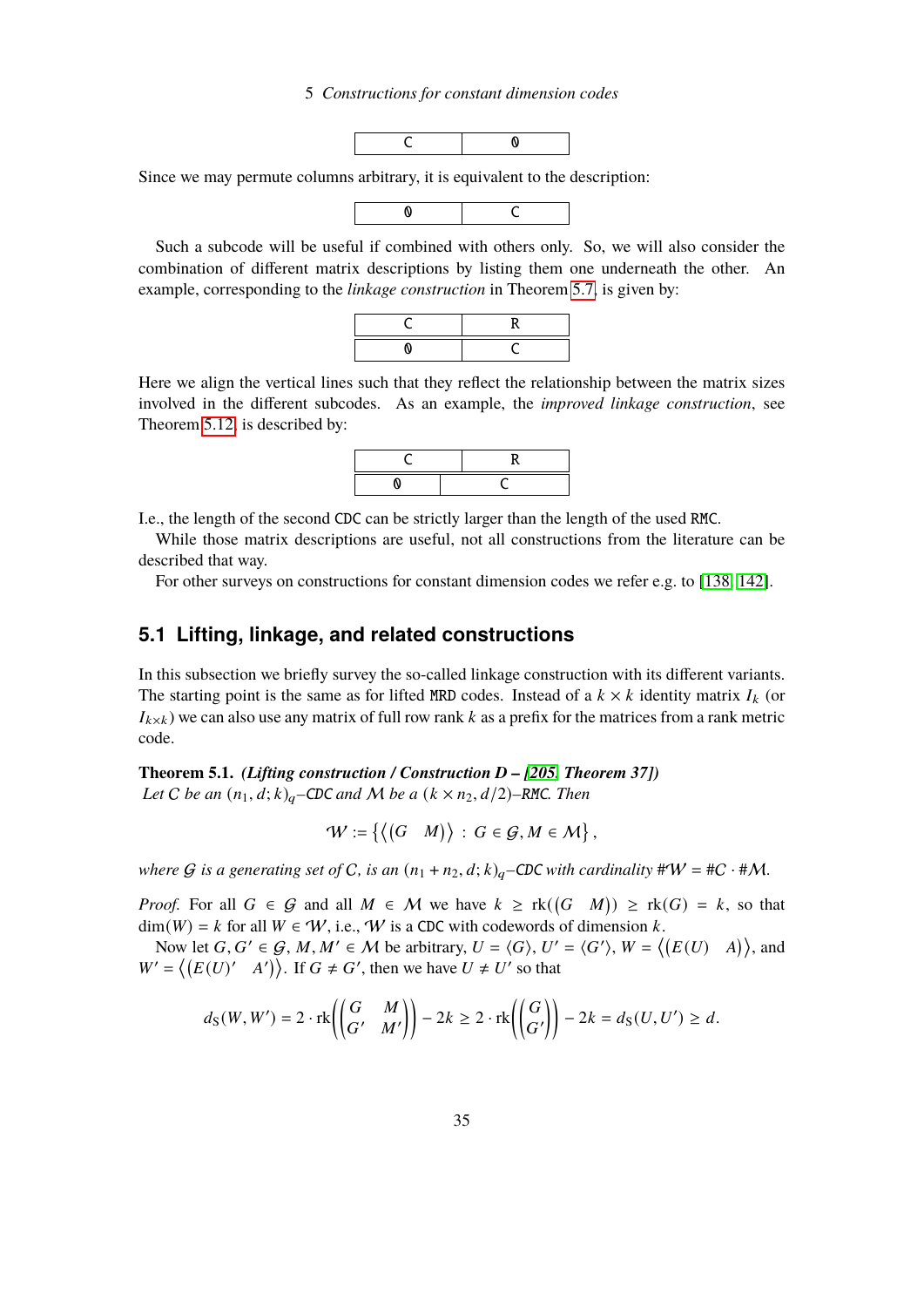If  $G = G'$ , then we have  $U = U'$  and  $M \neq M'$  so that

$$
d_S(W, W') = 2 \cdot \operatorname{rk} \left( \begin{pmatrix} G & M \\ G & M' \end{pmatrix} \right) - 2k = 2 \cdot \operatorname{rk} \left( \begin{pmatrix} G & M \\ \mathbf{0}_{k \times m} & M' - M \end{pmatrix} \right) - 2k
$$
  
= 2 \operatorname{rk}(G) + 2 \operatorname{rk}(M' - M) - 2k = 2d\_R(M, M') \ge d.

 $\Box$ 

This generalized lifting idea was called *Construction D* in [\[205,](#page-101-0) Theorem 37], cf. [\[101,](#page-93-0) Theorem 5.1]. Note that if C contains two codewords  $U, U'$  with distance  $d_S(U, U') = d$  and M contains an element M with rk(M)  $\leq d/2$ , which is the case if  $\#\mathcal{M} > 1$ , then we have  $d_S(W, W') = d$  for  $W = \langle (U, M) \rangle$ ,  $W' = \langle (U', M) \rangle$ . If M contains two elements M, M' with distance  $d_R(M, M') = d/2$  and C at least one element U, then we have  $d_S(W, W') = d$  for  $W = \langle (U, M) \rangle$ ,  $W' = \langle (U, M') \rangle$ . So, the assumptions on the minimum distances of C and M are tight, i.e., they cannot be further relaxed besides degenerated and uninteresting special cases. Moreover, the parameter  $m$  is the only degree of freedom that we have if we want to end up with an  $(n, d; k)$ <sub>q</sub>-CDC in the end, i.e., the formulation is as general as possible (assuming the corresponding matrix description).

Choosing C and M as large as possible and using the parameterization  $m = n_1$  and  $n = n_1 + n_2$ , we conclude:

<span id="page-37-0"></span>**Corollary 5.2.** *(C.f. [\[205,](#page-101-0) Theorem 37])*

$$
A_q(n, d; k) \ge A_q(m, d; k) \cdot A_q^R(k \times (n - m), d/2)
$$
 (5.1)

We find it convenient to split [\[205,](#page-101-0) Theorem 37] into Theorem [5.1](#page-36-0) and Corollary [5.2](#page-37-0) since we will use Theorem [5.1](#page-36-0) in other contexts where we assume further conditions for  $M$ . The matrix description of construction D in Theorem [5.1](#page-36-0) is given by



Directly from the construction we read off:

<span id="page-37-2"></span>**Lemma 5.3.** *The pivot structure of a* CDC *obtained via construction D in Theorem [5.1](#page-36-0) is a subset of*  $({n_1 \choose k}, {n_2 \choose 0})$ .

## <span id="page-37-1"></span>**Corollary 5.4.**

$$
A_q\left(n,d;k;\binom{m}{k},\binom{n-m}{0}\right) \ge A_q(m,d;k) \cdot A_q^R(k \times (n-m)n,d/2) \tag{5.2}
$$

Besides being recursive, the lower bound in Corollary [5.4](#page-37-1) is very explicit and the only subtlety is a good choice of the free parameter  $m$ . Since the parameter space is rather small one may simply loop over all  $1 \leq m \leq n - 1$ .

In [\[151\]](#page-97-0) it was analyzed which codewords can be added to a subcode obtained via construction D in Theorem [5.1](#page-36-0) without violating the minimum subspace distance.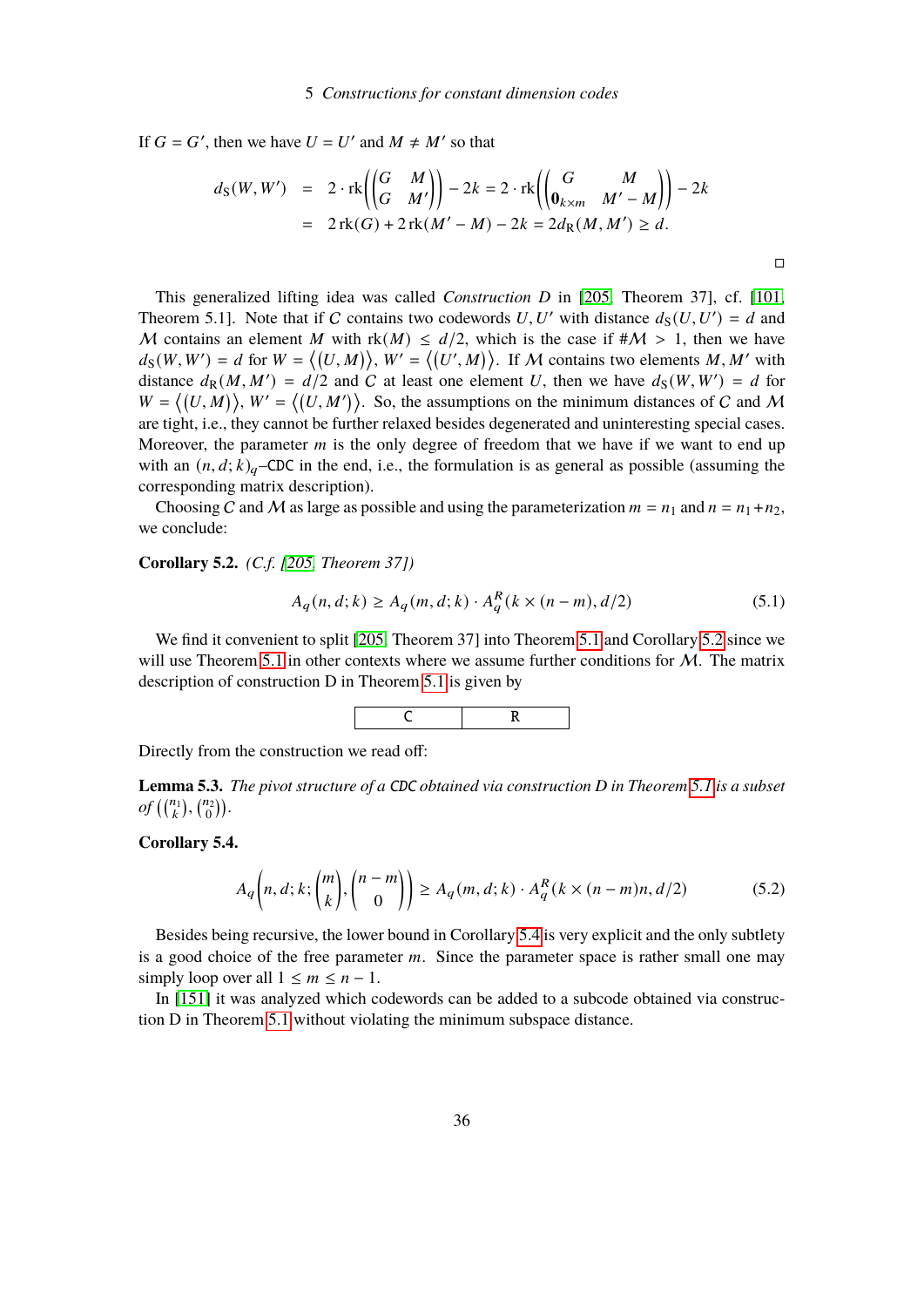<span id="page-38-2"></span>**Lemma 5.5.** *Let* C *be a* CDC *obtained via construction D in Theorem [5.1](#page-36-0) with parameters*  $(n_1, n_2, d, k)$  and  $U \in \mathcal{G}_a(n_1, k)$  with generator matrix G and pivot vector v. We have  $d_S(C, U) \geq$  $d, i.e. C \cup \{U\}$  *is an*  $(n_1+n_2, d; k)_q$ –CDC, if one of the following equivalent conditions is satisfied:

- (*a*)  $d_H\left(\binom{n_1}{k}, \binom{n_2}{0}\right), v \geq d;$
- *(b) at least*  $d/2$  *of the k ones in*  $\nu$  *are contained in the last*  $n_2$  *positions;*
- *(c)*  $rk(G_1) \leq k d/2$ , where  $G_1 \in \mathbb{F}_q^{k \times n_1}$ ,  $G_2 \in \mathbb{F}_q^{k \times n_2}$  with  $G = (G_1 \ G_2)$ ; and.
- *(d)* dim( $U$  ∩  $E_2$ ) ≥  $d/2$ , where  $E_2$  is the n<sub>2</sub>-space spanned by the unit vectors  $e_i$  with  $n_1 + 1 \leq i \leq n_1 + n_2$ .

While the listed conditions are only sufficient in general, in some sense, they are indeed also necessary if our only information on  $C$  is its matrix description or the pivot structure from Lemma [5.3.](#page-37-2)

### <span id="page-38-1"></span>**Corollary 5.6.**

$$
A_q(n, d; k) \ge A_q\left(n, d; k; \binom{m}{k}, \binom{n-m}{0}\right) + A_q\left(n, d; k; \binom{m}{\le k - d/2}, \binom{n-m}{\ge d/2}\right)
$$

See e.g. Exercise [2.13](#page-8-0) for the corresponding distance analysis.

While the lower bound in Corollary [5.6](#page-38-1) is very handy and indeed an essential ingredient for many good constructions in the literature, the second summand gives no hint how to construct corresponding subcodes.

#### <span id="page-38-0"></span>**Theorem 5.7.** *(Linkage construction – [\[205,](#page-101-0) Corollary 39], [\[102,](#page-93-1) Theorem 2.3])*

*Let*  $C_1$  *be an*  $(n_1, d; k)_q$ –CDC,  $C_2$  *be an*  $(n_2, d; k)_q$ –CDC, and M *be a*  $(k \times n_2, d/2)$ –RMC. Then,  $W := W_1 \cup W_2$  *is an*  $(n_1 + n_2, d; k)$ –CDC of cardinality #C<sub>1</sub> · #M + #C<sub>2</sub>*, where* 

$$
\{(G \mid M) : G \in \mathcal{G}_1, M \in \mathcal{M}\}\
$$

*is a generating set of*  $W_1$ ,

$$
\left\{ \begin{pmatrix} 0_{k\times n_1} & G' \end{pmatrix} : G' \in \mathcal{G}_2 \right\}
$$

is a generating set of  $W_2$ , and  $G_1, G_2$  are generating sets of  $C_1, C_2$ , respectively.

The matrix description of the linkage construction is given by:

The properties of the subcodes  $W_1$  and  $W_2$  may be directly concluded from Theorem [5.1.](#page-36-0) The "linkage property"  $d_S(\mathcal{W}_1, \mathcal{W}_2) \geq d$  follows e.g. from Lemma [5.5.](#page-38-2)(d) and  $d \leq 2k$ . The latter also implies the observation

$$
A_q\bigg(n,d;k;\binom{m}{\leq k-d/2},\binom{n-m}{\geq d/2}\bigg)\geq A_q(n-m,d;k).
$$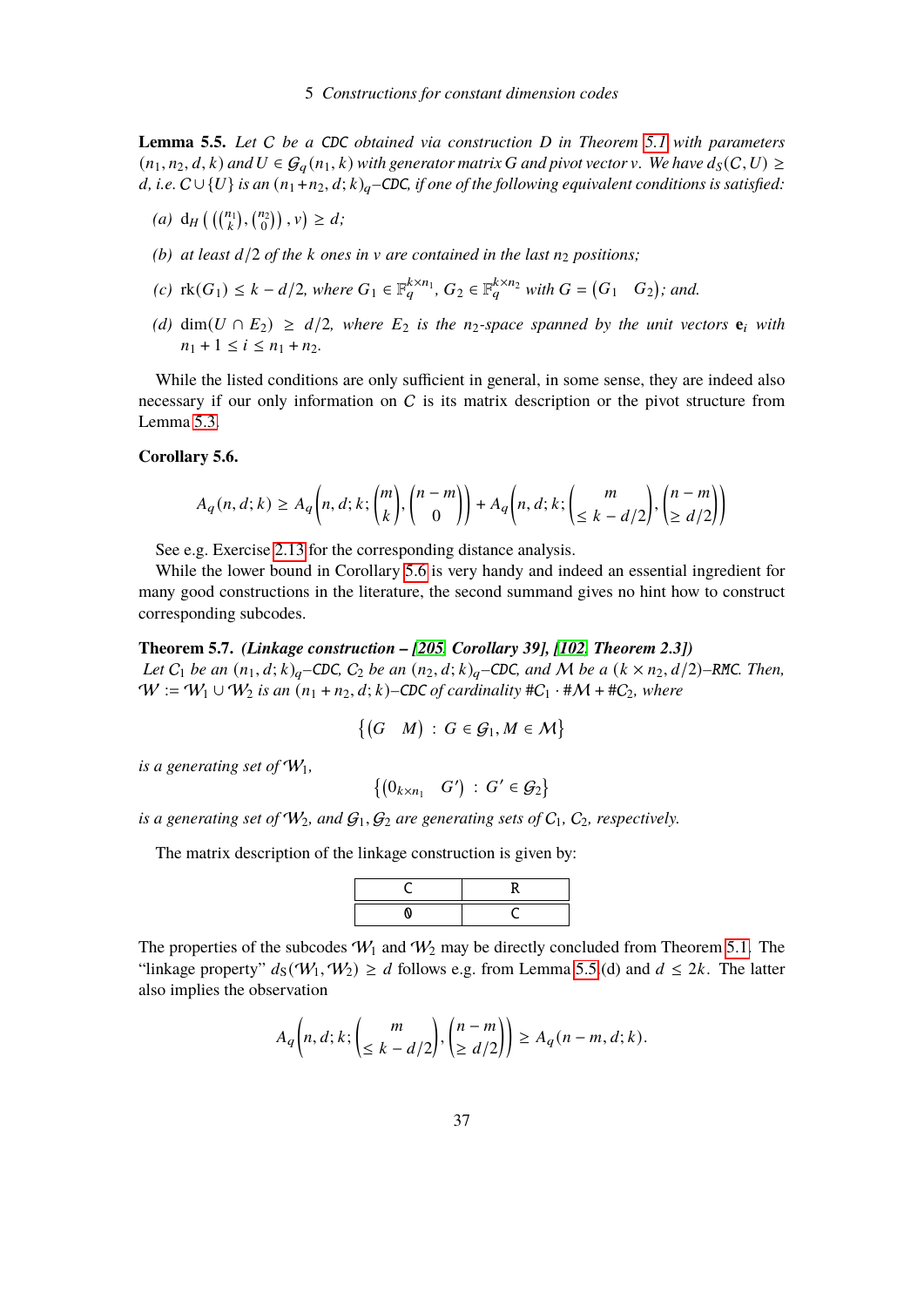**Example 5.8.** *For*  $n_1 = 4$ *,*  $n_2 = 4$ *,*  $d = 6$ *,* and  $k = 4$  *choose*  $C_1 = C_2 = \{\langle I_4 \rangle\}$ *, and* M *as a*  $(4 \times 4, 3)_q$ <sup>*–*</sup>MRD *code in Theorem [5.7.](#page-38-0)* Since  $\#C_1 = \#C_2 = 1$  *and*  $\#M = q^8$  *we have*  $\#W_1 = q^8$ *,*  $\#W_2 = 1$ , and  $\#W = q^8 + 1$ , so that  $A_q(8, 6; 4) \ge q^8 + 1$ . We remark that this is still the best known lower bound for all field sizes q and that  $A_2(8, 6; 4) = 2^8 + 1 = 257$  was shown in [\[119\]](#page-95-0).

We remark that the verbal comparison of [\[102,](#page-93-1) Theorem 2.3]), [\[205,](#page-101-0) Corollary 39], and other similar variants in the literature with Theorem [5.7](#page-38-0) are a bit involved due to different parameterizations and additional conditions that exclude cases where other constructions with competing code sizes are known.

**Exercise 5.9.** *Show:*

- (a) *if*  $n_1 < k$ *, then*  $\#W_1 = 0$ *; if*  $n_2 < k$ *, then*  $\#W_2 = 0$ *;*
- *(b)* if  $2k \leq n_1 + n_2 \leq 3k 1$ , then the optimal choice is  $n_1 = k$ , so that  $W_1$  *is an* LMRD code, cf. *the additional condition*  $3k \leq n_1 + n_2$  *in [\[205,](#page-101-0) Corollary 39] noting that for*  $2k > n_1 + n_2$ *one may consider the orthogonal code;*
- *(c) if*  $C_1$ ,  $C_2$ , and M have minimum distance  $d_1$ ,  $d_2$ , and  $d_r$ , respectively, then we have  $d_1 \geq d$ ,  $d_2 \geq d$ , and  $d_r \geq d/2$  for  $d = \min\{d_1, d_2, 2d_r\}$ , cf. [\[102,](#page-93-1) Theorem 2.3].

## **Corollary 5.10.**

$$
A_q(n, d; k) \ge A_q(m, d; k) \cdot A_q^R(k \times (n-m); d/2) + A_q(n-m, d; k)
$$

Since the matrix descriptions of two subcodes in Theorem [5.7](#page-38-0) are just column permutations of



we can use Lemma [5.5.](#page-38-2)(d) to directly conclude a sufficient condition for the addition of further codewords to a CDC constructed via the linkage construction:

<span id="page-39-1"></span>**Lemma 5.11.** *Let* C *be a* CDC *obtained via the linkage construction in Theorem [5.7](#page-38-0) with parameters*  $(n_1, n_2, d, k)$ ,  $E_2$  *be the*  $n_2$ *-space spanned by the unit vectors*  $e_i$  *with*  $n_1 + 1 \leq$  $i \leq n_1 + n_2$ , and  $E_1$  be the  $n_1$ -space spanned by the unit vectors  $e_i$  with  $1 \leq i \leq n_1$ . If dim( $U \cap E_1$ ) ≥  $d/2$  *and* dim( $U \cap E_2$ ) ≥  $d/2$  *for*  $U \in \mathcal{G}_q(n_1 + n_2, k)$ *, then*  $C \cup \{U\}$  *is an*  $(n_1 + n_2, d; k)_a$ –CDC.

Since we actually have  $d_S(\mathcal{W}_1, \mathcal{W}_2) \geq 2k$  in Theorem [5.7](#page-38-0) it can be easily improved if  $d < 2k$ :

#### <span id="page-39-0"></span>**Theorem 5.12.** *(Improved linkage construction – [\[125,](#page-95-1) Theorem 18])*

*Let*  $C_1$  *be an*  $(n_1, d; k)_a$ –CDC,  $C_2$  *be an*  $(n_2 + k - d/2, d; k)_a$ –CDC, and M *be a*  $(k \times n_2, d/2)$ –RMC. *Then,*  $W := W_1 \cup W_2$  *is an*  $(n_1 + n_2, d; k)$ –CDC of cardinality  $\#C_1 \cdot \#M + \#C_2$ , where

$$
\{(G_1 \mid M) : G_1 \in \mathcal{G}_1, M \in \mathcal{M}\}\
$$

*is a generating set of*  $W_1$ ,

$$
\{(0_{k\times(n_1-k+d/2)} \quad G_2) : G_2 \in \mathcal{G}_2\}
$$

*is a generating set of*  $W_2$ *, and*  $G_1$ *,*  $G_2$  *are generating sets of*  $C_1$ *,*  $C_2$ *, respectively.*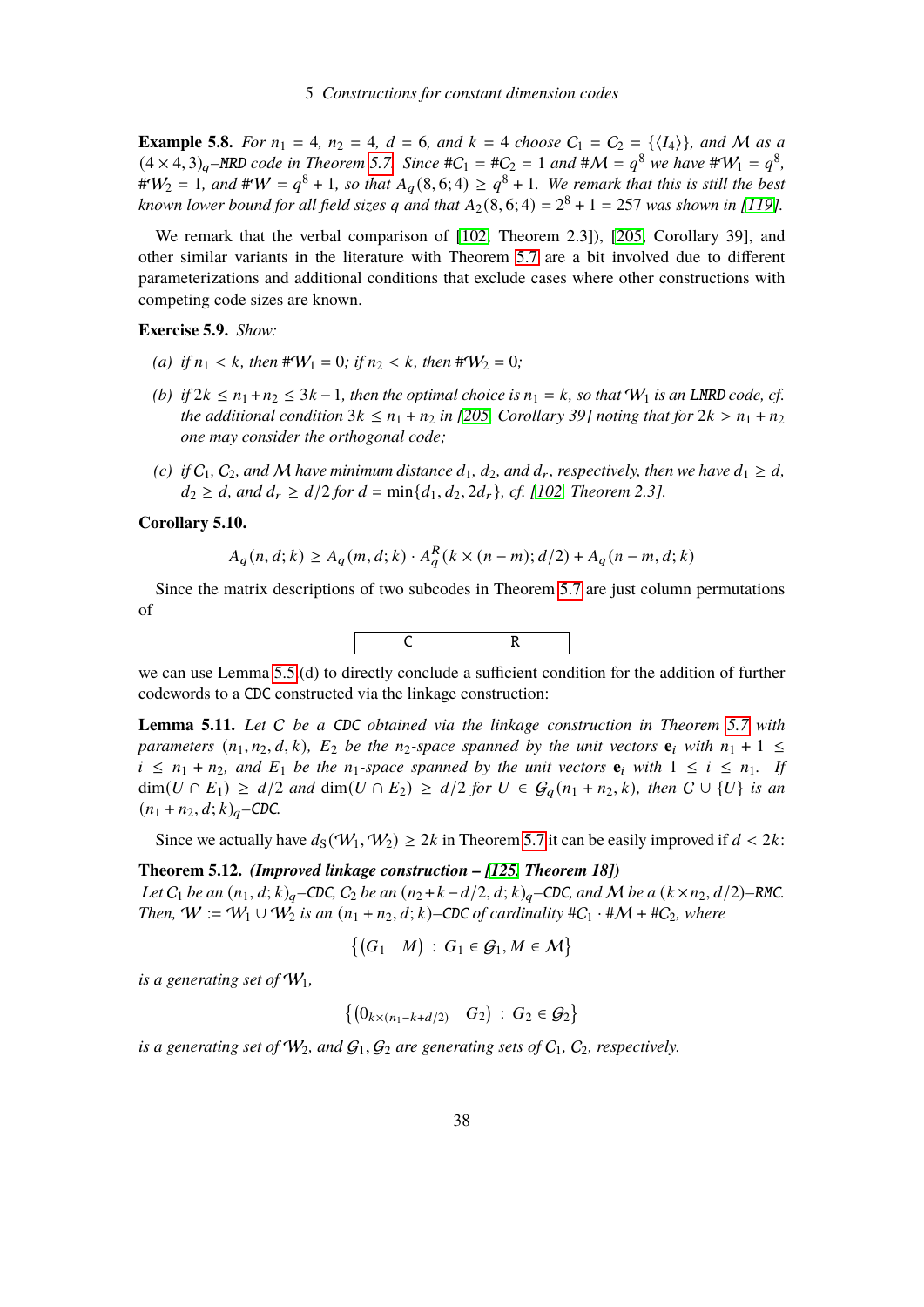### 5 Constructions for constant dimension codes

The matrix description of the improved linkage construction is given by:



The "linkage property"  $d_S(\mathcal{W}_1, \mathcal{W}_2) \ge d$  follows e.g. from Lemma [5.5.](#page-38-2)(b).

### **Corollary 5.13.**

$$
A_q(n, d; k) \ge A_q(m, d; k) \cdot A_q^R(k \times (n-m); d/2) + A_q(n-m+k-d/2, d; k)
$$

Clearly, the lower bounds that can be obtained with Theorem [5.12](#page-39-0) are at least as large as those from Theorem [5.7.](#page-38-0)

Also using Lemma [5.5.](#page-38-2)(d), we can adjust Lemma [5.11](#page-39-1) to the improved linkage construction:

**Lemma 5.14.** *Let* C *be a* CDC *obtained via the improved linkage construction in Theorem [5.12](#page-39-0) with parameters*  $(n_1, n_2, d, k)$ *,*  $E_2$  *be the n<sub>2</sub>-space spanned by the unit vectors*  $\mathbf{e}_i$  *with*  $n_1 + 1 \le i \le n$  $n_1 + n_2$ *, and*  $E_1$  *be the*  $n_1 - k + d/2$ *-space spanned by the unit vectors*  $e_i$  *with*  $1 \le i \le n_1 - k + d/2$ *. If* dim( $U \cap E_1$ ) ≥  $d/2$  *and* dim( $U \cap E_2$ ) ≥  $d/2$  *for*  $U \in \mathcal{G}_a(n,k)$ *, then*  $C \cup \{U\}$  *is an*  $(n_1 + n_2, d; k)_q$ –CDC.

**Exercise 5.15.** Let W be a  $(12, 6; 4)_q$ –CDC constructed via the improved linkage construction in *Theorem* [5.12](#page-39-0) *with*  $m = 6$ *. Determine all*  $\mathbf{v} \in \mathcal{G}_1(12, 6)$  *such that for every*  $U \in \mathcal{G}_q(12, 6)$  *with pivot vector* **v** *we have*  $d_S(\mathcal{W}, U) \geq 4$ *.* 

A different variant of the linkage construction exploits Lemma [5.5.](#page-38-2)(c), i.e., we ensure that the generator matrices of the additional codewords have rank at most  $k - d/2$  in their first  $n_1$  columns to deduce the "linkage property"  $d_S(\mathcal{W}_1, \mathcal{W}_2) \geq d$ :

### <span id="page-40-0"></span>**Theorem 5.16.** *(Generalized linkage construction – [\[47,](#page-90-0) Lemma 4.1 with*  $l = 2j$ *)*

*Let*  $C_1$  *be an*  $(n_1, d; k)_q$ –CDC,  $C_2$  *be an*  $(n_2, d; k)_q$ –CDC,  $M_1$  *be a*  $(k \times n_2, d/2)$ –RMC, and  $M_2$  *be a* ( $k \times n_1$ ,  $d/2$ ; ≤  $k - d/2$ )–RMC. Then,  $W := W_1 \cup W_2$  *is an* ( $n_1 + n_2$ ,  $d$ ;  $k$ )–CDC of cardinality  $\#C_1 \cdot \#M_1 + \#C_2 \cdot M_2$ , where

$$
\{(G_1 \quad M_1) \,:\, G_1 \in \mathcal{G}_1, M_1 \in \mathcal{M}_1\}
$$

*is a generating set of*  $W_1$ ,

$$
\{(M_2 \quad G_2) \,:\, G_2 \in \mathcal{G}_2, M_2 \in \mathcal{M}_2\}
$$

*is a generating set of*  $W_2$ *, and*  $G_1$ *,*  $G_2$  *are generating sets of*  $C_1$ *,*  $C_2$ *, respectively.* 

The matrix description of the generalized linkage construction is given by



so that the linkage construction is contained as a special subcase. See also [\[109,](#page-94-0) Theorem 2].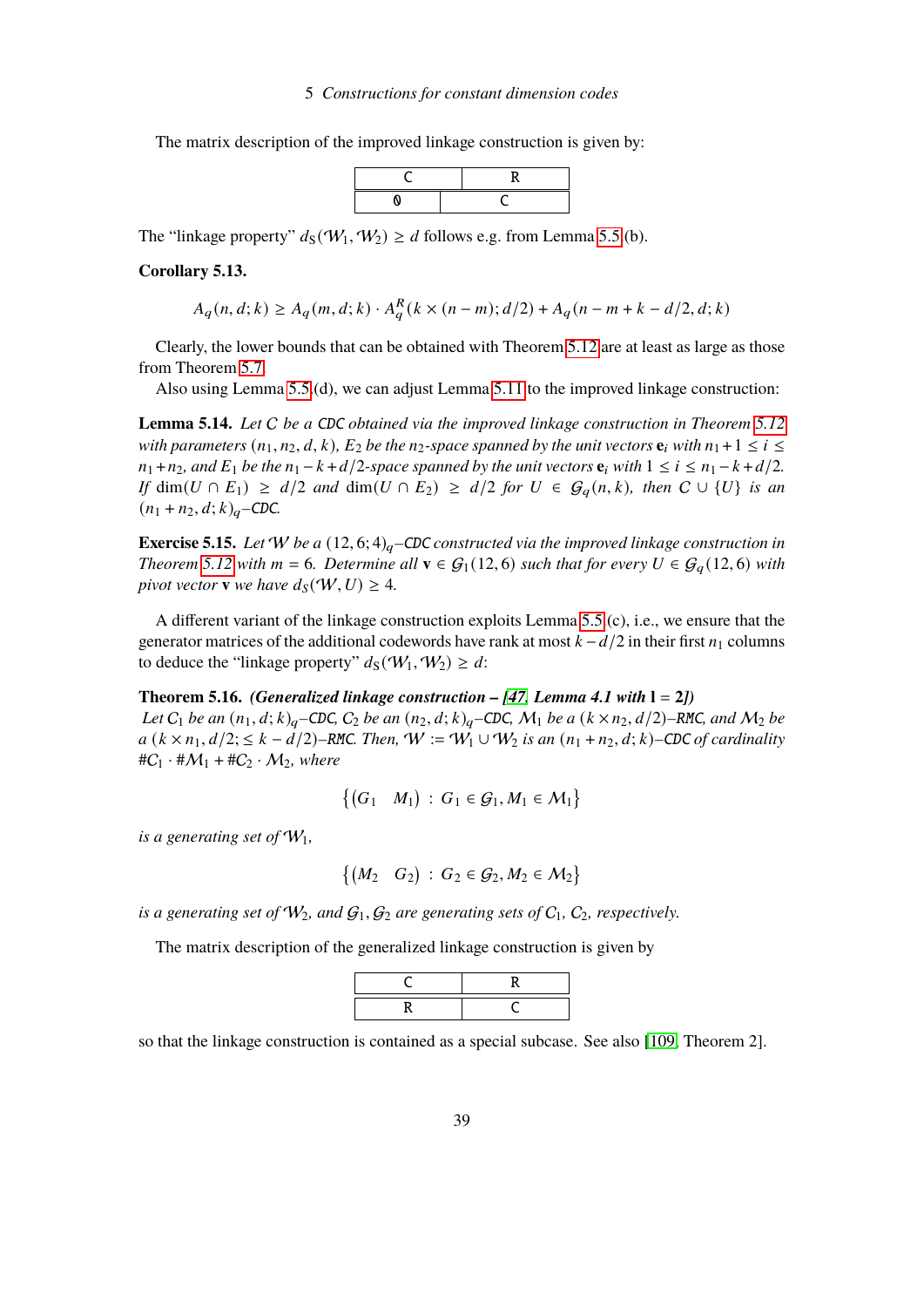**Corollary 5.17.** *We have*  $A_q(n, d; k) \geq$ 

$$
A_q(m, d; k) \cdot A_q^R(k \times (n-m); d/2) + A_q(n-m, d; k) \cdot A_q^R(k \times m; d/2; k - d/2).
$$

*The right hand side can be attained as the cardinality of an*  $(n, k; d)_q$ –CDC *W constructed by the generalized linkage construction in Theorem [5.16.](#page-40-0)*

Using Lemma [5.5.](#page-38-2)(d) we can directly conclude a sufficient condition for the addition of further codewords to a CDC constructed via the generalized linkage construction:

<span id="page-41-3"></span>**Lemma 5.18.** *Let* C *be a* CDC *obtained via the generalized linkage construction in Theorem [5.16](#page-40-0) with parameters*  $(n_1, n_2, d, k)$ ,  $E_2$  *be the*  $n_2$ -space spanned by the unit vectors  $e_i$  with  $n_1 + 1 \leq$  $i \leq n_1 + n_2$ , and  $E_1$  be the  $n_1$ -space spanned by the unit vectors  $e_i$  with  $1 \leq i \leq n_1$ . If dim( $U \cap E_1$ ) ≥  $d/2$  *and* dim( $U \cap E_2$ ) ≥  $d/2$  *for*  $U \in \mathcal{G}_q(n_1 + n_2, k)$ *, then*  $C \cup \{U\}$  *is an*  $(n_1 + n_2, d; k)_a$ –CDC.

Theorem [5.16](#page-40-0) has a lot of predecessors in the literature that cover special subcases and also alternative proofs. As indicated, Theorem [5.16](#page-40-0) is just a special case of [\[47,](#page-90-0) Lemma 4.1]. In Subsection [5.1.1](#page-41-0) we will consider variants and generalizations of Theorem [5.16.](#page-40-0) However, for none of these an explicit strict improvement over Theorem [5.16](#page-40-0) is known. See also e.g. [\[45,](#page-90-1) [162\]](#page-98-0) for further variations of the linkage construction.

## <span id="page-41-0"></span>**5.1.1 Variants of the generalized linkage construction**

In its original formulation of the generalized linkage construction in [\[47,](#page-90-0) Lemma 4.1], the approach was extended to  $l \geq 2$  subcodes  $W_l$ . Here we decompose the result into a few sub statements. Combining Construction D (Theorem [5.1\)](#page-36-0) with the product construction for rank metric codes (Lemma [3.24\)](#page-16-0) yields:

<span id="page-41-1"></span>**Lemma 5.19.** Let  $l \geq 2$  and  $\bar{n} = (n_1, \ldots, n_l) \in \mathbb{N}^l$ . For  $2 \leq i \leq l$  let  $M_i$  be a  $(k \times n_i, d)_q$ -RMC *and C be an*  $(n_1, d; k)_q$ –CDC *with representation set G. With this, let* 

$$
\{(G \quad M_2 \quad \dots \quad M_l) \,:\, G \in \mathcal{C}, M_i \in \mathcal{M}_i \, \forall 2 \leq i \leq l\}
$$

*a* generating set and W be the generated subspace code. Then, W is an  $(n, d; k)$ <sub>q</sub>-CDC with *cardinality*  $\#W = \#C \cdot \prod$  $\iota$  $\overline{i}$ =2 # $M_i$ , where  $n = \sum_{i=1}^{n}$  $\iota$  $\sum_{i=1}$  $n_i$ .

The corresponding matrix description is given by

C R . . . R

where the unique CDC-component may be permuted to each of the  $l \geq 2$  positions.

<span id="page-41-2"></span>**Theorem 5.20.** Let  $l \geq 2$  and  $\bar{n} = (n_1, \ldots, n_l) \in \mathbb{N}^l$ . For  $1 \leq i \leq l$  let  $C_i$  be an  $(n_i, d; k)_q$ -CDC and  $G_i$  a corresponding representation set. For  $1 \leq j \leq i \leq l$  let  $\mathcal{M}_i^j$  be a  $(k \times n_i, d; \leq k - d/2)_q$ RMC and for  $1 \leq i < j \leq l$  let  $\mathcal{M}_i^j$  be a  $(k \times n_i, d)_q$ -RMC. With this, let

$$
\left\{ \begin{pmatrix} M_i^1 & \dots & M_i^{i-1} & G_i & M_i^{i+1} & \dots & M_i^l \end{pmatrix} \, : \, G_i \in \mathcal{G}_i, M_i^j \in \mathcal{M}_i^j \, \forall 1 \leq j \leq l, j \neq i \right\}
$$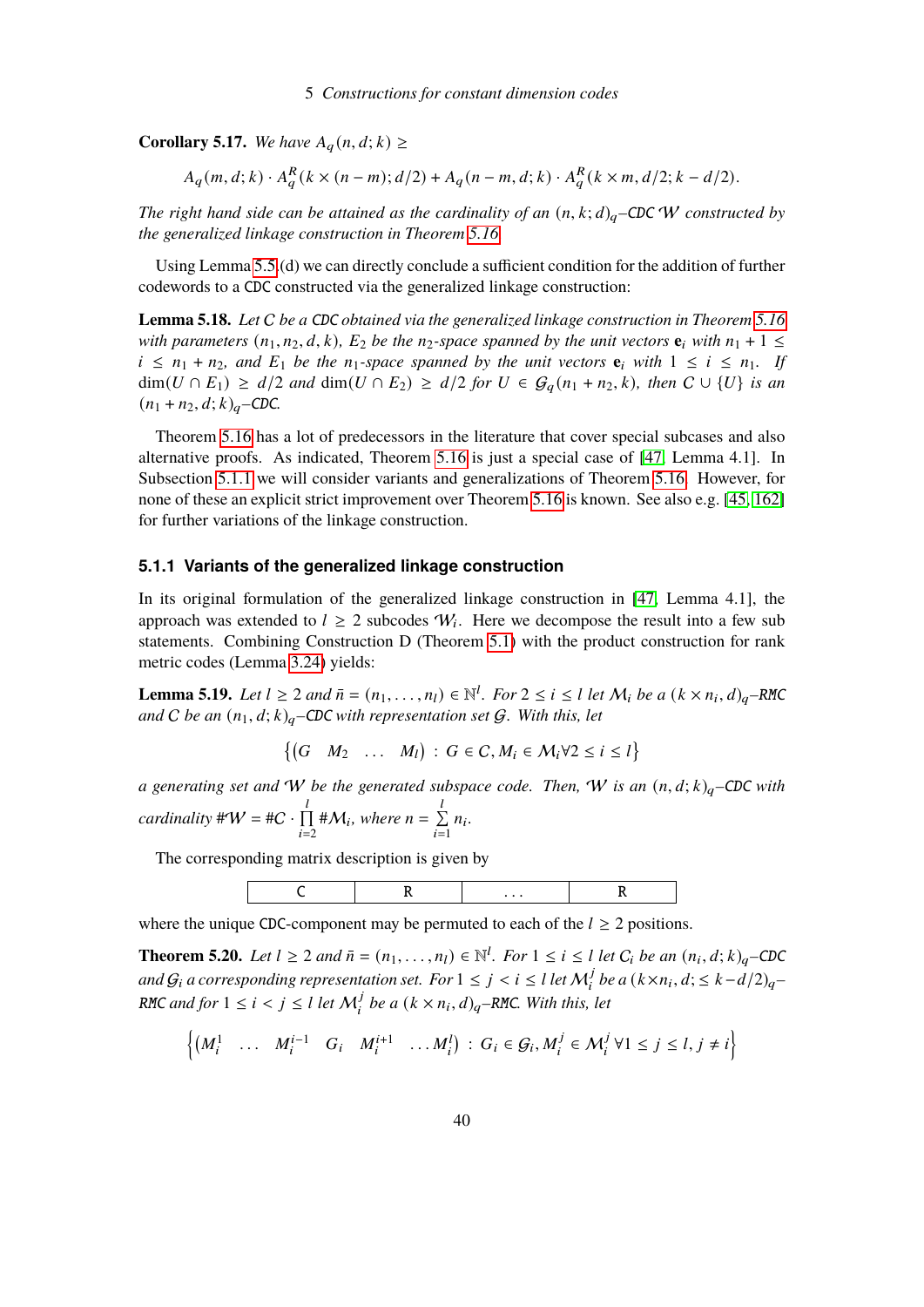*be a generating set for the subcode*  $W_i$ , where  $1 \leq i \leq l$ . Then,  $W = \bigcup_{i=1}^{l} W_i$  is an  $(n, k; d)_q$ CDC, where  $n = \sum_{i=1}^{l} n_i$ .

*Proof.* For  $1 \le i \le l$  the subcode  $W_i$  is an  $(n, d; k)_q$ –CDC with cardinality

$$
\prod_{j=1}^{i-1} \# \mathcal{M}_i^j \cdot \# C_i \cdot \prod_{j=i+1}^l \mathcal{M}_i^j
$$

by Lemma [5.19.](#page-41-1) Let

$$
H = \begin{pmatrix} M_1 & \dots & M_{i-1} & G & M_{i+1} & \dots & M_l \end{pmatrix}
$$

be an arbitrary element in the generating set of the subcode  $W_i$  and  $H' = (M'_1 \dots M'_{i-1} \dots M'_{i+1} \dots M'_l)$ be an arbitrary element in the generating set of the subcode  $W_j$ , where  $1 \le i \le j \le l$  are arbitrary. Set  $\overline{H} = (G \ M_j)$  and  $\overline{H}' = (M'_i \ G')$  and note  $rk(H) = rk(H') = rk(\overline{H}) = rk(\overline{H}') = k$ , so that  $d_S(\langle H \rangle, \langle H' \rangle) \geq d_S(\langle \bar{H} \rangle, \langle \bar{H'} \rangle)$ . Since  $\text{rk}(M_i') \leq k - d/2$  we can apply Lemma [5.5.](#page-38-2)(c) to deduce  $d_S(\mathcal{W}_i, \mathcal{W}_j) \geq d$ , so that  $d_S(\mathcal{W}) \geq d$ .

|          | $\cdots$ |  |
|----------|----------|--|
|          | $\cdots$ |  |
|          |          |  |
| $\cdots$ |          |  |
| $\cdots$ |          |  |

The corresponding matrix description is given by

**Corollary 5.21.**

$$
A_q(n, d; k) \ge \sum_{i=1}^l \left( \prod_{j=1}^{i-1} A_q^R(k \times n_j, \frac{d}{2}; k - \frac{d}{2}) \right) \cdot A_q(n_i, d; k) \cdot \left( \prod_{j=i+1}^l A_q^R(k \times n_j, \frac{d}{2}) \right)
$$

We remark that in the original formulation of [\[47,](#page-90-0) Lemma 4.1] the rank metric codes  $M_i^j$ ; where  $1 \leq j \leq l$  and  $j \neq i$ , are assumed to be subcodes of a  $(k \times n_i, d/2)_q$ -RMC  $M_i$ , which is not necessary and may make a difference if  $l \geq 3$  only. However, currently none of the best known codes uses Theorem [5.20](#page-41-2) or [\[47,](#page-90-0) Lemma 4.1] with  $l \geq 3$ . Actually, the parameter l in Theorem [5.20](#page-41-2) can be recursively reduced to 2, so that we finally end up with Theorem [5.7:](#page-38-0)

**Exercise 5.22.** *Let* W *be an*  $(n, d; k)_{q}$ –CDC *constructed via Theorem* [5.20](#page-41-2) *with*  $l \geq 3$ *. Set* 

- $\hat{n}_i = n_i$  *for all*  $1 \le i \le l 2$ ,  $\hat{n}_{l-1} = n_{l-1} + n_l$ ;
- $\widehat{C}_i = C_i$  for all  $1 \leq i \leq l-2$ ;
- $\widehat{M}_i^j = M_i^j$  for all  $1 \le i, j \le l-2, i \ne j$ ;
- $\widehat{\mathcal{M}}_i^{l-1} = \mathcal{M}_i^{l-1} \times \mathcal{M}_i^l$  for all  $1 \le i \le l-2$ ;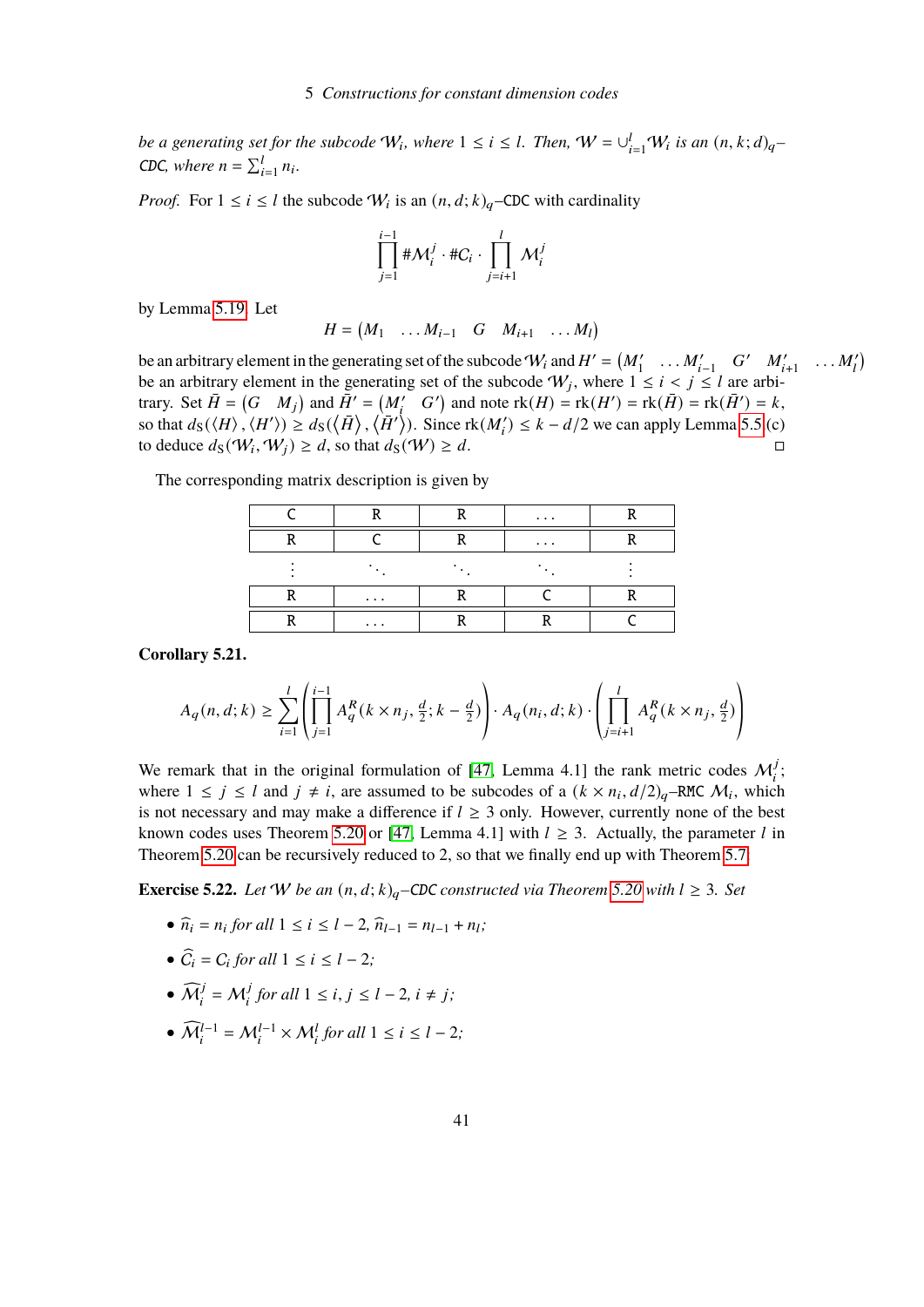- *•* <sup>C</sup>b𝑙−<sup>1</sup> *to the* CDC *obtained from the generalized linkage construction in Theorem [5.16](#page-40-0) using*  $C_{l-1}$ *,*  $C_l$ *,*  $M_l^{l-1}$ *, and*  $M_{l-1}^l$ *; and*
- $\widehat{\mathcal{M}}_{l-1}^j = \mathcal{M}_h^j$  for all  $1 \leq j \leq l-2$ , where  $h \in \{l-1, l\}$  maximizes  $\#\mathcal{M}_h^1 \times \cdots \times \mathcal{M}_h^{l-2}$ .

*Show that we can apply Theorem [5.20](#page-41-2) with the above components to obtain a CDC*  $\widehat{W}$  *with* # $\widehat{W} \geq \#W$ .

In principle it is not necessary that the matrix description of the generalized linkage construction has a grid-like structure.

<span id="page-43-0"></span>**Theorem 5.23.** *(*[\[117,](#page-94-1) *Theorem 26])* Let  $C_1$  be an  $(n_1, d; k)_q$ –CDC,  $C_2$  be an  $(n_2 + t, d; k)_q$ – CDC,  $M_1$  *be a* ( $k \times n_2$ ,  $d/2$ )–RMC, and  $M_2$  *be a* ( $k \times (n_1 - t)$ ,  $d/2$ ; ≤  $k - d/2 - t$ )–RMC. Then,  $W := W_1 \cup W_2$  *is an*  $(n_1 + n_2, d; k)$ –CDC of cardinality  $\#C_1 \cdot \#M + \#C_2 \cdot \#M_2$ , where

$$
\{(G_1 \quad M_1) \,:\, G_1 \in \mathcal{G}_1, M_1 \in \mathcal{M}_-1\}
$$

*is a generating set of*  $W_1$ ,

$$
\{(M_2 \quad G_2) \,:\, G_2 \in \mathcal{G}_2, M_2 \in \mathcal{M}_2\}
$$

*is a generating set of*  $W_2$ *, and*  $G_1$ *,*  $G_2$  *are generating sets of*  $C_1$ *,*  $C_2$ *, respectively.* 

The corresponding matrix description is given by



so that Theorem [5.23](#page-43-0) generalizes the improved linkage construction in Theorem [5.12.](#page-39-0) However, currently no single case where Theorem [5.23](#page-43-0) yields strictly larger codes than Theorem [5.12](#page-39-0) and Theorem [5.16](#page-40-0) is known.

## **Corollary 5.24.**

$$
A_q(n, d; k) \geq A_q(m, d; k) \cdot A_q^R(k \times (n - m), d/2)
$$
  
+
$$
A_q(n - m + t, d; k) \cdot A_q^R(k \times (m - t), d/2; \leq k - d/2)
$$

# **5.2 The Echelon–Ferrers construction and their variants**

The basis for the *Echelon–Ferrers* or *multilevel construction* from [\[76\]](#page-92-0) is Inequality [\(2.8\)](#page-7-0), i.e.  $d_S(U, W) \geq d_H(\nu(U), \nu(W)).$ 

## <span id="page-43-1"></span>**Theorem 5.25.** *(Multilevel construction – [\[76,](#page-92-0) Theorem 3])*

*Let*  $S \subseteq G_1(n,k)$  *with*  $d_H(S) \ge d$ *. If*  $C_v ⊆ G_q(n,k)$  *is an*  $(n, d; k)_q$ –CDC *whose codewords have pivot vector v for each*  $v \in S$ , then  $C = \cup_{v \in S} \hat{C_v}$  *is an*  $(n, d; k)_q$ –CDC with cardinality  $\sum_{v \in S} \#C_v$ .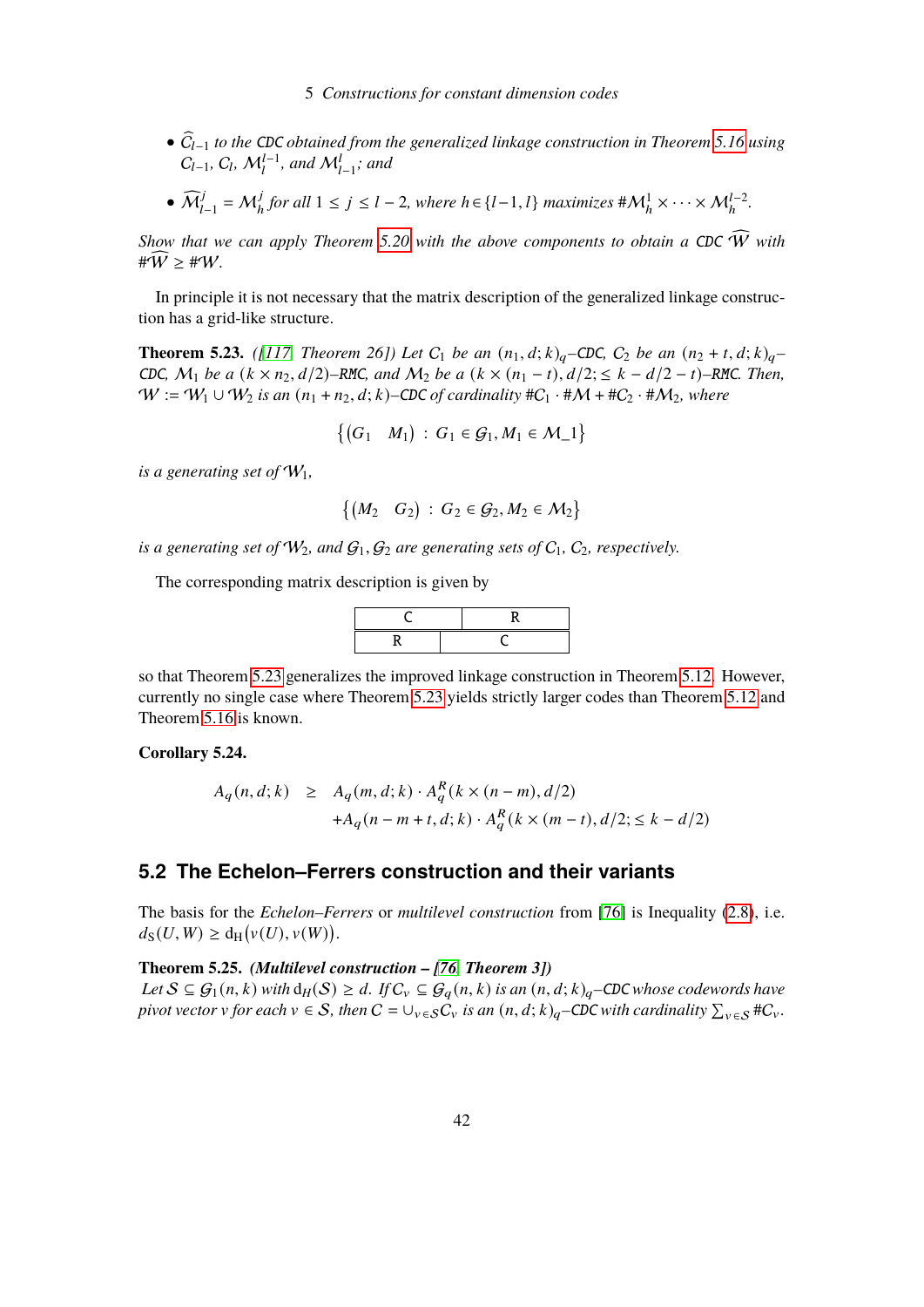## 5 Constructions for constant dimension codes

Suitable choices for the  $C_v$  are also discussed in e.g. [\[76\]](#page-92-0) and we will do so in a moment, see Example [5.29.](#page-44-0) The set S is a binary code with minimum Hamming distance  $d$  and sometimes called *skeleton code*. By  $A_q(n, d; k; v)$  we denote the maximum possible cardinality M of an  $(n, d, k)_q$ -CDC where all codewords have pivot vector v, so that Theorem [5.25](#page-43-1) gives the lower bound

$$
A_q(n, d; k) \ge \sum_{v \in S} A_q(n, d; k; v), \tag{5.3}
$$

where  $d_H(S) \geq d$ . Actually the notion  $A_q(n, d; k; v)$  is a special case of our notion  $A_q(n, d; k; V)$ for arbitrary subsets  $V \subseteq G_1(n, k)$ . And so also Theorem [5.25](#page-43-1) can be generalized:

<span id="page-44-1"></span>**Theorem 5.26.** *([\[157,](#page-97-1) Theorem 2.3])*

*Let*  $\mathcal{V}_1, \ldots, \mathcal{V}_s$  *be subsets of*  $\mathcal{G}_1(n, k)$  *with*  $d_H(\mathcal{V}_i, \mathcal{V}_j) \geq d$  *for all*  $1 \leq i \leq j \leq s$ . If  $C_{\mathcal{V}_i} \subseteq$  $\mathcal{G}_q(n,k)$  is an  $(n,d;k)_q$ –CDC with pivot structure  $\mathcal{V}_i$  for each  $1 \leq i \leq s$ , then  $C = \cup_{1 \leq i \leq s} C_{\mathcal{V}_i}$  is  $an (n, d; k)$ <sub>q</sub>–CDC with cardinality  $\sum_{1 \leq i \leq s}$ #C<sub>Vi</sub>.

We call  $S = \{V_1, \ldots, V_s\}$  a *generalized skeleton code*, see [\[157\]](#page-97-1). For constructions that fit into the context of Theorem [5.26](#page-44-1) we refer e.g. to [\[110,](#page-94-2) [157\]](#page-97-1).

Given a Ferrers diagram  $\mathcal F$  with m dots in the rightmost column and l dots in the top row, we call a rank-metric code  $C_f$  a *Ferrers diagram rank-metric* (FDRM) code if for any codeword  $M \in \mathbb{F}_q^{m \times l}$  of  $C_{\mathcal{F}}$  all entries not in  $\mathcal{F}$  are zero. By  $d_R(C_{\mathcal{F}})$  we denote the minimum rank distance, i.e., the minimum of the rank distance between pairs of different codewords.

#### **Definition 5.27.** *([\[205\]](#page-101-0))*

*Let*  $\mathcal F$  *be a Ferrers diagram and*  $C_{\mathcal F} \subseteq \mathbb F_q^{k \times (n-k)}$  *be an FDRM code. The corresponding* lifted FDRM code  $C_{\mathcal{F}}$  *is given by* 

$$
C_{\mathcal{F}} = \{ U \in \mathcal{G}_q(n,k) : \mathcal{F}(U) = \mathcal{F}, T(U) \in C_{\mathcal{F}} \}.
$$

<span id="page-44-2"></span>**Lemma 5.28.** *([\[76,](#page-92-0) Lemma 4])*

Let  $C_{\mathcal{F}} \subseteq \mathbb{F}_q^{k \times (n-k)}$  be an FDRM code with minimum rank distance  $\delta$ , then the lifted FDRM code  $C_{\mathcal{F}} \subseteq \mathcal{G}_q(n,k)$  is an  $(n,2\delta;k)_q$ –CDC of cardinality # $C_{\mathcal{F}}$ .

<span id="page-44-0"></span>**Example 5.29.** *For the Ferrers diagram*

$$
\mathcal{F} = \begin{array}{cccccc} \bullet & \bullet & \bullet & \bullet & \bullet \\ \bullet & \bullet & \bullet & \bullet & \bullet \\ \bullet & \bullet & \bullet & \bullet & \bullet \end{array}
$$

*over*  $\mathbb{F}_2$  *a linear* FDRM *code with minimum rank distance*  $d_R = 3$  *and cardinality* 16 *is given by* 

$$
C_{\mathcal{F}} = \left\langle \begin{pmatrix} 0 & 1 & 0 & 0 \\ 0 & 0 & 1 & 0 \\ 0 & 0 & 0 & 1 \end{pmatrix}, \begin{pmatrix} 1 & 0 & 0 & 0 \\ 0 & 0 & 1 & 1 \\ 0 & 0 & 1 & 0 \end{pmatrix}, \begin{pmatrix} 0 & 1 & 1 & 0 \\ 1 & 0 & 0 & 1 \\ 0 & 1 & 0 & 0 \end{pmatrix}, \begin{pmatrix} 0 & 0 & 0 & 1 \\ 1 & 1 & 0 & 1 \\ 1 & 0 & 1 & 0 \end{pmatrix} \right\rangle \subseteq \mathbb{F}_2^{3 \times 4}.
$$

*Via lifting we obtain a* CDC with pivot structure  $\{(1, 1, 1, 0, 0, 0, 0)\}$  *showing*  $A_2(7, 6; 3; (1, 1, 1, 0, 0, 0, 0)) \ge$ 16*. Since*  $d_H$   $((1, 1, 1, 0, 0, 0, 0), (0, 0, 0, 1, 1, 0, 1)) = 6$  *we have* 

$$
A_2(7,6;3) \ge A_2(7,6;3;(1,1,1,0,0,0,0)) + A_2(7,6;3;(0,0,0,1,1,0,1)).
$$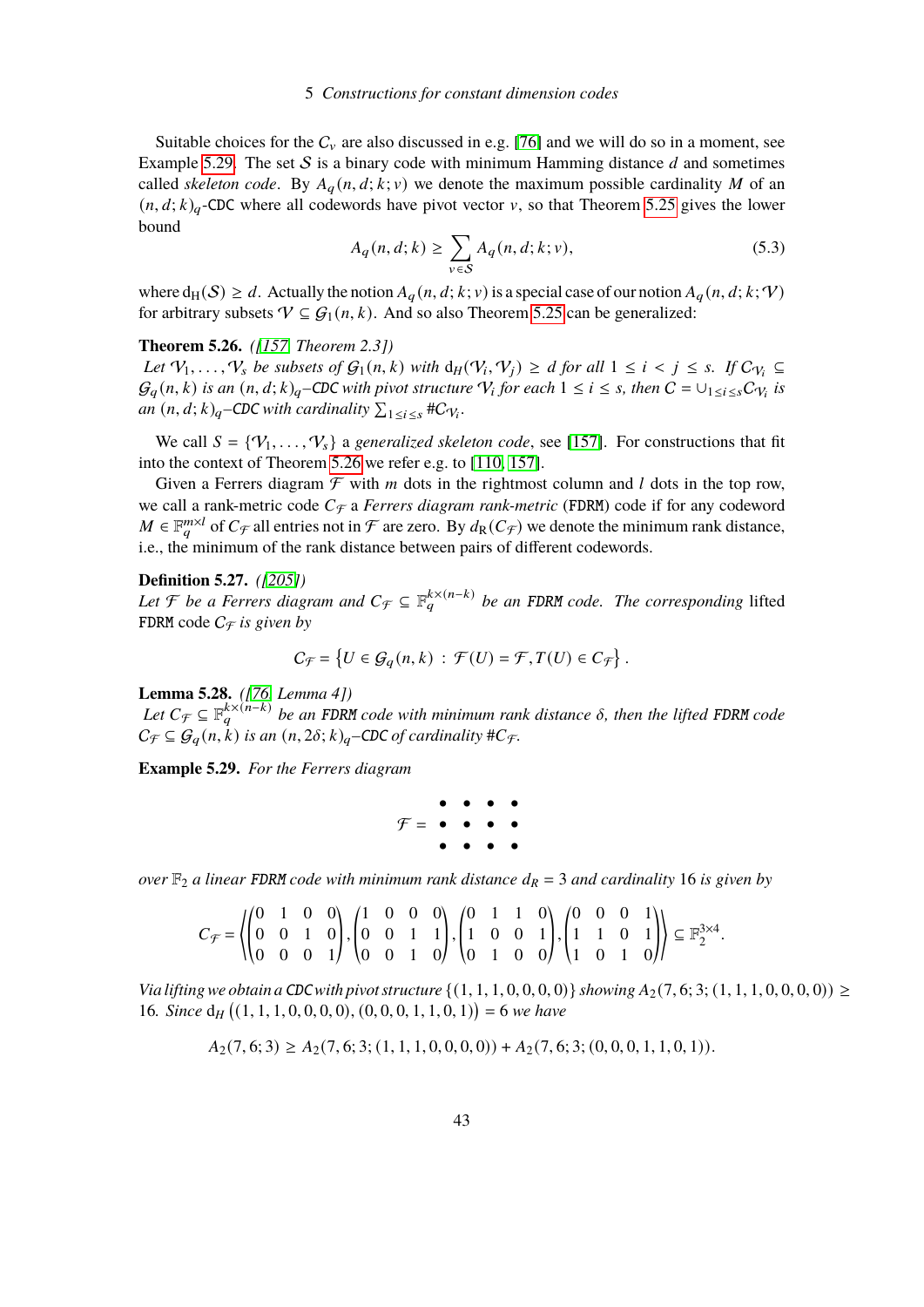The Ferrers diagram for pivot vector  $(0, 0, 0, 1, 1, 0, 1)$  is  $\bullet$  with e.g.  $\left\{\begin{pmatrix} 0 \ 1 \end{pmatrix}\right\}$  as a possible FDRM *code. The corresponding lifted codeword has generator matrix*

$$
\begin{pmatrix} 0 & 0 & 0 & 1 & 0 & 0 & 0 \\ 0 & 0 & 0 & 0 & 1 & 1 & 0 \\ 0 & 0 & 0 & 0 & 0 & 0 & 1 \end{pmatrix}.
$$

*Since*  $A_2(7, 6; 3) = 17$ , see e.g. the partial spread bound in Theorem [4.26,](#page-28-0) we have  $A_2(7, 6; 3; (1, 1, 1, 0, 0, 0, 0)) =$  $16$  *and*  $A_2$  (7, 6; 3; (0, 0, 0, 1, 1, 0, 1)) = 1.

 $^{\prime}$ 

Lifted FDRM codes  $C_f$  are exactly the subcodes  $C_v$  needed in the Echelon-Ferrers construction in Theorem [5.25.](#page-43-1) In [\[76,](#page-92-0) Theorem 1] a general upper bound for (linear) FDRM codes was given. Since the bound is also true for non-linear FDRM codes, as observed by several authors, denoting the pivot vector corresponding to a given Ferrers diagram  $\mathcal F$  by  $v(\mathcal F)$  and using Lemma [5.28,](#page-44-2) we can rewrite the upper bound to:

### <span id="page-45-0"></span>**Theorem 5.30.**

$$
A_q(n, d; k; v(\mathcal{F})) \le q^{\min\{\nu_i : 0 \le i \le d/2 - 1\}},
$$

*where* 𝜈<sup>𝑖</sup> *is the number of dots in* F*, which are neither contained in the first* 𝑖 *rows nor contained in the last*  $\frac{d}{2} - 1 - i$  *columns.* 

If we choose a minimum subspace distance of  $d = 6$ , then we obtain

«

$$
A_2(9, 6; 4; 101101000) \le 2^7
$$

due to

|  |                                     |  |  |                                   |  | 。。。。 <b>。。。。。。。。。</b> 。。。。。。       |                                                                                       |  |  |
|--|-------------------------------------|--|--|-----------------------------------|--|------------------------------------|---------------------------------------------------------------------------------------|--|--|
|  |                                     |  |  |                                   |  | ○ ○ ● ●     ○ ○ ○ ● <b>● ● ● ●</b> |                                                                                       |  |  |
|  | $\circ$ $\circ$ $\bullet$ $\bullet$ |  |  | $\circ$ $\circ$ $\circ$ $\bullet$ |  |                                    | $\circ$ $\circ$ $\circ$ $\circ$                                                       |  |  |
|  | $\circ\bullet\bullet$               |  |  | $\circ$ $\circ$ $\bullet$         |  |                                    | $\begin{array}{cccccccc}\n\bullet & \bullet & \bullet & \bullet & \bullet\end{array}$ |  |  |

where the non-solid dots are those that are neither contained in the first  $i$  rows nor contained in the last  $\frac{d}{2} - 1 - i$  columns for  $1 \le i \le 3$ .

While it is conjectured that the upper bound from Theorem [5.30](#page-45-0) (and the corresponding bound for FDRM codes) can always be attained, this problem is currently solved for specific instances like e.g. rank-distances  $\delta = 2$  only. For more results see e.g. [\[14,](#page-88-0) [13,](#page-88-1) [71,](#page-91-0) [168\]](#page-98-1) and the references mentioned therein.

**Example 5.31.** We choose a generalized skeleton code S with vertices  $\binom{4}{0}, \binom{7}{4}$ , 00010000111, 00010100011, 00011000011*,* 00011000110*,* 00100001011*,* 00100001101*,* 00100001110*,* 00100100101*,* 00100100110*,* 00100101001*,* 00101000101*,* 00110000110*,* 00110101000*,* <sup>01100010001</sup>*,* <sup>10000101100</sup>*,* <sup>10001001001</sup>*,* 10011100000 10100000011*, and* <sup>10100110000</sup>*, so that*

 $A_q(11, 4; 4) \ge q^{21} + q^{17} + 2q^{15} + 3q^{14} + 4q^{13} + q^{12} + q^{11} + q^9 + 2q^7 + 2q^6 + q^5 + A_q(7, 4; 4),$ 

*see [\[157,](#page-97-1) Proposition 3.1].*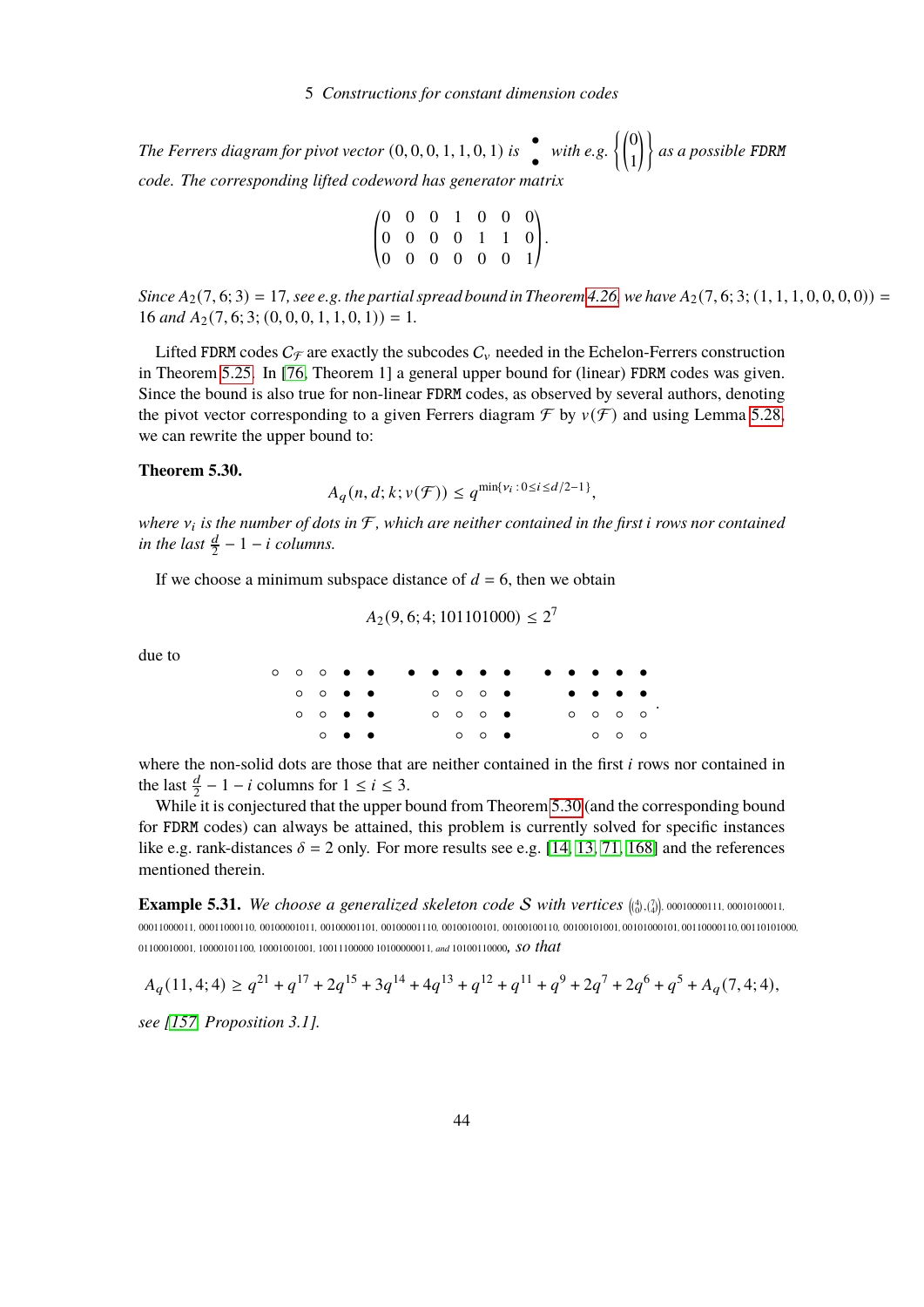## 5 Constructions for constant dimension codes

While the upper bound from Theorem [5.30](#page-45-0) can always be attained for minimum subspace distance  $d = 4$ , the determination of a "good" (generalized) skeleton code is still a tough discrete optimization problem.<sup>[1](#page-0-0)</sup> In [\[153\]](#page-97-2) several new (generalized) skeleton codes improving the previously best known lower bounds for  $A_q(n, d; k)$  are given. We remark that it is also possible to compute upper bounds for the cardinalities of CDCs that can be obtained by the Echelon–Ferrers construction and to perform those computations parametric in the field size  $q$ , see [\[82\]](#page-92-1). There are many other papers with explicitly determine (generalized) skeleton codes and heuristic algorithms to compute them, see the citations of [\[76\]](#page-92-0). For greedy-type approaches we refer to e.g. [\[112,](#page-94-3) [201,](#page-100-0) [202\]](#page-101-1).

For the case of partial spreads, i.e. for  $d = 2k \le n$ , the determination of a good skeleton code for the Echelon–Ferrers construction is rather easy. Note that the condition  $d_H(v, v') \ge$  $d = 2k$  for  $v, v' \in G_1(n, k)$  means that the ones of v and those of v' have to be disjoint, so that  $A(n, 2k; k) \leq \lfloor n/k \rfloor$ . By choosing  $v^i \in G_1(n, k)$  such that the k ones are in positions  $(i-1)k + 1, \ldots, ik$  for  $1 \le i \le |n/k|$  the upper bound can be attained and all corresponding Ferrers diagrams are rectangular, so that we can use MRD codes.

**Exercise 5.32.** Show 
$$
A_q(n, 2k; k) \ge \frac{q^n - q^k (q^{(n \mod k)} - 1) - 1}{q^{k} - 1}
$$
 for  $2k \le n$ .

We remark that a more general construction, along similar lines and including explicit formulas for the respective cardinalities, has been presented in [\[209\]](#page-101-2), see also [\[91\]](#page-93-2). For another approach how to select the skeleton codes via so-called lexicodes see [\[203\]](#page-101-3).

Consider the following three Ferrers diagrams

◦ ◦ ◦ • • • ◦ • • • • • • , ◦ • • • • • • • • • , and • • • • • • • • • ,

where we have marked a few special dots by non-solid circles. For minimum rank distance  $d_{\rm R}$  = 3 corresponding FDRM or lifted FDRM codes can have a cardinality of at most  $q^3$  in all three cases (and this upper bound can indeed be attained). So, we can remove the non-solid circles from the diagrams without decreasing the upper bound. Or, framed differently, we can used this free extra positions to add a few more codewords. The single non-solid circle in the middle diagram is called a *pending dot*, see [\[77\]](#page-92-2) for the details. This notion was generalized to so-called *pending blocks* and the four non-solid circles in the leftmost diagram form such a pending block. For details we refer to [\[204,](#page-101-4) [205,](#page-101-0) [215\]](#page-101-5).

Explicit series of constructions using pending dots are e.g. given by the following two theorems.

## <span id="page-46-0"></span>**Theorem 5.33.** *(Construction 1 – [\[77,](#page-92-2) Chapter IV, Theorem 16])*

$$
A_q(n, 2(k-1); k) \ge q^{2(n-k)} + A_q(n-k, 2(k-2); k-1)
$$

*if*  $q^2 + q + 1 \geq s$  *with*  $s = n - 4$  *if*  $n$  *is odd and*  $s = n - 3$  *else.* 

**Theorem 5.34.** *(Construction 2 –[\[77,](#page-92-2) Chapter IV, Theorem 17])*

$$
A_q(n,4;3) \geq q^{2(n-3)} + \sum_{i=1}^{\alpha} q^{2(n-3-(q^2+q+2)i)}
$$

<sup>&</sup>lt;sup>1</sup>Note that it generalizes the computation of  $A(n, d; k)$ .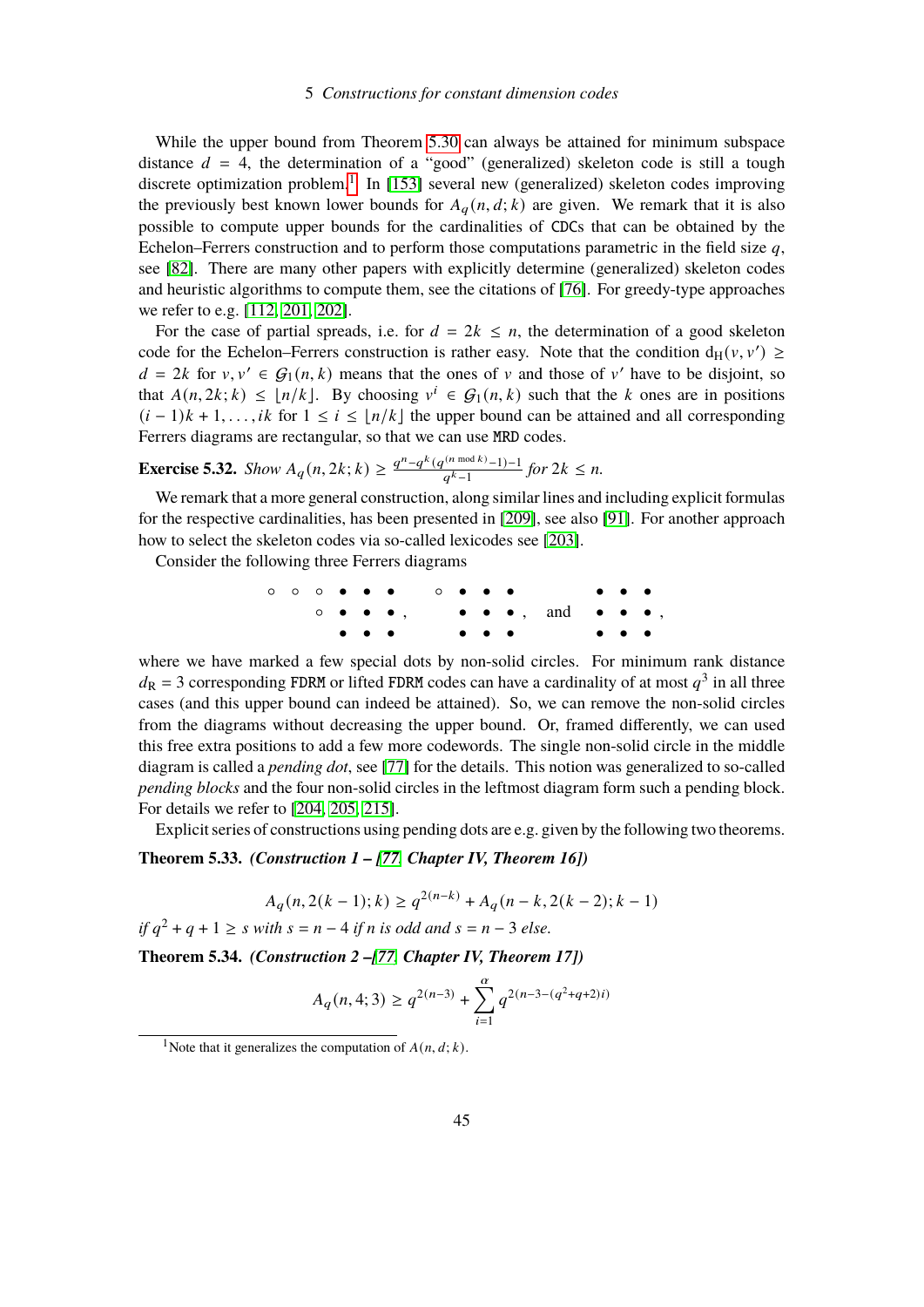$$
if q2 + q + 1 < s with s = n - 4 if n is odd and s = n - 3 else and \alpha = \left\lfloor \frac{n-3}{q2+q+2} \right\rfloor
$$

Explicit series of constructions using pending blocks are e.g. given by the following two theorems.

**Theorem 5.35.** *(Construction A – [\[205,](#page-101-0) Chapter III, Theorem 19, Corollary 20])* Let  $n \geq \frac{k^2+3k-2}{2}$  $\frac{3k-2}{2}$  and  $q^2 + q + 1 \ge \ell$ , where  $\ell = n - \frac{k^2 + k - 6}{2}$  $\frac{k+k-6}{2}$  for odd  $n - \frac{k^2+k-6}{2}$  $\frac{k-6}{2}$  (or  $\ell = n - \frac{k^2 + k - 4}{2}$ 2 *for even*  $n - \frac{k^2 + k - 6}{2}$  $\frac{1}{2}(k-6)$ . Then  $A_q(n, 2k-2; k) \geq q^{2(n-k)} + \sum_{j=3}^{k-1} q^{2(n-\sum_{i=j}^{k} i)} + \left[\frac{n-\frac{k^2+k-6}{2}}{2}\right]_q$ .

**Theorem 5.36.** *(Construction B – [\[205,](#page-101-0) Chapter IV, Theorem 26, Corollary 27]) Let*  $n \geq 2k + 2$ *. Then we have*  $A_q(n, 4; k) \geq$ 

$$
\sum_{i=1}^{\lfloor\frac{n-2}{k}\rfloor-1}\left(q^{(k-1)(n-ik)}+\frac{(q^{2(k-2)}-1)(q^{2(n-ik-1)}-1)}{(q^4-1)^2}q^{(k-3)(n-ik-2)+4}\right).
$$

# **5.3 The coset construction**

The starting point for the so-called *coset construction* introduce in [\[126\]](#page-95-2) was [\[77,](#page-92-2) Construction III] leading to the lower bound  $A_2(8, 4; 4) \ge 4797$ . The corresponding generator matrices have the form

$$
\begin{pmatrix} G_1 & \varphi_H(M) \\ \mathbf{0} & G_2 \end{pmatrix}
$$

where  $G_1 \in \mathbb{F}_q^{k_1 \times n_1}$  and  $G_2 \in \mathbb{F}_q^{k_2 \times n_2}$  are generator matrices of  $(n_1, d; k_1)_q$ - and  $(n_2, d; k_2)_q$ -CDCs, respectively. The matrix  $\hat{M} \in \mathbb{F}_q^{k_1 \times (n_2 - k_2)}$  is an element of a  $(k_1 \times (n_2 - k_2), d/2)_q$ -RMC and the function  $\varphi_{G_2}$  maps M into  $\mathbb{F}_q^{k_1 \times n_2}$  by inserting  $k_2$  additional zero columns at a set S of positions where corresponding submatrix of  $G_2$  has rank  $k_2$ .

**Definition 5.37.** Let  $M \in \mathbb{F}_q^{k \times n}$  be arbitrary and S a subset of  $\{1, \ldots, n\}$ . By  $M|_S$  we denote the *restriction of*  $M$  *to the columns of*  $M$  *with indices in*  $S$ *.* 

For one-element subsets we also use the abbreviation  $M|_i = M|_{\{i\}}$ .

**Example 5.38.** For 
$$
M = \begin{pmatrix} 1 & 0 & 1 & 0 & 1 \\ 1 & 1 & 1 & 0 & 0 \end{pmatrix} \in \mathbb{F}_2^{2 \times 5}
$$
 and  $S = \{1, 3, 5\}$  we have  $M|_S = \begin{pmatrix} 1 & 1 & 1 \\ 1 & 1 & 0 \end{pmatrix}$ .

<span id="page-47-0"></span>**Definition 5.39.** Let  $G \in \mathbb{F}_q^{k_2 \times n}$  of rank  $k_2$  and  $M \in \mathbb{F}_q^{k_1 \times (n-k_2)}$  be arbitrary. We call function  $\varphi: \mathbb{F}_q^{k_1 \times (n-k_2)} \to \mathbb{F}_q^{k_1 \times n}$  an embedding function compatible with G if there exists a subset  $S \subseteq \{1, \ldots, n\}$  of cardinality  $k_2$  such that  $\varphi(M)|_S = \mathbf{0}_{k_1 \times k_2}$  and  $\text{rk}(G|_S) = \text{rk}(G) = k_2$ .

In order to indicate the dependence on  $H$  we typically denote embedding functions compatible with G by  $\varphi_G$ . As an abbreviation for the function value  $\varphi_G(M)$  we also write  $M \uparrow_G$  or  $M \uparrow$ , whenever G is clear from the context or secondary. A feasible and typical choice for  $\varphi_G$  is to choose the index set S as the set of the pivot positions in  $E(G)$ .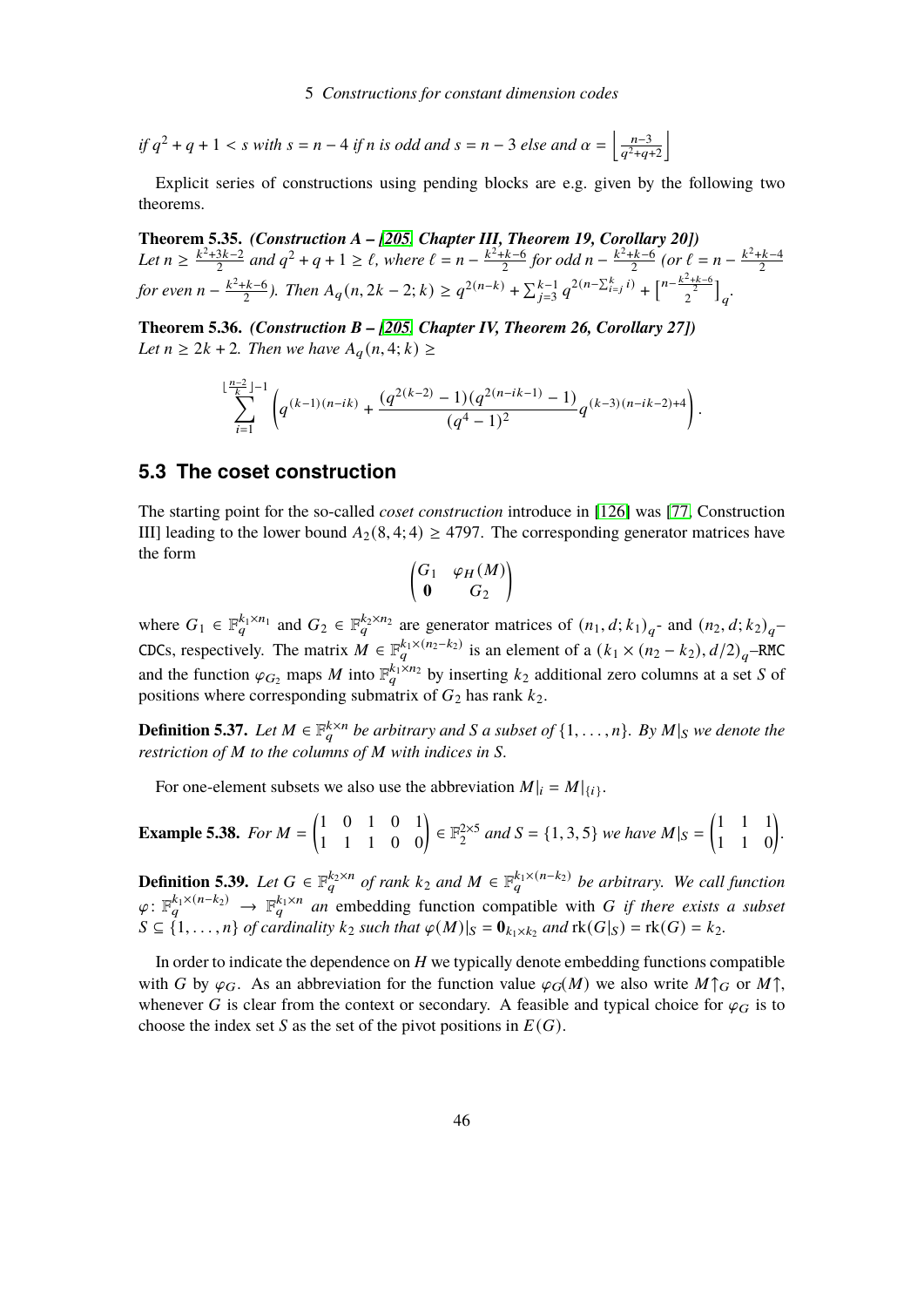**Example 5.40.** For 
$$
G = \begin{pmatrix} 0 & 1 & 1 & 0 & 1 & 0 \ 0 & 1 & 1 & 1 & 1 & 0 \ 0 & 0 & 0 & 0 & 1 \end{pmatrix}
$$
 and  $M = \begin{pmatrix} 1 & 0 & 0 \ 0 & 1 & 0 \ 1 & 0 & 1 \ 0 & 1 & 1 \end{pmatrix}$  we have  $E(G) = \begin{pmatrix} 0 & 1 & 1 & 0 & 1 & 0 \ 0 & 0 & 0 & 1 & 0 & 0 \ 0 & 0 & 0 & 0 & 1 \end{pmatrix}$ 

 $\begin{array}{lll} (0 & 1 & 1) \\ (2, 4, 6) & (3, 1) \end{array}$  so that  $v(G) = 010101$  and  $S := \{1 \le i \le 6 : v(G)|_i = 1\} = \{2, 4, 6\}$ *. For the embedding function*  $\varphi_G$  *compatible* with *H* defined via the index set *S* we have

$$
\varphi_G(M) = \begin{pmatrix} 1 & 0 & 0 & 0 & 0 & 0 \\ 0 & 0 & 1 & 0 & 0 & 0 \\ 1 & 0 & 0 & 0 & 1 & 0 \\ 0 & 0 & 1 & 0 & 1 & 0 \end{pmatrix}.
$$

**Lemma 5.41.** Let  $G \in \mathbb{F}_q^{k_2 \times n}$  with  $\text{rk}(G) = k_2$  and  $\varphi_G: \mathbb{F}_q^{k_1 \times (n-k_2)} \to \mathbb{F}_q^{k_1 \times n}$  an embedding *function compatible with* 𝐺*. Then, we have*

$$
\operatorname{rk}\left(\binom{\varphi_G(M)}{G}\right) = \operatorname{rk}(G) + \operatorname{rk}(M) = k_2 + \operatorname{rk}(M) \tag{5.4}
$$

*for all*  $M \in \mathbb{F}_q^{k_1 \times (n-k_2)}$  and

$$
\operatorname{rk}\left(\left(\sum_{i=1}^{l} \lambda_{i} \cdot \varphi_{G}(M_{i})\right)\right) = \operatorname{rk}(G) + \operatorname{rk}\left(\sum_{i=1}^{l} \lambda_{i} \cdot M_{i}\right)
$$

$$
= k_{2} + \operatorname{rk}\left(\sum_{i=1}^{l} \lambda_{i} \cdot M_{i}\right) \tag{5.5}
$$

*for all*  $l \in \mathbb{N}$ *, and*  $\lambda_i \in \mathbb{F}_q$ *,*  $M_i \in \mathbb{F}_q^{k_1 \times (n-k_2)}$  with  $1 \leq i \leq l$ *.* 

*Proof.* Let  $S \subseteq \{1, ..., n\}$  be the subset in Definition [5.39](#page-47-0) corresponding to  $\varphi_G$  and  $[n]\setminus S =$  $\{1,\ldots,n\}\backslash S$ . Note that we have  $\varphi_G(M)|_S = \mathbf{0}_{k_1\times k_2}$  and  $\varphi_G(M)|_{[n]\backslash S} = M$  for all  $M \in$  $\mathbb{F}_q^{k_1 \times (n-k_2)}$ . Since  $\text{rk}(G|_S) = \text{rk}(G) = k_2$  we have

$$
\mathrm{rk}\left(\begin{pmatrix} \varphi_G(M) \\ G \end{pmatrix} \right) = \mathrm{rk}\left(\begin{pmatrix} \mathbf{0}_{k_1 \times k_2} & M \\ G|_{S} & G|_{[n] \setminus S} \end{pmatrix} \right) = \mathrm{rk}(M) + \mathrm{rk}(G|_{S}) = \mathrm{rk}(G) + \mathrm{rk}(M),
$$

i.e., the first equation is valid (using  $rk(G) = k_2$ ).

Set  $M = \sum_{i=1}^{l} \lambda_i M_i \in \mathbb{F}_q^{k_1 \times (n-k_2)}$  and  $M' = \sum_{i=1}^{l} \varphi_G(M_i) \in \mathbb{F}_q^{k_1 \times n}$ . Since  $\varphi_G(M) = M'$  the second equation directly follows from the first.

<span id="page-48-0"></span>**Lemma 5.42.** *(Product construction for constant dimension codes) Let*  $C_1$  *be an*  $(n_1, d; k_1)_{a}$ CDC,  $C_2$  *be an*  $(n_2, d; k_2)_q$ –CDC, M *be a*  $(k_1 \times (n_2 - k_2), d/2)_q$ –RMC, and  $G_1$ ,  $G_2$  *be generating sets of*  $C_1$ ,  $C_2$ , *respectively.* For each  $G_2 \in G_2$  *we denote by*  $\varphi_{G_2}$  *an embedding function*  $\mathbb{F}_q^{k_1 \times (n_2 - k_2)} \to \mathbb{F}_q^{k_1 \times n_2}$  *compatible with*  $G_2$ *. With this,* 

$$
\left\{\begin{pmatrix} G_1 & \varphi_{G_2}(M) \\ \mathbf{0}_{k_2\times n_1} & G_2 \end{pmatrix} \colon G_1 \in \mathcal{G}_1, M \in \mathcal{M}, G_2 \in \mathcal{G}_2\right\}
$$

*is the generating set of an*  $(n_1 + n_2, d; k_1 + k_2)_q$ –CDC W with cardinality  $\#C_1 \cdot \#M \cdot \#C_2$ *.*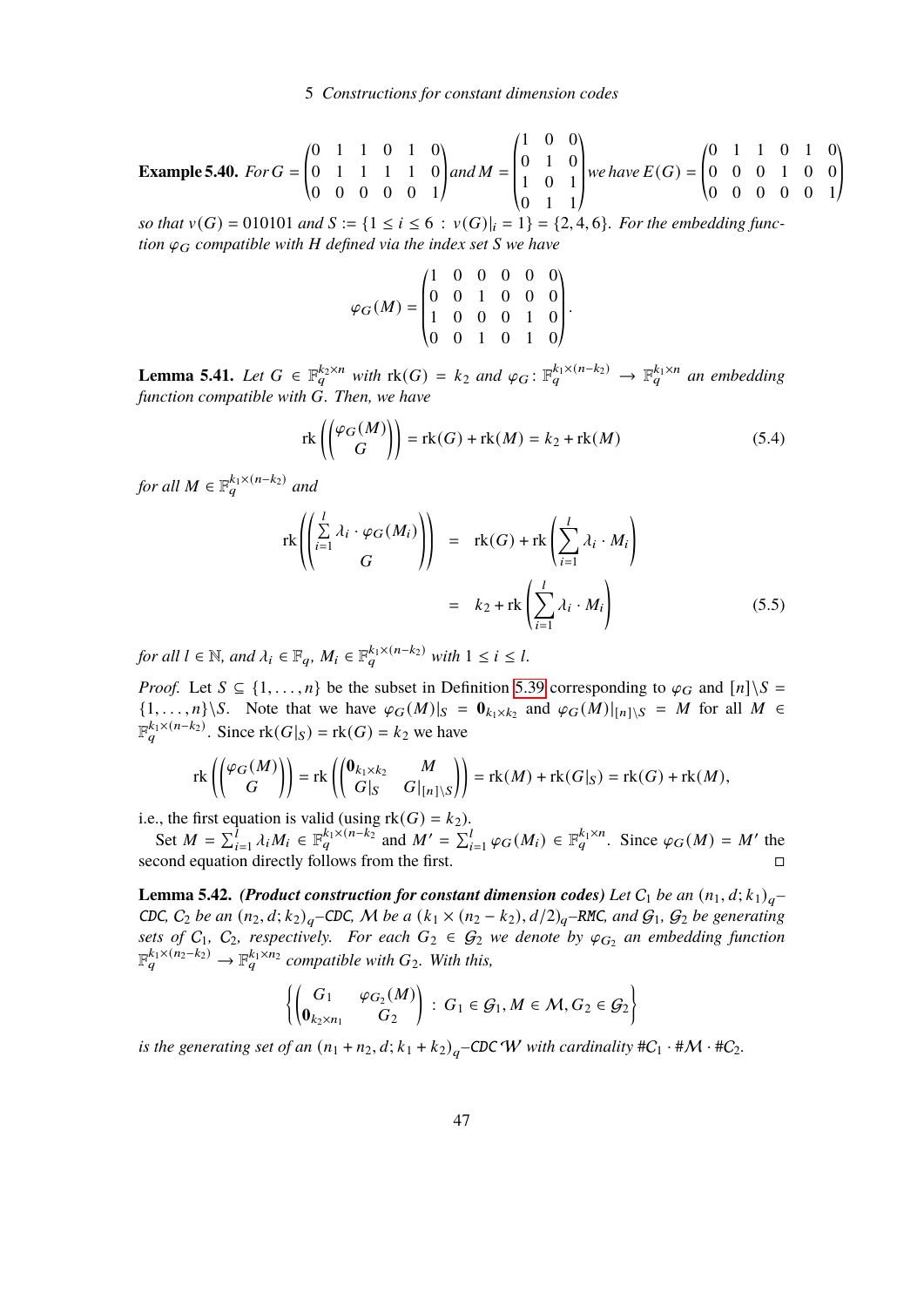*Proof.* Let  $W \in W$  be an arbitrary codeword with generator matrix

$$
H = \begin{pmatrix} G_1 & \varphi_{G_2}(M) \\ \mathbf{0} & G_2 \end{pmatrix}.
$$

Since  $rk(H) = rk(G_1) + rk(G_2) = k_1 + k_2$  we have dim $(W) = k_1 + k_2$ . Let  $W' \in W$  be another codeword with  $W' \neq W$  with generator matrix  $H' = \begin{pmatrix} G' \\ O \end{pmatrix}$  $\int_1^{\prime} \phi_{G_2'}(M')$  $\mathbf{0}$   $G'_{2}$ 2  $\backslash$ . Set

$$
R := \text{rk}\left(\begin{pmatrix} G_1 & \varphi_{G_2}(M) \\ \mathbf{0} & G_2 \\ G'_1 & \varphi_{G'_2}(M') \\ \mathbf{0} & G'_2 \end{pmatrix}\right) = \text{rk}\left(\begin{pmatrix} G_1 & \varphi_{G_2}(M) \\ G'_1 - G_1 & \varphi_{G'_2}(M') - \varphi_{G_2}(M) \\ \mathbf{0} & G_2 \\ \mathbf{0} & G'_2 - G_2 \end{pmatrix}\right)
$$

and note that

$$
\operatorname{rk}\left(\begin{pmatrix} G_1 \\ G'_1 - G_1 \end{pmatrix}\right) = \frac{d_S(\langle G_1 \rangle, \langle G'_1 \rangle)}{2} + k_1 \ge \frac{d}{2} + k_1
$$
  

$$
\operatorname{rk}\left(\begin{pmatrix} G_2 \\ G'_2 - G_2 \end{pmatrix}\right) = \frac{d_S(\langle G_2 \rangle, \langle G'_2 \rangle)}{2} + k_2 \ge \frac{d}{2} + k_2.
$$

Since  $d_S(W, W') = 2 \cdot (R - k_1 - k_2)$  it suffices to show  $R \ge k_1 + k_2 + \frac{d}{2}$  $\frac{d}{2}$  in order to deduce  $d_S(W, W')$ .

If  $G_1 \neq G'_1$  we have

$$
R \geq \mathrm{rk}\left(\begin{pmatrix} G_1 & \star \\ G_1' - G_1 & \star \\ \mathbf{0} & G_2 \end{pmatrix}\right) = \mathrm{rk}\left(\begin{pmatrix} G_1 \\ G_1' - G_1 \end{pmatrix}\right) + \mathrm{rk}(G_2) \geq d/2 + k_1 + k_2.
$$

If  $G_1 = G'_1$  $\frac{1}{1}$  and  $G_2 \neq G_2'$  we have

$$
R \ge \text{rk}\left(\begin{pmatrix} G_1 & \star \\ \mathbf{0} & G_2 \\ \mathbf{0} & G_2' - G_2 \end{pmatrix}\right) = \text{rk}(G_1) + \text{rk}\left(\begin{pmatrix} G_2 \\ G_2' - G_2 \end{pmatrix}\right) \ge \frac{d}{2} + k_1 + k_2.
$$

If  $G_1 = G'_1$  $'_1$  and  $G_2 = G'_2$  $\frac{1}{2}$  then we have  $M \neq M'$  so that rk( $M - M'$ ) =  $d_R(M, M') \geq d/2$  and

$$
R \geq \operatorname{rk}\left(\begin{pmatrix} G_1 & \star \\ \mathbf{0} & \varphi_{G_2}(M') - \varphi_{G_2}(M) \\ \mathbf{0} & G_2 \end{pmatrix}\right) = \operatorname{rk}(G_1) + \operatorname{rk}\left(\begin{pmatrix} \varphi_{G_2}(M') - \varphi_{G_2}(M) \\ G_2 \end{pmatrix}\right)
$$
\n
$$
= k_1 + k_2 + \operatorname{rk}(M - M') \geq k_1 + k_2 + d/2.
$$

Thus we have  $d_S(\mathcal{W}) \ge d$  and the stated cardinality follows from the distance analysis.  $\Box$ 

The corresponding matrix description is denoted by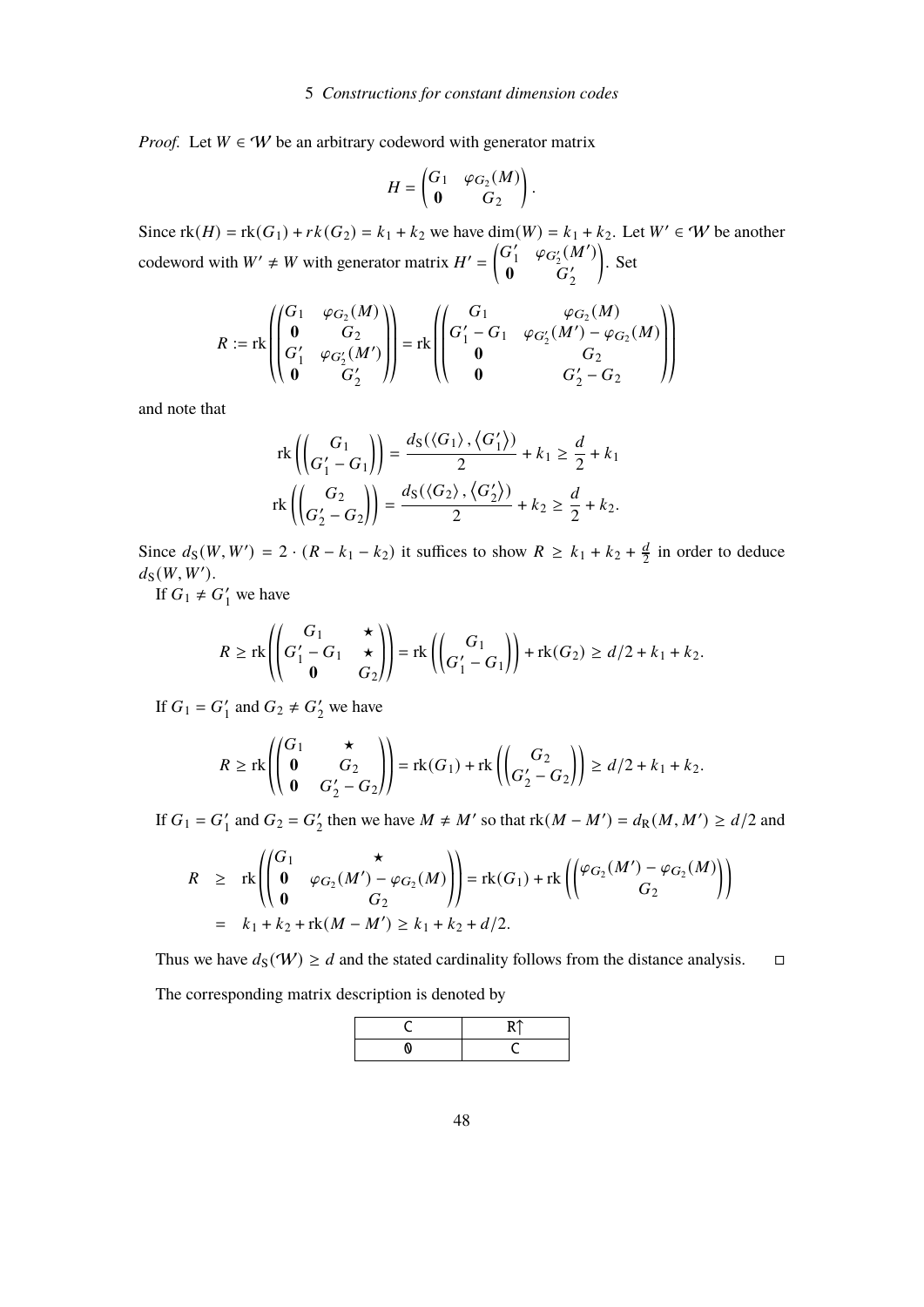where R↑ indicates a RMC whose length is increased by addition additional zero columns according to a CDC sharing the same positions of the final code.

While the conditions on the components  $C_1$ ,  $C_2$ , and M in the product construction in Lemma [5.42](#page-48-0) are rather demanding, one advantage is that the three code sizes are multiplied. The other is that we can combine several such subcodes to a larger CDC:

#### <span id="page-50-1"></span>**Theorem 5.43.** *(Coset construction – [\[126,](#page-95-2) Lemma 3, Lemma 4])*

*Let*  $C_1$  *be an*  $(n_1, d_1; k_1)_{q}$ –CDC,  $C_2$  *be an*  $(n_2, d_2; k_2)_{q}$ –CDC, and M *be a*  $(k_1 \times (n_2 - k_2), d/2)_{q}$ RMC, where  $d = d_1 + d_2$ . For a positive integer s let  $C_1^1, \ldots, C_1^s$  $\int_1^s$  be a d-packing of  $C_1$  and  $C_2^1, \ldots, C_2^s$  $\frac{a_2}{b_2}$  *be a d-packing of*  $C_2$ *. For*  $j \in \{1,2\}$  *and*  $1 \leq i \leq s$  *let*  $G_j^i$  *be a generating set of*  $C_j^i$  and  $G_j = \cup_{i=1}^s G_j^i$ , where  $j \in \{1,2\}$ . For each  $G \in \mathcal{G}_2$  let  $\varphi_G$  be an embedding function  $\mathbb{F}_q^{\tilde{k}_1 \times (n_2 - k_2)} \to \mathbb{F}_q^{k_1 \times n_2}$  compatible with G. With this let

$$
\left\{\begin{pmatrix} G_1 & \varphi_{G_2}(M) \\ \mathbf{0}_{k_2\times n_1} & G_2 \end{pmatrix} \colon G_1 \in \mathcal{G}_1^i, M \in \mathcal{M}, G_2 \in \mathcal{G}_2^i \right\}
$$

*be a generating set of a subcode*  $W^i$  *for*  $1 \le i \le s$ *. Then,*  $W = \bigcup_{i=1}^s W^i$  *is an*  $(n_1 + n_2, d_1 +$  $d_2$ ;  $k_1 + k_2$ <sub> $q$ </sub>–CDC with cardinality

<span id="page-50-0"></span>
$$
\#W = \sum_{i=1}^{s} \#W^{i} = \#M \cdot \sum_{i=1}^{s} \#C_{1}^{i} \cdot \#C_{2}^{i}.
$$
 (5.6)

*Proof.* The subcodes  $W^i$  are  $(n_1 + n_2, d_1 + d_2; k_1 + k_2)_q$ –CDCs for all  $1 \le i \le s$  by Lemma [5.42,](#page-48-0) which also yields the stated cardinality of W. For arbitrary  $G_1, G'_1 \in \mathcal{G}_1$ ,  $G_2, G'_2 \in \mathcal{G}_2$ , and  $M, M' \in \mathcal{M}$  let

$$
H = \begin{pmatrix} G_1 & \varphi_{G_2}(M) \\ \mathbf{0} & G_2 \end{pmatrix} \quad \text{and} \quad H' = \begin{pmatrix} G'_1 & \varphi_{G'_2}(M) \\ \mathbf{0} & G'_2 \end{pmatrix}
$$

i.e.,  $W = \langle H \rangle$ ,  $W' = \langle H' \rangle$  are arbitrary codewords in W.

If  $G_1 = G'_1$  $'_{1}$  or  $G_{2} = G'_{2}$ '<sub>2</sub> then there exists an index  $1 \le i \le s$  so that  $W, W' \in W^i$  and either  $W = W'$  or  $d_S(W, W') \geq d_S(W^i) \geq d_1 + d_2$ .

If  $G_1 \neq G'_1$  $'_{1}$  and  $G_{2} \neq G'_{2}$ '<sub>2</sub>, then we set  $U_1 = \langle G_1 \rangle$ ,  $U_1'$  $I_1' = \langle G_1' \rangle$  $\langle 1 \rangle$ ,  $U_2 = \langle G_2 \rangle$ ,  $U_2$  $\binom{7}{2} = \langle G'_2 \rangle$  $\langle \rangle$ , so that

$$
\mathrm{rk}\left(\begin{pmatrix} G_1 \\ G_1' - G_1 \end{pmatrix}\right) = \frac{d_S(U_1, U_1')}{2} + k_1 \ge \frac{d_S(C_1)}{2} + k_1 \ge \frac{d_1}{2} + k_1
$$

and

$$
\mathrm{rk}\left(\begin{pmatrix} G_2 \\ G_2' - G_2 \end{pmatrix}\right) = \frac{d_S(U_2, U_2')}{2} + k_2 \ge \frac{d_S(C_2)}{2} + k_2 \ge \frac{d_2}{2} + k_2.
$$

Since

$$
R := \operatorname{rk}\n\left(\n\begin{pmatrix}\nG_1 & \varphi_{G_2}(M) \\
0 & G_2 \\
G'_1 & \varphi_{G'_2}(M) \\
0 & G'_2\n\end{pmatrix}\n\right) = \operatorname{rk}\n\left(\n\begin{pmatrix}\nG_1 & \star \\
G'_1 - G_1 & \star \\
0 & G_2 \\
0 & G'_2 - G_2\n\end{pmatrix}\n\right)
$$
\n
$$
= \operatorname{rk}\n\left(\n\begin{pmatrix}\nG_1 \\
G'_1 - G_1\n\end{pmatrix}\n\right) + \operatorname{rk}\n\left(\n\begin{pmatrix}\nG_2 \\
G'_2 - G_2\n\end{pmatrix}\n\right) \ge \frac{d_1 + d_2}{2} + k_1 + k_2
$$

we have  $d_S(W, W') = 2 \cdot (R - k_1 - k_2) \ge d_1 + d_2$ . □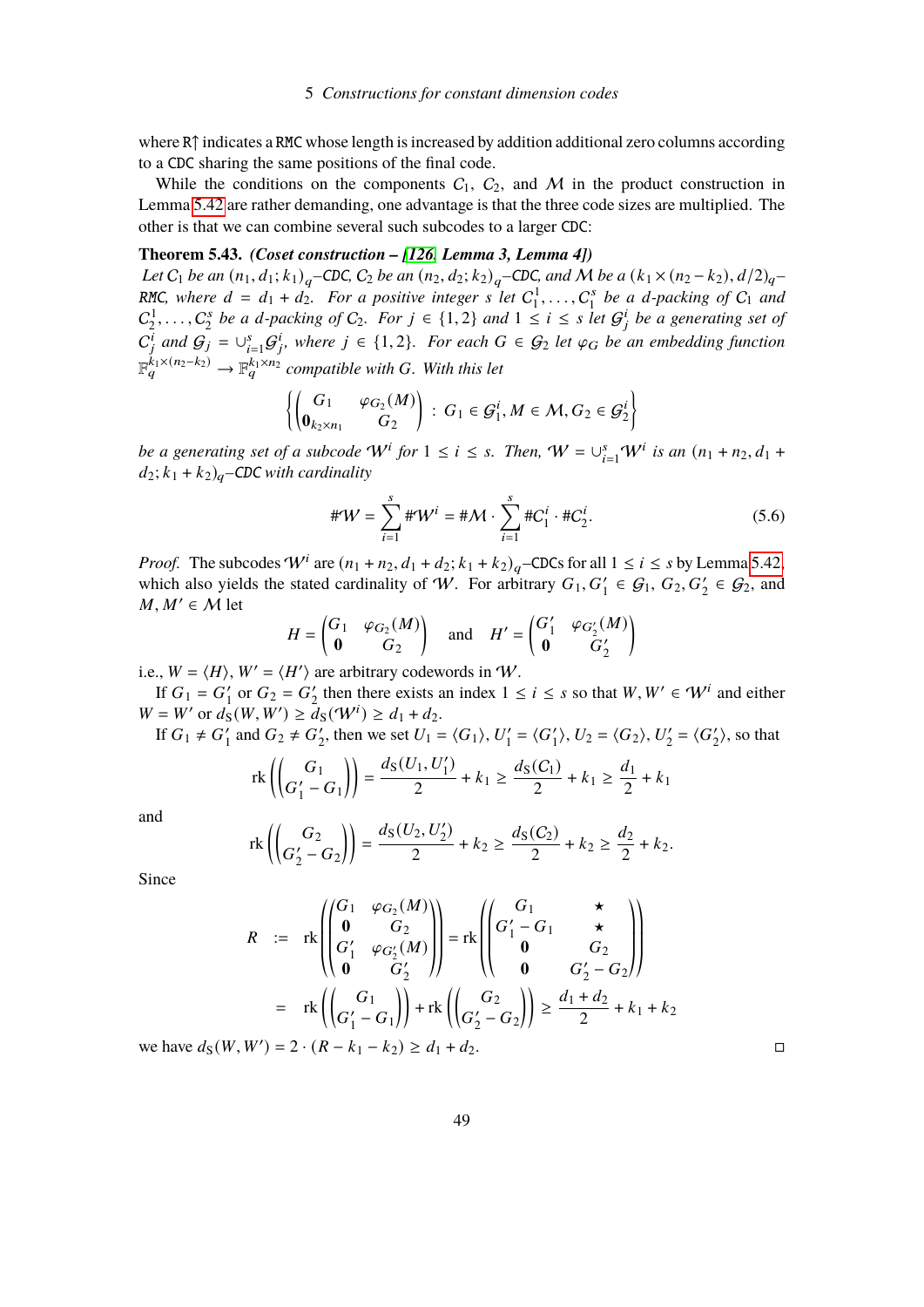### 5 Constructions for constant dimension codes

The corresponding matrix description is denoted by



where  $C^i$  indicates that the have a sequence of CDCs and using the same superscript *i* indicates how the components have to be arranged.

We remark that we may also use different RMCs  $\mathcal{M}^i$  for the construction of the subcodes  $\mathcal{W}^i$ instead a single RMC  $M$  for all. However, since there is no obvious benefit of such a generalization we prefer the simplicity of the stated formulation and Equation [\(5.6\)](#page-50-0) for the cardinality of the resulting code.

<span id="page-51-0"></span>**Definition 5.44.** *By*  $C_q(n_1, n_2, d; k_1, k_2)$  *we denote that maximum possible cardinality of a CDC* W obtained via the coset construction in Theorem [5.43](#page-50-1) with RMC  $M = \{ \mathbf{0}_{k_1 \times (n_2 - k_2)} \}$ , where  $d_1, d_2$  are arbitrary besides satisfying  $d_1 + d_2 = d$ .

In other words,  $C_q(n_1, n_2, d; k_1, k_2)$  is a shorthand for the maximum possible value of  $\sum_{i=1}^s \#C_1^i$  $\frac{i}{1}$ . # $C_2^i$  $\frac{a_i}{2}$  in Equation [\(5.6\)](#page-50-0).

<span id="page-51-1"></span>**Exercise 5.45.** *Show*  $C_a(n_1, n_2, d; k_1, k_2) = C_a(n_2, n_1, d; k_2, k_1)$  and  $C_a(n_1, n_2, d; k_1, k_2) =$  $C_a(n_1, n_2, d; k_1, n_2 - k_2).$ 

Since the optimal choice for the RMC  $M$  in the coset construction for a CDC  $W$  is an MRD code,  $C_a(n_1, n_2, d; k_1, k_2)$  is indeed the essential quantity to express the maximum possible cardinality #W:

**Lemma 5.46.** *Let* W *be a* CDC *constructed via the coset construction in Theorem [5.43](#page-50-1) with parameters*  $(n_1, n_2, d; k_1, k_2)$  *of maximum possible cardinality. Then, we have* 

$$
\begin{split} \#W &= A_q^R(k_1 \times (n_2 - k_2), d/2) \cdot C_q(n_1, n_2, d; k_1, k_2) \\ &= \left[ q^{\max\{k_1, n_2 - k_2\} \cdot (\min\{k_1, n_2 - k_2\} - d + 1)} \right] \cdot C_q(n_1, n_2, d; k_1, k_2). \end{split} \tag{5.7}
$$

When estimating lower bounds for constant dimension codes we may also replace the term  $C_a(n_1, n_2, d; k_1, k_2)$  by some lower bound. The matrix description underlying Definition [5.44](#page-51-0) can be written as



We remark that [\[47,](#page-90-0) Lemma 4.4] for  $l = 2$  can be seen as a special case of this construction.

Before we state an example for the coset construction we introduce another notion from geometry.

**Definition 5.47.** *(Parallelisms)*

*A* parallelism *in*  $G_q(n, k)$  *is a* 2*k-partition of the*  $(n, 2; k)_q$ *–CDC*  $G_q(n, k)$ *. A* 2*k-packing of*  $\mathcal{G}_q(n, k)$  *is called* partial parallelism *in*  $\mathcal{G}_q(n, k)$ *.*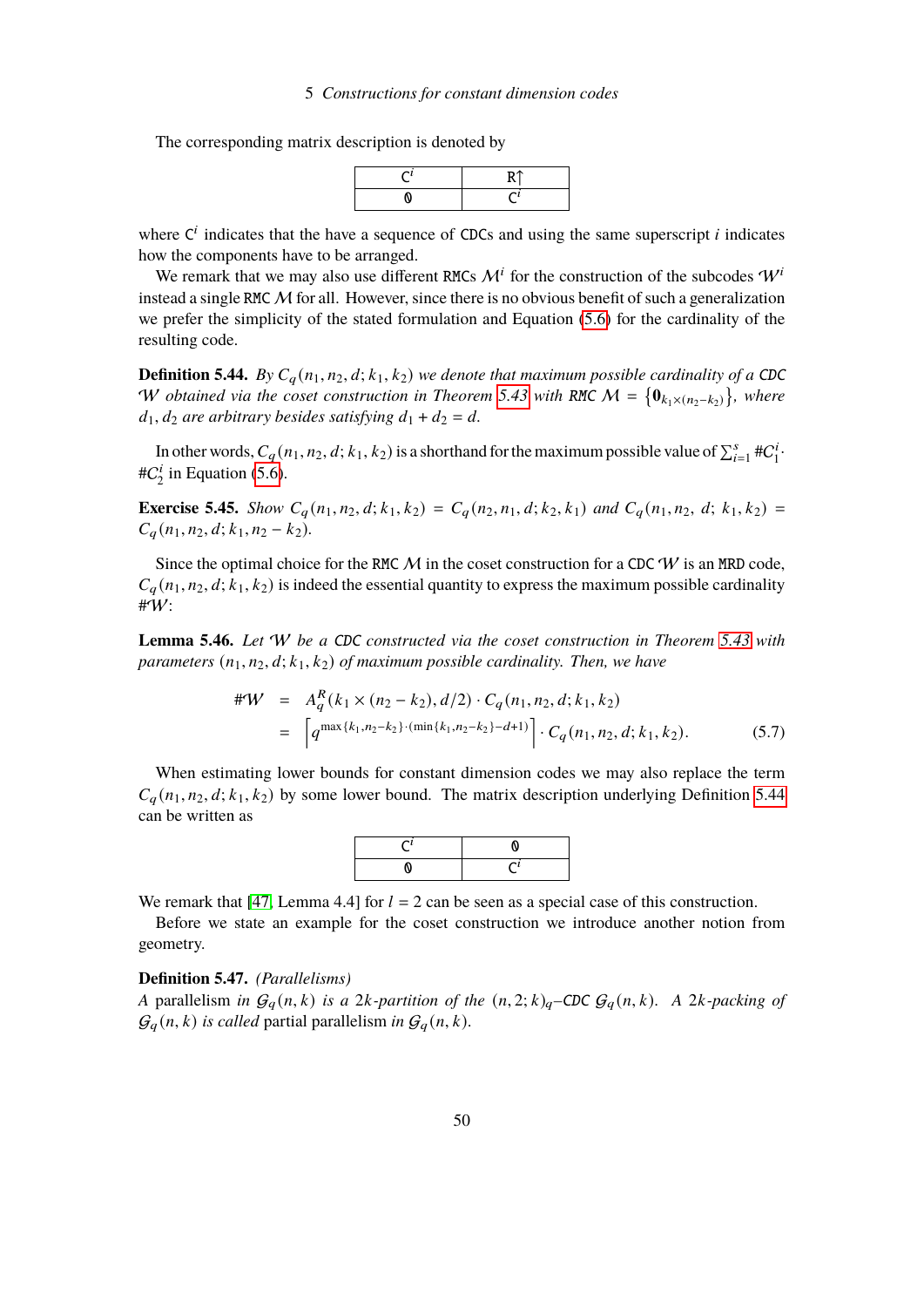In other words, a parallelism is a partition of the k-spaces in  $\mathbb{F}_q^n$  into k-spreads. The size of a spread in  $G_q(n, k)$  (or a k-spread in  $\mathbb{F}_q^n$ ) is given by  $A_q(n, 2k; k) = \begin{bmatrix} n \\ 1 \end{bmatrix}$  $\binom{n}{1}$ <sub>q</sub> $/\binom{k}{1}$  $\begin{bmatrix} k \\ 1 \end{bmatrix}_q = \frac{q^n - 1}{q^k - 1}$  $\frac{q-1}{q^k-1}$ .

<span id="page-52-0"></span>**Proposition 5.48.** *Parallelisms in*  $G_q(n, k)$  *are known to exist for:* 

- *(a)*  $k = 2$ ,  $q = 2$ , and n even [\[16,](#page-88-2) [17\]](#page-88-3);
- (*b*)  $k = 2$ , all q and  $n = 2^m$  for  $m \geq 2$  [\[27\]](#page-89-0);
- *(c)*  $k = 2$ ,  $q = 3$ , and  $n = 6$  [\[81\]](#page-92-3);
- *(d)*  $k = 3$ ,  $q = 2$ , and  $n = 6$  [\[130,](#page-95-3) [195\]](#page-100-1).

See e.g. [\[78,](#page-92-4) Section 4.9] for more details. For lower bounds for partial parallelisms we refer to [\[30,](#page-89-1) [70,](#page-91-1) [225\]](#page-102-0).

<span id="page-52-2"></span>**Example 5.49.** Consider the coset construction for parameters  $(n_1, n_2, d_1, d_2, k_1, k_2) = (4, 4, 2, 2, 2, 2)$ . *To this end, let*  $C_1 = C_2 = G_q(4, 2)$  *and M be* a  $(2 \times 2, 2)_q$ –*MRD code. For*  $s = \begin{bmatrix} 4 \\ 2 \end{bmatrix}$  $\binom{4}{2}$ <sub>q</sub> $\big/A_q(4,4;2) =$  $q^2+q+1$  *let*  $\{C_1^1, \ldots, C_1^s\}$  $\{C_1^1, \ldots, C_2^s\}$  $\binom{2s}{2}$  be parallelisms in  $\mathcal{G}_q(4,2)$ . With this we can apply *the coset construction in Theorem* [5.43](#page-50-1) *to construct an*  $(8, 4; 4)_q$ -CDC  $W_2$ . Since  $\#M = q^2$  and  $\#C_i^i = q^2 + 1$  *for all*  $j \in \{1, 2\}$  *and all*  $1 \le i \le s$  *we have* 

$$
\#W_2 = q^2 \cdot \left(q^2 + q + 1\right) \cdot \left(q^2 + 1\right)^2 = q^8 + q^7 + 3q^6 + 2q^5 + 3q^4 + q^3 + q^2.
$$

For the chosen parameters  $n_i$ ,  $k_i$ , and  $d_i$  the other choices are indeed optimal for the coset construction. I.e., starting from Equation [\(5.6\)](#page-50-0) we note  $\#\mathcal{M} \leq A_q^R(k_1 \times (n_2 - k_2), (d_1 + d_2)/2)$ and:

<span id="page-52-1"></span>**Lemma 5.50.** *([\[126,](#page-95-2) Corollary 1])*

$$
C_q(n_1, n_2, d; k_1, k_2) \le \min\left\{ \begin{bmatrix} n_1 \\ k_1 \end{bmatrix}_q \cdot A_q(n_2, d; k_2), \begin{bmatrix} n_2 \\ k_2 \end{bmatrix}_q \cdot A_q(n_1, d; k_1) \right\}
$$

Via orthogonality the existence question for a 4-partition of  $\mathcal{G}_q(6,4)$  translates to the existence question for a parallelism in  $G_q(6, 2)$ , which is known for  $q \in \{2, 3\}$ , see Proposition [5.48.](#page-52-0)

<span id="page-52-3"></span>**Example 5.51.** *Consider the coset construction for parameters*  $(n_1, n_2, d_1, d_2, k_1, k_2) = (6, 6, 2, 2, 4, 2)$ *and assume*  $q \in \{2, 3\}$ *. To this end, let*  $C_1 = G_q(6, 4)$ *,*  $C_2 = G_q(6, 2)$ *, and* M *be a*  $(4 \times 4, 2)_q$ *–MRD code.* For  $s = \begin{bmatrix} 6 \\ 2 \end{bmatrix}$  $\binom{6}{2}_q/A_q(6,4;2) = \binom{5}{1}$  $\begin{bmatrix} 5 \\ 1 \end{bmatrix}$  *let*  $\{C_2^1, \ldots, C_2^s\}$  $\mathcal{E}_2^s$  be a parallelism in  $\mathcal{G}_q(6, 2)$  and set  $C_1^i$  $I_1^i = (C_2^i)$  $\int_{2}^{i} f(r) \, dr \leq i \leq s$ . Since  $A_q(6, 4; 2) = q^4 + q^2 + 1$  we have

$$
C_q(6, 6, 4; 4, 2) \ge \sum_{i=1}^s \#C_1^i \cdot \#C_2^i = \begin{bmatrix} 6 \\ 2 \end{bmatrix}_q \cdot \left( q^4 + q^2 + 1 \right),
$$

*i.e., the upper bound from Lemma* [5.50](#page-52-1) *is attained with equality. Since*  $#M = q^{12}$ , *the CDC* W resulting from the corresponding coset construction has cardinality 55 996 416 *if*  $q = 2$  and 532 504 413 441 *if*  $q = 3$ .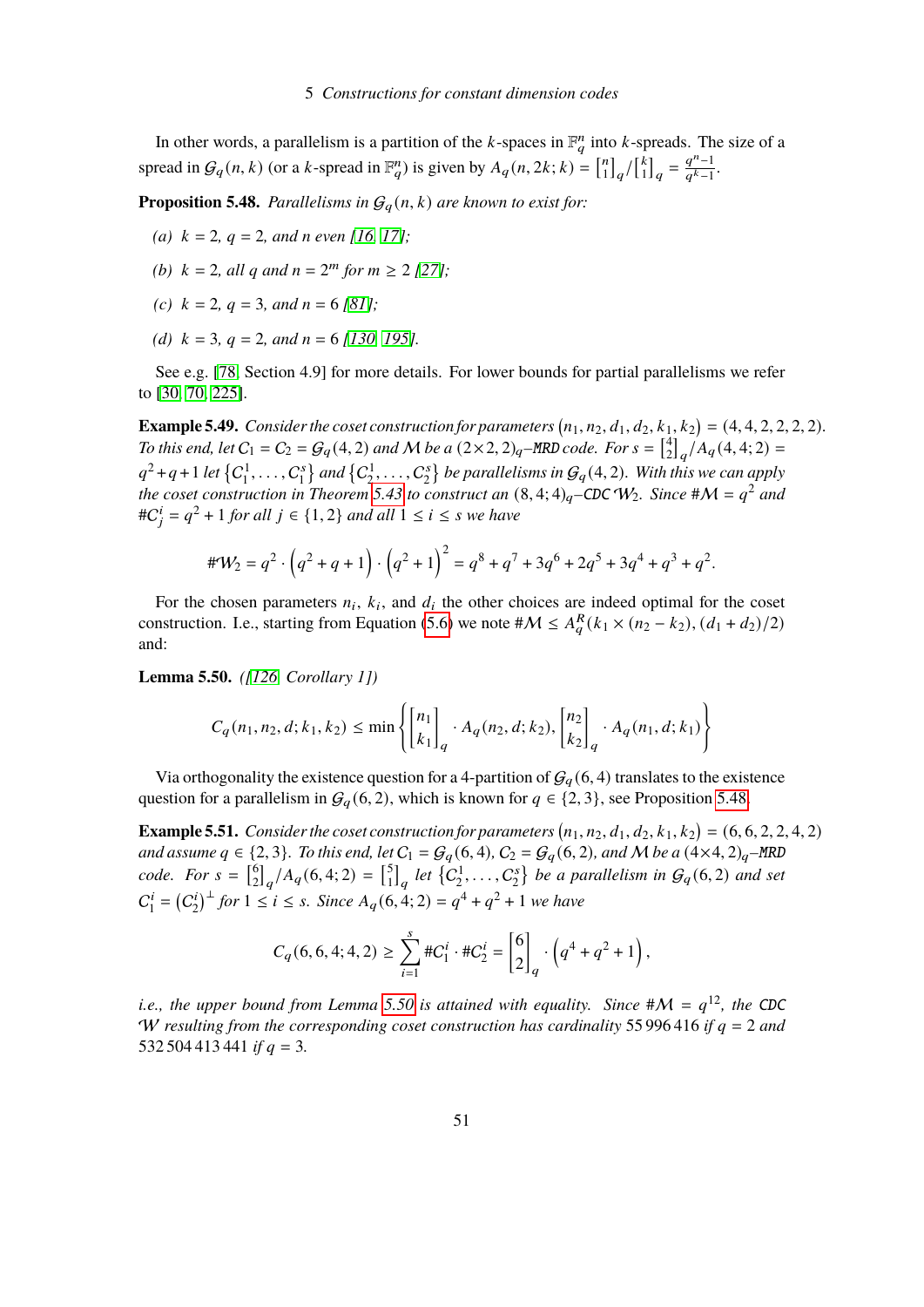As conjectured in [\[77\]](#page-92-2), Example [5.49](#page-52-2) is just an instance of a more general result:

**Proposition 5.52.** *([\[126,](#page-95-2) Theorem 9])* If parallelisms in  $G_q(n_1, k_1)$ ,  $G_q(n_2, k_2)$  *exist and*  $d_1 =$  $d_2 = 2$ , then we have

$$
C_q(n_1, n_2, 4; k_1, k_2) = \min \left\{ \begin{bmatrix} n_1 \\ k_1 \end{bmatrix}_q \cdot A_q(n_2, d; k_2), \begin{bmatrix} n_2 \\ k_2 \end{bmatrix}_q \cdot A_q(n_1, d; k_1) \right\}.
$$

<span id="page-53-2"></span>**Example 5.53.** *Consider a* CDC W *obtained by the coset construction in Theorem [5.43](#page-50-1) with parameters*  $(n_1, n_2, d_1, d_2, k_1, k_2) = (4, 6, 2, 4, 1, 3)$ *. For the components we do not have too many choices.* Since  $C_1 \subseteq G_q(4,1)$  we have  $s \leq \begin{bmatrix} 4 \\ 1 \end{bmatrix}$  $\binom{4}{1}_q = q^3 + q^2 + q + 1$ . The fact that  $2k_1 < d_1 + d_2$  implies # $C_1^i$  $I_1^{i} = 1$  *for all*  $1 \leq i \leq s$ *. Similarly, the*  $(1 \times 1, 3)_q$ *–RMC M has to be of cardinality* 1. The ambient code  $C_2$  has to be a  $(6, 3; 4)_q$ –CDC and the  $C_2^1$  $n_2^i$  have to be  $(6, 3; 6)_q$ <sup>*–CDCs, i.e. partial spreads, for all*  $1 \le i \le s$ *. From Equation [\(5.6\)](#page-50-0)* we conclude</sup>

$$
\#W = \#M \cdot \sum_{i=1}^{s} \#C_1^i \cdot \#C_2^i = \sum_{i=1}^{s} C_2^i \le \#C_2 \le A_q(6, 4; 3).
$$

*For*  $q = 2$  *we have*  $s \le 15$  *and*  $A_2(6, 4; 3) = 77$ *. In [\[126\]](#page-95-2) a* 6*-partition with cardinality* 15 *of a*  $(6, 4; 3)$ <sub>2</sub>–CDC *of cardinality* 76 *was obtained via ILP computations and its optimality was* shown, i.e.,  $C_2(4, 6, 6; 1, 3) = 76$ . Here indeed the maximum cardinality of  $\begin{bmatrix} 4 \\ 1 \end{bmatrix}$  $\binom{4}{1}_2 = 15$  *is indeed a limiting factor.*

The packing problem of a given ambient CDC into CDCs of larger minimum subspace distance is a hard but interesting algorithmical problem. For ambient CDCs with a specific structure we give preliminary parametric constructions in a moment. First we consider the compatibility with other subcode constructions and the extenability problem.

Directly from the construction we conclude:

<span id="page-53-1"></span>**Lemma 5.54.** *The pivot structure of a* CDCW *obtained via the coset construction in Theorem [5.43](#page-50-1) is a subset of*  $\binom{n_1}{k_1}$  $\binom{n_1}{k_1}, \binom{n_2}{k_2}$  $\binom{n_2}{k_2}$ .

So we can directly apply the generalized Echelon–Ferrers construction:

#### <span id="page-53-0"></span>**Example 5.55.** *(Sequel of Example [5.49\)](#page-52-2)*

Let  $W_2$  as in Example [5.49,](#page-52-2) so that its pivot structure is contained in  $\binom{4}{2}$  $\binom{4}{2}$ ,  $\binom{4}{2}$  $2^{\{4\}}$ . Let  $W_1$  be *the*  $(8, 4; 4)_q$ –LMRD *code of cardinality*  $q^{12}$  *and*  $W_3 = \{((0_{4 \times 4} \ I_4))\}$  *be an*  $(\overline{8}, 4; 4)_q$ –CDC *of cardinality* 1*. The pivot structures of these two codes are given by the unique vectors* 11110000 and 00001111. Due to  $d_H$ ( $\binom{4}{2}$  $\binom{4}{2}$ ,  $\binom{4}{2}$ <sup>4</sup> $\binom{4}{2}$ , {11110000, 00001111}) = 4 *and* d<sub>H</sub>(11110000, 00001111) ≥ 4 *we have*

$$
d_S(W_1, W_2), d_S(W_1, W_3), d_S(W_2, W_3) \ge 4,
$$

*so that*  $W = W_1 ∪ W_2 ∪ W_3$  *is an*  $(8, 4; 4)_q$ –CDC of cardinality  $q^{12} + (q^2 + q + 1) \cdot (q^2 + 1)^2 + 1$ .

We remark that corresponding lower bound

$$
A_q(8,4;4) \ge q^{12} + \left(q^2 + q + 1\right) \cdot \left(q^2 + 1\right)^2 + 1\tag{5.8}
$$

is still unsurpassed for all  $q \geq 3$ . For  $q = 2$  the corresponding code size of 4797 was surpassed by CDCs of sizes 4801 and 4802, see [\[39\]](#page-89-2) and [\[227\]](#page-102-1), respectively.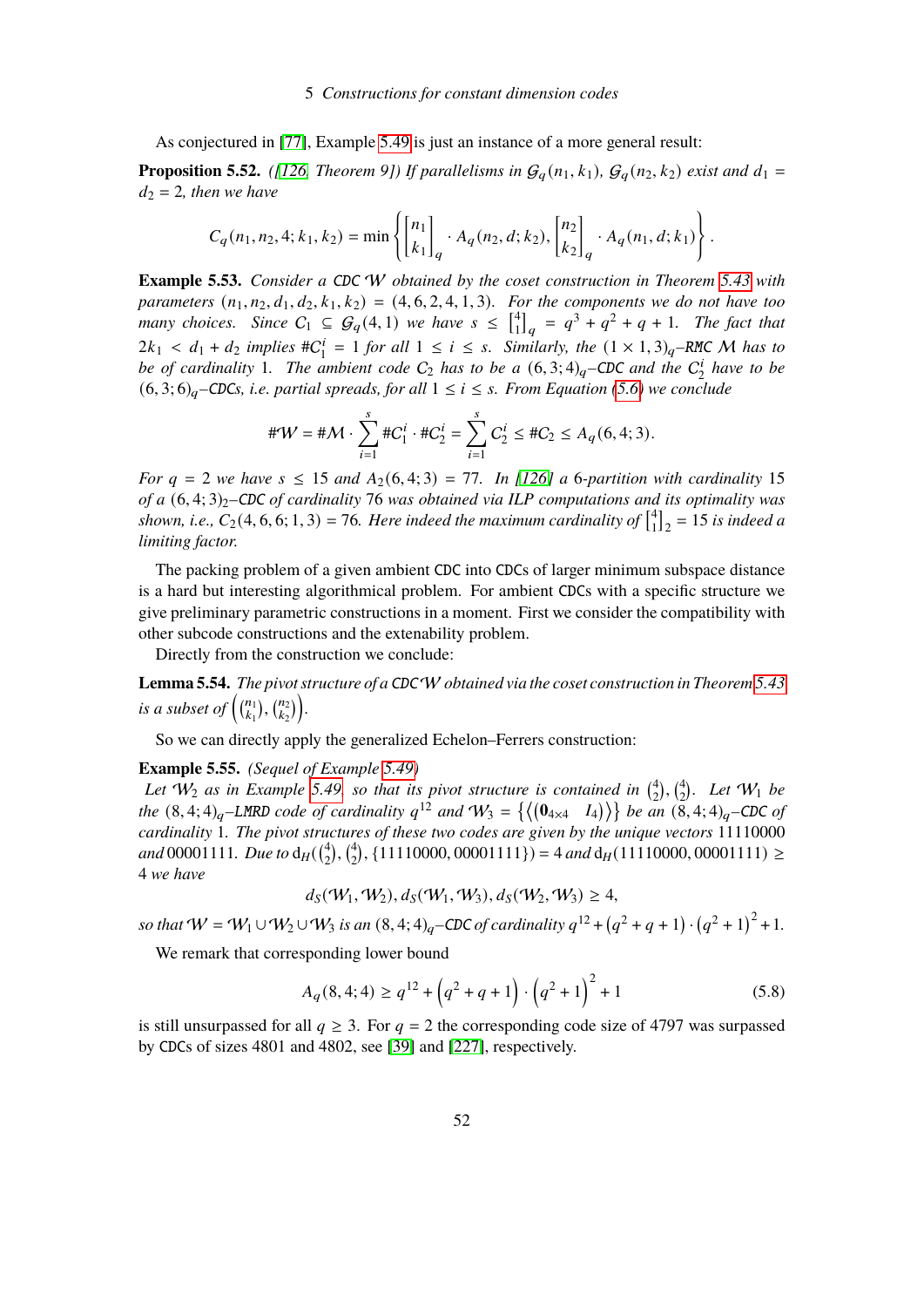**Exercise 5.56.** *Show that*  $\langle (\mathbf{0}_{4\times4} \quad I_4) \rangle \in \mathcal{G}_q(8,4)$  *is the unique codeword that can be added to the*  $(8, 4; 4)_q$ –CDC  $W_1 + W_2$  *in Example* [5.55](#page-53-0) *without violating the minimum subspace distance.* 

From Lemma [5.54](#page-53-1) and Lemma [5.5.](#page-38-2)(b)) we conclude:

### <span id="page-54-0"></span>**Lemma 5.57.** *(Construction D* + *coset construction)*

*Let*  $W_1$  *be a CDC constructed via construction D in Theorem [5.1](#page-36-0) with parameters*  $(n_1, n_2, d, k)$ *and* W<sup>2</sup> *be a* CDC *constructed via the coset construction in Theorem [5.43](#page-50-1) with parameters*  $(n_1, n_2, d_1, d_2, k_1, k_2)$ , where  $k_1 + k_2 = k$  and  $d_1 + d_2 = d$ . If  $k_2 \ge d/2$ , then  $W = W_1 + W_2$  is *an*  $(n_1 + n_2, d; k)_q$ –CDC *with cardinality*  $\#W_1 + \#W_2$ .

The corresponding matrix description is given by:

### **Example 5.58.** *(Sequel of Example [5.53\)](#page-53-2)*

Let  $W_1$  be constructed via construction D in Theorem [5.1](#page-36-0) with parameters  $(n_1, n_2, d, k)$  = (4, 6, 6, 4) *and* W<sup>2</sup> *be constructed via the coset construction in Theorem [5.43](#page-50-1) with parameters*  $(n_1, n_2, d_1, d_2, k_1, k_2) = (4, 6, 2, 4, 1, 3)$ *. Since the "linkage condition"*  $k_2 \geq d/2$  *in Lemma* [5.57](#page-54-0) *is satisfied,*  $W_1 \cup W_2$  *is a*  $(10, 6; 4)_q$ *–CDC of cardinality*  $\#W_1 + \#W_2$ *, so that* 

$$
A_q(10,6;4) \ge A_q(4,6;4) \cdot A_q^R(4 \times 6,3) + C_q(4,6,6,1,3) = q^{12} + C_q(4,6,6,1,3).
$$

*For*  $q = 2$ ,  $C_2(4, 6, 6, 1, 3) = 76$  *was mentioned Example* [5.53,](#page-53-2) *so that*  $\#W_1 + W_2 = 4172$  *can be attained. In [\[126\]](#page-95-2) it was observed by an exhaustive computer search that an additional codeword can be added to* W, so that  $A_2(10, 6; 4) \ge 4173$ *. This is still the best known lower bound.* 

We remark that Construction 1 in Theorem [5.33](#page-46-0) yields the same lower bound.

Also different subcodes constructed via the coset construction can be combined to yield larger codes. Here the distance analysis in the Hamming metric combined with Lemma [5.54](#page-53-1) gives:

## <span id="page-54-1"></span>**Lemma 5.59.** *(Coset construction* + *coset construction – cf. [\[126,](#page-95-2) Lemma 6])*

*Let* W<sup>1</sup> *be a* CDC *constructed via the coset construction in Theorem [5.43](#page-50-1) with parameters*  $(n_1, n_2, d_1, d_2, k_1, k_2)$  and  $W_2$  be a CDC constructed via the coset construction in Theorem [5.43](#page-50-1) with parameters  $(n_1, n_2, d'_1, d'_2, k'_1, k'_2)$ . If  $k := k_1 + k_2 = k'_1$  $i_1' + k_2'$  $'_{2}$ ,  $d := d_1 + d_2 = d'_1$  $l'_1 + d'_2$ 2  $and$   $|k_1 - k'_1|$  $\binom{1}{1} + k_2 - k'_2$  $\mathcal{L}'_2$   $\geq$  d, then  $\tilde{W} = W_1 \cup W_2$  is an  $(n_1 + n_2, d; k)_q$ -CDC with cardinality  $\#W_1 + \#W_2$ .

The corresponding matrix description is given by:

| $\mathbf{C}$        | R <sup>†</sup> |
|---------------------|----------------|
| 0                   | €              |
| $\mathcal{C}^{\mu}$ | R <sup>†</sup> |
| 0                   |                |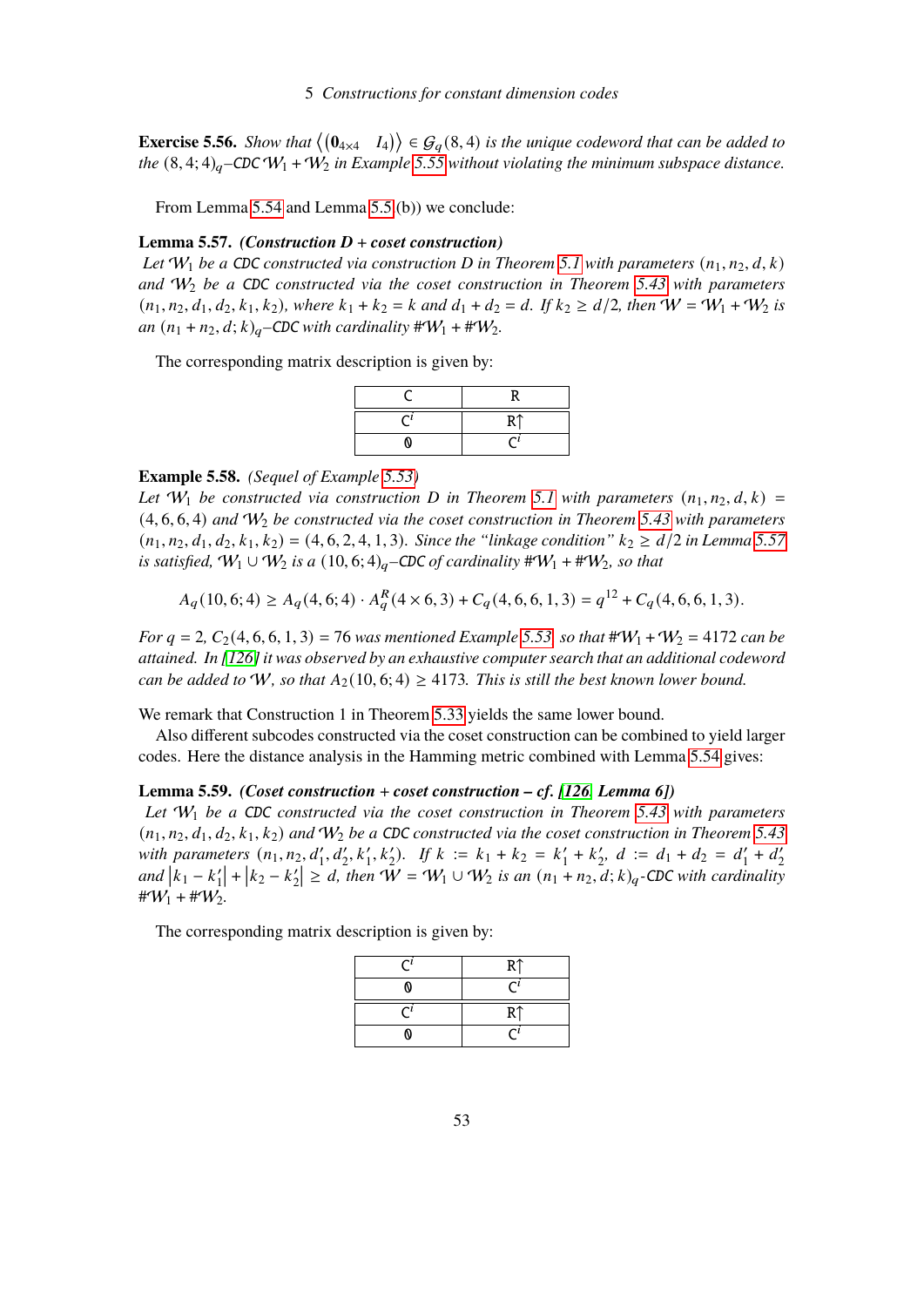<span id="page-55-0"></span>**Example 5.60.** *Let* W<sup>2</sup> *and* W<sup>3</sup> *be constructed via the coset construction in Theorem [5.43](#page-50-1) with* parameters  $(n_1, n_2, d_1, d_2, k_1, k_2) = (6, 6, 2, 2, 4, 2)$  and  $(n_1, n_2, d'_1, d'_2, k'_1, k'_2) = (6, 6, 2, 2, 2, 4)$ , *respectively. Note that the conditions of Lemma* [5.59](#page-54-1) *for the combination of*  $W_2$  *and*  $W_3$  *are satisfied and*  $C_q$  (6, 6, 4; 4, 2) =  $C_q$  (6, 6, 4; 2, 4). The maximum size of the RMC for (6, 6, 4, 4, 2) *is*  $A_{a}^{R}(4 \times 4, 2) = q^{12}$  and  $A_{a}^{R}(2 \times 2, 2) = q^{2}$  for  $(6, 6, 4, 2, 4)$ . Since the conditions of Lemma [5.57](#page-54-0) *are satisfied for*  $k_2 \in \{2, 4\}$ , we can choose  $W_1$  as the  $(6 \times 6, 4)_q$ –LMRD code of cardinality  $q^{30}$ , *so that considering the CDC W = W*<sub>1</sub>  $\cup$  W<sub>2</sub>  $\cup$  W<sub>3</sub> *yields* 

$$
A_q(12,4;6) \ge q^{30} + C_q(6,6,4;4,2) \cdot \left( q^{12} + q^2 \right).
$$

*For*  $q \in \{2, 3\}$  *we can use the exact value of*  $C_q(6, 6, 4; 4, 2)$  *determined in Example* [5.51](#page-52-3) *to conclude*

 $A_2(12, 4; 6) \ge 1129792924$  *and*  $A_3(12, 4; 6) \ge 206423645526099$ .

#### **Mirrored coset construction**

Of course one can easily adjust the coset construction in Theorem [5.43](#page-50-1) so that its matrix description is given by



instead of



and call it mirrored coset construction. In Lemma [5.57](#page-54-0) we then have to replace the condition  $k_2 \ge d/2$  by  $k_2 - \text{rk}(M) \ge d/2$  for all  $M \in \mathcal{M}$  if we use a subcode obtained by the mirrored coset construction and M is its utilized RMC.

In Example [5.60](#page-55-0) the advantage of choosing the mirrored coset construction for  $W_3$  with parameters  $(n_1, n_2, d_1, d_2, k_1, k_2) = (6, 6, 2, 2, 2, 4)$  is that we can choose a RMC of size  $A_q^R(4 \times$  $4, 2, \leq 2$ ) >  $A_{q}^{R}$ (2 × 2, 2). However, in a modified version of Lemma [5.59](#page-54-1) considering the combination of a subcode from the coset construction with a subcode from the mirrored coset construction we have to replace the condition  $|k_1 - k'_1|$  $\binom{1}{1} + k_2 - k'_2$  $|z| \geq d$ . The following example shows that the ranks of the elements in the involved RMCs have to be taken into account. The generator matrix

$$
H = \begin{pmatrix} 100000 & 000000 \\ 010000 & 000000 \\ 001000 & 001000 \\ 000000 & 100000 \\ 000000 & 100000 \end{pmatrix} = \begin{pmatrix} G_1 & M \uparrow_{G_2} \\ \mathbf{0}_{2 \times 6} & G_2 \end{pmatrix}
$$

with  $G_1 \in \mathbb{F}_q^{4\times 6}$ ,  $\text{rk}(G_1) = 4$ ,  $G_2 \in \mathbb{F}_q^{2\times 6}$ ,  $\text{rk}(G_2) = 2$ ,  $M \in \mathbb{F}_q^{4\times 4}$ , and  $\text{rk}(M) \leq 2$  fits into the shape of the coset construction with parameters  $(n_1, n_2, d_1, d_2, k_1, k_2) = (6, 6, 2, 2, 4, 2)$ .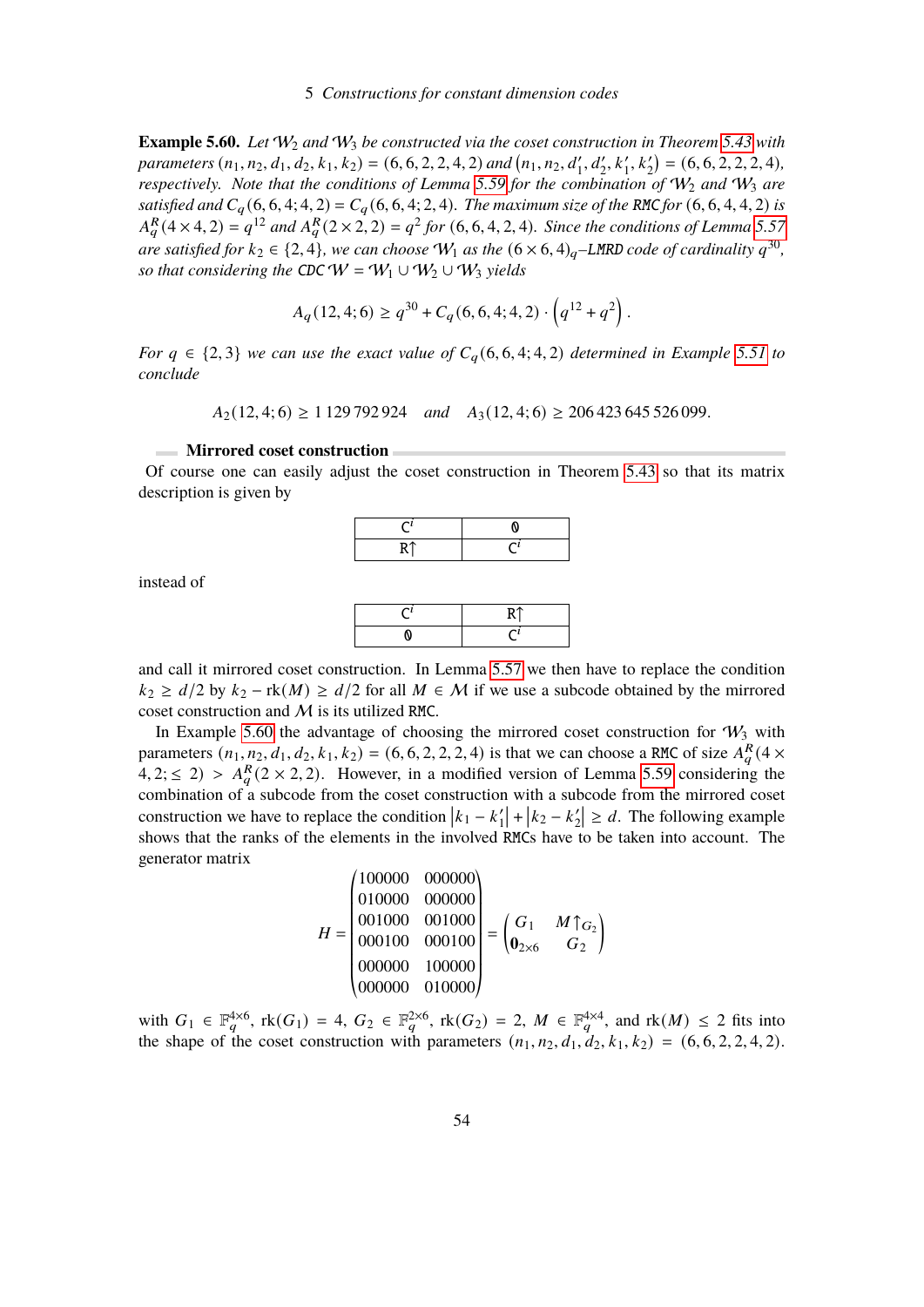Similarly, the generator matrix

$$
H' = \begin{pmatrix} 100000 & 000000 \\ 010000 & 000000 \\ 000000 & 100000 \\ 000000 & 010000 \\ 000100 & 0001000 \\ 000100 & 000100 \end{pmatrix} = \begin{pmatrix} G'_1 & \mathbf{0}_{2\times6} \\ M'\uparrow_{G'_1} & G'_2 \end{pmatrix}
$$

with  $G_1'$  $\zeta_1' \in \mathbb{F}_q^{2 \times 6}$ ,  $\text{rk}(G_1')$  $'_{1}$ ) = 2,  $G'_{2}$  $\zeta_2 \in \mathbb{F}_q^{4 \times 6}$ , rk $(G_2')$  $\chi'_{2}$  = 4,  $M' \in \mathbb{F}_{q}^{4\times4}$ , and  $\text{rk}(M') \leq 2$  fits into the shape of the mirrored coset construction with parameters  $(n_1, n_2, d_1, d_2, k_1, k_2)$  $(6, 6, 2, 2, 2, 4)$ . However, as  $H'$  arises from  $H$  by swapping row three with row five and row four with row six, we have  $\langle H \rangle = \langle H' \rangle$ , i.e.,  $d_S(\langle H \rangle, \langle H' \rangle) = 0$ .

 $^{\prime}$ 

While it is possible to suitably modify the condition in Lemma [5.59](#page-54-1) we are not aware of a construction of a CDC leading to the best known lower bound that involves both a subcode obtained from the coset construction and a subcode obtained from the mirrored coset construction. So, we refrain from going into more details.

If we want to combine the generalized linkage construction with the coset construction, then we eventually have the restrict the maximum occurring ranks in the RMC of the coset part, as it is the case if we combine construction D with the mirrored coset construction.

## <span id="page-56-0"></span>**Lemma 5.61.** *(Generalized linkage construction* + *coset construction)*

«

*Let* W<sup>1</sup> *be a* CDC *constructed via the generalized linkage construction in Theorem [5.16](#page-40-0) with parameters*  $(n_1, n_2, d, k)$  *and*  $W_2$  *be a CDC constructed via the coset construction in Theorem* [5.43](#page-50-1) *with parameters*  $(n_1, n_2, d_1, d_2, k_1, k_2)$  *and RMC M. If*  $k_1 + k_2 = k$ ,  $d_1 + d_2 = d$ ,  $k_2 \ge d/2$  *and*  $k_1$ −rk(*M*) ≥  $d/2$  *for all*  $M \in \mathcal{M}$ , then  $W = W_1 \cup W_2$  *is an*  $(n_1+n_2, d; k)_q$ –CDC with cardinality  $W_1 + W_2$ .

*Proof.* Let  $E_1$  and  $E_2$  be as in Lemma [5.18](#page-41-3) for  $W_1$ . For each codeword  $U \in W_2$  we have  $\dim(U \cap E_2) \ge k_2 \ge d/2$  and  $\dim(U \cap E_1) \ge k_1 - \text{rk}(M) \ge d/2$ , where  $M \in \mathcal{M}$  is the matrix used in the generator matrix of  $U$ .

The corresponding matrix description is given by:

|   | ĸ              |
|---|----------------|
| R |                |
|   | R <sup>†</sup> |
|   |                |

<span id="page-56-1"></span>**Example 5.62.** Let  $W_1$  arise from the generalized linkage construction with parameters  $(n_1, n_2, d, k)$  =  $(5, 5, 4, 5)$ , so that we can assume  $\#W_1 = q^{20} + A_q^R(5 \times 5, 2; \leq 3)$ . Let  $W_2$  arise from the coset *construction with parameters*  $(n_1, n_2, d_1, d_2, k_1, k_2) = (5, 5, 2, 2, 3, 2)$ *, so that we can assume*  $\#W_2 = A_q^R(3 \times 3, 2; \leq 1) \cdot C_q(5, 5, 4, 3, 2)$ . Due to Lemma [5.61](#page-56-0) we can consider the CDC W<sup>1</sup> ∪ W<sup>2</sup> *to conclude*

$$
A_q(10,4;5) \ge q^{20} + A_q^R(5 \times 5, 2; \le 3) + A_q^R(3 \times 3, 2; \le 1) \cdot C_q(5, 5, 4, 3, 2),
$$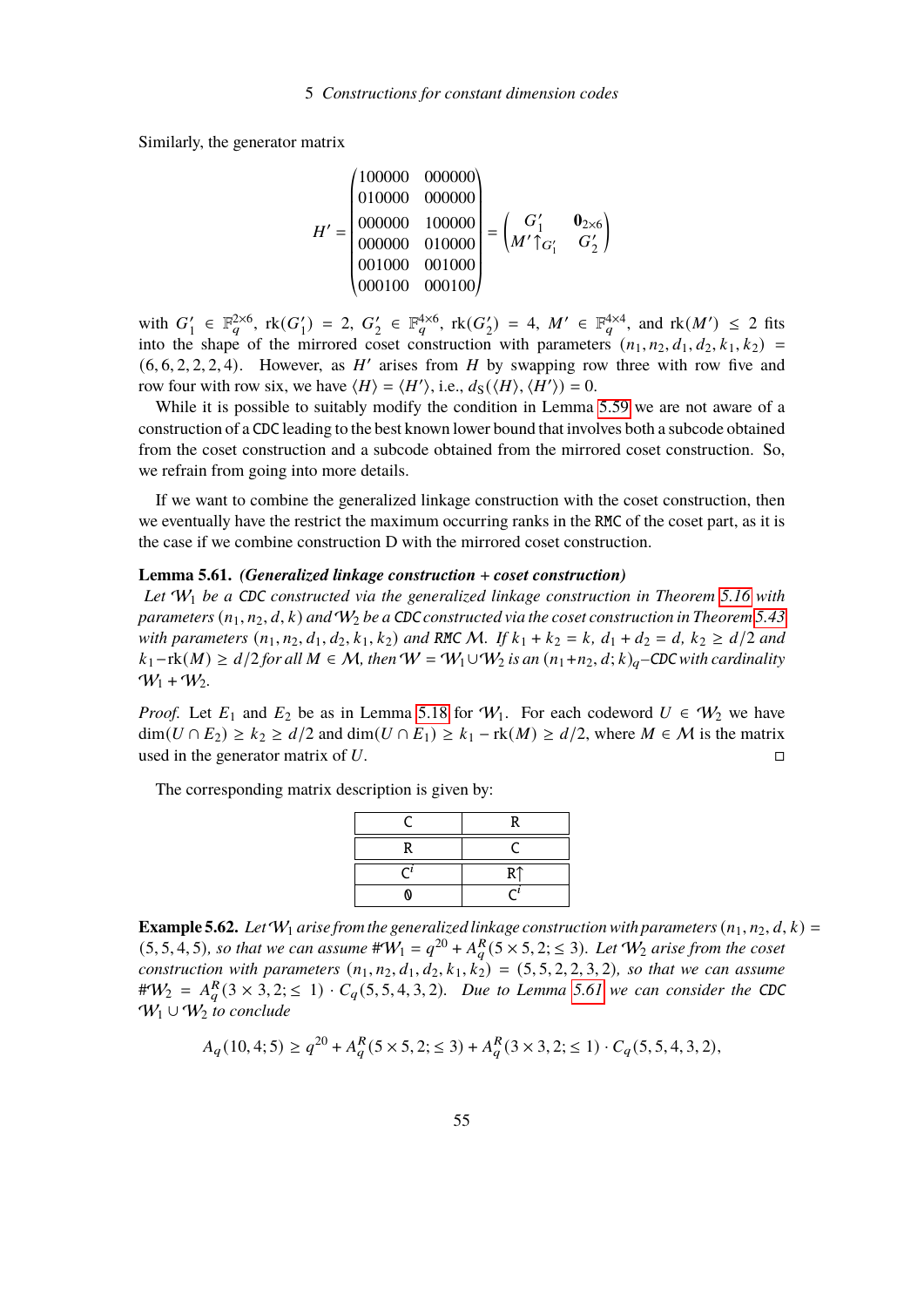*which can be refined to*

$$
A_q(10,4;5) \ge q^{20} + A_q^R(5 \times 5, 2; \le 3) + \begin{bmatrix} 3 \\ 1 \end{bmatrix}_q \cdot C_q(5,5,4,3,2)
$$

using Proposition [3.15.](#page-13-0) For a lower bound for  $A_{a}^{R}$  (5  $\times$  5, 2;  $\leq$  3) we refer to Example [3.23](#page-15-0) and *for a lower bound for*  $C_q(5, 5, 4, 3, 2)$  *we refer to Proposition* [5.68](#page-61-0) *and Exercise* [5.45](#page-51-1) *noting the computer result*  $C_q(5, 5, 4, 3, 2) \ge 1313$  *mentioned in Subsection* [5.4.](#page-59-0) *Plugging in these lower bounds gives*

$$
A_q(10,4;5) \ge q^{20} + q^{16} + q^{15} + 2q^{14} + q^{13} - q^{11} - 2q^{10} - q^9 + 2q^8
$$
  
+5q<sup>7</sup> + 4q<sup>6</sup> + 7q<sup>5</sup> + 11q<sup>4</sup> + 15q<sup>3</sup> + 12q<sup>2</sup> + 6q + 2 (5.9)

*and*

$$
A_2(10,4;5) \ge 1048576 + 130696 + 7 \cdot 1313 = 1188463. \tag{5.10}
$$

#### **Flawed bound in the literature**

The construction for a lower bound for  $A_q(10, 4; 5)$  from [\[47\]](#page-90-0) was flawed. Applying Lemma [5.59](#page-54-1) with  $(k_1, k_2) = (3, 2)$  and  $(k'_1)$  $\chi'_1, k'_2$  = (2, 3) is possible for minimum subspace distance 2 only. However, the lower bound from Example [5.62](#page-56-1) is better anyway.

<span id="page-57-0"></span>**Example 5.63.** *Consider the construction from Example [5.60](#page-55-0) again, e.g. we choose the parameters*  $(n_1, n_2, d, k) = (6, 6, 4, 6)$ *. This time we let*  $W_1$  *arise from the generalized linkage construction, so that we can assume*  $\#W_1 = q^{30} + A_q^R(6 \times 6, 2; \leq 4)$ *. For the CDCs*  $W_2$  *and*  $W_3$ *, obtained from the coset construction, we have to adjust the corresponding* RMC M *so that the condition*  $k_1 - r k(M) \ge d/2$  *from Lemma* [5.61](#page-56-0) *is satisfied for all*  $M \in \mathcal{M}$ *. For*  $W_2$  *with parameters*  $(n_1, n_2, d_1, d_2, k_1, k_2) = (6, 6, 2, 2, 4, 2)$  *we can choose* M *as a*  $(4 \times 4, 2; \leq 2)_q$ –RMC*. For*  $W_3$ *with parameters*  $(n_1, n_2, d_1, d_2, k_1, k_2) = (6, 6, 2, 2, 4, 2)$  *we have to use a*  $(2 \times 2, 2, \le 0)_q$ –RMC, *i.e., we can just use the one-element RMC consisting of*  $\mathbf{0}_{2\times2}$ *. Considering the*  $(12, 4; 6)_q$ –CDC W<sup>1</sup> ∪ W<sup>2</sup> ∪ W<sup>3</sup> *yields*

$$
A_q(12,4;6) \ge q^{30} + A_q^R(6 \times 6, 2; \le 4) + C_q(6,6,4;4,2) \cdot \left(A_q^R(4 \times 4, 2; \le 2) + 1\right).
$$

*Using Lemma [3.8](#page-12-0) and Example [5.51](#page-52-3) we conclude*

$$
A_2(12, 4; 6) \ge 1212418496 + 7204617 = 1219623113
$$

*and*

$$
A_3(12,4;6) \ge 209\,943\,770\,460\,426 + 10\,422\,814\,402 = 209\,954\,193\,274\,828.
$$

We remark that the stated construction constitutes the best known lower bound for  $(12, 4; 6)_a$ CDCs where  $q \in \{2, 3\}$ . For  $q > 3$  the existence a parallelism in  $\mathcal{G}_q(6, 2)$  is unknown, so that we cannot apply the construction in Example [5.60](#page-55-0) for  $C_q(6, 6, 4; 4, 2)$  directly. In the subsequent Subsection [5.4](#page-59-0) we study general constructions for  $d$ -packings of CDCs and take up the construction in Example [5.63](#page-57-0) again.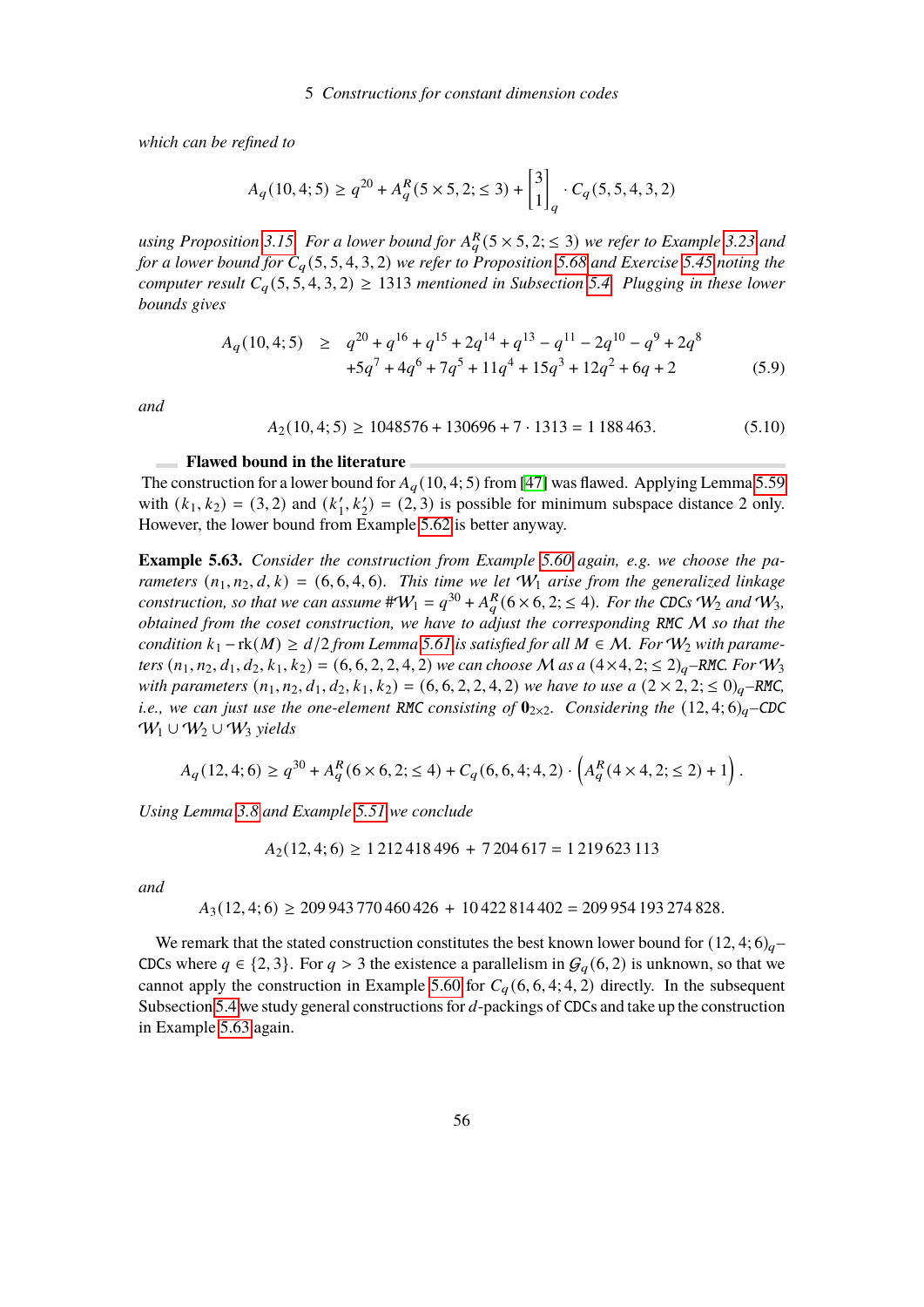## 5 Constructions for constant dimension codes

**Exercise 5.64.** *Compute a parametric lower bound for*  $A_q(12, 4; 6)$ *, where*  $q \geq 4$ *, based on the construction in Example* [5.63](#page-57-0) *and the parametric lower bound for*  $C_a(6, 6, 4; 4, 2)$  *determined in Subsection [5.4.](#page-59-0)*

**What are sufficient conditions for a symmetric version of the coset construction?** Given the nice symmetry of the matrix description of the generalized linkage construction, the question arises if a generalized version of the coset construction with matrix description

|  | exists |
|--|--------|
|  |        |

 $\overline{?}$ 

The following example for subspace distance  $d = 4$  shows that we need further, possibly quite restrictive, conditions at the very least. The generator matrix

$$
H = \begin{pmatrix} 1000 & 0001 \\ 0100 & 0000 \\ 0010 & 0100 \\ 0000 & 0010 \end{pmatrix} = \begin{pmatrix} G_1 & M_1 \uparrow_{G_2} \\ M_2 \uparrow_{G_1} & G_2 \end{pmatrix}
$$

with  $G_1 \in \mathbb{F}_q^{2\times 4}$ ,  $rk(G_1) = 2$ ,  $G_2 \in \mathbb{F}_q^{2\times 4}$ ,  $rk(G_2) = 2$ ,  $M_1 \in \mathbb{F}_q^{2\times 2}$ ,  $rk(M_1) \leq 1$ ,  $M_2 \in \mathbb{F}_q^{2\times 2}$ , and  $rk(M_2) \leq 1$  as well as the generator matrix

« ¬

$$
H' = \begin{pmatrix} 0100 & 0000 \\ 0010 & 1000 \\ 0000 & 0100 \\ 0001 & 0010 \end{pmatrix} = \begin{pmatrix} G'_1 & M'_1 \uparrow G'_2 \\ M'_2 \uparrow G'_1 & G'_2 \end{pmatrix}
$$

with  $G_1'$  $\zeta_1 \in \mathbb{F}_q^{2\times 4}$ , rk $(G_1')$  $'_{1}$ ) = 2,  $G'_{2}$  $\zeta_2 \in \mathbb{F}_q^{2\times 4}$ , rk $(G_2')$  $Z'_{2}$ ) = 2,  $M'_{1} \in \mathbb{F}_{q}^{2\times 2}$ ,  $\text{rk}(M'_{1}) \leq 1$ ,  $M'_{2} \in \mathbb{F}_{q}^{2\times 2}$ , and  $rk(M'_2) \le 1$  fit into the shape of the desired matrix description. Setting  $U_1 = \langle \hat{G}_1 \rangle$ ,  $U_2 = \langle G_2 \rangle, U'_1$  $I_1' = \langle G_1' \rangle$  $\langle \cdot \rangle, U_2'$  $V_2' = \langle G_2' \rangle$  $Z'_2$  we observe  $d_S(U_1, U'_1) = 2$  and  $d_S(U_2, U'_2) = 2$ , so that  $d_S(U_1, U'_1) + d_S(U_2, U'_2) = 4 \ge d$ . For

$$
M_1 = \begin{pmatrix} 01 \\ 00 \end{pmatrix}
$$
,  $M'_1 = \begin{pmatrix} 00 \\ 10 \end{pmatrix}$ ,  $M_2 = \begin{pmatrix} 10 \\ 00 \end{pmatrix}$ , and  $M'_2 = \begin{pmatrix} 00 \\ 01 \end{pmatrix}$ 

we have  $d_R(M_1, M'_1) = 2 \ge d/2$  and  $d_R(M_2, M'_2) = 2 \ge d/2$  (using the natural choice for  $\uparrow$ ). However, both  $W := \langle H \rangle$  and  $W' := \langle H' \rangle$  contain the 3-space generated by

$$
\begin{pmatrix} 0100 & 0000 \\ 0010 & 1000 \\ 0000 & 0100 \end{pmatrix}
$$

as a subspace, so that  $d_S(W, W') \le 2 < d$ . Restricting the ranks of  $M_1, M'_1$  to be smaller than 1 or the ranks of  $M_2$ ,  $M'_2$  to be smaller than 1, we end up with the original coset or the mirrored coset construction, respectively.

We leave it as an open research problem to generalize the coset construction and refer to Theorem [5.74](#page-64-0) for a possible first step into that direction.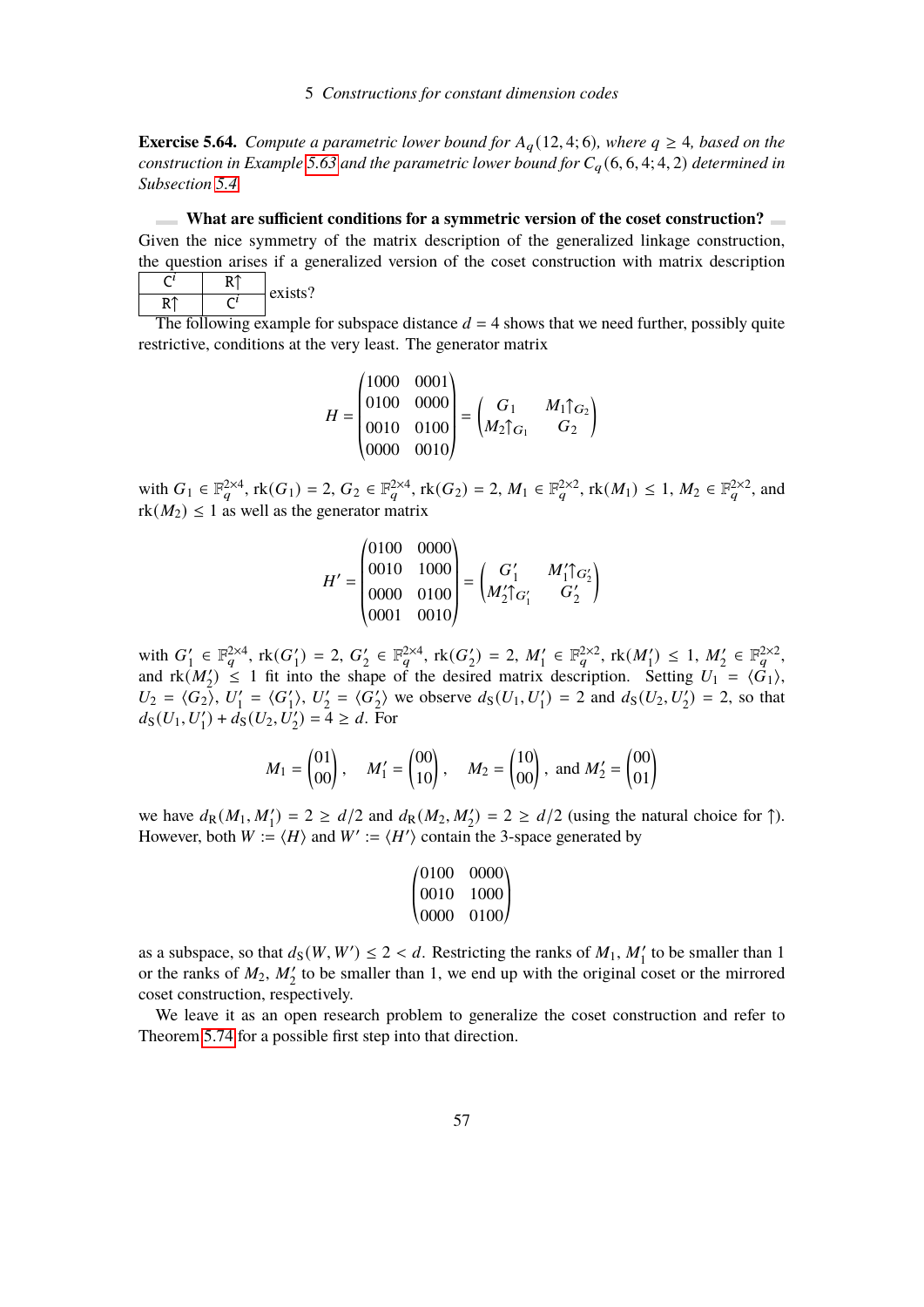# <span id="page-59-0"></span>**5.4 Constructions for** 𝑑**-packings of** CDC**s and** RMC**s**

As already mentioned, we can separate the problem of the choice of the RMC in the coset construction and the problem of a coset construction with matrix description



where the parts  $C^i$  correspond to d-packings of CDCs. If parallelisms are not available or the desired minimum subspace distance is larger than 4 then we need different techniques for the construction of the needed  $d$ -packings.

Without the relation to the coset construction the following result was obtain in [\[47\]](#page-90-0) in the context of the extension problem for the generalized linkage construction.

<span id="page-59-2"></span>**Proposition 5.65.** *(Cf. [\[47,](#page-90-0) Corollary 4.5 with*  $l = 2j$ )

$$
C_q(n_1, n_2, d; k_1, k_2) \ge \min\{\alpha_1, \alpha_2\} \cdot \prod_{i=1}^2 A_q^R(k_i \times (n_i - k_i), d/2),
$$

 $where \ \alpha_i = A_q^R(k_i \times (n_i - k_i), d_i/2) / A_q^R(k_i \times (n_i - k_i), d/2) \ \text{for} \ i = 1, 2 \ \text{and} \ d_1, d_2 \in 2\mathbb{N} \ \text{with} \ \alpha_i \neq 1, 2, 3, \ldots$  $d_1 + d_2 = d$ .

The underlying idea can be briefly indicated by the matrix description

and Lemma [3.16](#page-13-1) mimicking parallelisms for LMRD codes, cf. [\[78,](#page-92-4) Section 4.9].

# <span id="page-59-1"></span>**Lemma 5.66.** *(Parallel* FDRM *codes – C.f. [\[160,](#page-98-2) Lemma 2.5], [\[47,](#page-90-0) proof Corollary 4.5])*

*Let* F *be a Ferrers diagram and* M *be a corresponding additive* FDRM *code with minimum rank* distance d. If M is a subcode of a an additive FDRM code M' with minimum rank distance 𝑑 <sup>0</sup> < 𝑑 *and Ferrers diagram* F*, then there exist* FDRM *codes* M<sup>𝑖</sup> *with Ferrers diagram* F *for*  $1 \leq i \leq \alpha := \# \mathcal{M}' / \# \mathcal{M}$  satisfying

- *(1)*  $d_R(\mathcal{M}_i) \geq d$  *for all*  $1 \leq i \leq \alpha$ *;*
- (2)  $d_R(M_i, M_j) \geq d'$  for all  $1 \leq i < j \leq \alpha$ ; and
- (3)  $M_1, \ldots, M_\alpha$  is a partition of M'.

*Proof.* For each  $M' \in \mathcal{M}'$  the code  $\mathcal{M} + M' := \{M + M' : M \in \mathcal{M}\}\$  is an FDRM code with Ferrers diagram  $\mathcal F$  and minimum rank distance d. For  $M', M'' \in \mathcal M'$  we have  $M' + \mathcal M = M'' + \mathcal M$ iff  $M' - M'' \in \mathcal{M}$  and  $M' + \mathcal{M} \cap M'' + \mathcal{M} = \emptyset$  otherwise. Now let  $M_1, \ldots, M_\alpha$  be the  $\alpha = \frac{\mu}{M'}/\mu M$  different codes  $M + M$ , which are cosets of M in M' and partition M'. Since all elements of  $M_i$  and  $M_j$  are different elements of M' we have  $d_R(M_i, M_j) \ge d'$  for all  $1 \leq i < j \leq \alpha$ .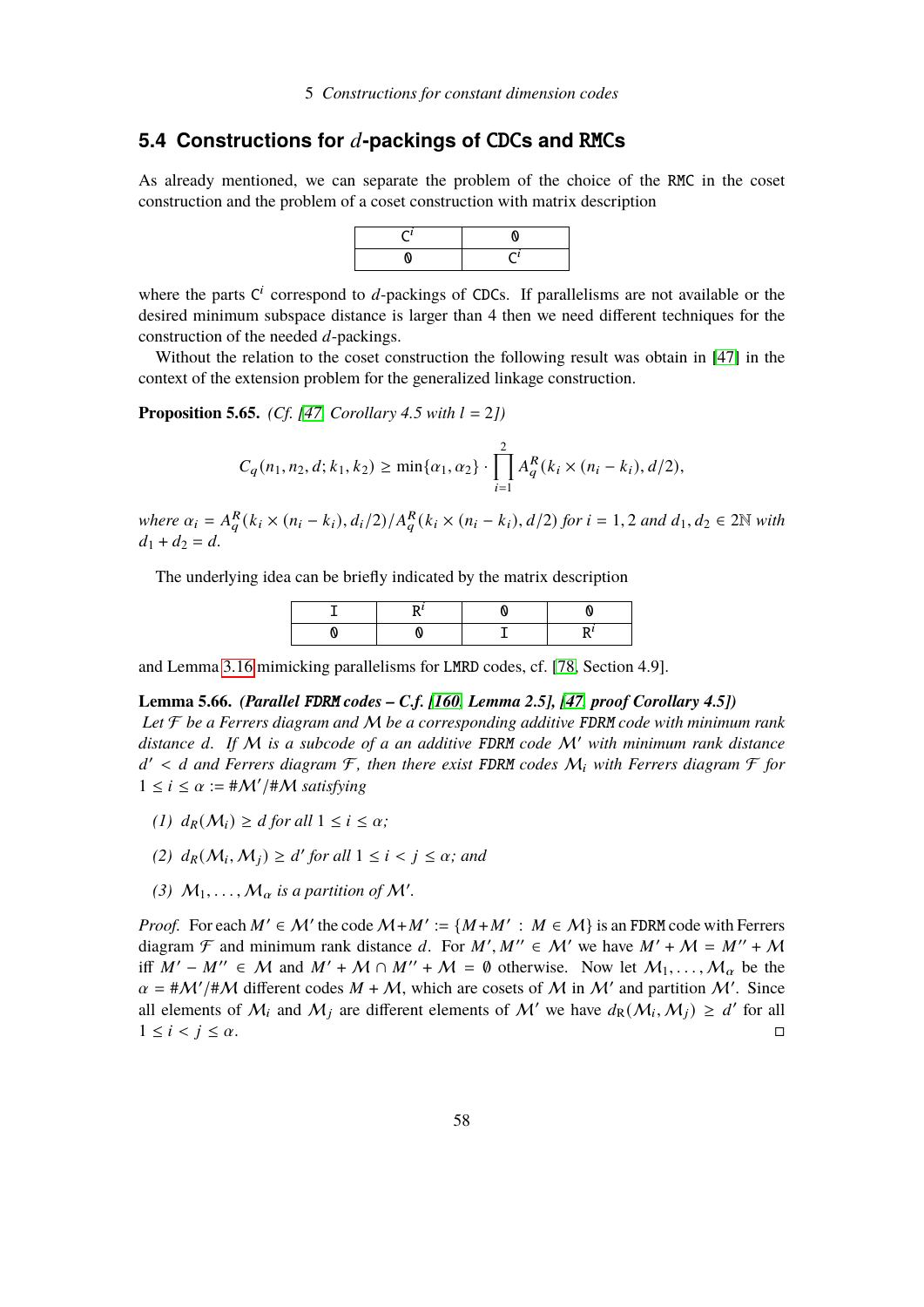Choosing  $\mathcal F$  as  $a \times b$  rectangular Ferrers diagram, we end up with [\[160,](#page-98-2) Lemma 2.5], see also Exercise [3.17.](#page-14-0) Note that we have to choose Delsarte–Gabidulin (or some other specific class of) MRD codes in order to ensure that an MRD code for minimum rank distance  $d$  contains an MRD code with minimum rank distance  $d + 1$  as a subcode. In the proof of [\[47,](#page-90-0) Corollary 4.5] this lemma is indirectly applied with  $a = a_i$  and  $b = n_i - a_i$ . Note that for minimum rank distance  $\delta = 2$ the upper bound from [\[76,](#page-92-0) Theorem 1], cf. Theorem [5.30,](#page-45-0) can always be attained by linear rank metric codes. Moreover, the only choice for  $\delta'$  then is  $\delta' = 1$  and M' consists of all matrices with Ferrers diagram  $\mathcal{F}$ . Thus, M' is automatically linear and contains M as a subcode.

**Research problem** Study the existence of "large" linear FDRM codes that contain FDRM codes of larger minimum rank distance as a subcode.

A first approach might be to start from a linear Delsarte–Gabidulin MRD code and to consider linear subcodes going in line with the support restrictions of a given Ferrers diagram  $\mathcal{F}$ .

| pivot vector | size $m(q, \mathcal{F}, 2)$ | # of cosets $m(q, \mathcal{F}, 1)/m(q, \mathcal{F}, 2)$ |
|--------------|-----------------------------|---------------------------------------------------------|
| 11000        | $q^3$                       | $q^3$                                                   |
| 10100        | $q^2$                       | $q^3$                                                   |
| 10010        | q                           | $q^3$                                                   |
| 10001        |                             | $q^3$                                                   |
| 01100        | $q^2$                       | $q^2$                                                   |
| 01010        | q                           | $q^2$                                                   |
| 01001        |                             | $q^2$                                                   |
| 00110        |                             | $q^2$                                                   |
| 00101        |                             | q                                                       |
| 00011        |                             |                                                         |

Table 5.1: Data for Lemma [5.66](#page-59-1) with  $\mathcal{F} \in \mathcal{G}_1(5, 2)$ .

| skeleton code      | size           | # of used cosets    |
|--------------------|----------------|---------------------|
| ${11000, 00110}$   | $\sqrt{a^3+1}$ | $q^2$               |
| ${11000, 00101}$   | $q^3 + 1$      | $\boldsymbol{q}$    |
| ${11000,00011}$    | $q^3 + 1$      |                     |
| ${11000}$          | $a^3$          | $q^3 - q^2 - q - 1$ |
| $\{10100, 01010\}$ | $q^2 + q$      | a <sup>2</sup>      |
| ${10100, 01001}$   | $q^2 + 1$      | $q^2$               |
| ${10100}$          |                | $q^3 - 2q^2$        |
| $\{01100, 10010\}$ | $a^2 + q$      |                     |
| ${10010}$          |                |                     |
| ${10001}$          |                |                     |

Table 5.2: 4-packing scheme for  $G_q(5, 2)$ .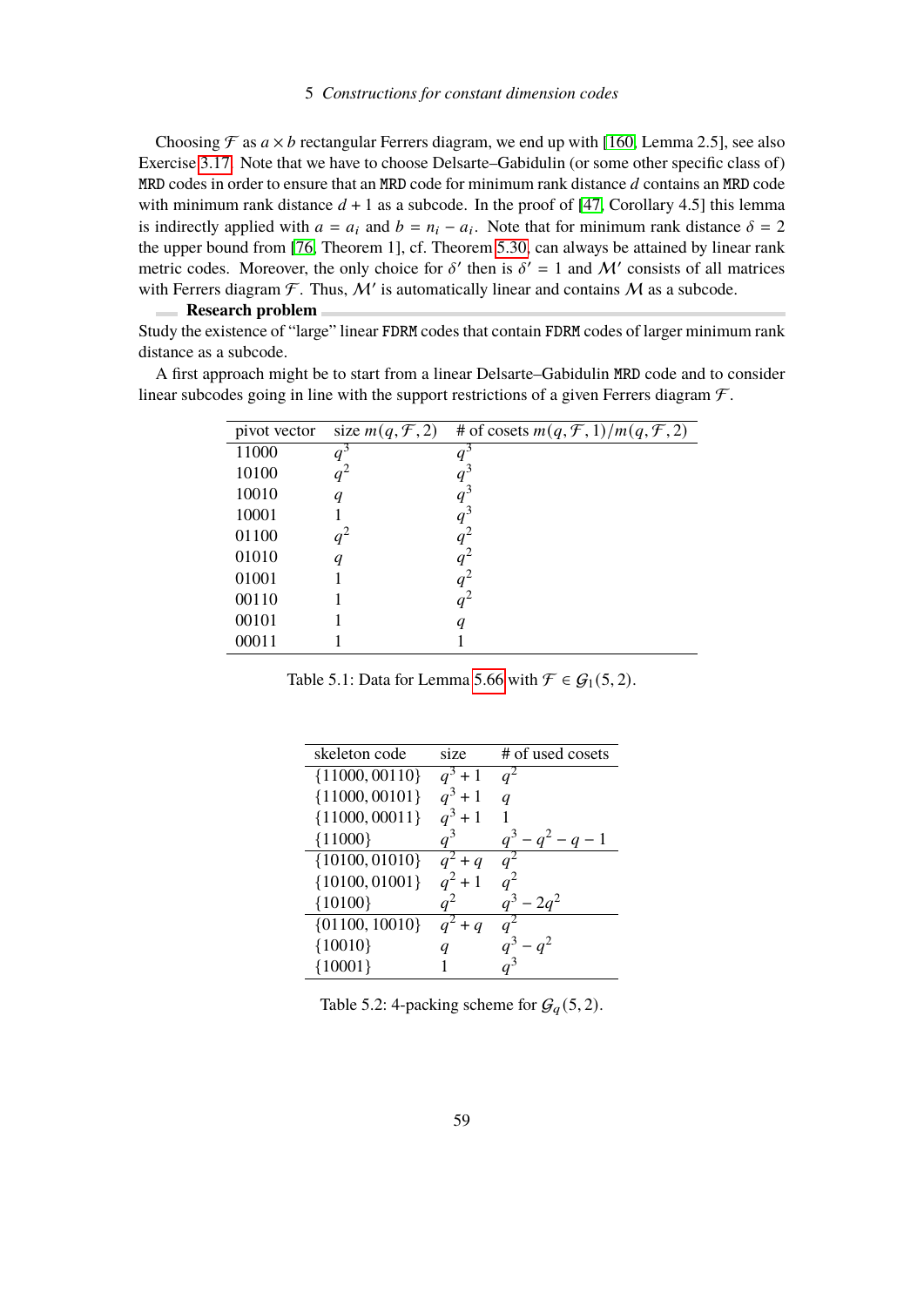**Corollary 5.67.**

$$
C_q(5,5,4;2,2) \ge q^9 + q^7 + q^6 + 7q^5 + 5q^4 + 3q^3 + 2q^2 + q + 1
$$

I.e., we have  $C_2(5, 5, 4; 2, 2) \ge 1043$ . Proposition [5.65](#page-59-2) yields  $C_q(5, 5, 4; 2, 2) \ge q^9$ , i.e.,  $C_2(5, 5, 4; 2, 2) \ge 512$ . Proposition [5.73](#page-63-0) gives  $C_q(5, 5, 4; 2, 2) \ge q^9 + q^7 + q^6 + q^5 + q^4 + q^3 + 2q^2 +$  $q + 1$ , i.e.,  $C_2(5, 5, 4; 2, 2) \ge 771$ . In [\[157\]](#page-97-1) the lower bound  $C_2(5, 5, 4; 2, 2) \ge 1313$  was shown by a heuristic computer search. By an easy argument the upper bound  $C_2(5, 5, 4; 2, 2) \le 1381$ was shown.

We can also use more geometric ideas.

#### <span id="page-61-0"></span>**Proposition 5.68.**

$$
C_q(5,5,4;2,2) \ge q^9 + q^7 + 2q^6 + q^5 - q^4 + 4q^3 + 6q^2 + 4q + 2
$$

*Proof.* Let  $\pi$  and  $\pi'$  be two plane in  $\mathbb{F}_q^5$  intersecting in a point P. Let C be an LMRD code disjoint to  $\pi$  that can be partitioned into  $q^3$  partial line spreads  $C_i$  of cardinality  $q^3$ . Similarly, let C' be an LMRD code disjoint to  $\pi'$  that can be partitioned into  $q^3$  partial line spreads  $C_i$  of cardinality  $q^3$ . For  $1 \leq i \leq \lceil \frac{3}{2} \rceil$  $\begin{bmatrix} 3 \\ 2 \end{bmatrix}_q = q^2 + q + 1$  we add one of the  $\begin{bmatrix} 3 \\ 2 \end{bmatrix}$  $\binom{3}{2}_q$  different lines contained in  $\pi$  to  $C_i$ . To ensure that no line occurs twice we only keep those lines in  $C_i'$  that intersect  $\pi$  in exactly a point. Let us now determine the resulting sizes  $\#C_i'$ . To this end, let  $\mathcal L$  be the set of the  $q^2$ lines in  $\pi$  that do not contain P. Since the elements of  $\mathcal L$  are pairwise intersecting in a point, there are exactly  $q^2$  partial line spreads  $C_i'$  that contain one element from  $\mathcal{L}$ . For these, exactly  $\int_{1}^{3}$  $\begin{bmatrix} 3 \\ 1 \end{bmatrix}_q - \begin{bmatrix} 2 \\ 1 \end{bmatrix}$  $\begin{bmatrix} 2 \\ 1 \end{bmatrix}_q - 1 = q^2 - 1$  elements intersect in exactly one point. For the other  $q^3 - q^2$  partial line spreads,  $\begin{bmatrix} 3 \\ 1 \end{bmatrix}$  $\begin{bmatrix} 3 \\ 1 \end{bmatrix}_q - 1 = q^2 + q$  of its elements intersect  $\pi$  in exactly a point. Since  $\pi'$  contains  $\int_1^2$  $\begin{bmatrix} 2 \\ 1 \end{bmatrix}_q = q + 1$  lines intersecting  $\pi$  in a point, we can add a further line to  $q + 1$  of the latter partial line spreads  $C_i'$  each. This gives

$$
\sum_{i=1}^{q^3} (\#C_i)^2 + \sum_{i=1}^{q^3} (\#C'_i)^2
$$
\n
$$
= (q^2 + q + 1) \cdot (q^3 + 1)^2 + (q^3 - q^2 - q - 1) \cdot (q^3)^2
$$
\n
$$
+ q^2 \cdot (q^2 - 1)^2 + (q + 1) \cdot (q^2 + q + 1)^2 + (q^3 - q^2 - q - 1) \cdot (q^2 + q)^2
$$
\n
$$
= q^9 + q^7 + 2q^6 + q^5 - q^4 + 4q^3 + 6q^2 + 4q + 2.
$$

 $\Box$ 

**Exercise 5.69.** *Improve the lower bound of Proposition [5.68](#page-61-0) by taking the unused lines into*  $account.$  Conclude a similar bound assuming that the planes  $\pi$  and  $\pi'$  intersect in a line.

**Corollary 5.70.**

$$
C_q(6, 6, 4; 2, 2) \ge q^{12} + q^{10} + q^9 + 7q^8 + 5q^7 + 6q^6 + 5q^5 + 4q^4 + 2q^3 + 7q^2 + q + 1
$$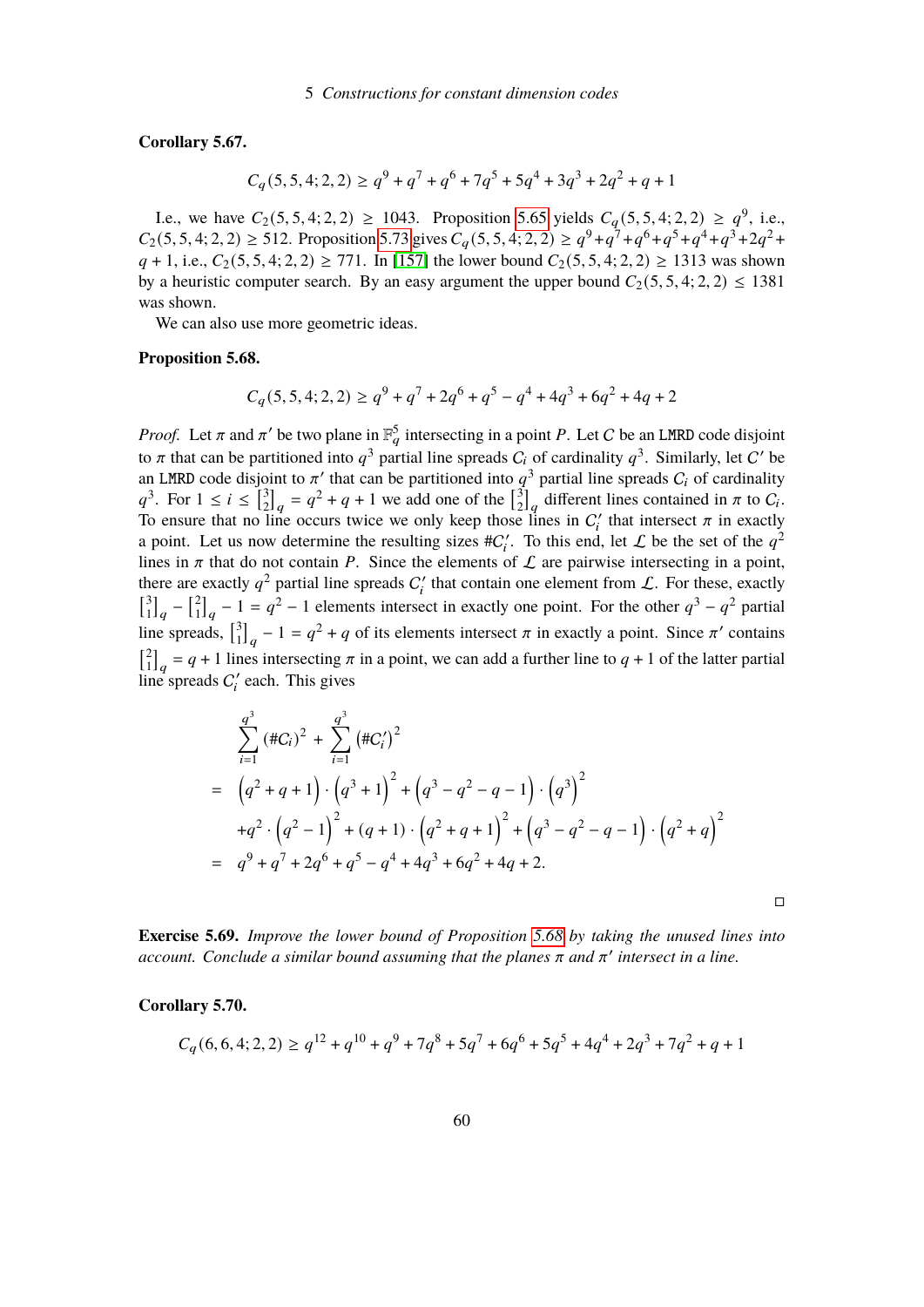| pivot vector | size $m(q, \mathcal{F}, 2)$ | # of cosets $m(q, \mathcal{F}, 1)/m(q, \mathcal{F}, 2)$ |
|--------------|-----------------------------|---------------------------------------------------------|
| 110000       | $q^4$                       | $q^4$                                                   |
| 101000       | $q^3$                       | $q^4$                                                   |
| 100100       | $q^2$                       | $q^4$                                                   |
| 100010       | q                           | $q^4$                                                   |
| 100001       | 1                           | $q^4$                                                   |
| 011000       | $q^3$                       | $q^3$                                                   |
| 010100       | $q^2$                       | $q^3$                                                   |
| 010010       | $\boldsymbol{q}$            | $q^3$                                                   |
| 010001       | 1                           | $q^3$                                                   |
| 001100       | $q^2$                       | $q^2$                                                   |
| 001010       | $\overline{q}$              | $q^2$                                                   |
| 001001       | 1                           | $q^2$                                                   |
| 000110       |                             | $q^2$                                                   |
| 000101       |                             | $\boldsymbol{q}$                                        |
| 000011       |                             |                                                         |

Table 5.3: Data for Lemma [5.66](#page-59-1) with  $\mathcal{F} \in \mathcal{G}_1(6, 2)$ .

| skeleton code                | size             | # of used cosets |
|------------------------------|------------------|------------------|
| ${110000, 001100, 000011}$   | $q^4 + q^2 + 1$  |                  |
| ${110000, 001100}$           | $q^4 + q^2$      | $q^2 - 1$        |
| $\{110000, 001010, 000101\}$ | $q^4 + q + 1$    |                  |
| ${110000, 001010}$           | $q^4 + q$        | $q^2-q$          |
| ${110000, 000110, 001001}$   | $q^4 + q + 1$    | $\boldsymbol{q}$ |
| ${110000, 001001}$           | $q^4 + 1$        | $q^2-q$          |
| ${110000}$                   | $q^4$            | $q^4 - 3q^2$     |
| $\{101000, 010100\}$         | $q^3 + q^2$      | $q^3$            |
| ${101000, 010010}$           | $q^3 + q$        | $q^3$            |
| ${101000}$                   | $q^3$            | $q^4 - 2q^3$     |
| $\{011000, 100100\}$         | $q^3 + q^2$      | $q^3$            |
| ${100100, 010001}$           | $q^2 + 1$        | $q^3$            |
| ${100100}$                   |                  | $q^4 - 2q^3$     |
| ${100010}$                   | $\boldsymbol{q}$ | $q^4$            |
| ${100001}$                   | 1                | $q^4$            |

Table 5.4: 4-packing scheme for  $\mathcal{G}_q(6, 2)$ .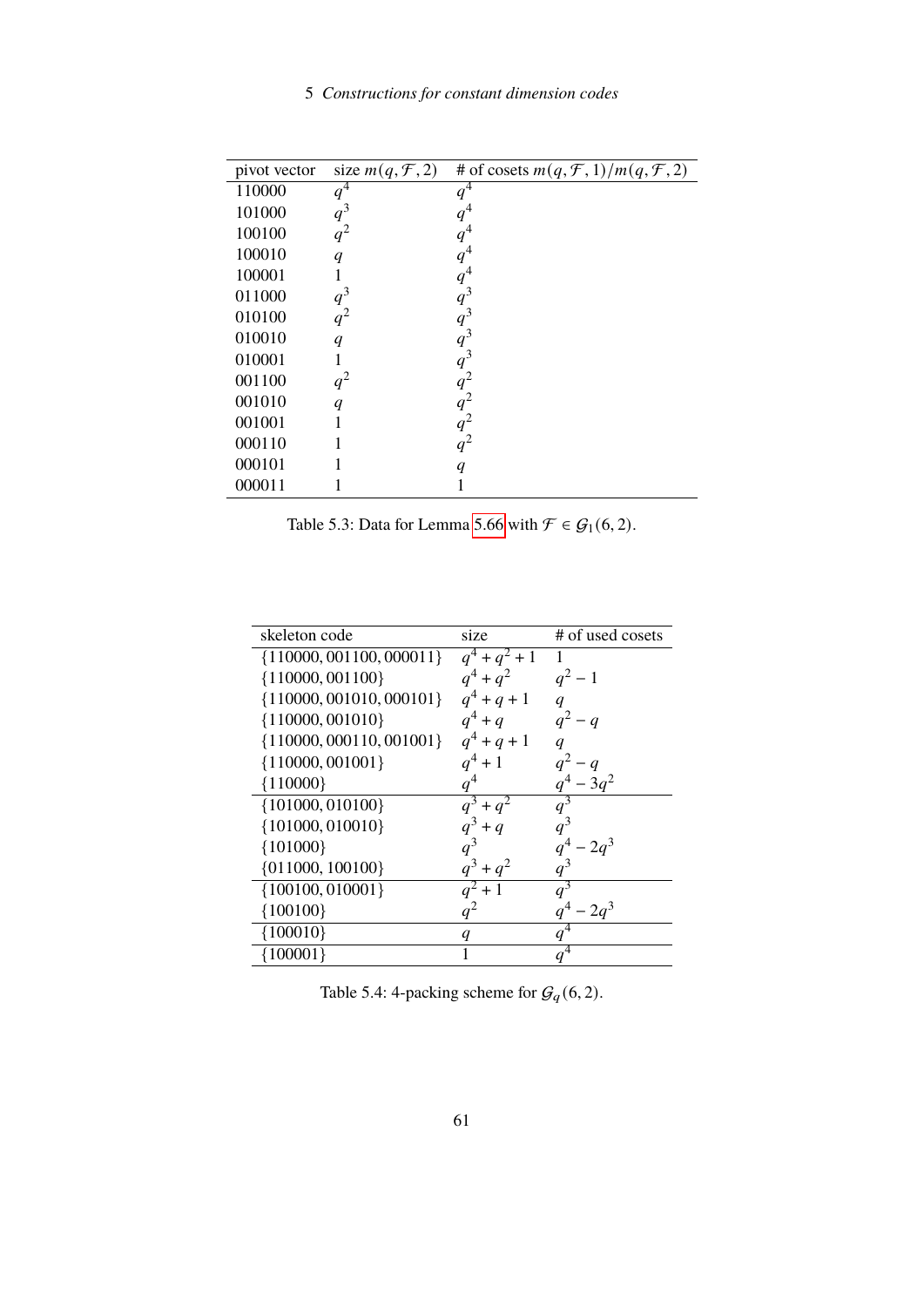I.e., we have  $C_2(6, 6, 4; 2, 2) \ge 8719$ . Proposition [5.65](#page-59-2) yields  $C_q(6, 6, 4; 2, 2) \ge q^{12}$ , i.e.,  $C_2(6, 6, 4; 2, 2) \ge 4096$ . The upper bound from Lemma [5.50](#page-52-1) is given by

$$
q^{12} + q^{11} + 3q^{10} + 3q^{9} + 6q^{8} + 5q^{7} + 7q^{6} + 5q^{5} + 6q^{4} + 3q^{3} + 3q^{2} + q + 1,
$$

i.e.,  $C_2(6, 6, 4; 2, 2) \le 13671$ . Due to he existence of parallelisms in  $\mathcal{G}_q(6, 2)$  for  $q \in \{2, 3\}$  the upper bound is indeed attained. So our packing constructions are very far from being optimal. (For  $q = 2$  the polynomial in Proposition [5.72](#page-63-1) would result in 8839.)

**Exercise 5.71.** *Improve the stated packing scheme for*  $G_q(6, 2)$  *for*  $q > 2$ *.* 

<span id="page-63-1"></span>**Proposition 5.72.** *For*  $q \geq 3$  *we have* 

$$
C_q(6, 6, 4; 2, 2) \ge q^{12} + q^{10} + q^9 + 7q^8 + 5q^7 + 8q^6 + 4q^5 + 6q^4 + 3q^3 + 3q^2 + q + 1.
$$

*Proof.* Let S be the solid with pivot vector 001111 in  $\mathbb{F}_a^6$  and C be an LMRD code disjoint to S that can be partitioned into  $q^4$  partial line spreads  $C_i$  of cardinality  $q^4$ . Since  $S \cong \mathbb{F}_q^4$  there exists a parallelism of S, so that we can add  $q^2 + 1$  additional lines to  $q^2 + q + 1$  of the partial line spreads  $C_i$ . So, we have

$$
\sum_{i=1}^{q^4} (\#C_i)^2 = (q^2 + q + 1) \cdot (q^4 + q^2 + 1)^2 + (q^4 - q^2 - q - 1) \cdot (q^4)^2
$$
  
=  $q^{12} + 2q^8 + 2q^7 + 5q^6 + 3q^5 + 5q^4 + 2q^3 + 3q^2 + q + 1.$ 

The lines used so far, all lines being either disjoint to  $S$  or contained in  $S$ , i.e., the have pivot vector 110000 or their pivot vector is contained in  $\left(\begin{smallmatrix}2\ 0\end{smallmatrix}\right)$  $\binom{2}{0}$ ,  $\binom{4}{2}$  $\binom{4}{2}$ . For the remaining pivot vectors we consider the packing scheme

| skeleton code        | size        | # of used cosets |
|----------------------|-------------|------------------|
| $\{101000, 010100\}$ | $+ a2$      | $q^3$            |
| ${101000, 010010}$   | $+q$        | $a^3$            |
| $\{101000, 010001\}$ | $+1$        |                  |
| ${100100, 011000}$   | $q^3 + q^2$ | $q^3$            |
| ${101000}$           |             |                  |
| ${100100}$           |             |                  |
| ${100010}$           | q           |                  |
| ${100001}$           |             |                  |

yielding an additional contribution of

$$
q^{10} + q^9 + 5q^8 + 3q^7 + 3q^6 + q^5 + q^4 + q^3.
$$

 $\Box$ 

<span id="page-63-0"></span>**Proposition 5.73.** *([\[157,](#page-97-1) Proposition 3.5])*

$$
C_q(n, n, 4; k, k) \ge \sum_{v \in \mathcal{G}_1(n, k)} A_q(n, 1; k; v) \cdot A_q(n, 2; k; v)
$$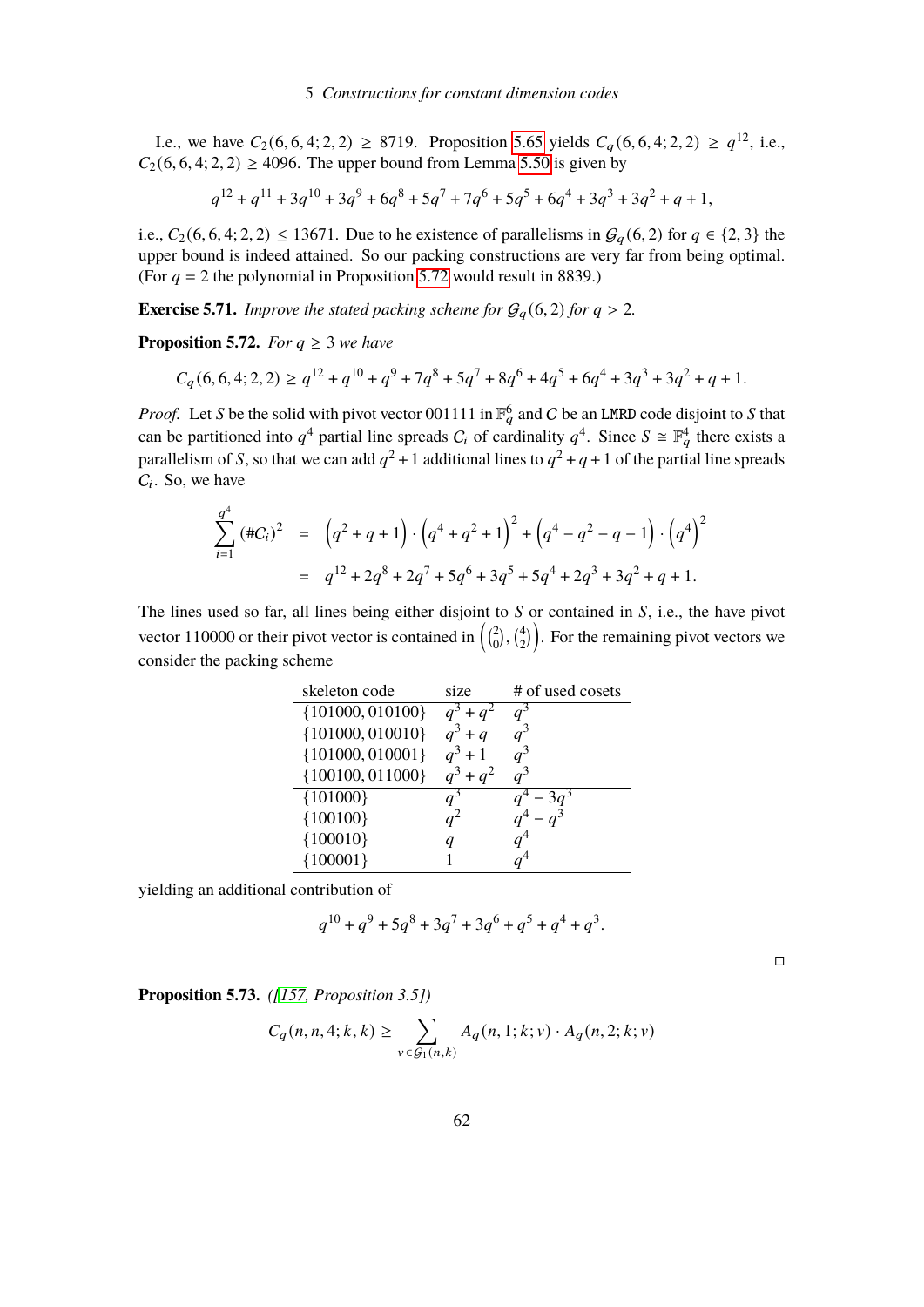# **5.5 Inserting constructions**

We have seen in Subsection [5.1](#page-36-1) that the generalized linkage construction yields CDCs with competitive cardinalities. In Lemma [5.61](#page-56-0) we have summarized sufficient conditions for the combination with subcodes obtained via the coset construction. In these subsection we want to study further variants of subcodes that can be used to improve the generalized linkage construction. In e.g. [\[159,](#page-97-3) [182,](#page-99-0) [183\]](#page-99-1) the authors speak of inserting constructions cf. also [\[111\]](#page-94-4).

Packings of RMCs constructed in Subsection [5.4](#page-59-0) can be exploited as follows:

### <span id="page-64-0"></span>**Theorem 5.74.** *(Block inserting construction I – [\[159,](#page-97-3) Theorem 4])*

*Let*  $C_1$  *be an*  $(n_1, d; k)_q$ –CDC,  $C_2$  *be an*  $(n_3, d; k)_q$ –CDC,  $M_3$  *be a*  $(k_1 \times n_4, d/2; k_1 - d/2)_q$ – RMC,  $M_4$  *be a*  $(k_2 \times n_2, d/2; k_2 - d/2)_q$ –RMC,  $M_1$  *be a*  $(k_1 \times n_2, d_1/2)_q$ –RMC, and  $M_2$  *be a*  $(k_2 \times n_3, d_2/2)_q$ –RMC, where  $d_1 + d_2 = d$ . Let  $M_1^1, \ldots, M_1^s$  and  $M_2^1, \ldots, M_2^s$  be  $\frac{t}{2}$ -packings of *cardinality s* of  $M_1$  *and*  $M_2$ *, respectively. With this let* 

$$
\left\{ \begin{pmatrix} G_1 & M_1 & \mathbf{0}_{k_1 \times n_3} & M_3 \\ \mathbf{0}_{k_2 \times n_1} & M_4 & G_2 & M_2 \end{pmatrix} \ : \ G_1 \in \mathcal{G}_1, M_1 \in \mathcal{M}_1^i, M_3 \in \mathcal{M}_3, \right. \\ M_4 \in \mathcal{M}_4, G_2 \in \mathcal{G}_2, M_2 \in \mathcal{M}_2^i \right\}
$$

*be a generating set of a subcode*  $W^i$  *for*  $1 \leq i \leq s$ *, where*  $G_1$  *and*  $G_2$  *are generating sets of*  $C_1$  and  $C_2$ , respectively. Then,  $W = \bigcup_{i=1}^s W^i$  is an  $(n_1 + n_2 + n_3 + n_4, d; k_1 + k_2)_q$ –CDC with *cardinality*

$$
\#\mathcal{W}=\sum_{i=1}^s\#\mathcal{W}^i=\#C_1\cdot\#C_2\cdot\#\mathcal{M}_3\cdot\#\mathcal{M}_4\cdot\sum_{i=1}^s\mathcal{M}_1^i\cdot\#\mathcal{M}_2^i.
$$

*Proof.* Let

$$
H = \begin{pmatrix} G_1 & M_1 & \mathbf{0} & M_3 \\ \mathbf{0} & M_4 & G_2 & M_2 \end{pmatrix}
$$

be the generator matrix of an arbitrary codeword  $W \in W$ . Since  $k_1 + k_2 \geq \text{rk}(H) \geq \text{rk}(G_1) +$  $rk(G_2) = k_1 + k_2$ , every codeword is a  $(k_1 + k_2)$ -space.

Let

$$
H' = \begin{pmatrix} G_1' & M_1' & \mathbf{0} & M_3' \\ \mathbf{0} & M_4' & G_2' & M_2' \end{pmatrix}
$$

be the generator matrix of another codeword  $W' \in W$ .

$$
R := \operatorname{rk}\n\left(\n\begin{pmatrix}\nG_1 & M_1 & \mathbf{0} & M_3 \\
\mathbf{0} & M_4 & G_2 & M_2 \\
G'_1 & M'_1 & \mathbf{0} & M'_3 \\
\mathbf{0} & M'_4 & G'_2 & M'_2\n\end{pmatrix}\n\right) = \operatorname{rk}\n\left(\n\begin{pmatrix}\nG_1 & \mathbf{0} & M_1 & M_3 \\
G'_1 - G_1 & \mathbf{0} & M'_1 - M_1 & M'_3 - M_3 \\
\mathbf{0} & G_2 & M_4 & M_2 \\
\mathbf{0} & G'_2 - G_2 & M'_4 - M_4 & M'_2 - M_2\n\end{pmatrix}\n\right),
$$

and  $U_1 := \langle G_1 \rangle$ ,  $U_2 := \langle G_2 \rangle$ ,  $U_1'$  $I_1' := \left\langle G_1' \right\rangle$  $\langle \rangle, U_2'$  $v'_2 := \langle G'_2$  $\langle \rangle$ .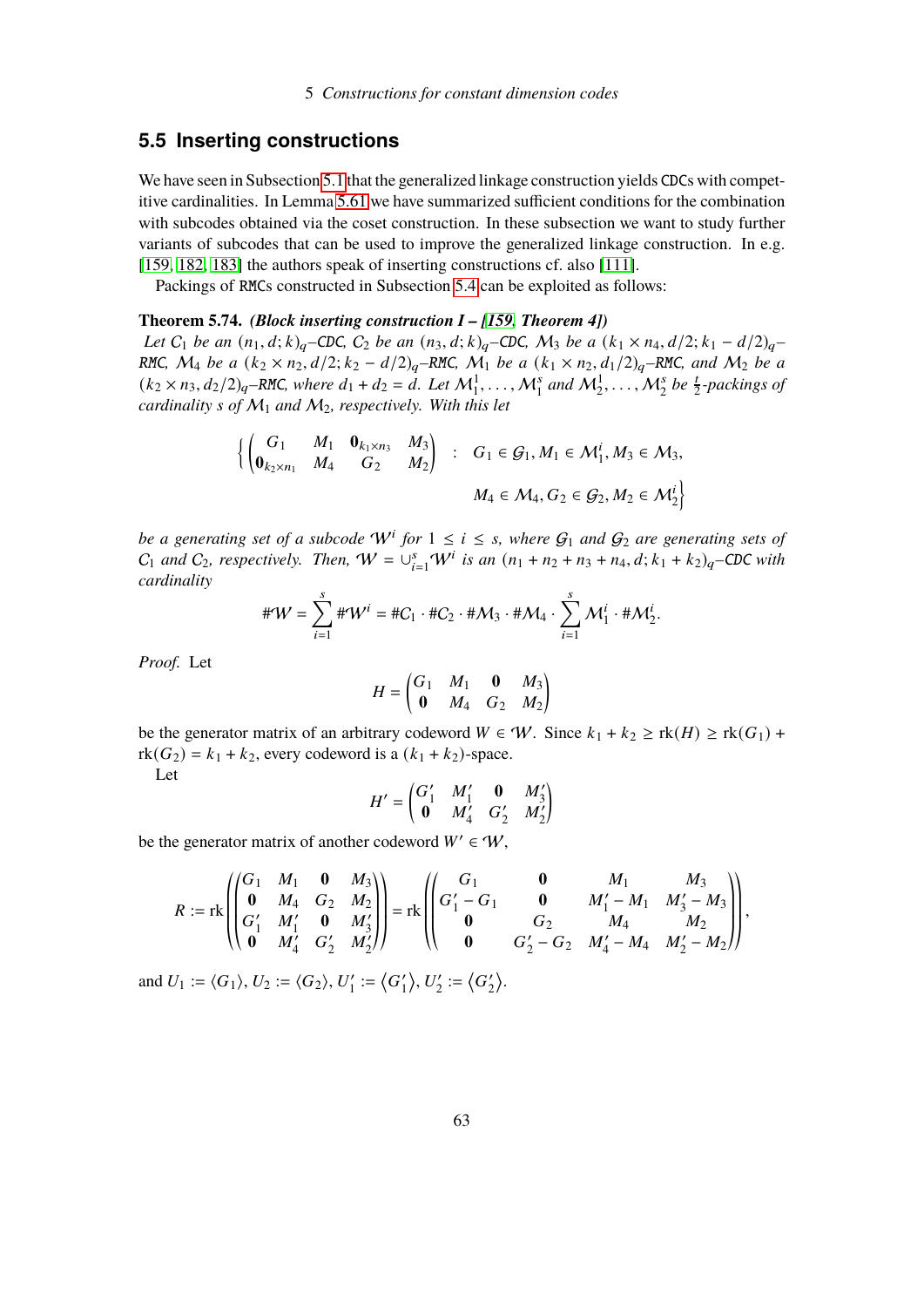If  $G_1 \neq G'_1$  $'_{1}$  or  $G_{2} \neq G'_{2}$ '<sub>2</sub>, then we have  $U_1 \neq U_1'$  $U_1'$  or  $U_2 \neq U_2'$  $v_2'$ , so that

$$
d_{S}(W, W') = 2(R - k_{1} - k_{2}) \ge 2 \cdot \text{rk} \left( \begin{pmatrix} G_{1} & \mathbf{0} \\ G_{1}' - G_{1} & \mathbf{0} \\ \mathbf{0} & G_{2} \\ \mathbf{0} & G_{2}' - G_{2} \end{pmatrix} \right) - 2k_{1} - 2k_{2}
$$

$$
= d_{S}(U_{1}, U_{1}') + d_{S}(U_{2}, U_{2}') \ge d.
$$

If  $G_1 = G'_1$  $'_1$  and  $G_2 = G'_2$  $\frac{1}{2}$ , then we have

$$
R = \text{rk}\begin{pmatrix} G_1 & \mathbf{0} & M_1 & M_3 \\ \mathbf{0} & G_2 & M_4 & M_2 \\ \mathbf{0} & \mathbf{0} & M_1' - M_1 & M_3' - M_3 \\ \mathbf{0} & \mathbf{0} & M_4' - M_4 & M_2' - M_2 \end{pmatrix} = k_1 + k_2 + \text{rk}\begin{pmatrix} \overline{M_1' - M_1} & \overline{M_3' - M_3} \\ \overline{M_4' - M_4} & \overline{M_2' - M_2} \end{pmatrix},
$$

so that it suffices to show  $rk(\widetilde{M}) \ge d/2$  in order to deduce  $d_S(W, W') \ge d$ .

If  $M_3 \neq M'_3$  or  $M_4 \neq M'_4$ , then we have  $rk(\tilde{M}) \geq rk(M_3 - M'_3) + rk(M_4 - M'_4) \geq$ min  $\{d_R(\mathcal{M}_3), d_R(\mathcal{M}_4)\} \ge d/2$ .

If  $M_3 = M'_3$  and  $M_4 = M'_4$ , then we have  $rk(\widetilde{M}) = rk(M_1 - M'_1) + rk(M_2 - M'_2) = d_R(M_1, M'_1) +$  $d_R(M_2, M'_2)$ . If  $M_1 = M'_1$ , then their exists an index  $1 \le i \le s$  with  $M_2, M'_2 \in M'_2$  and we have  $M_2 \neq M'_2$ , so that  $\text{rk}(\widetilde{M}) \geq d_{\text{R}}(M_2, M'_2) \geq d_{\text{R}}(M'_2) \geq d/2$ . Similarly, if  $M_2 = M'_2$ , then their exists an index  $1 \le i \le s$  with  $M_1, M'_1 \in M_1^i$  and we have  $M_1 \ne M'_1$ , so that  $r k(\widetilde{M}) \geq d_R(M_1, M_1') \geq d_R(M_1') \geq d/2$ . If  $M_1 \neq M_1'$  and  $M_2 \neq M_2'$ , then we have  $r k(\widetilde{M}) \geq$  $d_{\rm R}(M_1, M_1') + d_{\rm R}(M_2, M_2') \geq d_{\rm R}(M_1) + d_{\rm R}(M_2) \geq d_1/2 + d_2/2 = d/2.$ 

The matrix description of the block inserting construction I is given by

**Corollary 5.75.** *Let*W *be a* CDC *constructed via the block inserting construction in Theorem [5.74](#page-64-0) with parameters*  $(n_1, n_2, n_3, n_4, d, k_1, k_2)$ , where  $d_1, d_2$  with  $d_1+d_2 = d$  are arbitrary, of maximum *possible cardinality. Then, we have*

$$
\begin{array}{lll} \# \mathcal{W} & \geq & A_q(n_1, d; k_1) \cdot A_q(n_3, d; k_2) \cdot A_q^R(k_1 \times n_4, \frac{d}{2}; \leq k_1 - \frac{d}{2}) \cdot \\ & & A_q^R(k_2 \times n_2, \frac{d}{2}; k_2 - \frac{d}{2}) \cdot A_q^R(k_1 \times n_2, d/2) \cdot A_q^R(k_2 \times n_4, d/2) \cdot \alpha, \end{array}
$$

*where*

$$
\alpha = \max_{d_1, d_2 \,:\, d_1 + d_2 = d} \min \left\{ \frac{A_q^R(k_1 \times n_2, d_1/2)}{A_q^R(k_1 \times n_2, d/2)}, \frac{A_q^R(k_2 \times n_4, d_2/2)}{A_q^R(k_2 \times n_4, d/2)} \right\}
$$

.

<span id="page-65-0"></span>**Example 5.76.** *Let*W *be a* CDC *constructed via the block inserting construction in Theorem [5.74](#page-64-0) with parameters*  $(n_1, n_2, n_3, n_4, d_1, d_2, k_1, k_2) = (3, 3, 3, 3, 2, 2, 3, 3)$  *of maximum possible cardinality. Then, we have*

$$
\#W \ge q^{12} \cdot A_q^R(4 \times 4, 2; \le 2) \ge q^{20} + q^{19} + 2q^{18} + q^{17} - q^{15} - 2q^{14} - q^{13}
$$

*using Lemma [3.8.](#page-12-0)*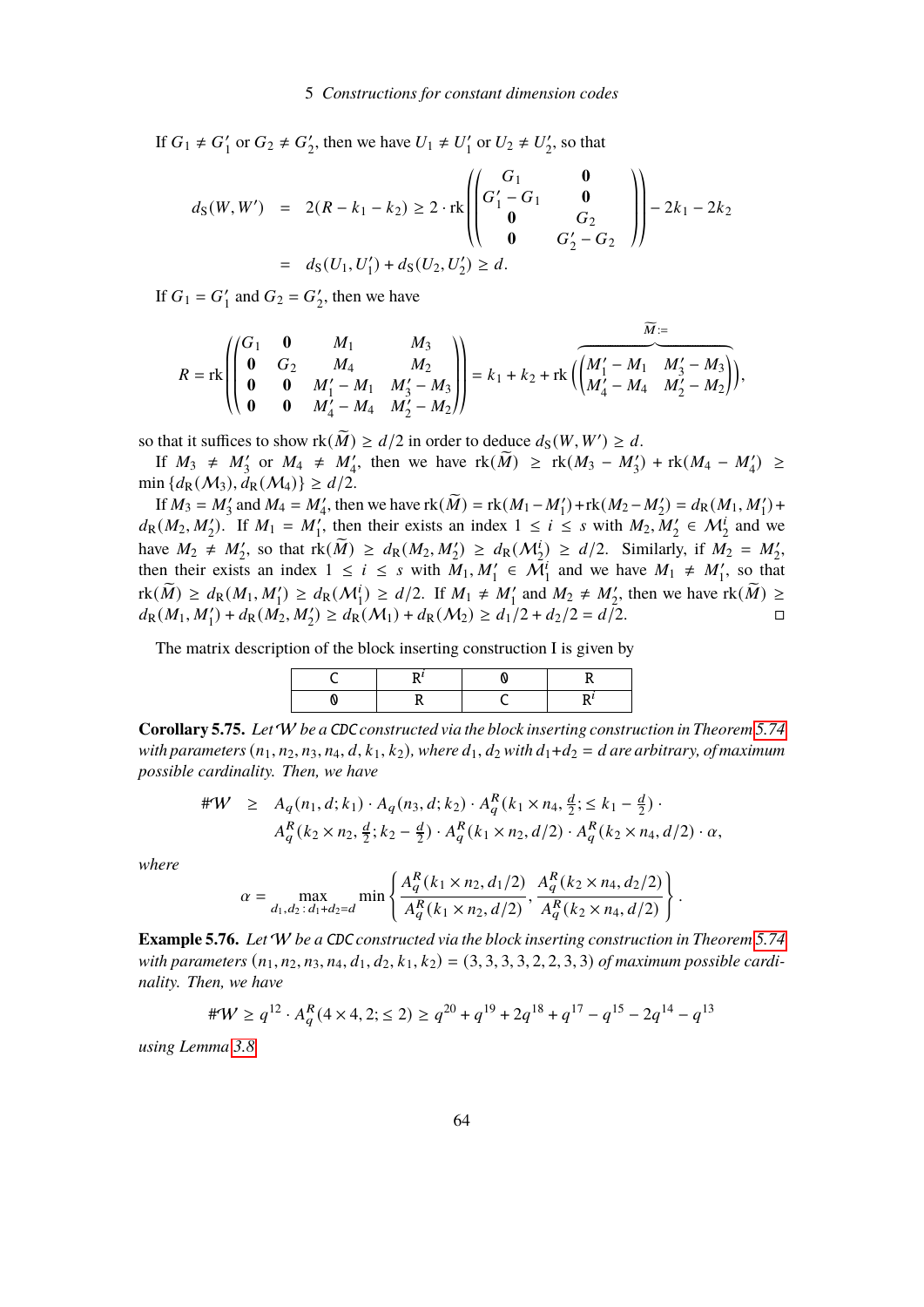Note that the upper rank bounds for the matrices in  $\mathcal{M}_3$  and  $\mathcal{M}_4$  are not necessary in the proof of Theorem [5.74](#page-64-0)

## <span id="page-66-1"></span>**Lemma 5.77.** *(Generalized linkage construction* + *block inserting construction)*

*Let* W<sup>1</sup> *be a* CDC *constructed via the generalized linkage construction in Theorem [5.16](#page-40-0) with* parameters (n'<sub>1</sub>  $\mathcal{L}_1', n_2', d, k$  and  $\mathcal{W}_2$  be a CDC constructed via the block inserting construction in *Theorem* [5.74](#page-64-0) with parameters  $(n_1, n_2, n_3, n_4, d_1, d_2, k_1, k_2)$ . If  $n'_1$  $n'_1 = n_1 + n_2, n'_2$  $n'_2 = n_3 + n_4,$  $d = d_1 + d_2$ , and  $k = k_1 + k_2$ , then  $W = W_1 \cup W_2$  is an  $(n'_1)$  $n'_1 + n'_2$  $\int_2$ ,  $d$ ;  $k$ )<sub>q</sub>–CDC with cardinality  $\#W = \#W_1 + \#W_2$ .

*Proof.* Let

$$
H = \begin{pmatrix} G_1 & M_1 & \mathbf{0} & M_3 \\ \mathbf{0} & M_4 & G_2 & M_2 \end{pmatrix} =: \begin{pmatrix} P_1 \\ P_2 \end{pmatrix}
$$

be the generator matrix of an arbitrary codeword  $W_2 \in W_2$ ,  $U_1 := \langle P_1 \rangle$ ,  $U_2 := \langle P_2 \rangle$ , and  $E_1, E_2$ be the special subspaces for  $W_1$  as in Lemma [5.18.](#page-41-3) Since dim( $W_2 \cap E_1$ ) ≥ dim( $U_1 \cap E_1$ ) ≥  $rk(G_1) - rk(M_3) \ge d/2$  and  $dim(W_2 \cap E_2) \ge dim(U_2 \cap E_2) \ge rk(G_2) - rk(M_4) \ge d/2$  we have  $d_S(\mathcal{W}_1, \mathcal{W}_2) \geq d$  by Lemma [5.18.](#page-41-3)

**Example 5.78.** *The* CDC *obtained from the block inserting construction I in Example [3.8](#page-12-0) is compatible with a* CDC *obtained from the generalized linkage construction with parameters*  $(n_1, n; 2, d, k) = (6, 6, 4, 6)$ *, so that* 

$$
A_q(12,4;6) \ge A_q(12,4;6) \ge q^{30} + A_q^R(6 \times 6, 2; \le 4) + q^{12} \cdot A_q^R(4 \times 4, 2; \le 2).
$$

*However, as mentioned after Example [5.76,](#page-65-0) the effort for the more complicated coset construction pays off, see Example [5.63.](#page-57-0)*

As a special case of the block inserting construction in Theorem [5.74](#page-64-0) we mention:

## <span id="page-66-0"></span>**Proposition 5.79.** *([\[160,](#page-98-2) Proposition 2.1])*

*Let*  $M_3$  *be a*  $(k_1 \times n_4, d/2; k_1 - d/2)_q$ –RMC,  $M_4$  *be a*  $(k_2 \times n_2, d/2; k_2 - d/2)_q$ –RMC,  $M_1$  *be a*  $(k_1 \times n_2, d_1/2)_q$ –RMC, and  $M_2$  be a  $(k_2 \times n_3, d_2/2)_q$ –RMC, where  $d_1 + d_2 = d$ . Let  $M_1^1, \ldots, M_1^s$ and  $M_2^1, \ldots, M_2^s$  be  $\frac{t}{2}$ -packings of cardinality s of  $M_1$  and  $M_2$ , respectively. With this let

$$
\left\{ \begin{pmatrix} I_{k_1} & M_1 & \mathbf{0}_{k_1 \times n_3} & M_3 \\ \mathbf{0}_{k_2 \times n_1} & M_4 & I_{k_2} & M_2 \end{pmatrix} : M_1 \in \mathcal{M}_1^i, M_3 \in \mathcal{M}_3, M_4 \in \mathcal{M}_4, M_2 \in \mathcal{M}_2^i \right\}
$$

*be a generating set of a subcode*  $W^i$  *for*  $1 \le i \le s$ . Then,  $W = \bigcup_{i=1}^s W^i$  *is an*  $(n_1 + n_2 + n_3 + \dots + n_s)$  $n_4$ ,  $d$ ;  $k_1 + k_2$ <sub> $q$ </sub>–CDC with cardinality

$$
\#\mathcal{W} = \sum_{i=1}^s \#\mathcal{W}^i = \#\mathcal{M}_3 \cdot \#\mathcal{M}_4 \cdot \sum_{i=1}^s \#\mathcal{M}_1^i \cdot \#\mathcal{M}_2^i.
$$

**Corollary 5.80.** Let W be a CDC constructed via Proposition [5.79](#page-66-0) with parameters  $(n_1, n_2, n_3, n_4, d, k_1, k_2)$ , *where*  $d_1$ ,  $d_2$  *with*  $d_1 + d_2 = d$  *are arbitrary, of maximum possible cardinality. Then, we have* 

$$
\#W \geq A_q^R(k_1 \times n_4, \frac{d}{2}; \leq k_1 - \frac{d}{2}) \cdot A_q^R(k_2 \times n_2, \frac{d}{2}; k_2 - \frac{d}{2}) \cdot A_q^R(k_1 \times n_2, d/2) \cdot A_q^R(k_2 \times n_4, d/2) \cdot \alpha,
$$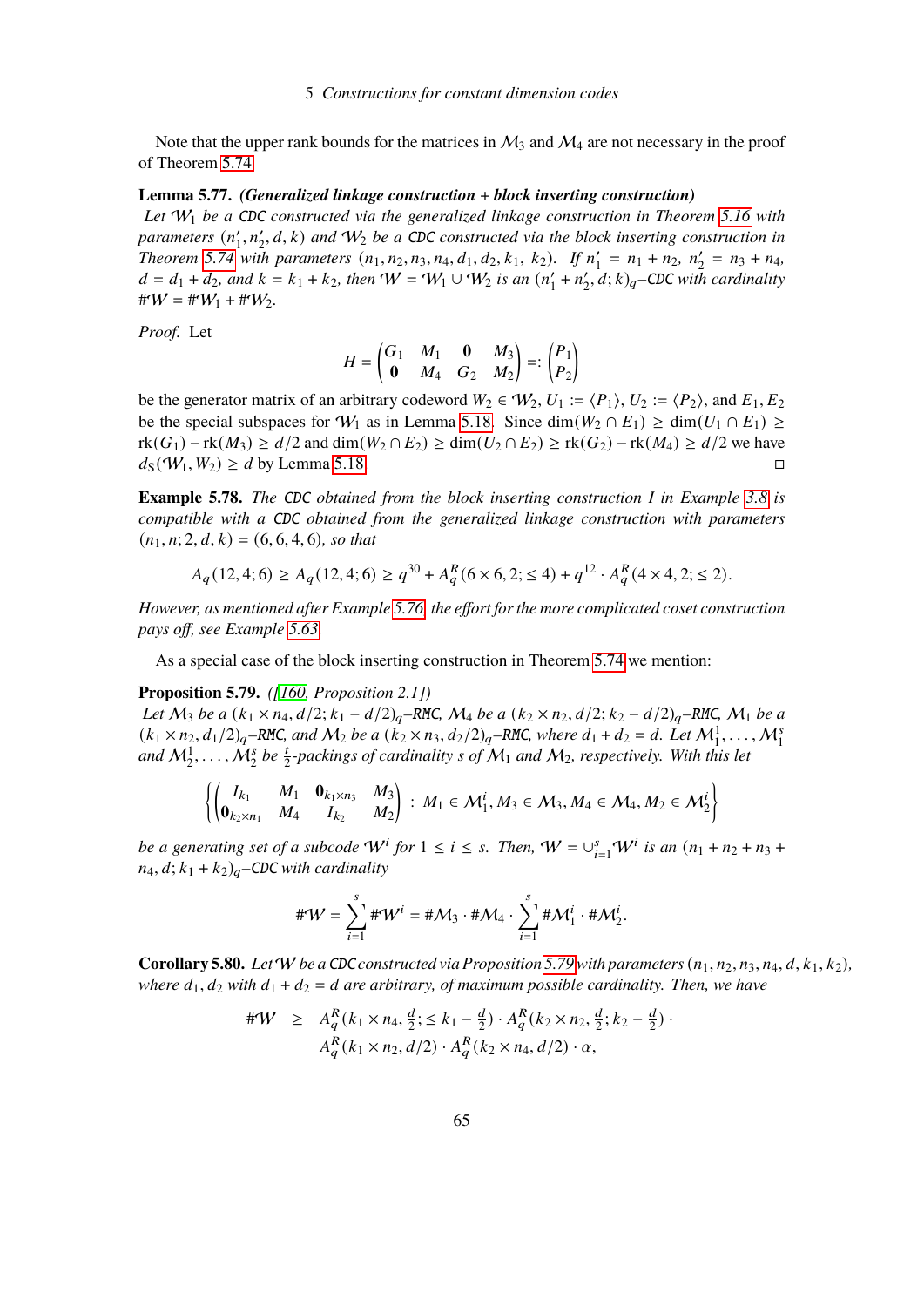*where*

$$
\alpha = \max_{d_1, d_2 \,:\, d_1 + d_2 = d} \min \left\{ \frac{A_q^R(k_1 \times n_2, d_1/2)}{A_q^R(k_1 \times n_2, d/2)}, \frac{A_q^R(k_2 \times n_4, d_2/2)}{A_q^R(k_2 \times n_4, d/2)} \right\}.
$$

**Example 5.81.** Let W be a  $(12, 4; 6)_q$ –CDC *obtained via the block inserting construction in Theorem* [5.74](#page-64-0) with parameters  $(n_1, n_2, n_3, n_4, d_1, d_2, k_1, k_2) = (4, 2, 2, 4, 2, 2, 4, 2)$ *. Let*  $M_4 =$  $\langle 0_{2\times2} \rangle$ *, so that we can assume* 

$$
\#W \ge q^{12} \cdot A_q^R(4 \times 4; 2 \le 2) \ge q^{20} + q^{19} + 2q^{18} + q^{17} - q^{15} - 2q^{14} - q^{13}.
$$

**Example 5.82.** Let W be a  $(12, 6, 6)_q$ –CDC *obtained via the block inserting construction in Theorem* [5.74](#page-64-0) *with parameters*  $(n_1, n_2, n_3, n_4, d_1, d_2, k_1, k_2) = (3, 3, 3, 3, 2, 4, 3, 3)$ *. Let*  $M_3 =$  $M_4 = \langle 0_{3\times3}\rangle$  *and choose*  $M_1 = M_2$  *as*  $(3 \times 3, 2)_q$ –MRD *codes, so that we can assume* #W  $\geq q^9$ .

In [\[159,](#page-97-3) Theorem 5] another inserting construction being compatible with the generalized linkage construction and the block inserting construction I was proposed as *block inserting construction II*. We give a slight generalization under the same name.

<span id="page-67-0"></span>**Theorem 5.83.** *(Block inserting construction II – cf. [\[159,](#page-97-3) Theorem 5], [\[160,](#page-98-2) Theorem 2.7]) Let* M *be a*  $(k_1 \times n_1, k_2 \times n_3, d/2; \leq k_1 + k_2 - d/2)_q$ –SRMC,  $C_1$  *be an*  $(n_2, d; k_1)_q$ –CDC, and be *a*  $C_2$  *be an*  $(n_4, d; k_2)_q$ *–CDC. With this, let* 

$$
\left\{ \begin{pmatrix} M_1 & G_1 & \mathbf{0}_{k_1 \times n_3} & \mathbf{0}_{k_1 \times n_4} \\ \mathbf{0}_{k_2 \times n_1} & \mathbf{0}_{k_2 \times n_2} & M_2 & G_2 \end{pmatrix} : G_1 \in \mathcal{G}_1, G_2 \in \mathcal{G}_2, (M_1, M_2) \in \mathcal{M} \right\}
$$

*be a generating set of a subspace code* W, where  $G_1$  *and*  $G_2$  *be generating sets of*  $C_1$  *and*  $C_2$ *, respectively. Then,* W *is an*  $(n_1 + n_2 + n_3 + n_4, d$ ;  $k_1 + k_2$ <sub>*q*</sub>–CDC *with cardinality*  $\#C_1 \cdot \#C_2 \cdot \#M$ .

*Proof.* Let

$$
H = \begin{pmatrix} M_1 & G_1 & \mathbf{0} & \mathbf{0} \\ \mathbf{0} & \mathbf{0} & M_2 & G_2 \end{pmatrix}
$$

be the generator matrix of an arbitrary codeword  $W \in W$ . Since  $k_1 + k_2 \geq \text{rk}(H) \geq \text{rk}(G_1) +$  $rk(G_2) = k_1 + k_2$ , every codeword is a  $(k_1 + k_2)$ -space. Let

$$
H' = \begin{pmatrix} M'_1 & G'_1 & \mathbf{0} & \mathbf{0} \\ \mathbf{0} & \mathbf{0} & M'_2 & G'_2 \end{pmatrix}
$$

be the generator matrix of another codeword  $W' \in W$ ,

$$
R := \text{rk}\left(\begin{pmatrix} M_1 & G_1 & \mathbf{0} & \mathbf{0} \\ \mathbf{0} & \mathbf{0} & M_2 & G_2 \\ M'_1 & G'_1 & \mathbf{0} & \mathbf{0} \\ \mathbf{0} & \mathbf{0} & M'_2 & G'_2 \end{pmatrix}\right) = \text{rk}\left(\begin{pmatrix} G_1 & \mathbf{0} & M_1 & \mathbf{0} \\ G'_1 - G_1 & \mathbf{0} & M'_1 - M_1 & \mathbf{0} \\ \mathbf{0} & G_2 & \mathbf{0} & M'_2 - M_2 \end{pmatrix}\right),
$$

and  $U_1 := \langle G_1 \rangle$ ,  $U_2 := \langle G_2 \rangle$ ,  $U'_1$  $i_1' := \langle G_1' \rangle$  $\langle \rangle, U_2'$  $v'_2 := \langle G'_2$  $\langle \rangle$ .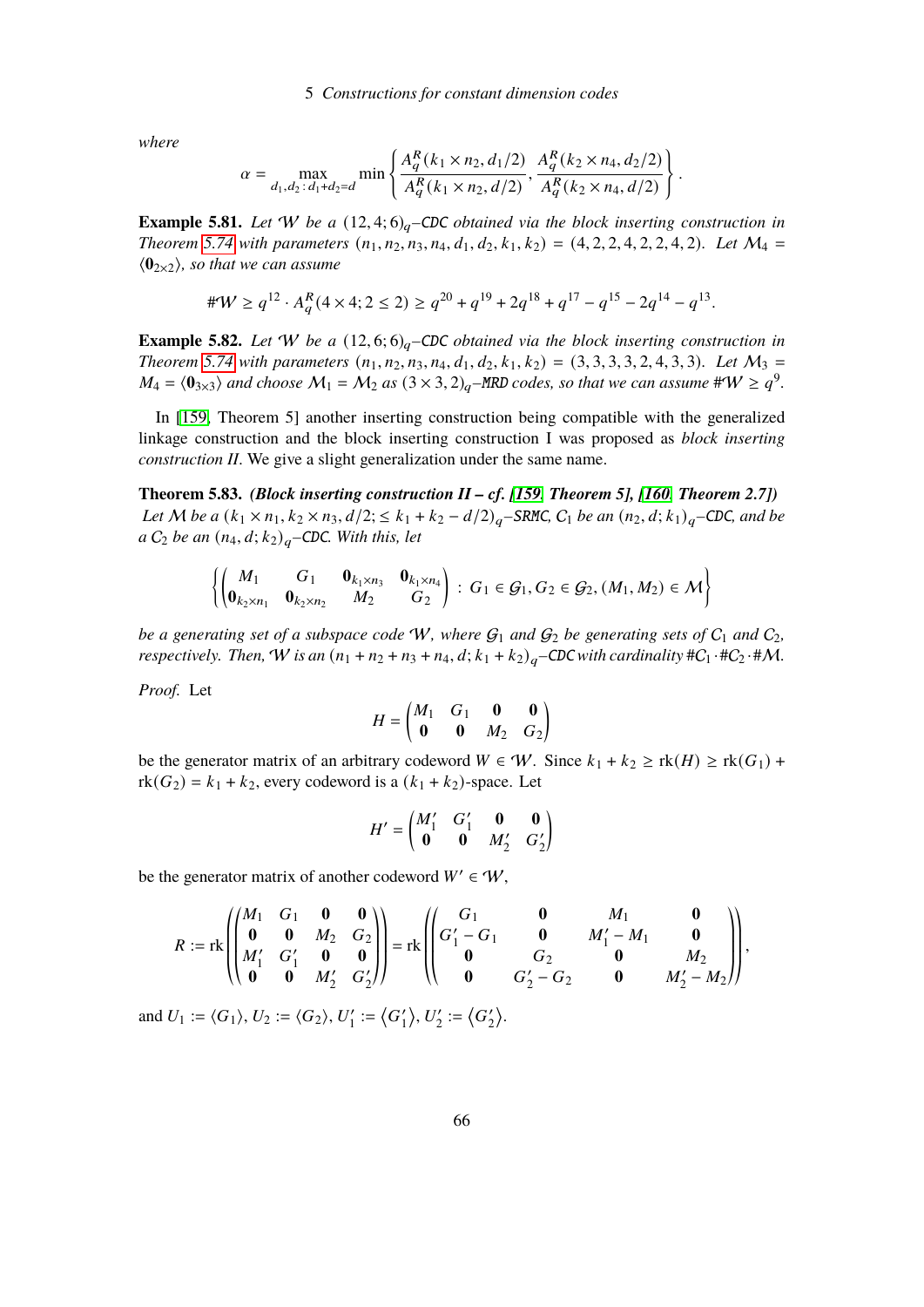If  $G_1 \neq G'_1$  $'_{1}$  or  $G_{2} \neq G'_{2}$ '<sub>2</sub>, then we have  $U_1 \neq U_1'$  $U_1'$  or  $U_2 \neq U_2'$  $v_2'$ , so that

$$
d_{S}(W, W') = 2(R - k_{1} - k_{2}) \ge 2 \cdot \text{rk} \left( \begin{pmatrix} G_{1} & \mathbf{0} \\ G_{1}^{\prime} - G_{1} & \mathbf{0} \\ \mathbf{0} & G_{2} \\ \mathbf{0} & G_{2}^{\prime} - G_{2} \end{pmatrix} \right) - 2k_{1} - 2k_{2}
$$

$$
= d_{S}(U_{1}, U_{1}') + d_{S}(U_{2}, U_{2}') \ge d.
$$

If  $G_1 = G'_1$  $'_1$  and  $G_2 = G'_2$  $\frac{1}{2}$ , then we have

$$
R = \text{rk}\begin{pmatrix} G_1 & \mathbf{0} & M_1 & \mathbf{0} \\ \mathbf{0} & G_2 & \mathbf{0} & M_2 \\ \mathbf{0} & \mathbf{0} & M_1' - M_1 & \mathbf{0} \\ \mathbf{0} & \mathbf{0} & \mathbf{0} & M_2' - M_2 \end{pmatrix} = k_1 + k_2 + \text{rk}(M_1' - M_1) + \text{rk}(M_2' - M_2),
$$

so that  $rk(M'_1 - M_1) + rk(M'_2 - M_2) \ge d_R(M_1, M'_1) + d_R(M_2, M'_2) \ge d/2$  implies  $d_S(W, W') \ge d/2$ d.

**Corollary 5.84.** *Let* W *be a* CDC *constructed via the block inserting construction II in Theorem* [5.83](#page-67-0) with parameters  $(n_1, n_2, n_3, n_4, d, k_1, k_2)$  *of maximum possible cardinality. Then, we have*

$$
\#W \ge A_q(n_2, d; k_1) \cdot A_q(n_4, d; k_2) \cdot A_q^R(k_1 \times n_1, k_2 \times n_3) \le k_1 + k_2 - d/2).
$$

**Example 5.85.** Let W be the  $(12, 6, 6)_q$ –CDC *obtained via the block inserting construction II* in Theorem [5.83](#page-67-0) with parameters  $(n_1, n_2, n_3, n_4, d, k_1, k_2) = (3, 3, 3, 3, 6, 3, 3)$  *of maximum possible cardinality. Since*  $A_q(3, 6; 3) = 1$  *we can assume*  $\#M \ge A_q(3 \times 3, 3 \times 3, 3 \times 3) \ge$  $q^5 + q^4 + 2q^3 - q^2 - q$  using Example [3.31](#page-18-0) for the later estimation.

We remark that the variant of the block inserting construction II in [\[159,](#page-97-3) Theorem 5] gives a subcode of cardinality  $q^5 + q^4 + q^3 - q^2 - q$ , i.e.,  $q^3$  codewords less.

Note that the upper rank bounds for the matrices in  $M$  are not necessary in the proof of Theorem [5.83](#page-67-0)

### **Lemma 5.86.** *(Generalized linkage constr.* + *block inserting construction I,II)*

*Let* W<sup>1</sup> *be a* CDC *constructed via the generalized linkage construction in Theorem [5.16](#page-40-0) with* parameters (n'  $\mathcal{L}_1', n_2', d, k$ ),  $\mathcal{W}_2$  *be a CDC constructed via the block inserting construction I in Theorem* [5.74](#page-64-0) with parameters  $(n_1, n_2, n_3, n_4, d_1, d_2, k_1, k_2)$ , and  $W_3$  be a CDC constructed via *the block inserting construction II in Theorem* [5.83](#page-67-0) with parameters  $(n_1, n_2, n_3, n_4, d, k_1, k_2)$ . *If*  $n'_1$  $n'_1 = n_1 + n_2, n'_2$  $y'_2 = n_3 + n_4$ ,  $d = d_1 + d_2$ ,  $k = k_1 + k_2$ ,  $k_1 \ge d/2$ , and  $k_2 \ge d/2$ , then  $W = W_1 \cup W_2 \cup W_3$  is an  $(n_1)$  $n'_1 + n'_2$  $Z'_{2}$ ,  $d$ ;  $k)_{q}$ –CDC with cardinality  $\#W = \#W_{1} + \#W_{2} + W_{3}$ .

*Proof.* From Lemma [5.77](#page-66-1) we conclude that  $W' := W_1 \cup W_2$  is an  $(n'_1)$  $n'_1 + n'_2$  $\chi'_{2}$ ,  $d; k$ )<sub>q</sub>-CDC with cardinality  $\#W' = \#W_1 + \#W_2$ . So, let

$$
H_3 = \begin{pmatrix} M_1 & G_1 & \mathbf{0} & \mathbf{0} \\ \mathbf{0} & \mathbf{0} & M_2 & G_2 \end{pmatrix} =: \begin{pmatrix} P_1 \\ P_2 \end{pmatrix}
$$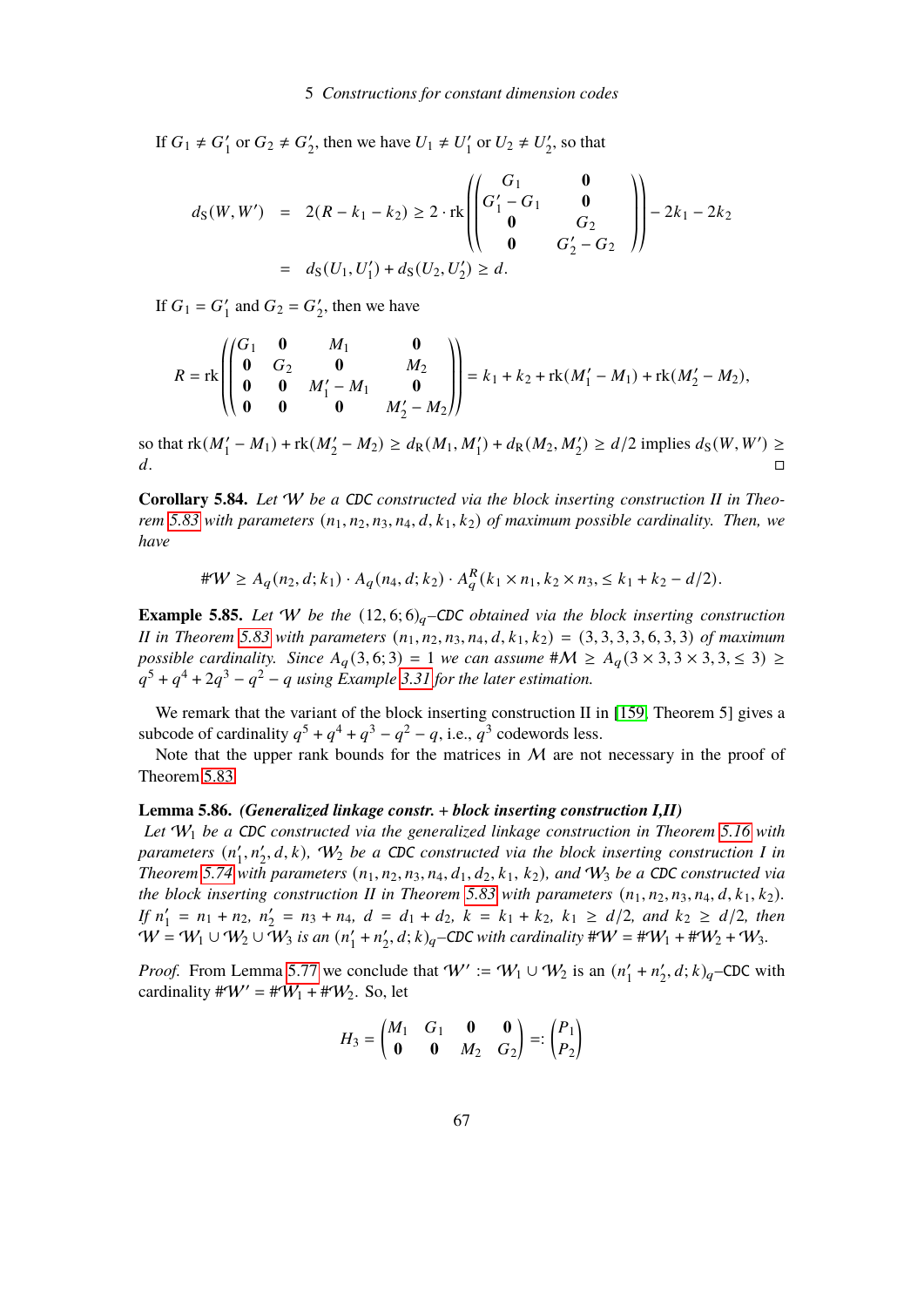be the generator matrix of an arbitrary codeword  $W_3 \in W_3$ ,  $U_1 := \langle P_1 \rangle$ ,  $U_2 := \langle P_2 \rangle$ , and  $E_1, E_2$ be the special subspaces for  $W_1$  as in Lemma [5.18.](#page-41-3) Since dim( $W_3 \cap E_1$ ) ≥ dim( $U_1 \cap E_1$ ) =  $rk(G_1) = k_1 \ge d/2$  and  $dim(W_2 \cap E_2) \ge dim(U_2 \cap E_2) = rk(G_2) = k_2 \ge d/2$  we have  $d_S(\mathcal{W}_1, W_3) \geq d$  by Lemma [5.18.](#page-41-3)

Now let

$$
H_2 = \begin{pmatrix} G'_1 & M'_1 & \mathbf{0} & M'_3 \\ \mathbf{0} & M'_4 & G'_2 & M'_2 \end{pmatrix}
$$

be the generator matrix of an arbitrary codeword  $W_2 \in W_2$ . Observe that the pivot vector  $v(H_3)$ of  $H_3$  is contained in  $\left(\begin{matrix} n_1 \\ k_2 \end{matrix}\right)$  $\binom{n_1}{k_1}, \binom{n_2}{0}, \binom{n_3}{k_2}$  $\binom{n_3}{k_2}$ ,  $\binom{n_4}{0}$ . Since  $rk(M_1) + rk(M_2) \leq k_1 + k_2 - d/2$  we have  $d_H(v(H_3), v(H_2)) \geq d$ , so that  $d_S(W_3, W_2) \geq d$ .

**Example 5.87.** Let  $W_1$  be a CDC constructed via the generalized linkage construction in *Theorem* [5.16](#page-40-0) with parameters  $(n_1, n_2, d, k) = (6, 6, 6)$ ,  $W_2$  be a CDC constructed via the *block inserting construction I in Theorem [5.74](#page-64-0) with parameters*  $(n_1, n_2, n_3, n_4, d_1, d_2, k_1, k_2)$ (3, 3, 3, 3, 2, 4, 3, 3)*, and* W<sup>3</sup> *be a* CDC *constructed via the block inserting construction II in Theorem* [5.83](#page-67-0) with parameters  $(n_1, n_2, n_3, n_4, d, k_1, k_2) = (3, 3, 3, 3, 6, 3, 3)$ *. Then, considering the*  $(12, 6; 6)<sub>q</sub>$ *–CDC yields* 

$$
A_q(12,6;6) \ge q^{24} + A_q^R(6 \times 6, 3; \le 3) + q^9 + A_q(3 \times 3, 3 \times 3, 3; \le 3)
$$
  
\n
$$
\ge q^{24} + q^{15} + q^{14} + 2q^{13} + 3q^{12} + 3q^{11} + 3q^{10} + 3q^9 + q^8 - q^7 - 2q^6
$$
  
\n
$$
-2q^5 - 2q^4 - q^3 - 3q^2 - 2q
$$

*using*  $A_{a}^{R}$  (6×6, 3; ≤ 3) ≥  $\begin{bmatrix} 6 \\ 3 \end{bmatrix}$  ${}_{3}^{6}$ <sub>3</sub> $_{q}$  $(q^{6} - 1) + 1 = q^{15} + q^{14} + 2q^{13} + 3q^{12} + 3q^{11} + 3q^{10} + 2q^{9} + q^{8} - q^{7} 2q^6 - 3q^5 - 3q^4 - 3q^3 - 2q^2 - q$  from Lemma [3.8](#page-12-0) and the lower bound for  $A_q(3 \times 3, 3 \times 3, 3; \leq 3)$ *from Example* [3.31.](#page-18-0) *For*  $q = 2$  *we e.g. have*  $A_2(12, 6; 6) \ge 16865672$ .

# **5.6 Combining constant dimension codes geometrically**

So far we have combined generating sets of CDCs and matrices of RMCs in order to obtain generating sets of CDCs. Now we want to describe a different possibility how smaller CDCs can be combined to larger CDCs. In [\[48\]](#page-90-2) the authors combined several  $(6, 4; 3)<sub>q</sub>$ -CDCs to show  $A_q(9, 4; 3) \ge q^{12} + 2q^8 + 2q^7 + q^6 + q^5 + q^4 + 1$ , which improves upon the previously best known lower bound  $A_q(9, 4; 3) \ge q^{12} + 2q^8 + 2q^7 + q^6 + 1$ , which was obtained from the improved linkage construction. In [\[155\]](#page-97-4) the mentioned lower bound was further improved to  $A_q(9, 4; 3) \ge q^{12} + 2q^8 + 2q^7 + q^6 + 2q^5 + 2q^4 - 2q^2 - 2q + 1$ . Here we want to present the generalization of this approach as introduced in [\[47\]](#page-90-0). The idea is to use a CDC  $C \subseteq \mathcal{G}_a(k+t, k)$  and an s-space S outside of PG( $k+t-1, k$ ), i.e., we want to use PG( $k+t-1, q$ )×S  $\cong$  PG( $k+s+t-1, q$ ) as ambient space of the resulting CDC. For each codeword  $U \in \mathcal{C}$  we consider the  $(k + s)$ -space  $D := U \times S \cong PG(k + s - 1, q)$ . In D we can choose an  $(k + s, d; k)_q$ –CDC that contains U as a specific codeword and whose codewords intersect  $S$  in at most a certain dimension. More precisely, we assume that we have a list of choices for the chosen CDC in  $D$ .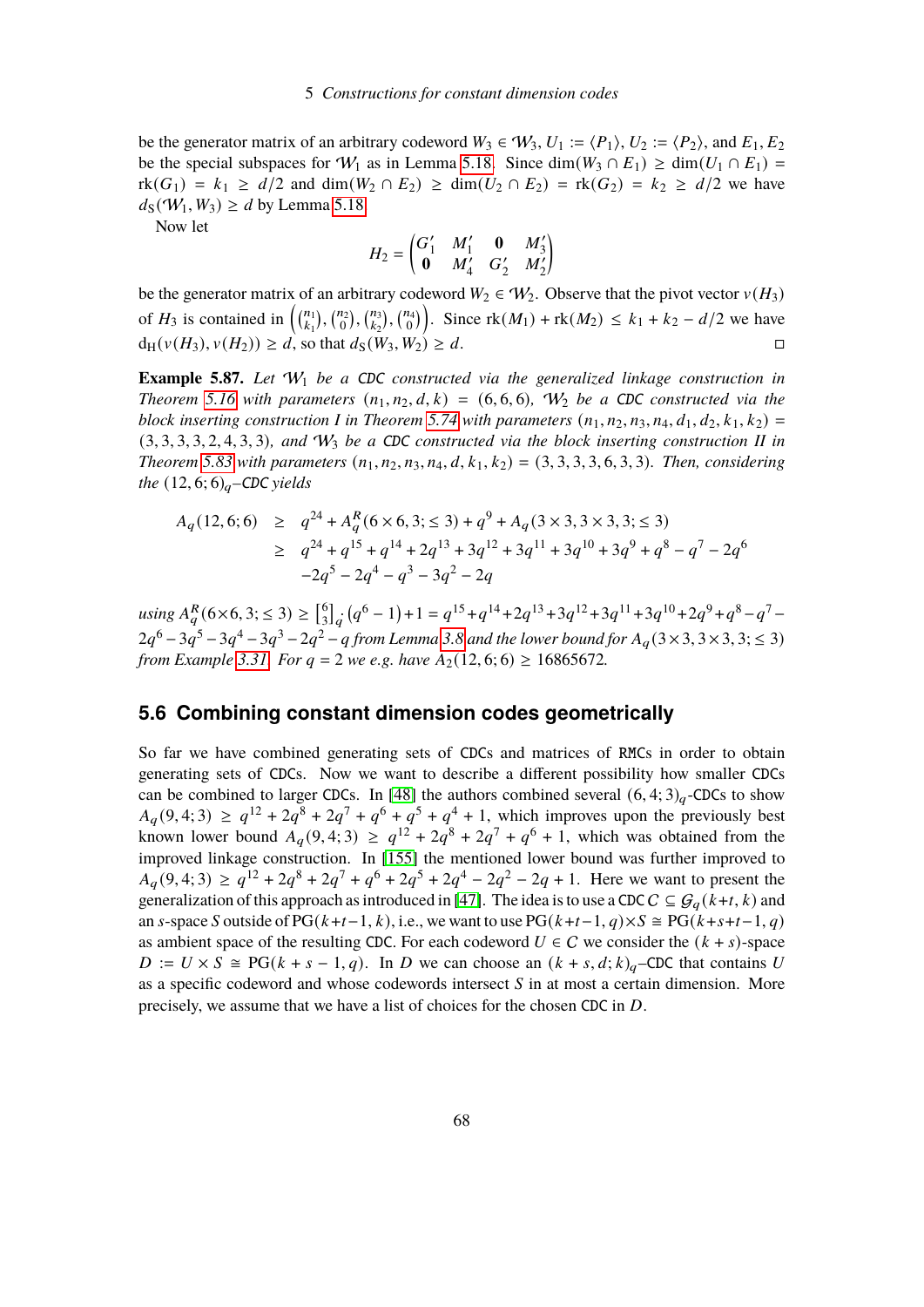<span id="page-70-1"></span>**Definition 5.88.** An  $(n, d, k)$ -sequence of CDCs is a list  $(\mathcal{D}_0, \ldots, \mathcal{D}_r)$  of  $(n, d; k)_q$ -CDCs such *that for each index*  $0 \le i \le r$  *there exists a codeword*  $U \in \mathcal{D}_i$  *and a disjoint*  $(n - k)$ *-subspace* S *such that*  $\dim(U' \cap S) \leq i$  *for all*  $U' \in \mathcal{D}_i$ *, where*  $r = k - \frac{d}{2}$  $\frac{a}{2}$ .

We remark that an LMRD code gives an example for  $\mathcal{D}_0$  and for  $\mathcal{D}_i$ , with  $i \geq 1$ , we can take  $\mathcal{D}_0$ . Another possibility is to start with an arbitrary  $(n, d; k)_q$ -CDC, pick the special subspace S, and remove all codewords whose dimension of the intersection with  $S$  is too large.

Assume that U and U' are two different codewords of C and  $D = U \times S$  and  $D' = U' \times S$  are the corresponding  $(k + s)$ -spaces into which we insert codewords from an  $(k + 2, d; k)_{q}$ –CDC. If U and U' have a relatively large dimension of their intersection, so have  $D$  and  $D'$ . In order to guarantee a minimum subspace distance of at least  $d$  between a codeword in  $D$  and a codeword in  $D'$ , we can reduce the allowed dimension of the intersection of the codewords with  $S$ . To this end we introduce:

**Definition 5.89.** *A list*  $(C_0, \ldots, C_r)$  *is called a distance-partition of an*  $(n, d; k)_q$ –CDC C, where  $r = k - \frac{d}{2}$  $\frac{d}{2}$ , if  $C_0, \ldots, C_r$  is a partition of C and  $\bigcup_{j=0}^{i} C_j$  is an  $(n, 2k-2i; k)_q$ –CDC for all  $0 \le i \le r$ .

A trivial distance-partition of an  $(n, d; k)_{q}$ –CDC C is given by  $(\emptyset, \ldots, \emptyset, C)$ . A subcode  $C' ⊆ C$  with maximal subspace distance  $d = 2k$  is called a *partial-spread subcode*. Given such a partial-spread subcode C', if  $d < 2k$ , then  $(C', \emptyset, \ldots, \emptyset, C\setminus C')$  is a distance-partition of C.

<span id="page-70-0"></span>**Lemma 5.90.** *(*[\[47,](#page-90-0) *Lemma 5.3]) Let*  $(C_0, \ldots, C_r)$  *be a distance-partition of a*  $(k+t, d; k)_q$ –CDC C and  $(D_0, \ldots, D_r)$  be a  $(k + s, d, k)$ -sequence, where  $r = k - \frac{d}{2}$  $\frac{d}{2}$ *. If*  $\mathcal{A}$  *is an*  $(s, d; k)q$ <sup>*-CDC*,</sup> *then there exists a*  $(k + s + t, d; k)_q$ –CDC C' with cardinality

$$
\#C' = \#\mathcal{A} + \sum_{i=0}^r \#C_i \cdot \#\mathcal{D}_{r-i}.
$$

Here  $A$  is a CDC that we can insert into the special subspace  $S$  and the combination of codewords in  $C_i$  with CDC  $\mathcal{D}_{r-i}$  ensures that the subspace distance between a codeword of the resulting CDC in  $D$  and a codeword in  $D'$ , using the notation from above, has a subspace distance of at least  $d$ . For more details we refer to the proof of [\[47,](#page-90-0) Lemma 5.3].

As examples we describe the application of Lemma [5.90](#page-70-0) for the construction of CDCs reaching the lower bound for  $A_q(9, 4; 3)$  and  $A_q(10, 4; 3)$  presented in [\[155\]](#page-97-4). First we construct a  $(6, 4, 3)$ sequence  $(\mathcal{D}_0, \mathcal{D}_1)$ . Here we choose  $\mathcal{D}_0$  as an LMRD code of cardinality  $q^6$  and  $\mathcal{D}_1$  as a  $(6, 4; 3)_q$ -CDC with cardinality  $q^6 + 2q^2 + 2q$ . The latter needs a bit more explanation. Choose a  $(6, 4; 3)_q$ –CDC  $\mathcal{D}'_1$  of cardinality  $q^6 + 2q^2 + 2q + 1$ , see [\[49,](#page-90-3) [132\]](#page-96-2), and assume that U and S are two disjoint codewords. Here U and S have the same meanings as above, i.e., U is a special codeword and S is the special subspace used in the construction of the  $(s + k)$ -space  $D = U \times S$ . With this let  $\mathcal{D}_1$  arise from  $\mathcal{D}'_1$  by removing the codeword S. Since  $\mathcal{D}'_1$ , as well as  $\mathcal{D}_1$ , is a  $(6, 4; 3)_q$ -CDC every codeword of  $\mathcal{D}_1$  has an intersection of dimension at most 1 with S, which is what we need according to Definition [5.88.](#page-70-1)

For  $A_q(9, 4; 3)$ , we choose the CDC C needed in Lemma [5.90](#page-70-0) as a  $(6, 4; 3)_q$ –CDC with cardinality  $q^6 + 2q^2 + 2q + 1$ , see [\[49,](#page-90-3) [132\]](#page-96-2). In order to determine a distance-partition  $(C_0, C_1)$  of C, we need to find a large partial-spread subcode of C. In [\[48,](#page-90-2) Theorem 3.12], it is shown that we can choose  $C_0$  of cardinality  $q^3 - 1$  if we choose C as constructed in [\[49\]](#page-90-3). However, as shown in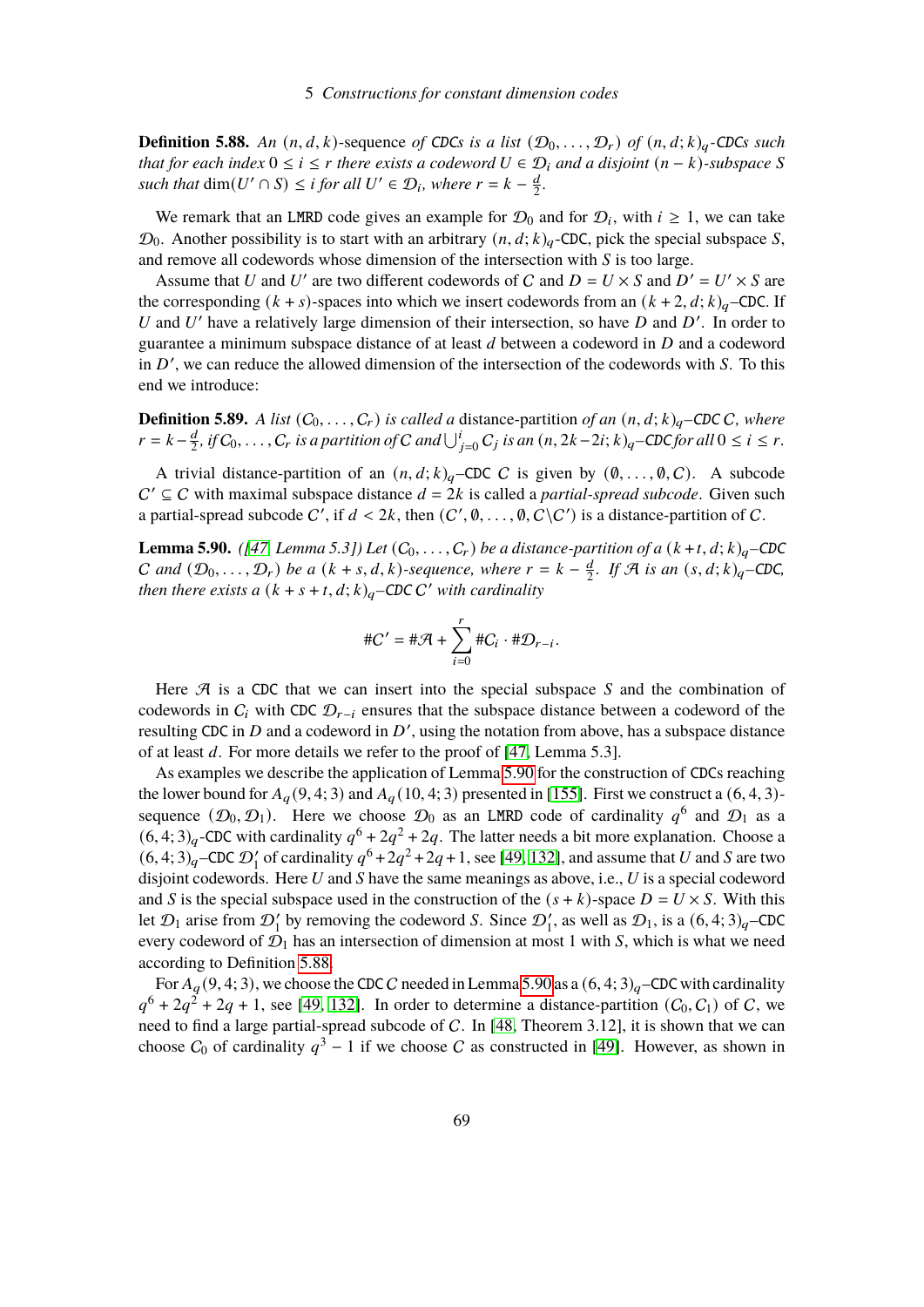[\[155\]](#page-97-4), the same can be done if we choose C as constructed in [\[132\]](#page-96-2).<sup>[2](#page-0-0)</sup> As subcode A we choose a single 3-space, so that we obtain

$$
A_q(9,4;3) \ge 1 + \#C_0 \cdot \#D_1 + \#C_1 \cdot \#D_0
$$
  
=  $1 + (q^3 - 1) \cdot (q^6 + 2q^2 + 2q) + (q^6 - q^3 + 2q^2 + 2q + 2) \cdot q^6$   
=  $q^{12} + 2q^8 + 2q^7 + q^6 + 2q^5 + 2q^4 - 2q^2 - 2q + 1$ .

For  $A_q(10, 4; 3)$  we choose C as the  $(7, 4; 3)_q$ -CDC of cardinality  $q^8 + q^5 + q^4 + q^2 - q^4$ constructed in [\[131,](#page-95-4) Theorem 4]. Again we need to find a large partial-spread subcode  $C_0$  of  $C$ . Here  $\#C_0 = q^4$  can be achieved, see [\[155\]](#page-97-4). Thus, we obtain

$$
A_q(10,4;3) \ge 1 + \#C_0 \cdot \#D_1 + \#C_1 \cdot \#D_0
$$
  
= 1 + q<sup>4</sup> \cdot (q<sup>6</sup> + 2q<sup>2</sup> + 2q) + (q<sup>8</sup> + q<sup>5</sup> + q<sup>2</sup> - q) \cdot q<sup>6</sup>  
= q<sup>14</sup> + q<sup>11</sup> + q<sup>10</sup> + q<sup>8</sup> - q<sup>7</sup> + 2q<sup>6</sup> + 2q<sup>5</sup> + 1.

The determination of a large partial-spread subcode is mostly the hardest part in the analytic evaluation of the construction of Lemma [5.90.](#page-70-0) However, if C contains an  $(n, d; k)$ –CDC that contains an LMRD code as a subcode, then it contains an  $(n, 2k; k)$ –CDC as a subcode that is again an LMRD code, i.e., a partial-spread subcode.

## **Research problem**

Determine large partial-spread subcodes for constructions of CDCs from the literature.

We remark that Lemma [5.90](#page-70-0) was used in [\[47\]](#page-90-0) to construct lower bounds for  $A_q(3k,4;k)$ , where  $k \geq 3$ , for  $A_q(16, 4; 4)$ , and for  $A_q(6k, 2k; 2k)$ , where  $k \geq 4$  is even.

### **Research problem**

Use Lemma [5.90](#page-70-0) for the construction of large CDCs for further parameters or improve the known constructions.

# **5.7 Other constructions for constant dimension codes**

The list of constructions for CDCs presented in the previous subsections is far from being exhaustive. There are several constructions based on geometric concepts, see e.g. [\[52\]](#page-90-4) for an overview and e.g. [\[51,](#page-90-5) [50\]](#page-90-6). As examples we mention two explicit and rather general parametric lower bounds.

**Theorem 5.91.** *([\[51,](#page-90-5) Theorem 3.8])*

 $2$ This can be made more precise in the language of linearized polynomials. For [\[132,](#page-96-2) Lemma 12, Example 4] the representation  $\mathbb{F}_q^6 \cong \mathbb{F}_{q^3} \times \mathbb{F}_{q^3}$  is used and the planes removed from the lifted MRD code correspond to  $ux^q - u^q$  for  $u \in \mathbb{F}_{q^3}$ , so that the monomials  $ax$  for  $a \in \mathbb{F}_{q^3} \setminus \{0\}$  correspond to a partial-spread subcode of cardinality  $q^3 - 1$ .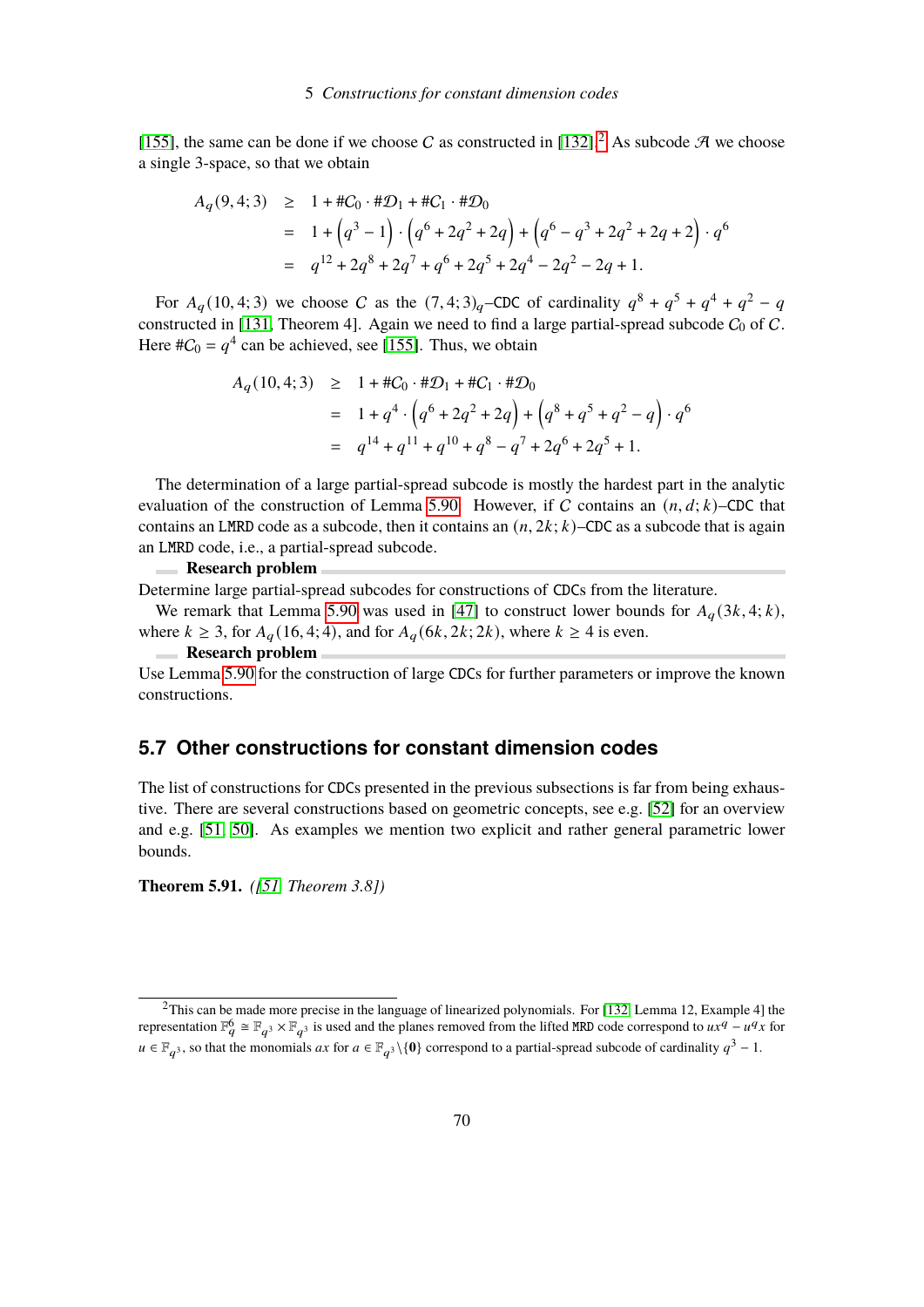*If*  $n \geq 4$  *is even, then*  $A_q(2n, 4; n) \geq$ 

$$
q^{n^{2}-n} + \sum_{r=2}^{n-2} {n \brack r}_q \sum_{j=2}^r (-1)^{(r-j)} {r \brack j}_q q^{r-j \choose 2} (q^{n(j-1)} - 1) + \left[ \frac{n}{2} \right]_{q^2} \left( \left[ \frac{n}{2} \right]_{q^2} - 1 \right)
$$
  
+
$$
(q+1) \left( \prod_{i=1}^{n-1} (q^i + 1) - 2q^{\frac{n(n-1)}{2}} + q^{\frac{n(n-2)}{4}} \prod_{i=1}^{\frac{n}{2}} (q^{2i-1} - 1) \right) - q \cdot |G| + 1
$$

*using*

$$
|G| = 2\prod_{i=1}^{n/2-1} (q^{2i} + 1) - 2q^{(n(n-2)/4)}
$$

*if*  $n/2$  *is odd and* 

$$
|G| = 2\prod_{i=1}^{n/2-1} (q^{2i} + 1) - 2q^{(n(n-2)/4)} + q^{n(n-4)/8} \prod_{i=1}^{n/4} (q^{4i-2} - 1)
$$

 $if n/2 is even.$ 

**Theorem 5.92.** *([\[51,](#page-90-0) Theorem 3.11]) If*  $n \geq 5$  *is odd, then*  $A_q(2n, 4; n) \geq$ 

$$
q^{n^{2}-n} + \sum_{r=2}^{n-2} {n \choose r}_q \sum_{j=2}^r (-1)^{(r-j)} {r \choose j}_q q^{r-j} (q^{n(j-1)} - 1) + y(y-1) + 1
$$
  
+ 
$$
\prod_{i=1}^{n-1} (q^{i} + 1) - q^{\frac{n(n-1)}{2}} - {n \choose 1}_q \left( q^{\frac{(n-1)(n-2)}{2}} - q^{\frac{(n-1)(n-3)}{4}} \prod_{i=1}^{\frac{n-1}{2}} (q^{2i-1} - 1) \right),
$$

 $using y := q^{n-2} + q^{n-4} + \cdots + q^3 + 1.$ 

Riemann–Roch spaces can be used to construct CDCs, see [\[22,](#page-88-0) [108\]](#page-94-0). Removing and replacing codewords of lifted MRD codes was the basis of a few specific constructions, see [\[131,](#page-95-0) [132\]](#page-96-0). An entire theoretic framework for such approaches was introduced in [\[4\]](#page-87-0). For MRD codes linearity plays an important and natural role. A variant of the concept is considered in [\[38\]](#page-89-0), see also [\[189\]](#page-100-0). Another well studied class are so-called cyclic subspace codes, see e.g. [\[26,](#page-88-1) [44,](#page-90-1) [161,](#page-98-0) [184,](#page-99-0) [187,](#page-99-1) [188,](#page-100-1) [194\]](#page-100-2). In principle one can start with any construction of a CDC and check if it can be extended by further codewords. This approach was e.g. successful for the  $(7, 4; 3)<sub>q</sub>$ –CDC of cardinality 6977 constructed in [\[131\]](#page-95-0). Here, an extension by an additional codeword was possible, so that  $A_3(7, 4; 3) \ge 6978$ , see [\[122\]](#page-95-1). However, even for moderate parameters  $\begin{bmatrix} n \\ k \end{bmatrix}$  $\binom{n}{k}_q$  gets huge rather soon, so that one faces algorithmical problems. In [\[227\]](#page-102-0) the extension problem is restricted to the set  $C_1$ ,  $C_2$  of codewords of two CDCs. More precisely, the problem of the determination of the largest CDC with codewords in  $C_1 \cup C_2$  was formulated as a minimum point-covering problem for a bipartite graph that can be solved in polynomial time. As example the improved lower bounds  $A_2(8, 4; 3) \ge 1331$  and  $A_2(8, 4; 4) \ge 4802$  were obtained in [\[227\]](#page-102-0).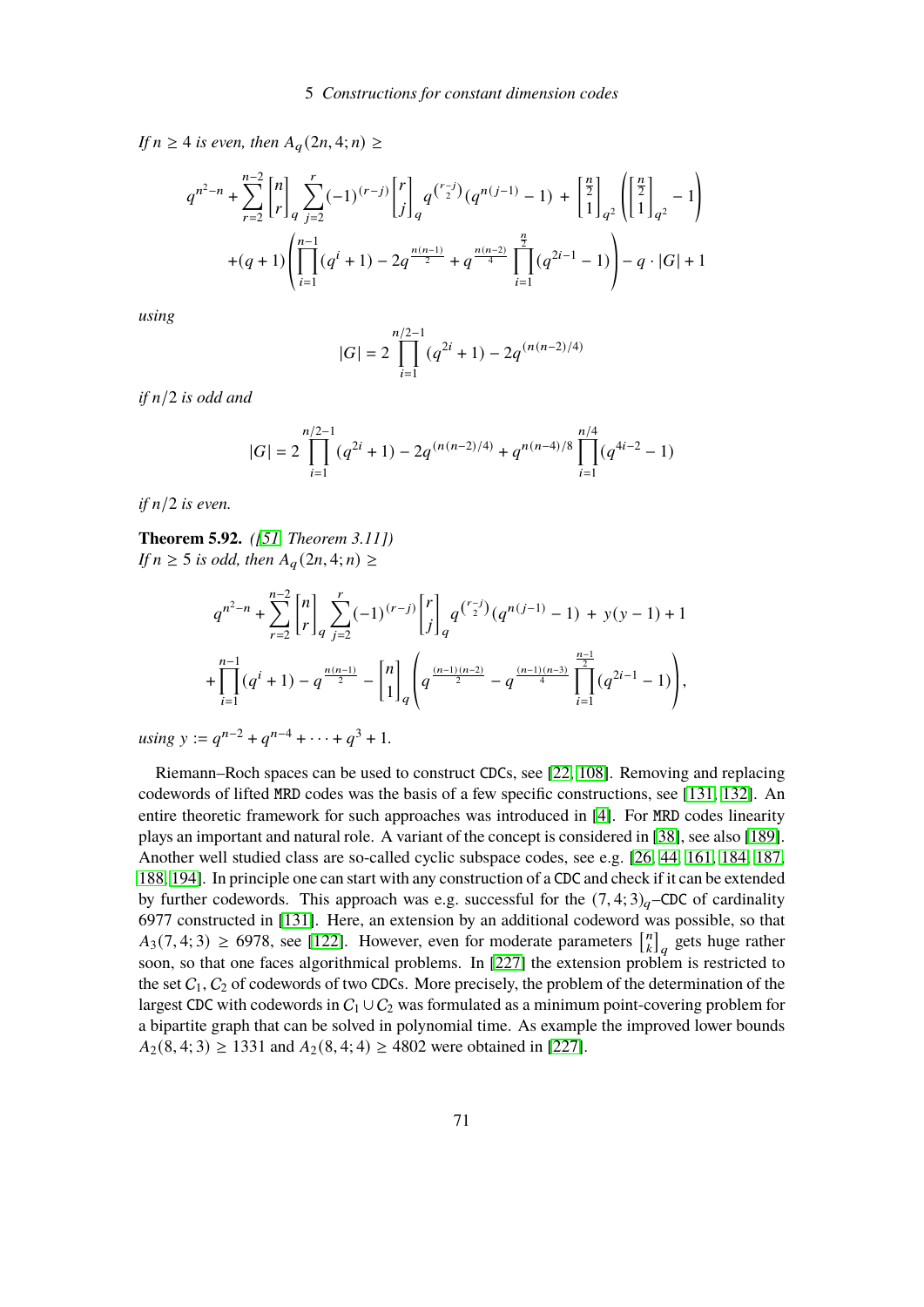# **6 On the existence of a binary q-analog of the Fano plane**

For the binary case  $q = 2$  the smallest unknown value  $A_q(n, d; k)$  is  $A_2(7, 4; 3)$ . Inequality [\(4.5\)](#page-23-0) of the Johnson bound gives

$$
A_2(7,4;3) \le \left\lfloor \frac{127 \cdot A_2(6,4;2)}{7} \right\rfloor = 381
$$

since  $A_2(6, 4; 2) = 21 = 3 \cdot 7$  due to the existence of a 2-spread in PG(6, 2). Also the improved Johnson bound in Theorem [4.42](#page-32-0) cannot give a tighter bound since in a  $(7, 4; 3)_2$ –CDC  $C_{381}$  of cardinality 381 every point is contained in exactly 21 codewords. Also the anticode bound yields the upper bound  $A_2(7, 4; 3) \leq \begin{bmatrix} 7 \\ 2 \end{bmatrix}$  $\binom{7}{2}$ <sub>2</sub>/ $\binom{3}{2}$  $2_{22}^{3}$  = 381, so that any line is contained in exactly one codeword of  $C_{381}$ . If  $C_{381}$  exists, then it is a so-called *q*-design and called *binary q*-analog of the *Fano plane*.

**Exercise 6.1.** *Show*  $\# \{ U \in C_{381} : U \leq K \} = 5$  *and*  $\# \{ H \in C_{381} : U \leq K \} = 45$  *for each*  $K ∈ G<sub>2</sub>(7, 5)$  *and each hyperplane*  $H ∈ G<sub>2</sub>(7, 6)$ *. For each point* P *and each hyperplane* H *with*  $P \leq H$  show that # { $U \in C_{381}$  :  $P \leq U \leq H$ } = 5.

### <span id="page-73-0"></span>**Theorem 6.2.** *([\[145,](#page-97-0) Theorem 1])*

*The automorphism group of a binary q-analog of the Fano plane is either trivial or of order* 2*. In the latter case, up to conjugacy in* GL(7, 2) *the automorphism group is represented by*

|  |  |  | $\left(\begin{array}{ccc} 0 & 1 & 0 & 0 & 0 & 0 & 0 \\ 1 & 0 & 0 & 0 & 0 & 0 & 0 \\ 0 & 0 & 0 & 1 & 0 & 0 & 0 \\ 0 & 0 & 1 & 0 & 0 & 0 & 0 \\ 0 & 0 & 0 & 1 & 0 & 0 & 0 \\ 0 & 0 & 0 & 0 & 0 & 0 & 0 \\ 0 & 0 & 0 & 0 & 0 & 0 & 0 \\ 0 & 0 & 0 & 0 & 0 & 0 & 0 \\ 0 & 0 & 0 & 0 & 0 & 0 & 0 \\ 0 & 0 & 0 & 0 & 0 & 0 & 0 \\ $ |  |  |
|--|--|--|-------------------------------------------------------------------------------------------------------------------------------------------------------------------------------------------------------------------------------------------------------------------------------------------------------------------------------|--|--|
|  |  |  | $\left( \begin{smallmatrix} 0&0&1&0&0&0&0\ 0&0&0&0&0&1&0\ 0&0&0&0&1&0&0\ 0&0&0&0&0&0&1 \end{smallmatrix} \right)$                                                                                                                                                                                                             |  |  |
|  |  |  |                                                                                                                                                                                                                                                                                                                               |  |  |
|  |  |  |                                                                                                                                                                                                                                                                                                                               |  |  |
|  |  |  |                                                                                                                                                                                                                                                                                                                               |  |  |
|  |  |  |                                                                                                                                                                                                                                                                                                                               |  |  |

For each solid  $S \in \mathcal{G}_2(7, 4)$  we have #  $\{U \in C_{381} : U \leq S\} \in \{0, 1\}$ . For the group G of order two in Theorem [6.2](#page-73-0) there are exactly 15 fixpoints, i.e. points P such that the  $P^g = P$  for all  $g \in G$ , where  $P^g$  denotes the application of the group element g to P. These 15 fixpoints form a special solid  $\bar{S} = \langle \mathbf{e}_1 + \mathbf{e}_2, \mathbf{e}_3 + \mathbf{e}_4, \mathbf{e}_5 + \mathbf{e}_6, \mathbf{e}_7 \rangle$ . The  $\begin{bmatrix} 4 \\ 2 \end{bmatrix}$  $2\binom{4}{2}$  = 35 lines in  $\overline{S}$  clearly are fixed by G. The other 56 fixed lines are given by  $L = \langle P, P^g \rangle$ , where P is a arbitrary point outside of  $\overline{S}$ , so that L intersects  $\bar{S}$  in a point. Let  $\mathcal{B}_2$  denote the 91 fixed lines. It is a bit more tedious to check that there are exactly 211 planes that are fixed by  $G$ . Let  $B_3$  denote these fixed planes. Note that in  $C_{381}$  each fixed line must be contained in a codeword U that is fixed by G, i.e.  $U \in \mathcal{B}_3$ .

**Exercise 6.3.** *Verify*

$$
\frac{1}{7} \cdot \sum_{L \in \mathcal{B}_2 \colon L \leq \bar{S}} \sum_{U \in \mathcal{B}_3 \colon L \leq U} x_U + \frac{3}{7} \cdot \sum_{L \in \mathcal{B}_2 \colon L \not\leq \bar{S}} \sum_{U \in \mathcal{B}_3 \colon L \leq U} x_U = \sum_{U \in \mathcal{B}_3} x_U.
$$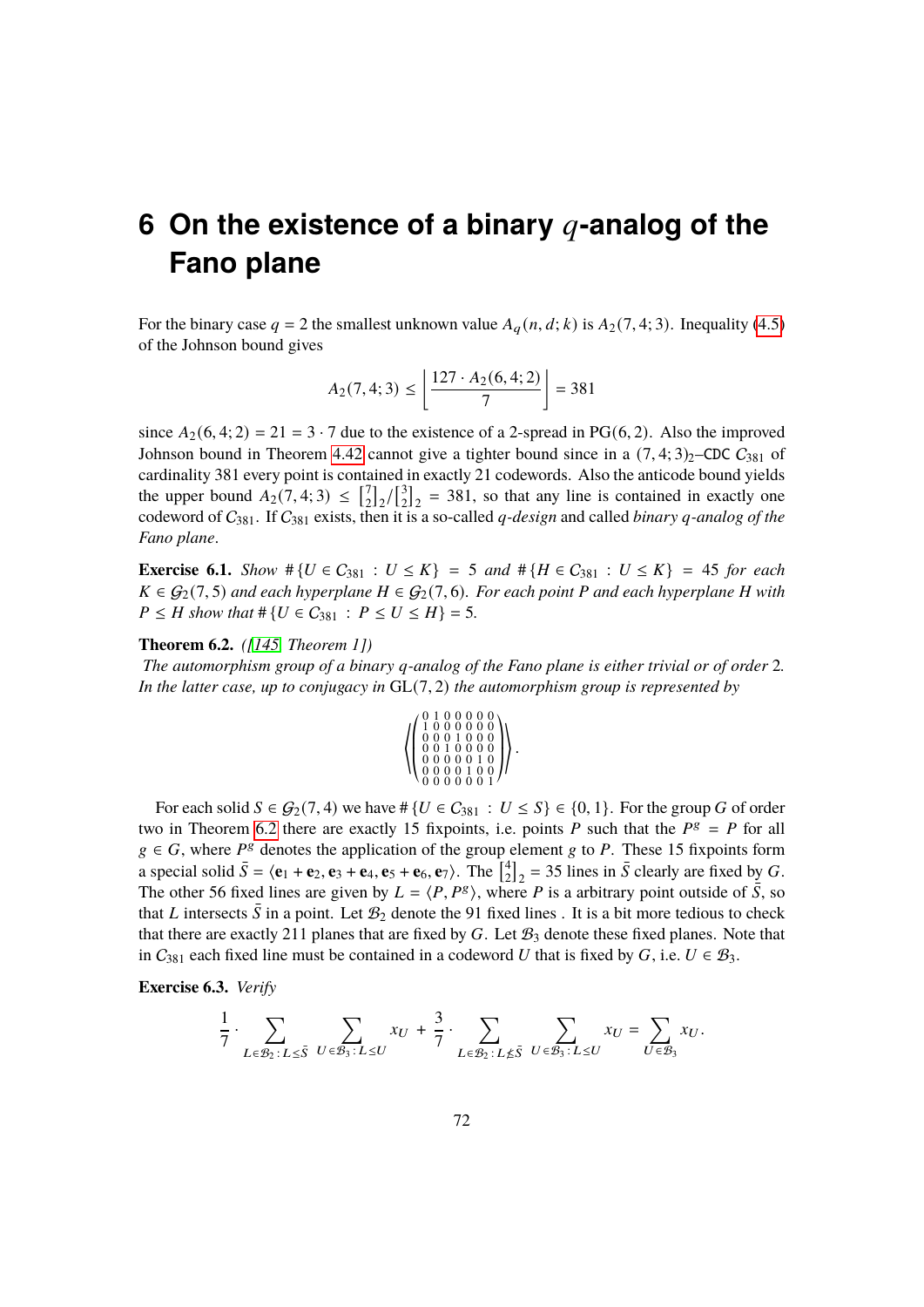Since through line there is at most one codeword, we have #  $(C_{381} \cap B_3) \leq \frac{1}{7}$  $\frac{1}{7} \cdot 35 + \frac{3}{7}$  $\frac{3}{7} \cdot 56 = 29.$ On the other hand the 35 lines in  $\bar{S}$  each have to be contained in a codeword from  $\mathcal{B}_3$ , so that there exists a codeword in  $\mathcal{B}_3$  that is contained in  $\bar{S}$  and 28 codewords in  $\mathcal{B}_3$  that intersect  $\bar{S}$  in a line each. Of course, this little insight does not exclude the existence of a CDC  $C_{381}$  with G as automorphism group.

**Exercise 6.4.** Assume that G is a subgroup of the automorphism group of  $C_{381}$ . Show that the  $set$   $\mathcal F$  *of fixed points with respect to G is a subspace. Determine restrictions for the possible dimension of*  $\mathcal{F}$  *for*  $\#G \in \{2, 3, 5, 7, 31, 127\}$ *.* 

### **Research problem**

Decide whether there exist 240 planes in PG(6, 2) and an automorphism  $\pi$  of order 5 such that all planes are disjoint to the 3-space  $\mathcal F$  of points fixed by  $\pi$ , no two planes intersect in a line, and each point outside of  $\mathcal F$  is covered 15 times.

We remark that the "complementary set", admitting  $\pi$  as automorphism, consisting of  $\mathcal F$  and 140 further planes intersecting  $\mathcal F$  in a point, such that no line is covered twice indeed exists.

In [\[123\]](#page-95-2)  $A_2(7, 4; 3) \geq 333$  was shown. The constructed code has an automorphism group of order 4 isomorphic to the Klein four-group. We remark that the corresponding code contains a subcode of cardinality 329 that admits an automorphism group of order 16.

### <span id="page-74-0"></span>**Theorem 6.5.** *([\[123,](#page-95-2) Theorem 1])*

*Let C be a set of planes in* PG(6, 2) *mutually intersecting in at most a point. If*  $#C \geq 329$ , *then the automorphism group of* C *is conjugate to one of the* 33 *subgroups of* GL(7, 2) *given in* [\[123,](#page-95-2) Appendix B]. The orders of these groups are  $1^{1}2^{1}3^{2}4^{7}5^{1}6^{3}7^{2}8^{11}9^{2}12^{1}14^{1}16^{1}$  denoting the *number of cases as exponent. Moreover, if*  $#C \geq 330$  *then*  $#Aut(C) \leq 14$  *and if*  $#C \geq 334$  *then* # Aut( $C$ )  $\leq$  12.

Interestingly enough, it is not necessary to generate all subgroups of GL(7, 2) of order at most 16 up to conjugacy to obtain the stated results, see [\[123\]](#page-95-2) for the algorithmic details. In [\[115,](#page-94-1) Section 10] parametric upper bounds for CDCs that admit certain automorphisms are concluded. The group of order 12 mention in Theorem [6.5,](#page-74-0) that might allow a larger  $(7, 4; 3)_2$ –CDC, is given by:

$$
G_{12,1} = \left\langle \left(\begin{smallmatrix} 1&0&0&0&0&1&1 \\ 0&0&0&1&1&0&1 \\ 1&1&1&1&0&1&0 \\ 1&1&1&0&0&1&1 \\ 0&0&0&0&0&0&1 \\ 0&0&0&0&0&1&0 \\ 0&0&0&0&1&0&0 \end{smallmatrix} \right), \left(\begin{smallmatrix} 1&0&0&0&0&0&0 \\ 1&0&0&0&1&1 \\ 1&0&0&1&0&1 \\ 1&0&1&0&1&1 \\ 1&0&1&0&0&0 \\ 0&0&0&0&1&0&0 \\ 0&0&0&0&0&1&0 \end{smallmatrix} \right), \left(\begin{smallmatrix} 1&0&0&0&0&1&1 \\ 1&0&0&0&1&1&1 \\ 1&1&0&1&1&1&0 \\ 1&1&0&0&0&1&1 \\ 1&1&0&0&0&1&0 \\ 1&0&0&0&1&0&0 \\ 0&0&0&0&0&1&0 \end{smallmatrix} \right) \cong \mathbb{Z}_3 \rtimes \mathbb{Z}_4.
$$

In [\[176\]](#page-99-2) it was shown that each hypothetical  $(7, 4; 3)_2$ –CDC of cardinality 380 can be extended to a CDC of cardinality 381. Using divisible codes it was shown that either  $A_2(7, 4; 3) \leq 378$  or  $A_2(7, 4; 3) = 381.$ 

For each point  $P \in \mathcal{G}_2(7, 1)$  the subcode  $C_P := \{U \in C_{381} : P \leq U\}$  gives rise to a 2-spread  $C_P/P := \{U/P : U \in C_P\}$  in PG(6, 2)/P  $\cong$  PG(5, 2). In our situation is called *geometric* if for any two spread lines L and L', the restriction of the 2-spread to the 4-space  $\langle L, L' \rangle$  is a 2-spread itself, i.e., 5 lines are contained. Call every every point P such that  $C_P/P$  is geometric an  $\alpha$ -point. In [\[213\]](#page-101-0) it was shown that, even for general field sizes q, there always exists a non- $\alpha$ point  $\overline{P}$  in a q-analog of the Fano plane. For a binary q-analog of the Fano plane the result was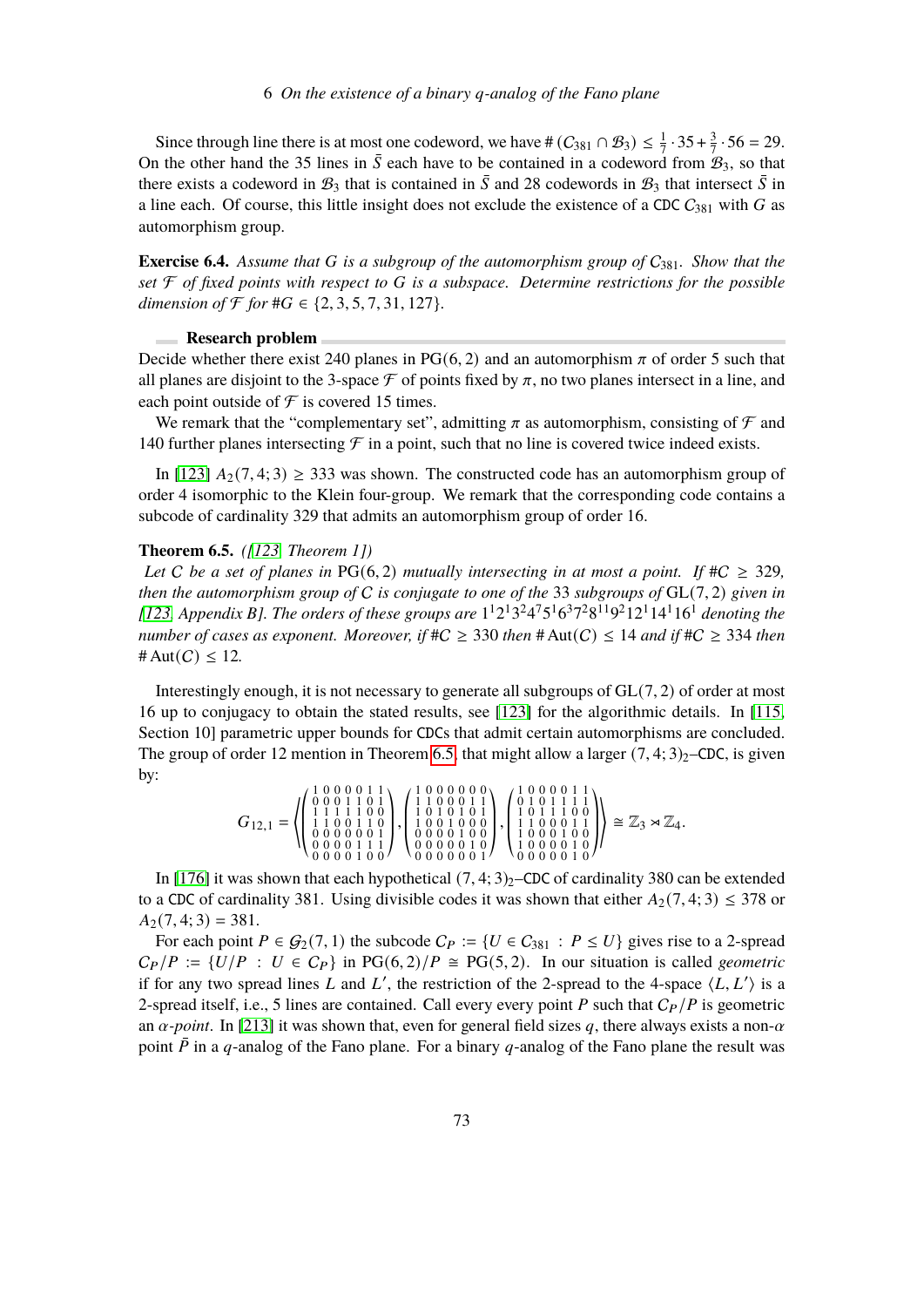tightened to the existence of at least one non- $\alpha$  point in every hyperplane [\[113\]](#page-94-2). Recently this result was generalized to all prime or even field sizes  $q$  in [\[143\]](#page-96-1). Here we want to consider a relaxation. Let  $C \subseteq G_2(6, 3)$  such that

- every 5-space contains exactly five elements of  $C$ ;
- every point is contained in exactly five elements of  $C$ ;
- $\bullet$  each line is contained in at most one element of  $C$ ; and
- each solid contains at most one element of C.

Such sets of 5-spaces indeed exist and have cardinality  $\#C = 45$ , cf. [\[72\]](#page-91-0) for general field sizes and the existence of induced substructures of a  $q$ -analog of the Fano plane. We call a point  $P$  an  $\alpha'$  point if the five elements of C that are incident with P span a 5-space (and not the entire 6dimensional ambient space). Using an ILP formulation of the problem one can computationally show that the maximum number of  $\alpha'$  points in a fixed 5-space lies between 15 and 22. The total number of  $\alpha'$  points lies between 19 and 44.

## **Research problem**

Determine the maximum number of  $\alpha'$  points.

For certain infinite fields a "q-analog of the Fano plane" indeed exists, see [\[217\]](#page-102-1). In PG(6,  $q$ ) the existence question or the maximum possible size  $A_q(7, 4; 3)$  of a CDC with these parameters is still widely open.

From the improved Johnson bound we conclude

$$
A_q(8,4;4) \le \left\lfloor \frac{\frac{[8]_q}{[4]_q} \cdot A_q(7,4;3)}{[4]_q} \right\rfloor_q.
$$

If we cannot improve upon  $A_q(7, 4; 3) \leq \begin{bmatrix} 7 \\ 2 \end{bmatrix}$  $\binom{7}{2}$ <sub>q</sub> $/\binom{3}{2}$  $\binom{3}{2}_q$ , then this upper bound is equivalent to  $A_q(8, 4; 4) \leq \begin{bmatrix} 8 \\ 3 \end{bmatrix}$  $_{3}^{8}\left]_{q}/\left[_{3}^{4}\right]$  $^{4}_{3}]_{q}$ , i.e., the anticode bound. For  $q = 2$  we obtain  $A_2(8, 4; 4) \le 6477$ . However, if such a code  $\hat{C}$  of cardinality 6477 exists, then for each point  $P$  the set of codewords of C that contain P would be a binary  $q$ -analog of the Fano plane.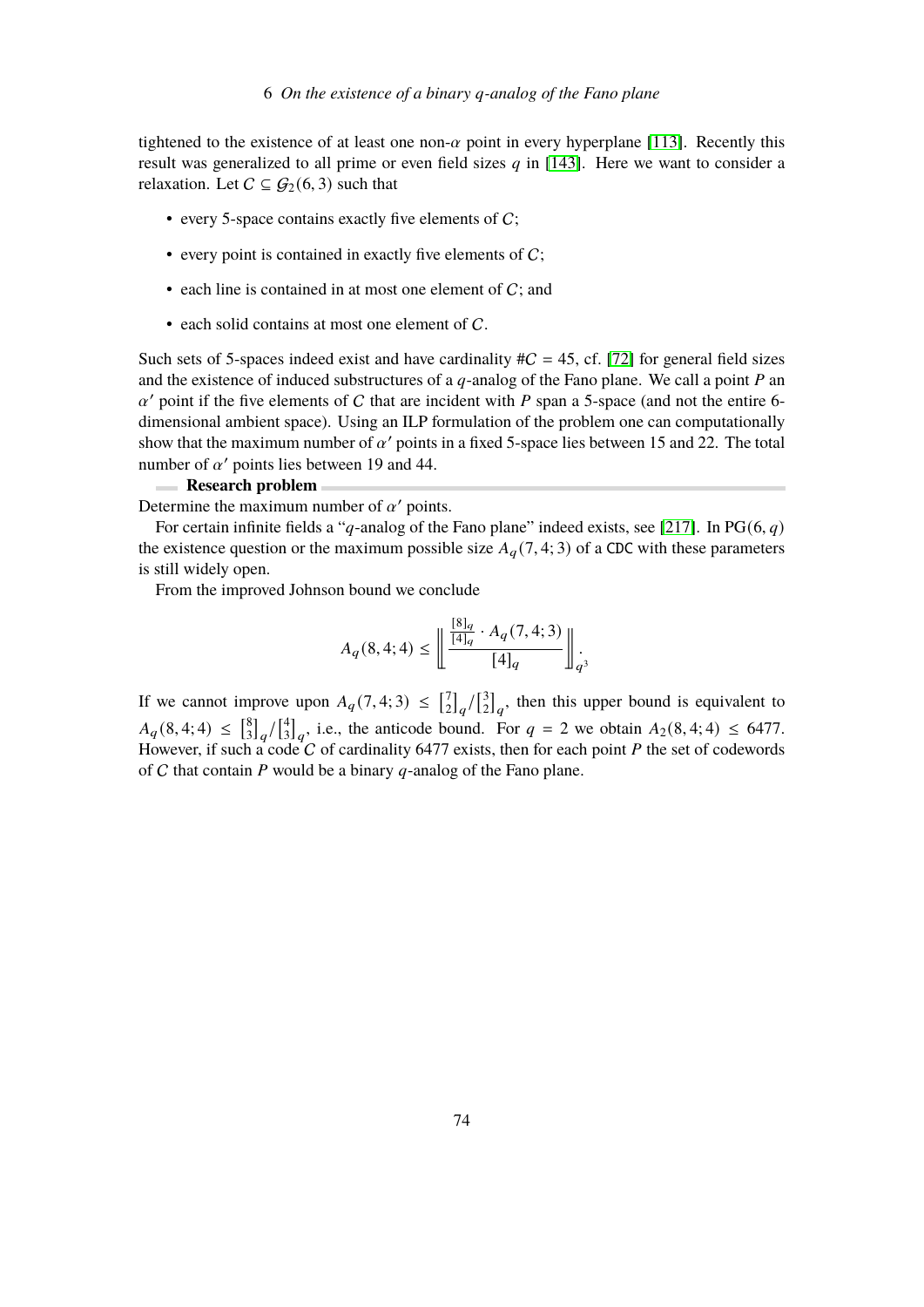# **7 Lower bounds for constant dimension codes**

In this section we summarize the currently best known lower bounds for constant dimension codes. For subspace distance  $d = 2$  we can choose  $C = G_q(n, k)$ , so that  $A_q(n, d; k) = \begin{bmatrix} n \\ k \end{bmatrix}$  $\binom{n}{k}_q$ . In general we have  $A_q(n, d; k) = A_q(n, d; n - k)$ . Thus we assume  $4 \leq d \leq 2k$ ,  $d \equiv 0 \pmod{2}$ , and  $2 \le k \le n/2$ . For the dimension of the ambient space we restrict our consideration to  $4 \le n \le 9$  and a few selected triples  $(n, d, k)$ . We also treat the case  $d = 2k$ , i.e. the case of (partial) k-spreads separately. If  $n \equiv 0 \pmod{k}$ , then k-spreads indeed exist and we have  $A_q(n, 2k; k) = [n]_q/[k]_q$ , see Theorem [4.23.](#page-27-0) For the cases where  $n \neq 0 \pmod{k}$  we have used the Echelon–Ferrers construction to conclude a general lower bound in Exercise [5.32,](#page-46-0) see also Inequality [\(4.14\)](#page-28-0):

$$
A_q(tk+r, 2k; k) \ge \sum_{s=0}^{t-1} q^{sk+r} - (q^r - 1),
$$

where  $k, t \ge 2$  and  $0 \le r \le k - 1$ . The only known improvement is

$$
A_2(3t + 2, 6; 3) \ge \sum_{s=0}^{t-1} 2^{3s+2} - (2^2 - 1) + 1,
$$

for arbitrary  $t \geq 2$ , see [\[67\]](#page-91-1). For upper bound for partial spreads much more can be said, see Subsection [4.1.](#page-27-1) For small parameters the known lower and upper bounds coincide. E.g. we have  $A_q(4, 4; 2) = q^2 + 1$ ,  $A_q(5, 4; 2) = q^3 + 1$ ,  $A_q(6, 4; 2) = q^4 + q^2 + 1$ ,  $A_q(6, 6; 3) = q^3 + 1$ ,  $A_q(7, 4, 2) = q^5 + q^3 + 1$ , and  $A_q(7, 6, 3) = q^4 + 1$ . For  $A_q(8, 6, 3)$  the exact value is known for  $q = 2$  only. In the following we will discard the partial spread case and assume  $d < 2k$ .

For the smallest parameters we have

$$
A_q(6,4;3) \ge q^6 + 2q^2 + 2q + 1,\tag{7.1}
$$

see [\[132,](#page-96-0) [49\]](#page-90-2) for constructions. We remark that the lower bound is tight for  $q = 2$  [\[132\]](#page-96-0). For  $A_q(7, 4; 3)$  a lower bound for general q was given in [\[131,](#page-95-0) Theorem 4]. For  $q = 2$  an improved lower bound was found via extensive ILP computations in [\[124\]](#page-95-3) and for  $q = 3$  it was observed that a theoretical construction can be extended by one further codeword, so that we have

$$
A_q(7,4;3) \ge q^8 + q^5 + q^4 + q^2 - q, \quad A_2(7,4;3) \ge 333, A_3(7,4;3) \ge 6978. \tag{7.2}
$$

The constructions for  $A_{q}(6, 4; 3)$  and  $A_{q}(7, 4; 3)$  from [\[132\]](#page-96-0) and [\[131\]](#page-95-0) can be described within the framework of the so-called *expurgation-augmentation method*, see [\[4\]](#page-87-0), where specially selected codewords are removed from a lifted MRD code in order to allow the augmentation with more codewords than removed before.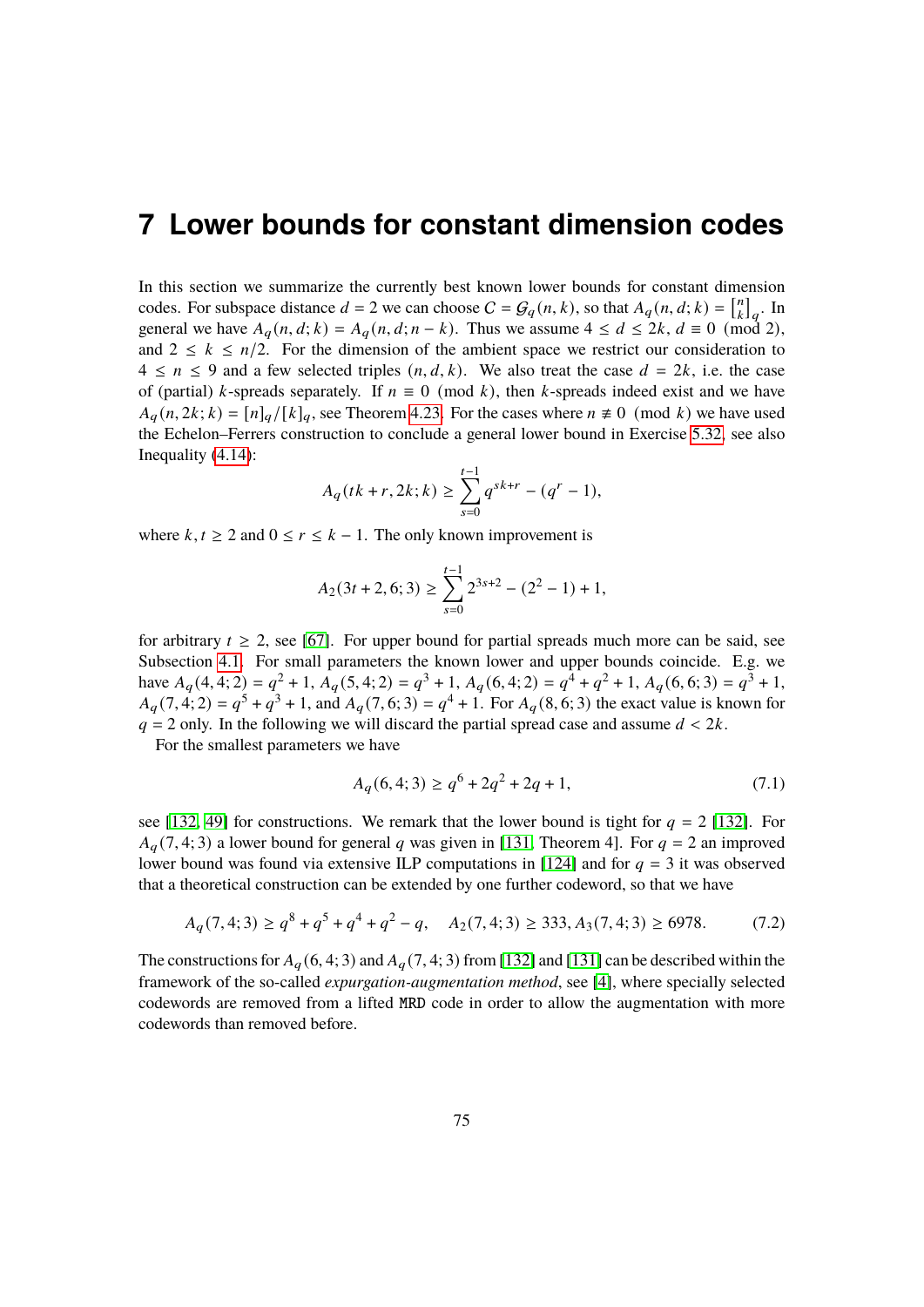Construction 1, see Theorem [5.33](#page-46-1) or [\[77,](#page-92-0) Chapter IV, Theorem 16] gives

$$
A_q(8,4;3) \ge q^{10} + \begin{bmatrix} 5 \\ 2 \end{bmatrix}_q = q^{10} + q^6 + q^5 + 2q^4 + 2q^3 + 2q^2 + q + 1. \tag{7.3}
$$

For  $q = 2$  the improved lower bound  $A_2(8, 4; 3) \ge 1326$  was found via the prescription of automorphisms.

The lower bound

$$
A_q(8,4;4) \ge q^{12} + (q^2 + q + 1) \cdot (q^2 + 1)^2 + 1
$$
  
=  $q^{12} + q^8 + q^7 + 3q^6 + 2q^5 + 3q^4 + q^3 + q^2 + 1$  (7.4)

is attained by several constructions. One examples is the coset construction of Theorem [5.43,](#page-50-0) see Example [5.55](#page-53-0) for the details. We remark that the stated lower bound is tight if we additionally assume that a lifted MRD is contained as a subcode, see e.g. [\[77\]](#page-92-0). For  $q = 2$  this bound gives 4797 as the maximum possible size under this extra assumption. Nevertheless a construction showing  $A_2(8, 4; 4) \ge 4802$  is known [\[227\]](#page-102-0). It is obtained by extending an  $(8, 4; 4)_2$ –CDC with cardinality 4801, found in [\[39\]](#page-89-1) via the prescription of automorphisms, by a single codeword.

For the skeleton code {1111000, 00001111} the Echelon–Ferrers construction give the lower bound

$$
A_q(8,6;4) \ge q^8 + 1. \tag{7.5}
$$

In other words, a corresponding code consists of a lifted MRD code and another codeword. For  $q = 2$  it was shown in [\[119\]](#page-95-4) that the lower bound is indeed tight and that there are exactly two isomorphism types of CDCs attaining the maximum possible cardinality 257.

The geometric combination of CDCs described in Subsection [5.6](#page-69-0) yields the lower bound

$$
A_q(9,4;3) \ge q^{12} + 2q^8 + 2q^7 + q^6 + 2q^5 + 2q^4 - 2q^2 - 2q + 1,\tag{7.6}
$$

see also [\[47\]](#page-90-3). For  $q = 2$  the tighter bound  $A_2(9, 4; 3) \ge 5986$  was obtained in [\[39\]](#page-89-1) via the prescription of automorphisms.

The pending dots construction gives  $A_2(9, 4; 4) \geq 37265$  and

$$
A_q(9,4;4) \ge q^{15} + q^{11} + q^9 + 4q^8 + 5q^7 + 3q^6 + 2q^5 + 3q^4 + 2q^3 + 2q^2 + q + 1 \tag{7.7}
$$

for  $q \ge 3$ . Interestingly enough, for  $q \ge 5$  get a tighter lower bound by reverting the Johnson upper bound from Theorem [4.15,](#page-23-1) cf. [\[224\]](#page-102-2),

$$
A_q(n, d; k) \ge \left\lceil \frac{\left(q^{k+1} - 1\right) A_q(n+1, k+1)}{q^{n+1} - 1} \right\rceil. \tag{7.8}
$$

### **Research problem**

Improve the tightest known lower bound for  $A_q(9, 4; 4)$  (and  $q \ge 5$ ) in a constructive manner.

For  $A_q(10, 4; 5)$  an improved lower bound is described in Example [5.62.](#page-56-0) In Example [5.31,](#page-45-0) see also [\[157,](#page-97-1) Proposition 3.1], an improved lower bound for  $A_q(11, 4; 4)$  is presented. For  $A_q(12, 4; 6)$  improved lower bounds are obtained in Example [5.60,](#page-55-0) Example [5.63,](#page-57-0) and Exer-cise [5.64.](#page-58-0) For  $A_{q}(12, 6; 6)$  and especially  $A_{2}(12, 6; 6) \ge 16865672$  we refer to Example [5.87.](#page-69-1)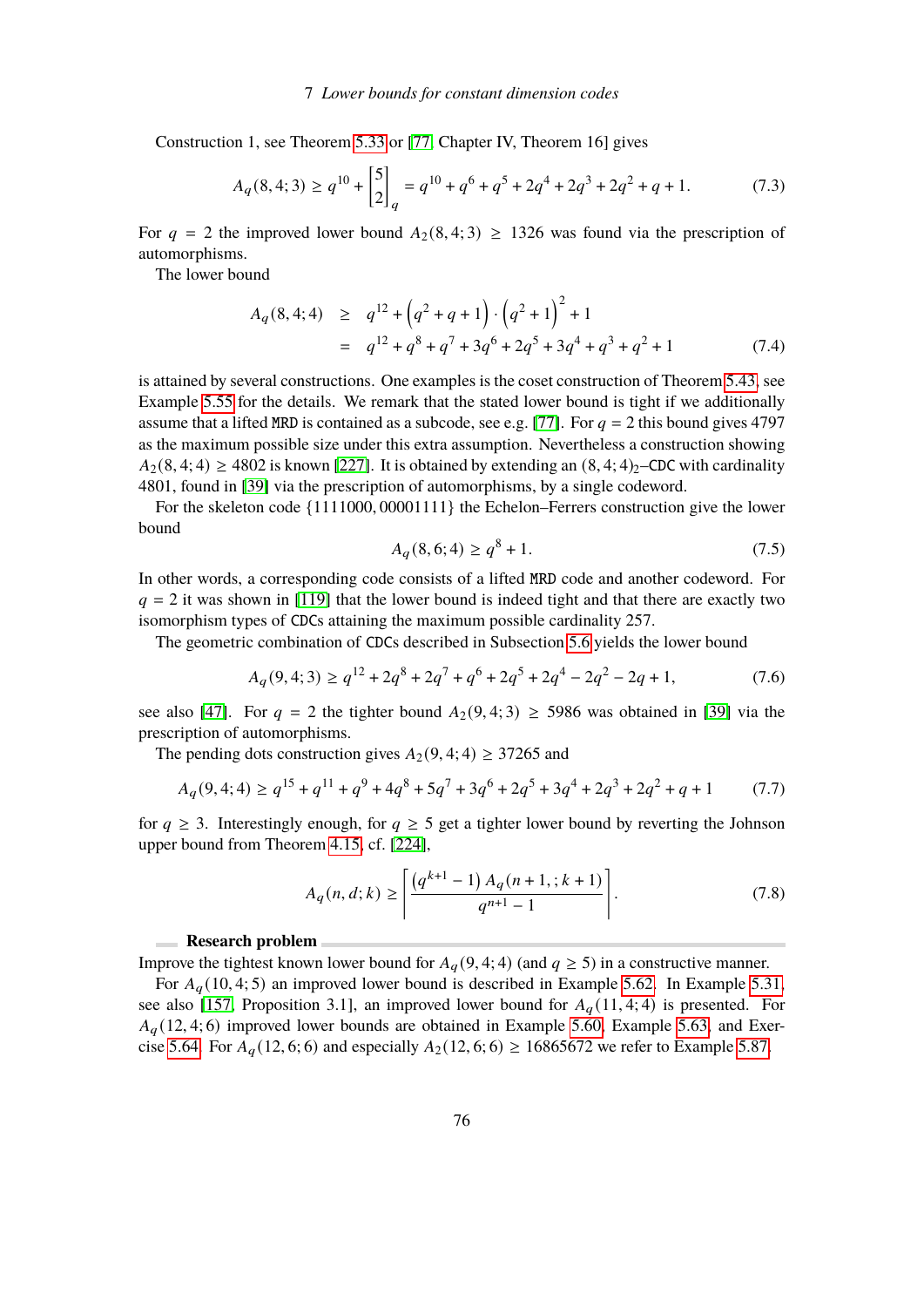# **8 Constructions and bounds for mixed dimension subspace codes**

Most parts of this chapter are devoted to lower and upper bounds for CDCs the analog questions for MDC are also of interest while so far less intensively studied. Here we restrict ourselves to the subspace distance and refer to e.g. [\[141,](#page-96-2) [206\]](#page-101-1) for the injection metric. In the classical situation of block codes in the Hamming metric there are back and forth relations between constant weight codes and their unrestricted versions, i.e., inequalities involving both  $A(n, d; k)$  and  $A(n, d)$ are known. A few, very easy and natural, observations on the relation between  $A_q(n, d; k)$ and  $A_q(n, d)$  (or  $A_q(n, d; T)$  in general) are already known, see e.g. [\[133\]](#page-96-3). The inequality  $A_q(n, d; T) \leq A_q(n, d; T')$  for  $T \subseteq T'$ , mentioned in the preliminaries in Section [2,](#page-4-0) e.g. directly implies  $A_q(n, d; k) \leq A_q(n, d)$ . In the other direction we can choose  $T \subseteq \{0, 1, \ldots, n\}$  such that the differences between the occurring dimensions are sufficiently large with respect to a given minimum subspace distance  $d$ .

<span id="page-78-0"></span>**Theorem 8.1.** *(Dimension layers – [\[133,](#page-96-3) Theorem 2.5])*

$$
\sum_{\substack{k=0 \ k \equiv \lfloor n/2 \rfloor \bmod d}}^n A_q(n, 2\lceil d/2 \rceil; k) \le A_q(n, d) \le 2 + \sum_{\substack{k= \lceil d/2 \rceil}}^{n - \lceil d/2 \rceil} A_q(n, 2\lceil d/2 \rceil; k)
$$

We remark that this constitute the best bound for  $A_q(n, d)$  that does not depend on information about the cross-distance distribution between different "dimension layers"  $\begin{bmatrix} V_k \\ V_l \end{bmatrix}$  $\begin{bmatrix} V \\ k \end{bmatrix}$  and  $\begin{bmatrix} V \\ l \end{bmatrix}$  $_{l}^{\nu}$ ].

**Lemma 8.2.** *([\[133,](#page-96-3) Lemma 2.4]) For*  $1 \leq \delta \leq k \leq \lfloor n/2 \rfloor$  *the inequality* 

$$
\frac{A_q(n,2\delta;k)}{A_q(n,2\delta;k-1)} > q^{n-2k+\delta} \cdot C(q,\delta)
$$

*holds with*  $C(q, 1) = 1$  *and*  $C(q, \delta) = 1 - 1/q$  *for*  $\delta \geq 2$ *; in particular,*  $A_q(n, 2\delta; k) >$  $q \cdot A_q(n, 2\delta; k-1)$ . As a consequence, the numbers  $A_q(n, 2\delta; k)$ ,  $k \in [\delta, v - \delta]$ , form a strictly *unimodal sequence.*

The bounds of Theorem [8.1](#page-78-0) coincide for  $d = 1$  where we have

$$
A_q(n,1) = \sum_{k=0}^{n} A_q(n,2;k) = \sum_{k=0}^{n} \begin{bmatrix} n \\ k \end{bmatrix}_q.
$$
 (8.1)

For minimum subspace distance  $d = n$  we have  $A_q(n,n) = 2$  for odd n and  $A_q(n,n) =$  $A_q(n,n;k) = q^k + 1$  for  $n = 2k$ , see [\[133,](#page-96-3) Theorem 3.1] and also [\[90,](#page-93-0) Section 5] or [\[89\]](#page-93-1). In the latter case of an even dimension of the ambient space the maximum number of codewords  $q^k + 1$  can only be attained if all codewords have dimension k, i.e., the codes are k-spreads.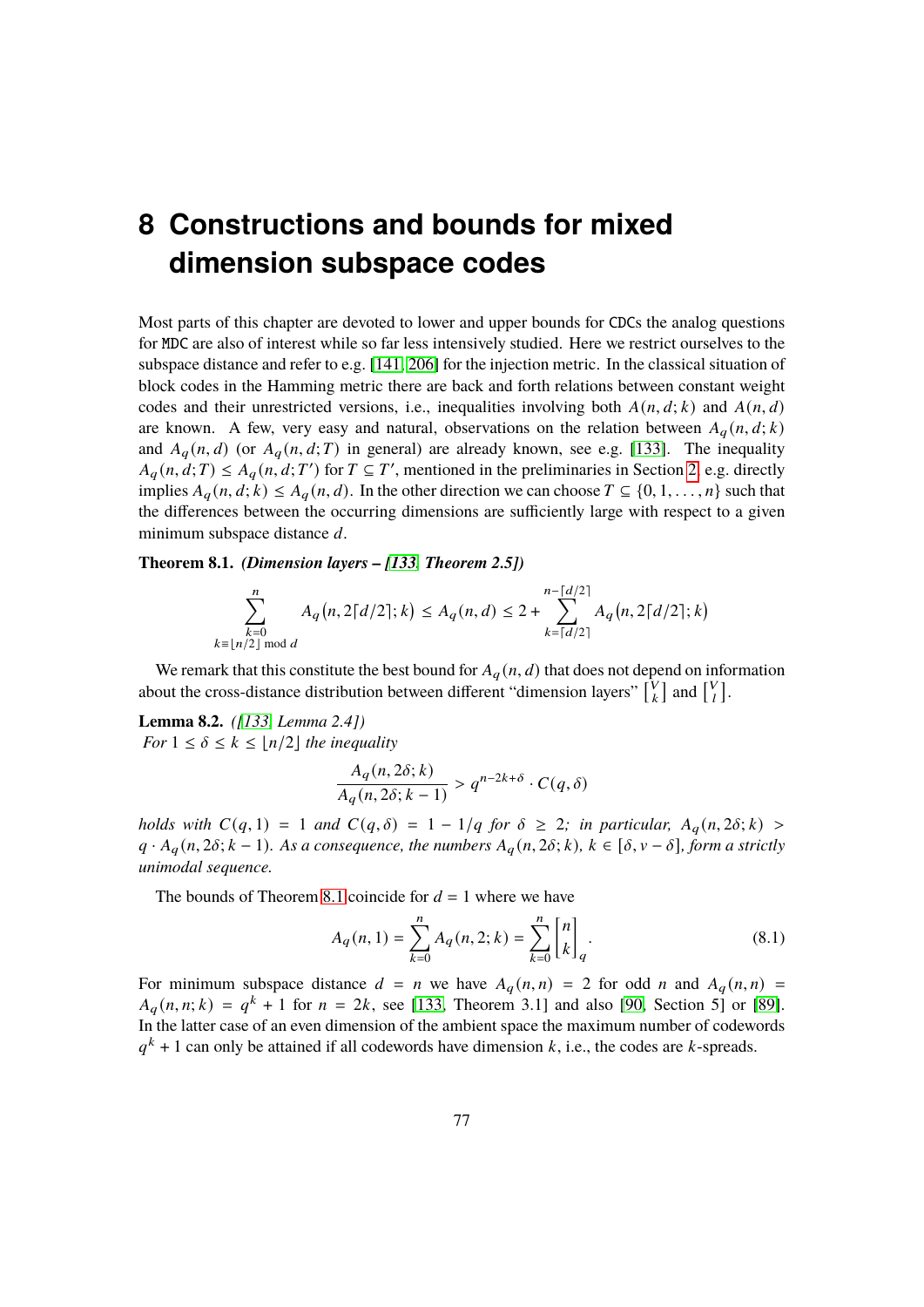<span id="page-79-0"></span>**Theorem 8.3.** *(Dimension layers are optimal for*  $d = 2 - [133,$  $d = 2 - [133,$  Theorem 3.4])

*(i) If*  $n = 2k$  *is even then* 

$$
A_q(n,2) = \sum_{\substack{0 \le i \le n \\ i \equiv 0 \bmod 2}} \begin{bmatrix} n \\ i \end{bmatrix}_q.
$$

*The unique (as a set of subspaces) optimal code in*  $PG(n-1, q)$  *consists of all subspaces* X *of*  $\mathbb{F}_q^n$  with dim(*X*) ≡ *k* mod 2*, and thus of all even-dimensional subspaces for*  $n \equiv 0$  mod 4 *and of all odd-dimensional subspaces for*  $n \equiv 2 \text{ mod } 4$ .

*(ii)*  $n = 2k + 1$  *is odd then* 

$$
A_q(n,2) = \sum_{\substack{0 \le i \le n \\ i \equiv 0 \bmod 2}} {n \choose i}_q = \sum_{\substack{0 \le i \le n \\ i \equiv 1 \bmod 2}} {n \choose i}_q,
$$
(8.2)

 $\sim$ 

*and there are precisely two distinct optimal codes in*  $PG(n-1, q)$ *, containing all even*dimensional and all odd-dimensional subspaces of  $\mathbb{F}_q^n$ , respectively. Moreover these two *codes are isomorphic.*

If  $n = 2k$  is even then  $A_q(n, n-1) = A_q(n, n; k) = q^k + 1$  and  $A_q(n, n-1) = A_q(n, n-1; k) =$  $q^{k+1}$  + 1 if  $n = 2k + 1 \ge 5$  is odd, see [\[133,](#page-96-3) Theorem 3.2]. Note that we have to exclude the case  $A_q(3, 2) = q^2 + q + 2$ , see Theorem [8.3.](#page-79-0) The case of subspace distance  $d = n - 2 \ge 3$  is much more involved and only partial results are known:

**Theorem 8.4.** *([\[133,](#page-96-3) Theorem 3.3])*

- (*i)* If  $n = 2k \ge 8$  *is even then*  $A_q(n, n-2) = A_q(n, n-2; k)$ *, and the known bound*  $q^{2k} + 1 \leq A_q(n, n-2; k) \leq (q^k + 1)^2$  applies. Moreover,  $A_q(4, 2) = q^4 + q^3 + 2q^2 + q + 3$ *for all q,*  $A_2(6, 4) = 77$  *and*  $q^6 + 2q^2 + 2q + 1 \le A_q(6, 4) \le (q^3 + 1)^2$  *for all*  $q \ge 3$ *.*
- *(ii) If*  $n = 2k + 1 \ge 5$  *is odd then*  $A_q(n, n-2) \in \{2q^{k+1} + 1, 2q^{k+1} + 2\}$ *. Moreover,*  $A_q(5,3) = 2q^3 + 2$  for all q and  $A_2(7,5) = 2 \cdot 2^4 + 2 = 34$ .

Note that the bounds for  $A_2(n, n-2)$  with odd *n* were already established in [\[68,](#page-91-2) Theorem 5] and  $A_2(5, 3) = 18$  in [\[80,](#page-92-1) Theorem 14]. Further constructions for  $A_q(5, 3) = 2q^3 + 2$  are discussed in [\[53,](#page-90-4) [99,](#page-93-2) [100\]](#page-93-3). The subspace codes attaining the upper bound  $A_2(7, 5) = 34$  were classified up to isomorphism in [\[135\]](#page-96-4). For  $k \geq 3$  it was shown in [\[133\]](#page-96-3) that subspace codes attaining the upper bound  $A_q(n, n-2) \in \{2q^{k+1} + 1, 2q^{k+1} + 2\}$  for  $n = 2k + 1$  have to consist of  $q^{k+1} + 1$ codewords of dimension k and also  $q^{k+1}$  + 1 codewords of dimension k + 1. For dimension k the codewords form a partial k-spread of maximum cardinality  $A_q(2k+1, 2k; k) = q^{k+1} + 1$  and for dimension  $k + 1$  the codewords form the dual of such a maximum partial k-spread in PG(2 $k$ ,  $q$ ). Some authors also speak of a *doubling construction*.

### **Research problem**

Does a doubling construction exist for  $k \geq 4$  or for  $k = 3$  and  $q \geq 3$ ?

Also the proven non-existence of a doubling construction is of interest, since it would yields an improve upper bound for  $A_{a}(2k, 2k - 2; k)$ .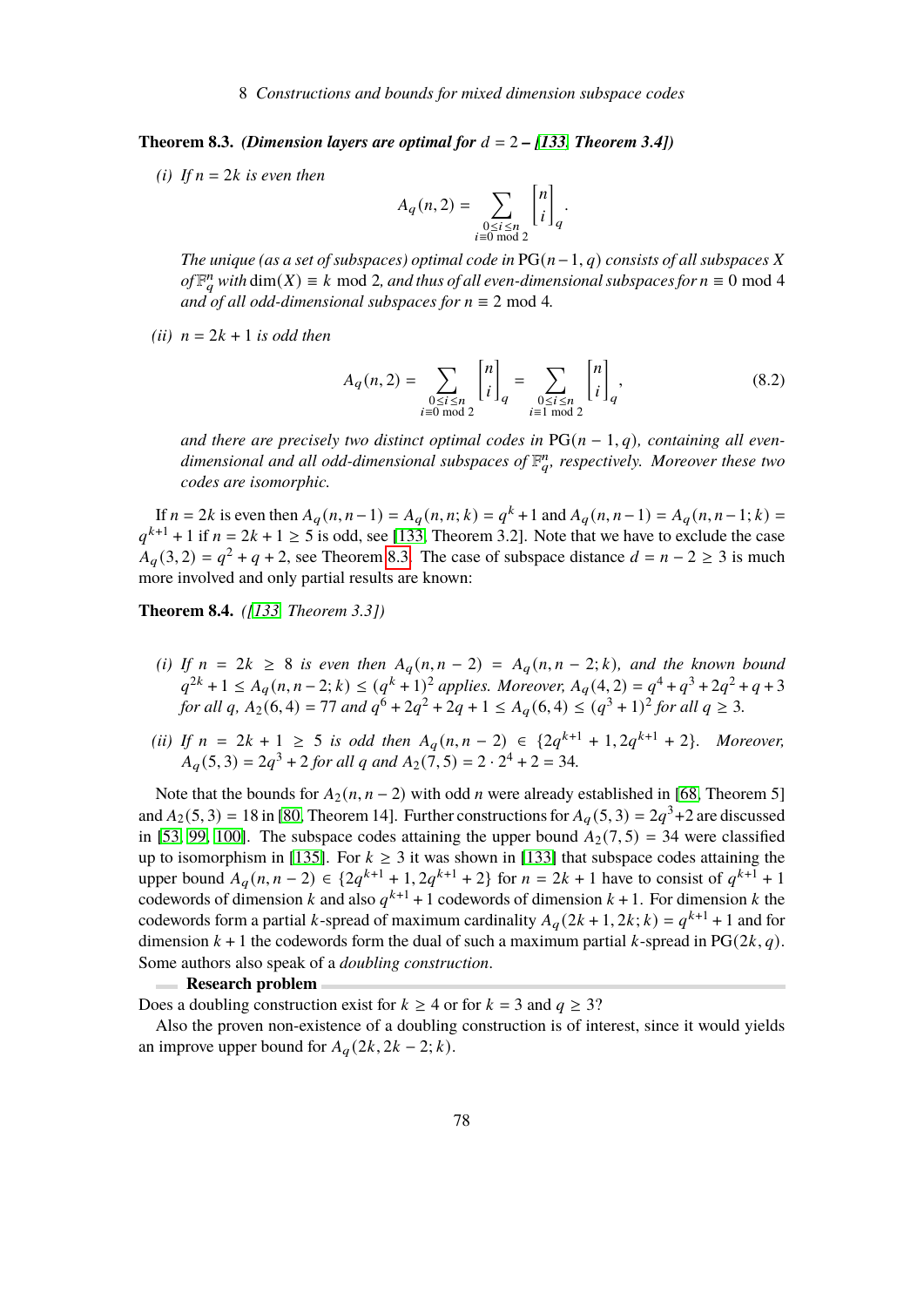### 8 Constructions and bounds for mixed dimension subspace codes

The previous results imply that  $A_q(n, d)$  is determined for all  $n \leq 5$ :

$$
A_q(3,2) = q^2 + q + 2,\tag{8.3}
$$

$$
A_q(3,3) = 2, \t(8.4)
$$

$$
A_q(4,2) = q^4 + q^3 + 2q^2 + q + 3,\tag{8.5}
$$

$$
A_q(4,3) = q^2 + 1,\tag{8.6}
$$

$$
A_q(4,4) = q^2 + 1,\tag{8.7}
$$

$$
A_q(5,2) = q^6 + q^5 + 3q^4 + 3q^3 + 3q^2 + 2q + 3,\tag{8.8}
$$

$$
A_q(5,3) = 2q^3 + 2,\tag{8.9}
$$

$$
A_q(5,4) = q^3 + 1, \text{ and } (8.10)
$$

$$
A_q(5,5) = 2. \t(8.11)
$$

ILP formulations for the exact determination of  $A_q(n, d)$  and bounds for  $A_2(n, d)$ , where  $n \leq 8$ , are provided in [\[128\]](#page-95-5). In [\[79\]](#page-92-2) an LP upper bound for  $A_q(n, 3)$  was presented. Another LP upper bound for the general case  $A_q(n, d)$  can be found in [\[2\]](#page-87-1). For upper bounds based on semidefinite programming we refer to [\[15,](#page-88-2) [121\]](#page-95-6). The Johnson upper bound for CDCs from Theorem [4.15](#page-23-1) was adjusted to MDCs in [\[136\]](#page-96-5). There also the refinement using results for divisible codes is discussed. A few general lower bounds for MDCs are surveyed in [\[142\]](#page-96-6).

| n/d |        | 2      | 3                           |           | 5           | 6  |    | 8   |
|-----|--------|--------|-----------------------------|-----------|-------------|----|----|-----|
|     | 2      |        |                             |           |             |    |    |     |
| 2   |        | 3      |                             |           |             |    |    |     |
| 3   | 16     | 8      | $\mathcal{D}_{\mathcal{L}}$ |           |             |    |    |     |
| 4   | 67     | 37     |                             |           |             |    |    |     |
| 5   | 374    | 187    | 18                          |           |             |    |    |     |
| 6   | 2825   | 1521   | $108 - 117$                 | 77        | 9           | 9  |    |     |
|     | 29212  | 14606  | 614–776                     | 334 - 388 | 34          | 17 | 2  |     |
| 8   | 417199 | 222379 | 5687-9191                   | 4803-6479 | 263–326 257 |    | 17 | -17 |

<span id="page-80-0"></span>Table 8.1: Exact values and bounds for  $A_2(n, d)$ .

### **Research problem**

Improve a few lower or upper bounds for  $A_2(n, d)$ , see Table [8.1.](#page-80-0)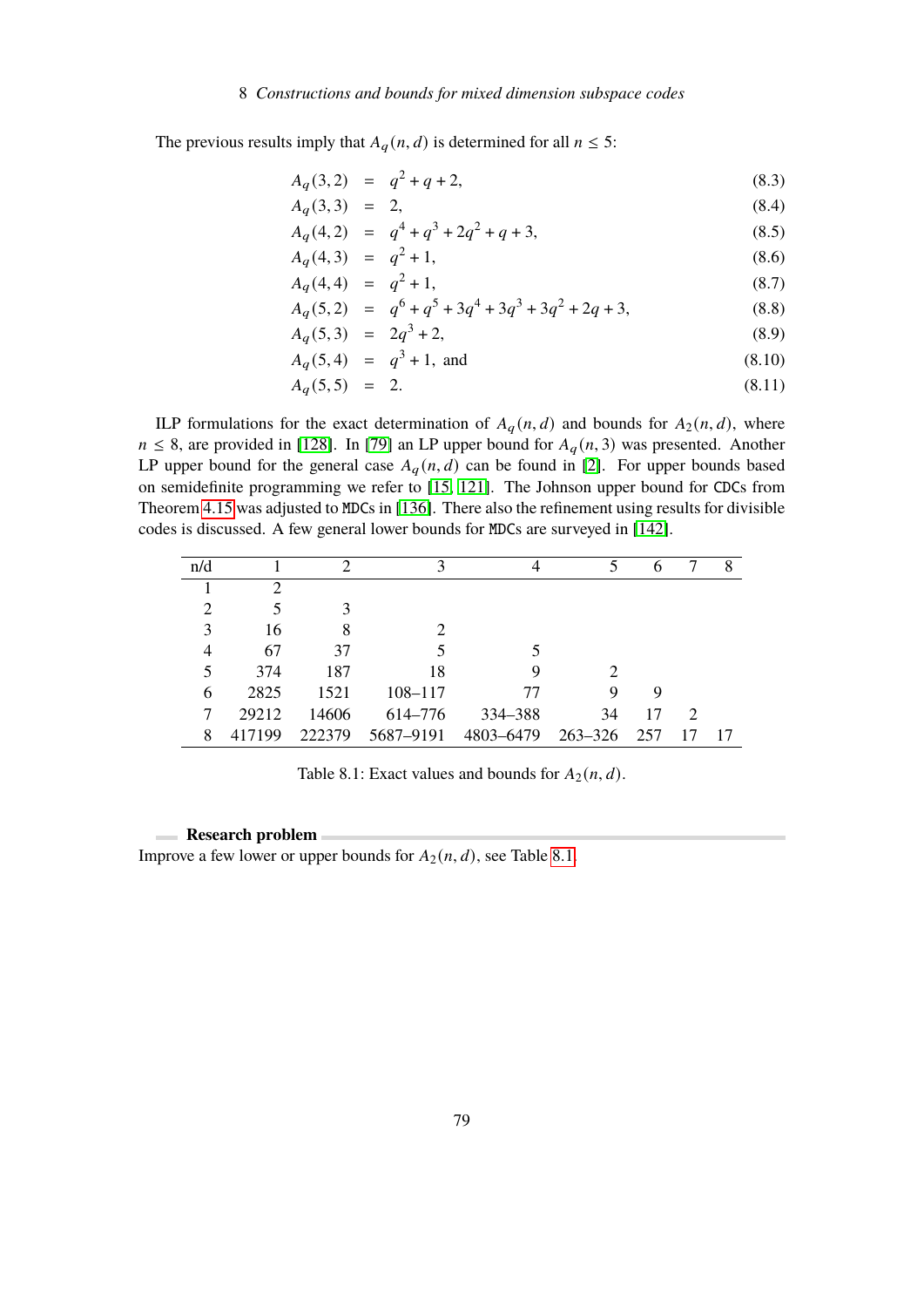# **9 Variants of subspace codes**

In this section we want to briefly discuss topics that are closely related to the concept of subspace codes. For block codes the (Hamming) weights of codewords as well as the minimum Hamming distance are important invariants. For linear codes one may also consider the cardinality of the support of the 2-dimensional subcode spanned by two codewords (which have to be linearly independent). This idea can of course be generalized and leads to the notion of *generalized Hamming weights* for linear codes, see e.g. [\[114,](#page-94-3) [129,](#page-95-7) [222\]](#page-102-3). For networks and subspace codes the notion was generalized in [\[180\]](#page-99-3) and [\[18\]](#page-88-3), respectively. The latter considered the dimension of the span of triples of codewords.

### **Research problem**

Study the distribution of combinations of the span and the intersection for triples and quadruples of codewords in CDCs.

Having a minimum subspace distance of at least d for a given CDC  $C \subseteq \mathcal{G}_q(n, k)$  is equivalent to the property that the dimension of the intersection of two different codewords is at most  $k - d/2$ . In other words, every  $(k - d/2 + 1)$ -space is contained in at most one codeword. A natural generalization of CDCs is to ask for subsets  $C \subseteq \mathcal{G}_q(n, k)$  such that every *t*-space is covered at most  $\lambda$  times, see e.g. [\[73,](#page-92-3) [74\]](#page-92-4). One may also ask for subsets  $C \subseteq \mathcal{G}_q(n, k)$  such that every *t*-space is covered at least once (or at least  $\lambda$  times), see e.g. [\[69\]](#page-91-3).

Instead of  $PG(n-1, q)$  as ambient space we can also consider subspace codes over different over different geometries over finite fields, see e.g. [\[220\]](#page-102-4). For first results into this direction we refer to e.g. [\[95,](#page-93-4) [96,](#page-93-5) [97,](#page-93-6) [98,](#page-93-7) [106\]](#page-94-4). For affine spaces we refer to [\[181\]](#page-99-4).

### **Research problem**

For  $A_q(n, d; k)$  with  $d < 2k$  and  $2k \leq n$  almost all of the tightest known upper bounds are implied by the improved Johnson bound in Theorem [4.42,](#page-32-0) which is based on divisible codes. Develop a similar theory of divisible codes and generalize the approach of the improved Johnson bound to the settings of the paper mentioned above.

In Subsection [9.1](#page-81-0) we briefly consider equidistant subspace codes and flag codes in Subsection [9.2.](#page-84-0)

### <span id="page-81-0"></span>**9.1 Equidistant subspace codes**

Partial *k*-spreads or CDCs minimum subspace distance  $d = 2k$ , where  $n \geq 2k$ , are a special class of so-called *equidistant subspace codes*. These are subspace codes where any two different codewords have the same distance. Another special class of equidistant codes are so-called *sunflowers* where all codewords pairwise intersect in the same subspace, say of dimension *t*. For the classical set case " $q = 1$ ", i.e. equidistant block codes in the Hamming metric, we refer the interested reader e.g. to[\[58,](#page-91-4) [86,](#page-92-5) [107,](#page-94-5) [208,](#page-101-2) [218\]](#page-102-5). Of course, geometers have already studied the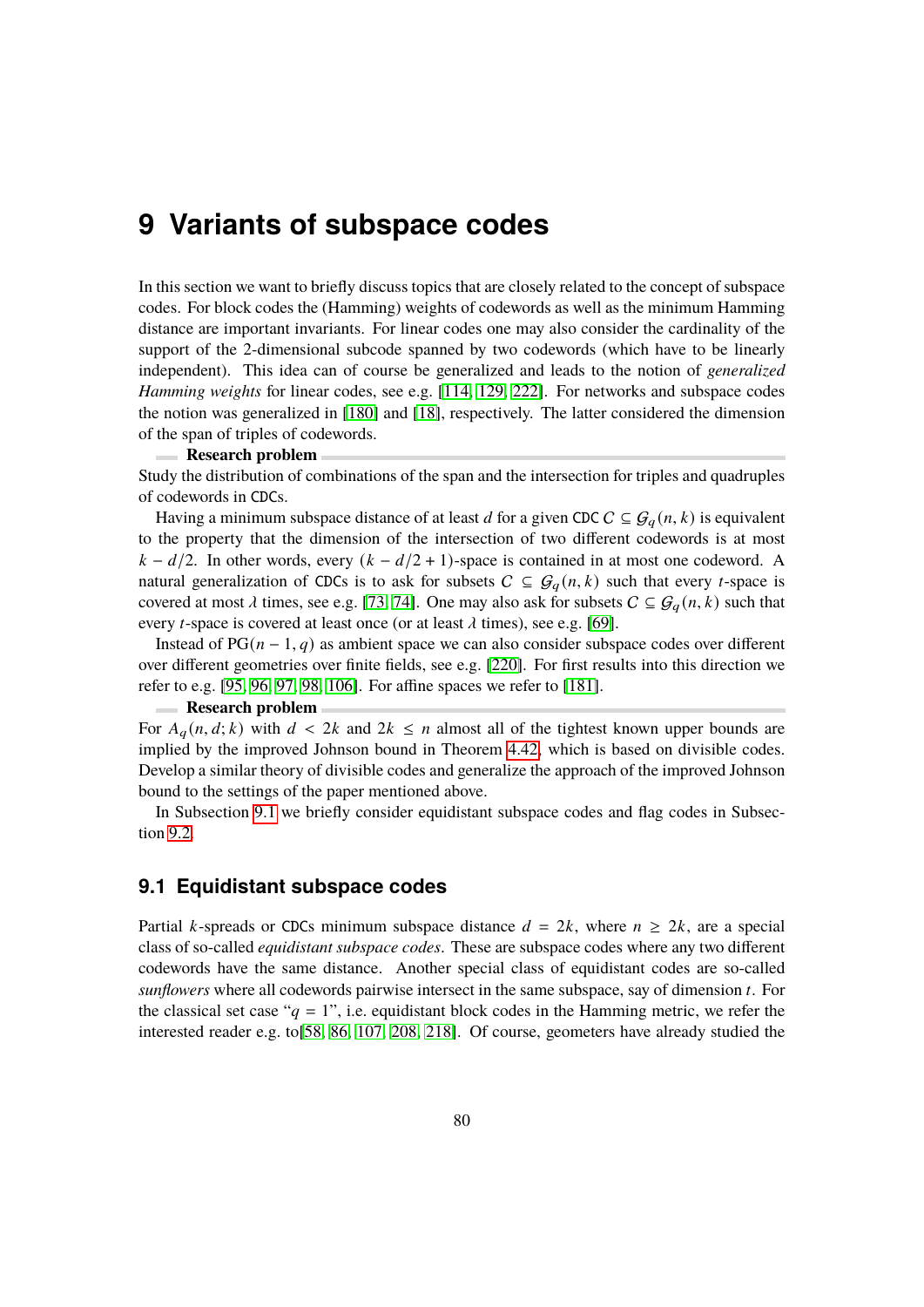case  $q \ge 2$ , see e.g. [\[19,](#page-88-4) [31,](#page-89-2) [64,](#page-91-5) [65\]](#page-91-6).

By  $B_q(n,t;k)$  we denote the maximum number of k-spaces in PG( $n-1,q$ ) such that the intersection of each pair of different *k*-spaces has dimension exactly *t*. We also speak of *tintersecting equidistant codes of k-spaces in*  $PG(n-1, q)$ .

**Exercise 9.1.** *Show that*  $B_q(n, t; k) = 1$  *for*  $t < 2k - n$  *and that the maximum cardinality of a sunflower is*  $A_q(n-t, 2(k-t); k-t)$  *if*  $t \geq 2k - n$ .

**Theorem 9.2.** *([\[75,](#page-92-6) Theorem 1])*

*If*  $C$  *in*  $G_q(n, k)$  *is a t-intersecting equidistant code with* 

$$
\#C \ge \left(\frac{q^k - q^t}{q - 1}\right)^2 + \frac{q^k - q^t}{q - 1} + 1,
$$

*then* C *is a sunflower.*

For  $2k > n$  we obtain  $B_q(n, t; k) = B_q(n, n - 2k + t; n - k)$  by duality. So, optimal codes can also be duals of sunflowers and it remains to restrict to the cases where  $2k \leq n$ .

**Exercise 9.3.** *Show*  $B_q(n, 1; 2) = [n-1]_q$ ,  $B_2(3, 1; 3) = 1$ ,  $B_2(4, 1; 3) = 1$ ,  $B_2(5, 1; 3) = 9$ ,  $B_2(n, 1; 3) = A_2(n-1, 4; 2)$  *for*  $n \ge 7$ *, and that all values are attained by sunflowers or the dual of a sunflower.*

Sunflower codes and their properties have e.g. been investigated in [\[21,](#page-88-5) [35,](#page-89-3) [59,](#page-91-7) [103,](#page-94-6) [171,](#page-98-1) [172\]](#page-98-2). In general it seems to be easier to determine  $B_q(v, t; k)$  if q gets larger, see e.g. [\[31\]](#page-89-2), so that we here focus on the binary case  $q = 2$ . Cf. the remark in the third paragraph of the first section in [\[36\]](#page-89-4) on the "unusual property" of  $\mathbb{F}_2$  in our context. In [\[23\]](#page-88-6)  $B_2(6, 1; 3) = 20 > 9$  was proven, i.e., the optimal equidistant codes for these parameters are not given by sunflowers or their dual codes.

An  $m \times n$  equidistant rank metric code over  $\mathbb{F}_q$  with rank distance d is a set M of  $m \times n$ matrices over  $\mathbb{F}_q$  such that for each pair of different  $M, M' \in \mathcal{M}$  we have  $d_R(M, M') = d$ . As an example, the five matrices

$$
\begin{pmatrix} 0 & 0 & 0 & 0 \\ 1 & 0 & 1 & 1 \\ 1 & 1 & 1 & 1 \\ 0 & 0 & 0 & 1 \end{pmatrix}, \begin{pmatrix} 0 & 1 & 0 & 1 \\ 1 & 1 & 1 & 0 \\ 0 & 0 & 0 & 0 \\ 0 & 0 & 1 & 0 \end{pmatrix}, \begin{pmatrix} 1 & 0 & 1 & 1 \\ 1 & 0 & 1 & 1 \\ 0 & 1 & 0 & 1 \\ 0 & 1 & 1 & 0 \end{pmatrix}, \begin{pmatrix} 1 & 0 & 0 & 1 \\ 1 & 0 & 1 & 1 \\ 1 & 1 & 0 & 1 \\ 1 & 0 & 1 & 1 \end{pmatrix}, \begin{pmatrix} 0 & 1 & 1 & 0 \\ 0 & 1 & 0 & 1 \\ 1 & 0 & 0 & 1 \\ 1 & 0 & 1 & 0 \end{pmatrix}
$$

span a linear  $4 \times 4$  equidistant rank metric code over  $\mathbb{F}_2$  with rank distance 3. By [\[61,](#page-91-8) Theorem 6] there cannot be six such matrices. By prepending a suitable unit matrix, i.e. by lifting, we obtain an equidistant subspace code in general. So, our example gives  $B_2(8, 1; 4) \geq 32$ . We remark that several linear  $4 \times 4$  equidistant rank metric codes over  $\mathbb{F}_2$  with rank distance 3 and cardinality  $2^5$  exist and that their lifted versions allow the addition of further codewords. By a computer search up to 8 additional codewords can be found easily, so that  $B_2(8, 1; 4) \ge 40$ .

**Research problem**

Determine the exact value of  $B_2(8, 1; 4)$ .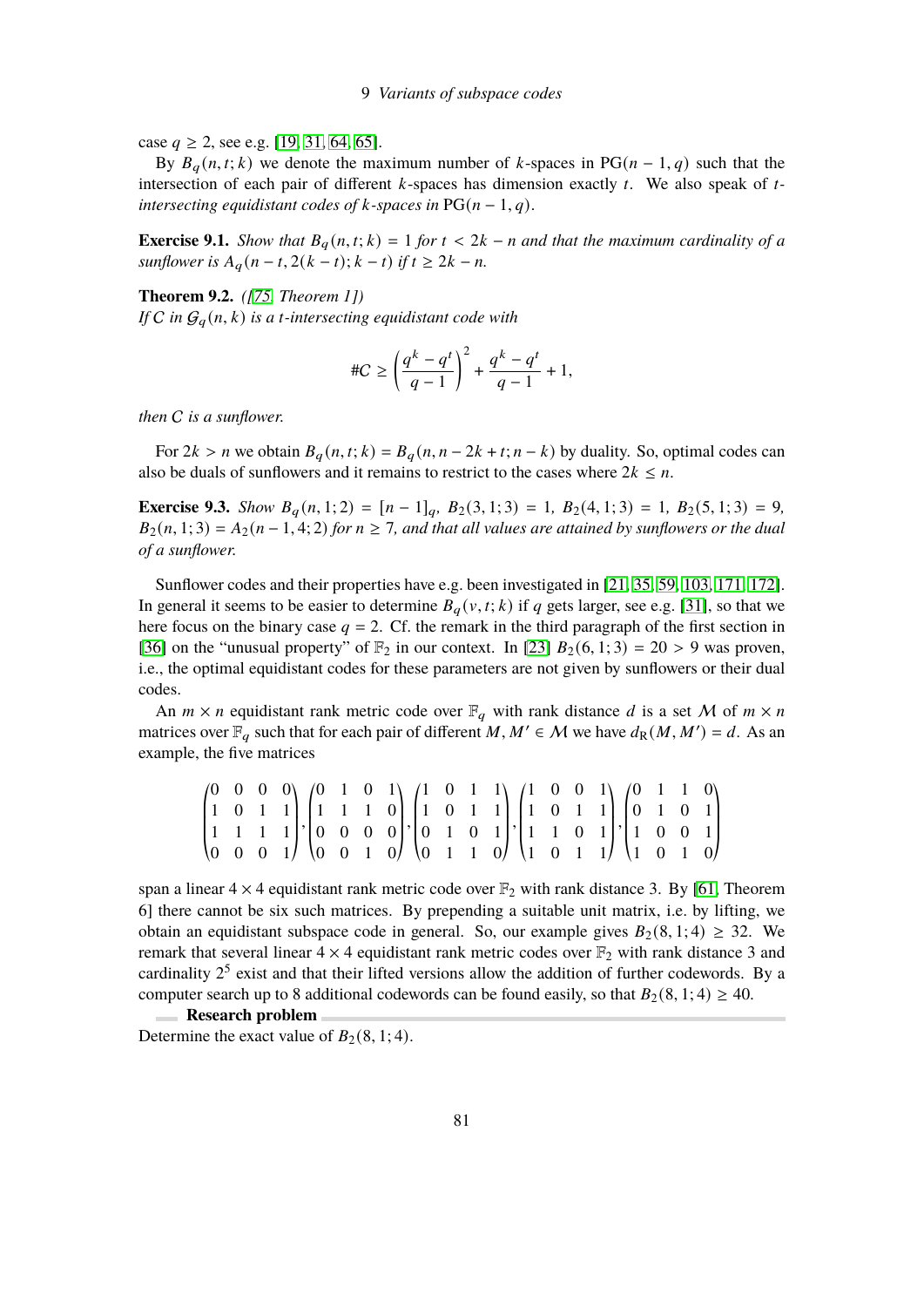Another example is given by the four matrices

$$
\begin{pmatrix} 1 & 0 & 0 \ 0 & 0 & 0 \ 1 & 0 & 1 \end{pmatrix}, \begin{pmatrix} 0 & 1 & 1 \ 1 & 1 & 1 \ 0 & 1 & 1 \end{pmatrix}, \begin{pmatrix} 1 & 0 & 0 \ 1 & 1 & 0 \ 1 & 0 & 0 \end{pmatrix}, \begin{pmatrix} 0 & 0 & 0 \ 0 & 1 & 0 \ 0 & 1 & 1 \end{pmatrix},
$$

which span a linear  $3 \times 3$  equidistant rank metric code over  $\mathbb{F}_2$  with rank distance 2. By [\[61,](#page-91-8) Theorem 6] there cannot be five such matrices. Note that this gives  $B_2(6, 1; 3) \ge 16$ . In [\[75\]](#page-92-6) an equidistant code with these parameters was stated by explicitly listing 16 codewords. There it was mentioned as a counter example to a conjecture attributed to Deza, i.e., if a  $t$ -intersection equidistant code of k-subspaces in  $PG(v-1,q)$  has more than  $\begin{bmatrix} k+1 \\ 1 \end{bmatrix}$  $\binom{+1}{1}_q$  codewords, then it is a sunflower. In [\[36\]](#page-89-4) the author determined, using an exhaustive MAGMA search, that there are exactly 1176 binary linear  $3 \times 3$  equidistant rank metric codes over  $\mathbb{F}_2$  with rank distance 2 and dimension 4. Under conjugation by GL(3, 2) they fall into 12 orbits, which are explicitly listed. An example of a binary linear  $4 \times 4$  equidistant rank metric codes over  $\mathbb{F}_2$  with rank distance 3 and dimension 5 as well as a linear  $5 \times 5$  equidistant rank metric codes over  $\mathbb{F}_2$  with rank distance 4 and dimension 6, found by a heuristic search using MAGMA, is also stated there. By [\[61,](#page-91-8) Theorem 6] the dimension is extremal in both cases. However, the resulting lower bounds  $B_2(8, 1; 4) \geq 32$  and  $B_2(10, 1; 5) \geq 64$  have not found their way into the literature on equidistant subspace codes. With respect to the two latter bounds we mention the example

$$
\begin{pmatrix} 0 & 0 & 0 & 0 & 1 \\ 0 & 0 & 1 & 1 & 0 \\ 1 & 1 & 1 & 0 & 1 \\ 1 & 1 & 0 & 1 & 0 \end{pmatrix}, \begin{pmatrix} 1 & 1 & 1 & 1 & 0 \\ 1 & 0 & 0 & 0 & 0 \\ 1 & 1 & 1 & 1 & 0 \\ 0 & 0 & 1 & 0 & 1 \end{pmatrix}, \begin{pmatrix} 1 & 0 & 0 & 1 & 1 \\ 1 & 0 & 1 & 0 & 0 \\ 0 & 0 & 1 & 1 & 1 \\ 1 & 0 & 0 & 0 & 1 \end{pmatrix}, \begin{pmatrix} 1 & 0 & 0 & 1 & 1 \\ 0 & 0 & 1 & 1 & 1 \\ 1 & 0 & 0 & 0 & 1 \\ 0 & 1 & 0 & 1 & 0 \end{pmatrix}, \begin{pmatrix} 1 & 0 & 0 & 1 & 1 \\ 0 & 1 & 0 & 0 & 0 \\ 1 & 0 & 0 & 0 & 1 \\ 0 & 1 & 0 & 1 & 0 \end{pmatrix}, \begin{pmatrix} 1 & 0 & 0 & 1 & 1 \\ 0 & 0 & 0 & 0 & 1 \\ 1 & 1 & 0 & 1 & 1 \\ 0 & 1 & 0 & 0 & 0 \end{pmatrix},
$$

which shows  $B_2(9, 1; 4) \ge 64$ , see also [\[61,](#page-91-8) Example 1]. By [61, Theorem 6] there cannot be seven such matrices.

According to  $[25]$  the problem of determining lower and upper bounds for rank- $k$ -spaces in  $\mathbb{F}_q m \times n$  has been studied by matrix theorists, group theorists, and algebraic geometers, see his list of references and [\[37,](#page-89-5) [104\]](#page-94-7).

We remark  $B_2(11, 1; 5)$ ,  $B_2(12, 1; 6) \ge 64$  since corresponding linear equidistant rank metric codes can be found easily. However, [\[61,](#page-91-8) Theorem 6] might allow even linear equidistant rank metric codes of cardinality  $2^7$ .

### **Research problem**

Study linear equidistant rank metric codes and their extendability to equidistant subspace codes. Instead of restricting the dimension of the pairwise intersection of codewords to a single

dimension one might also allow e.g. two possible intersection dimensions, see [\[170\]](#page-98-3).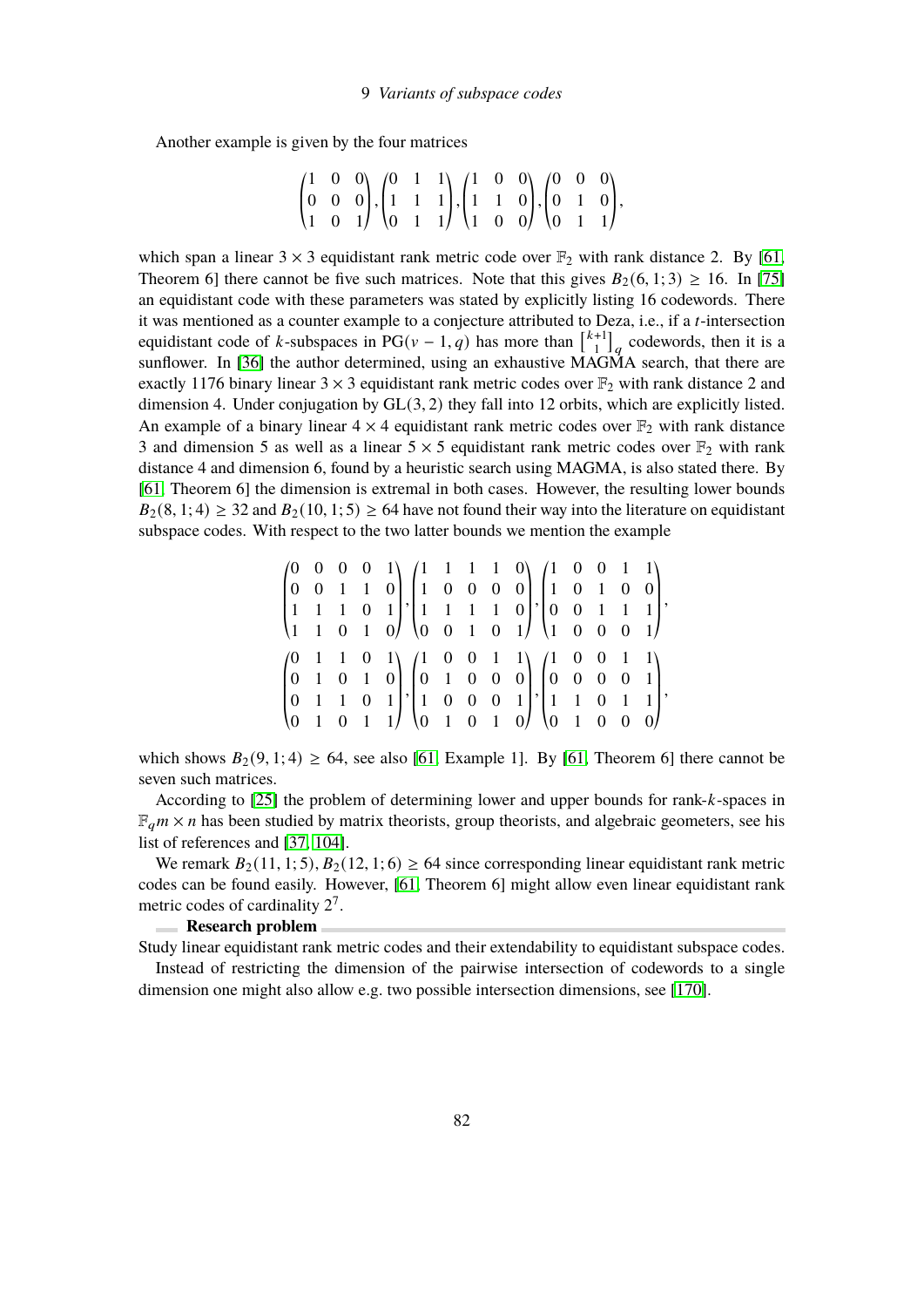## 9 Variants of subspace codes

## <span id="page-84-0"></span>**9.2 Flag codes**

A *full flag* in PG( $n - 1$ , q) is a sequence of nested subspaces with dimensions from 1 to  $n - 1$ . If not all of these dimensions need to occur, we speak of a *flag*. (Full) *flag codes* are collections of flags. The use of flag codes for network coding was proposed in [\[165\]](#page-98-4). In [\[164\]](#page-98-5) the author argues that subspace coding with flags can be ranged between random linear network coding, using constant dimension codes, and optimized routing solutions, whose computation is timeconsuming. The interested reader can find more details on this e.g. in [\[83,](#page-92-7) [164,](#page-98-5) [165,](#page-98-4) [166\]](#page-98-6). For special multicast networks network coding solutions also lead to hard combinatorial problems, see e.g. [\[43,](#page-90-5) [74\]](#page-92-4) for so-called generalized combination networks.

The set of all subspaces in  $PG(n-1, q)$  is turned into a metric space via the *injection distance* 

$$
d_{I}(U, W) = \dim(U + W) - \min{\dim(U), \dim(W)}
$$
  
= max{dim(U), dim(W)} - dim(U \cap W) (9.1)

as it is the case for the subspace distance. Note that for  $U, W \in \mathcal{G}_q(n, k)$  we have  $d_I(U, W) =$  $\dim(U + W) - k = k - \dim(U \cap W).$ 

**Definition 9.4.** *A* flag *is a list of subspaces*  $\Lambda = (W_1, \ldots, W_m)$  *of*  $PG(n-1, q)$  *with* 

$$
\{0\} < W_1 < \cdots < W_m < \mathbb{F}_q^n.
$$

*The* type *of*  $\Lambda = (W_1, \ldots, W_m)$  *is the set of dimensions* 

type(
$$
\Lambda
$$
) := {dim( $W_i$ ) | 1 \le i \le m}  $\subseteq$  {1, ..., n - 1}.

*Let*

$$
\mathcal{F}(n,q) := \{ \Lambda \mid \Lambda \text{ is a flag in PG}(n-1,q) \}
$$

*denote the set of all flags in*  $PG(n-1, q)$  *and for*  $T \subseteq \{1, \ldots, n-1\}$  *let* 

$$
\mathcal{F}_T(n,q) := \{ \Lambda \in \mathcal{F}(n,q) \mid \text{type}(\Lambda) = T \}
$$

*be the set of all flags of*  $PG(n-1, q)$  *of type*  $T$ *.* 

As noted in [\[165\]](#page-98-4), the intersection of two flags is again a flag and the set of all flags in  $PG(n-1, q)$  forms a simplicial complex (with respect to inclusion).

**Definition 9.5.** Let  $\Lambda = (W_1, \ldots, W_m)$  and  $\Lambda' = (W'_1, \ldots, W'_m)$  be two flags of PG( $n-1, q$ ) of *the same type*  $T = \{k_1, \ldots, k_m\}$  *with*  $k_i = \dim(W_i) = \dim(W_i')$  for all  $1 \leq i \leq m$ . Then, the Grassmann distance *is defined as*

$$
d_G(\Lambda, \Lambda') := \sum_{i=1}^m d_I(W_i, W'_i) = \sum_{i=1}^m (k_i - \dim(W_i \cap W'_i)).
$$

So, for  $m = 1$  the Grassmann distance corresponds to the injection distance, i.e., half the subspace distance, between  $W_1$  and  $W'_1$ . For  $U, W \in \mathcal{G}_q(n, k)$  we have  $0 \leq d_1(U, W) \leq$  $min\{k, v - k\}$ , so that we set

$$
m(n,T) = (\min\{k_1, n - k_1\}, \ldots, \min\{k_m, n - k_m\}),
$$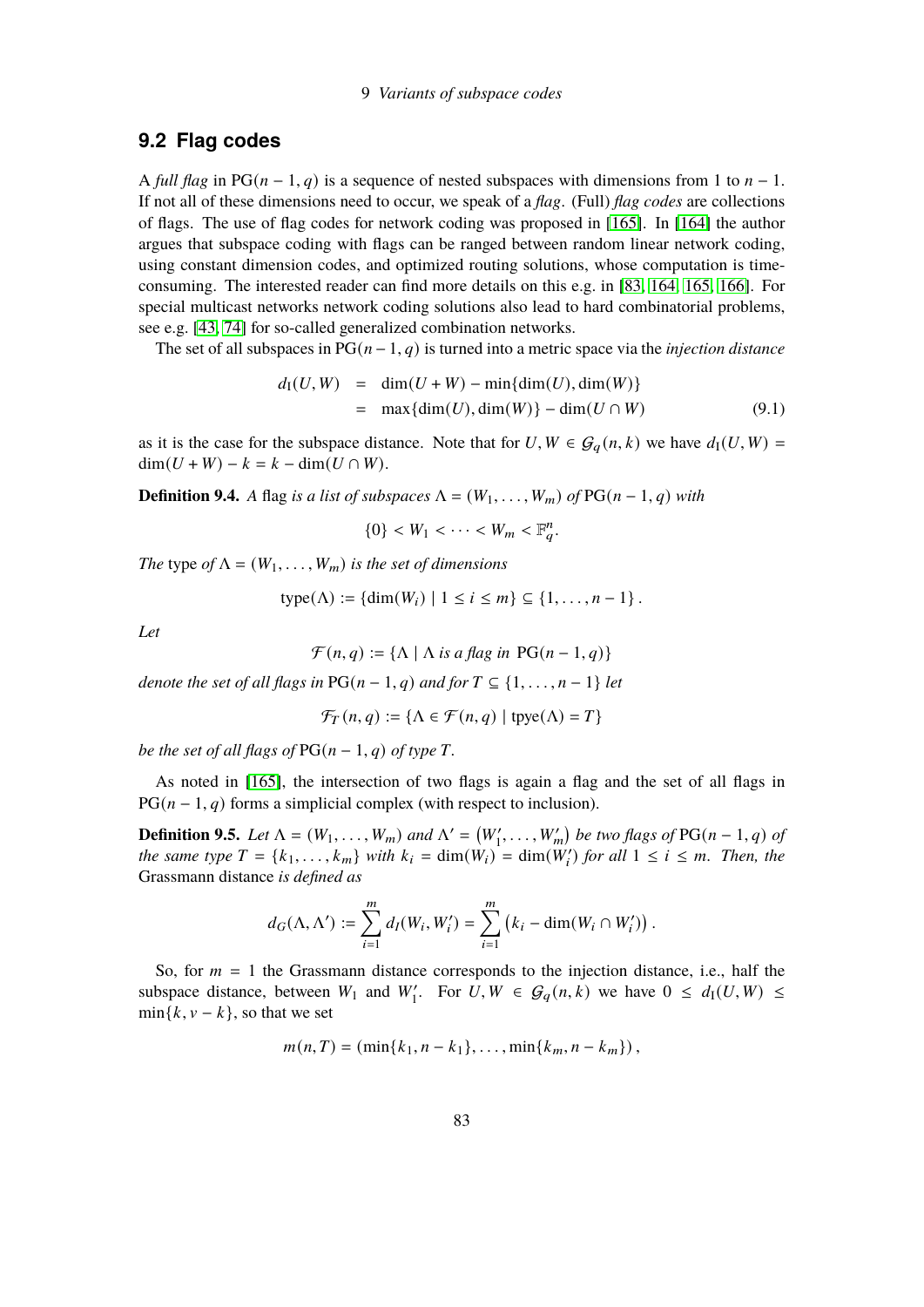where  $T = \{k_1, ..., k_m\} \subseteq \{1, ..., n-1\}$  with  $k_1 < \cdots < k_m$ . If  $T = \{1, ..., n-1\}$  we just write  $m(n)$  instead of  $m(n, T)$ . Denoting by  $x_i$  the *i*th component for each vector  $x \in \mathbb{R}^n$  we state

$$
d_G(\Lambda, \Lambda') \leq \sum_i m(n, T)_i
$$

for all  $\Lambda, \Lambda' \in \mathcal{F}_T(n, q)$ . As mentioned in [\[165,](#page-98-4) Remark 4.5] we have  $1 \leq d_G(\Lambda, \Lambda') \leq \lfloor (n/2)^2 \rfloor$ for two distinct flags in PG( $n-1, q$ ). A *flag code* C of type T is a collection of flags in PG( $n-1, q$ ) of type T. The minimum distance  $d_G(C)$  is the minimum of  $d_G(\Lambda, \Lambda')$  over all pairs of distinct elements  $\Lambda, \Lambda' \in C$ . By  $A_g^f(n, d; T)$  we denote the maximum possible cardinality of a flag code C of type T in PG( $n - 1$ ,  $q$ ) that has minimum Grassmann distance at least d. The case of full flags, i.e.  $T = \{1, \ldots, n-1\}$ , is abbreviated as  $A_q^f(n, d)$ . The *dual* of a flag  $\Lambda = (W_1, \ldots, W_m)$ in PG( $n-1, q$ ) of type  $T \subseteq \{1, \ldots, n-1\}$ , denoted by  $\Lambda^T$ , is given by  $(W_m^T, \ldots, W_1^T)$ . Since we have  $d_1(U, W) = d_1(U^{\top}, W^{\top})$  for each  $U, W \in \mathcal{G}_q(n, k)$ , for some arbitrary integer k, the minimum Grassmann distance  $d(C)$  of a flag code of type T in PG( $n-1, q$ ) is the same as  $d(C^{\top})$ , where  $C^{\top} := {\Lambda^{\top} | \Lambda \in C}$ . Moreover, we have

$$
type(CT) = \{n - t \mid t \in type(C)\},\
$$

so that  $A_q^f(n, d; T) = A_q^f(n, d; n - t)$ .

The arguably easiest case for the determination of  $A_q^f(n, d; T)$  is minimum Grassmann distance  $d = 1$ , where  $A_q^f(n, 1; T) = #\mathcal{F}_T(n, q)$ . If  $T = \{k_1, \ldots, k_m\}$  with  $0 < k_1 < \cdots < k_m < n$ , then we have

$$
A_q^f(n, 1; T) = \begin{bmatrix} n \\ k_1 \end{bmatrix}_q \cdot \prod_{i=2}^m \begin{bmatrix} n - k_{i-1} \\ k_i - k_{i-1} \end{bmatrix}_q
$$
 (9.2)

and

$$
A_q^f(n,1) = \prod_{i=2}^n \frac{q^i - 1}{q - 1}.
$$
\n(9.3)

For the maximum possible minimum Grassmann distance  $d = |(n/2)^2|$  we have:

<span id="page-85-0"></span>**Proposition 9.6.** *([\[156,](#page-97-2) Proposition 2.4]) For each integer*  $k \geq 1$  *we have* 

$$
A_q^f(2k, k^2) = q^k + 1
$$

*and for each integer*  $k \geq 2$  *we have* 

$$
A_q^f(2k+1, k^2+k) = q^{k+1} + 1.
$$

We remark that the case  $n = 2k$  of Proposition [9.6](#page-85-0) was also proven in [\[7\]](#page-87-2), where the authors also give a decoding algorithm and further details. In [\[156,](#page-97-2) Proposition 2.6] the exact value

$$
A_q^f(4,3) = \begin{bmatrix} 4 \\ 1 \end{bmatrix}_q = q^3 + q^2 + q + 1 \tag{9.4}
$$

was determined. In Table [9.1](#page-86-0) and Table [9.2](#page-86-1) we present the current knowledge on  $A_2^f$  $\int_{2}^{f}(n, d)$  from [\[156\]](#page-97-2). Research on bounds and constructions for flag codes currently is quite an active research field, see e.g. [\[5,](#page-87-3) [6,](#page-87-4) [7,](#page-87-2) [8,](#page-87-5) [9,](#page-87-6) [10,](#page-87-7) [11,](#page-87-8) [156,](#page-97-2) [179\]](#page-99-5).

**Research problem** 

Find improved lower and upper bounds for  $A_q^f(n, d)$ .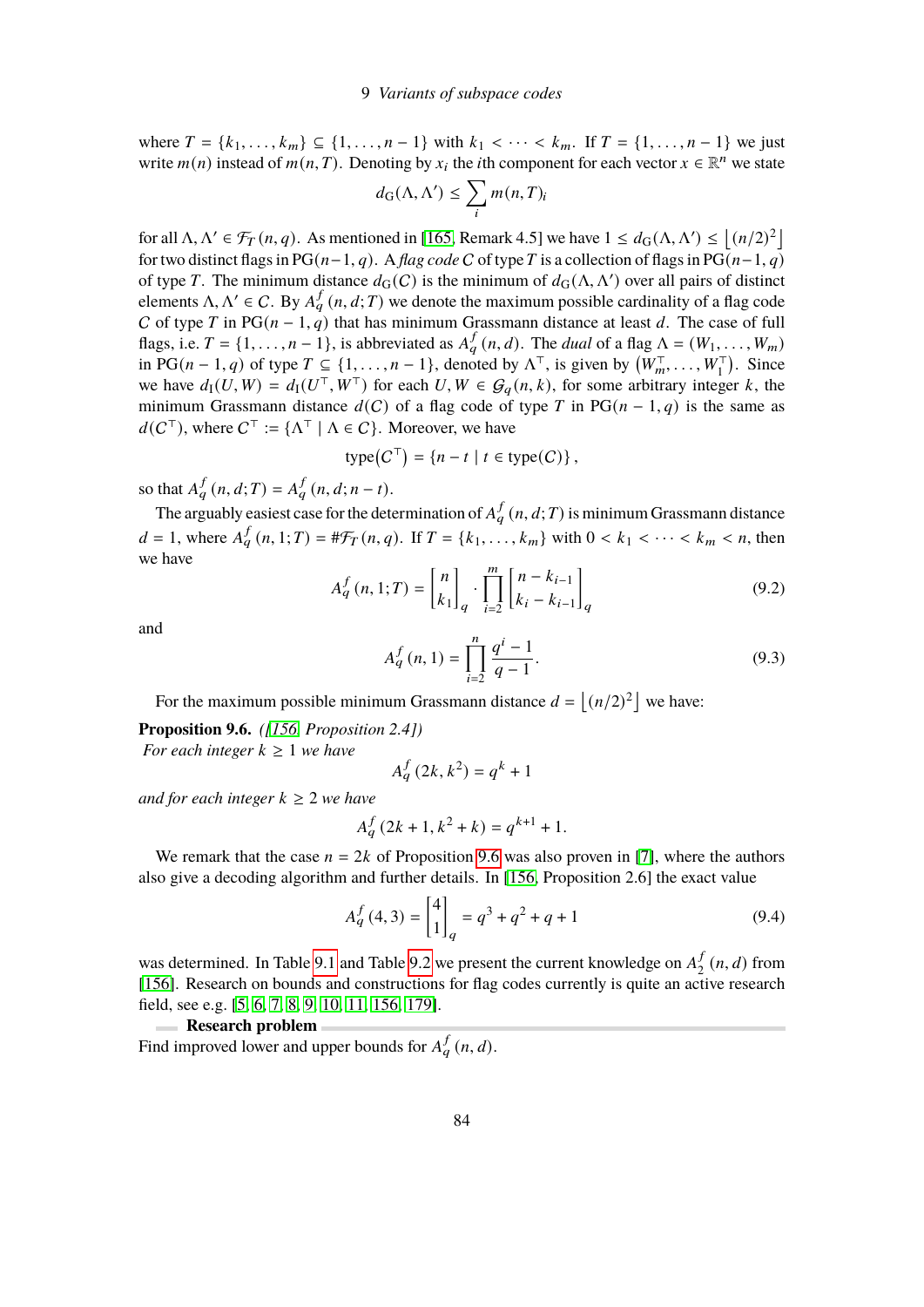| n/d |     |                           |     |  |  |
|-----|-----|---------------------------|-----|--|--|
|     |     |                           |     |  |  |
|     | 21  |                           |     |  |  |
|     | 315 | 105                       | -15 |  |  |
| 5.  |     | 9765 3120-3255 465 155 31 |     |  |  |

<span id="page-86-0"></span>Table 9.1: Bounds and exact values for  $A_2^f$  $\int_{2}^{f}(n, d)$  for  $n \leq 5$ .

| n/d |                                                                           |  |  |  |  | 8 9 10 11 12 |  |
|-----|---------------------------------------------------------------------------|--|--|--|--|--------------|--|
|     | 6 615195 205065 29295 9765 1953 567 63 21                                 |  |  |  |  |              |  |
|     | 7 78129765 26043255 3720465 1240155 248031 72009 8001 2667 1143 127 41 17 |  |  |  |  |              |  |

<span id="page-86-1"></span>Table 9.2: Upper bounds for  $A_2^f$  $\int_2^f (6, d)$  and  $A_2^f$  $\int_{2}^{f}$  (7, *d*) (tight bounds in bold).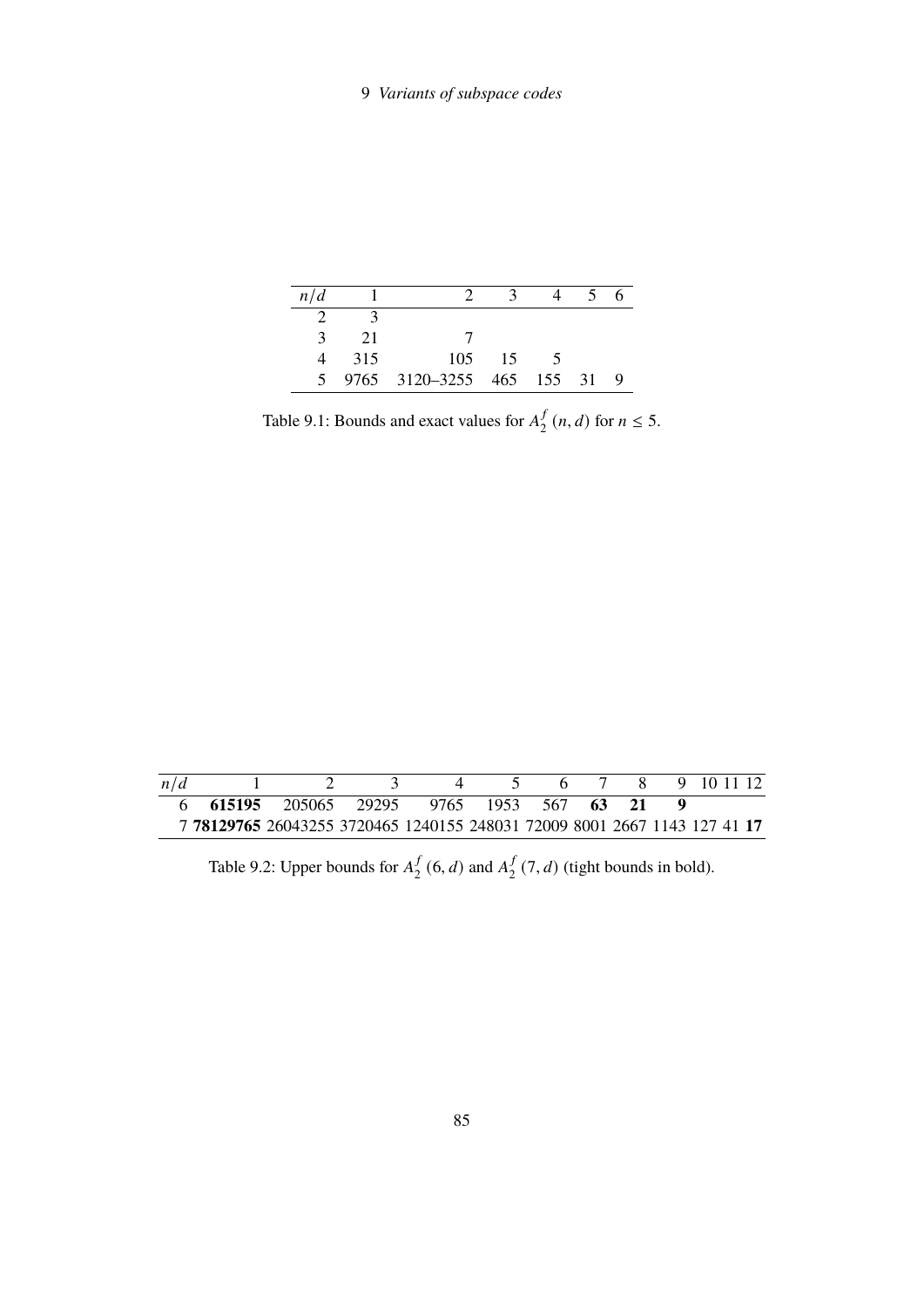- [1] Erik Agrell, Alexander Vardy, and Kenneth Zeger. A table of upper bounds for binary codes. *IEEE Transactions on Information Theory*, 47(7):3004–3006, 2001.
- <span id="page-87-1"></span>[2] Rudolf Ahlswede and Harout (Haratyun) K. Aydinian. On error control codes for random network coding. In *2009 Workshop on Network Coding, Theory, and Applications (NetCod 2009), Lausanne, Switzerland*, pages 68–73. IEEE, 2009.
- [3] Rudolf Ahlswede, Harout (Haratyun) K. Aydinian, and Levon H. Khachatrian. On perfect codes and related concepts. *Designs, Codes and Cryptography*, 22(3):221–237, 2001.
- <span id="page-87-0"></span>[4] Jingmei Ai, Thomas Honold, and Haiteng Liu. The expurgation-augmentation method for constructing good plane subspace codes. *arXiv preprint 1601.01502*, 2016.
- <span id="page-87-3"></span>[5] Clementa Alonso-González and Miguel Ángel Navarro-Pérez. Consistent flag codes. *Mathematics*, 8(12):19 pp., 2020.
- <span id="page-87-4"></span>[6] Clementa Alonso-González and Miguel Ángel Navarro-Pérez. Cyclic orbit flag codes. *arXiv preprint 2102.00867*, 2021.
- <span id="page-87-2"></span>[7] Clementa Alonso-González, Miguel Ángel Navarro-Pérez, and Xaro Soler-Escrivà. Flag codes from planar spreads in network coding. *Finite Fields and Their Applications*, 68:19 pp., 2020.
- <span id="page-87-5"></span>[8] Clementa Alonso-González, Miguel Ángel Navarro-Pérez, and Xaro Soler-Escrivà. Distance and bounds for flag codes. *arXiv preprint 2111.00910*, 2021.
- <span id="page-87-6"></span>[9] Clementa Alonso-González, Miguel Ángel Navarro-Pérez, and Xaro Soler-Escrivà. Flag codes: Distance vectors and cardinality bounds. *arXiv preprint 2111.00910*, 2021.
- <span id="page-87-7"></span>[10] Clementa Alonso-González, Miguel Ángel Navarro-Pérez, and Xaro Soler-Escrivà. An orbital construction of optimum distance flag codes. *Finite Fields and Their Applications*, 73:21 pp., 2021.
- <span id="page-87-8"></span>[11] Clementa Alonso-González, Miguel Ángel Navarro-Pérez, and Xaro Soler-Escrivà. Optimum distance flag codes from spreads via perfect matchings in graphs. *Journal of Algebraic Combinatorics*, to appear.
- [12] George Eyre Andrews.  $q$ -analogs of the binomial coefficient congruences of Babbage, Wolstenholme and Glaisher. *Discrete Mathematics*, 204(1-3):15–25, 1999.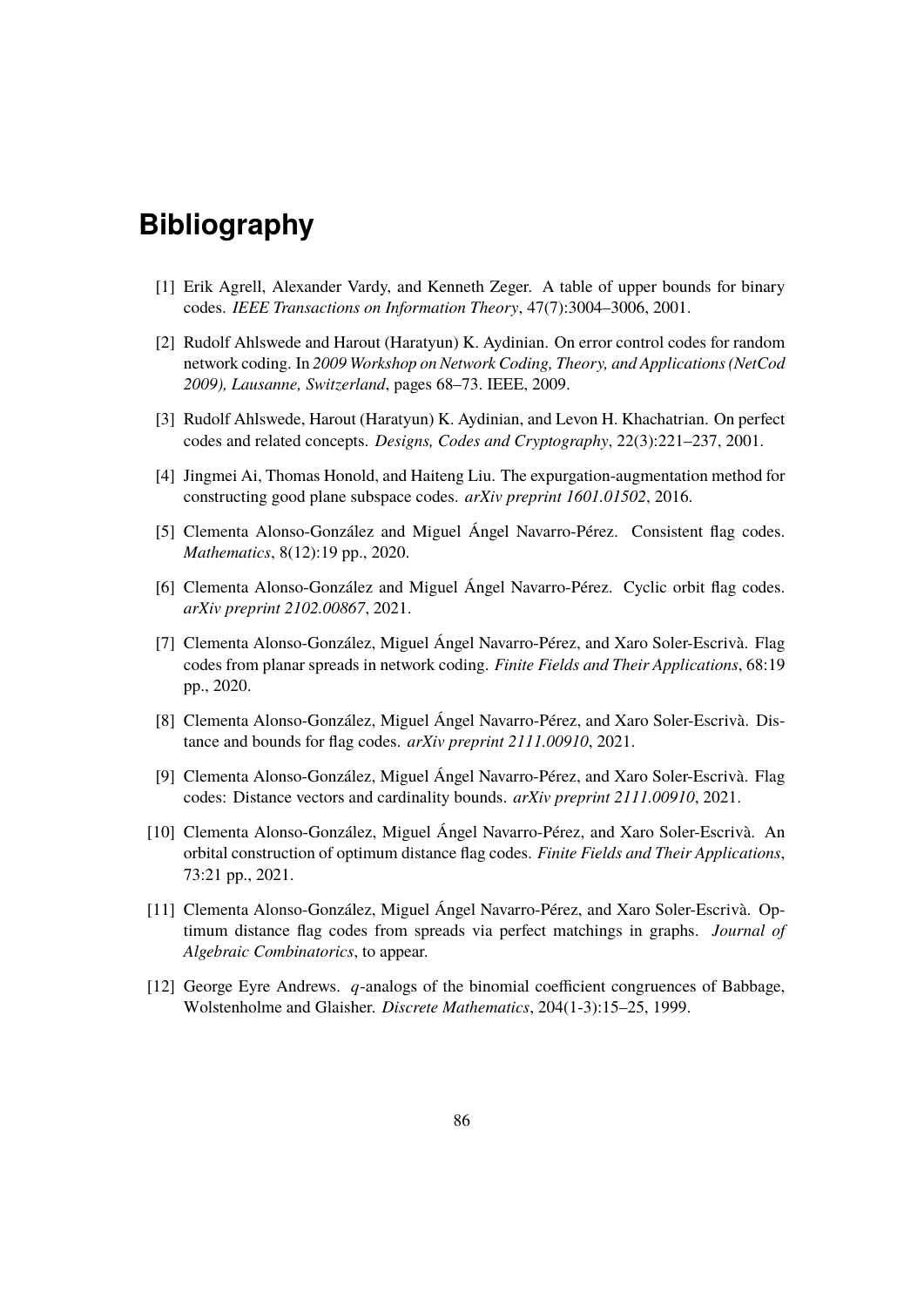- [13] Jared Antrobus and Heide Gluesing-Luerssen. Maximal Ferrers diagram codes: constructions and genericity considerations. *IEEE Transactions on Information Theory*, 65(10):6204–6223, 2019.
- [14] Jared E. Antrobus. *The state of Lexicodes and Ferrers diagram rank-metric codes*. PhD thesis, University of Kentucky, 2019.
- <span id="page-88-2"></span>[15] Christine Bachoc, Alberto Passuello, and Frank Vallentin. Bounds for projective codes from semidefinite programming. *Advances in Mathematics of Communications*, 7(2):127– 145, 2013.
- [16] Ronald Dee Baker. Partitioning the planes of AG<sub>2m</sub>(2) into 2-designs. *Discrete Mathematics*, 15(3):205–211, 1976.
- [17] Ronald Dee Baker, Jacobus Hendricus Van Lint, and Richard Michael Wilson. On the Preparata and Goethals codes. *IEEE Transactions on Information Theory*, 29(3):342–345, 1983.
- <span id="page-88-3"></span>[18] Edoardo Ballico. Higher distances for constant dimensions codes: the case of osculating spaces to a Veronese variety. *Afrika Matematika*, 27(5):1003–1020, 2016.
- <span id="page-88-4"></span>[19] Edoardo Ballico, Nadia Chiarli, and Silvio Greco. Families of projective planes meeting in codimension two. *Results in Mathematics*, 46(1-2):16–23, 2004.
- [20] Elena Barcucci, Alberto Del Lungo, Elisa Pergola, and Renzo Pinzani. Some combinatorial interpretations of q-analogs of schröder numbers. *Annals of Combinatorics*, 3(2):171–190, 1999.
- <span id="page-88-5"></span>[21] Roland D. Barrolleta, Emilio Suárez-Canedo, Leo Storme, and Peter Vandendriessche. On primitive constant dimension codes and a geometrical sunflower bound. *Advances in Mathematics of Communications*, 11(4), 2017.
- <span id="page-88-0"></span>[22] Daniele Bartoli, Matteo Bonini, and Massimo Giulietti. Constant dimension codes from Riemann-Roch spaces. *arXiv preprint 1508.01727*, 2015.
- <span id="page-88-6"></span>[23] Daniele Bartoli and Francesco Pavese. A note on equidistant subspace codes. *Discrete Applied Mathematics*, 198:291–296, 2016.
- [24] Riccardo Bassoli, Hugo Marques, Jonathan Rodriguez, Kenneth W. Shum, and Rahim Tafazolli. Network coding theory: A survey. *IEEE Communications Surveys & Tutorials*, 15(4):1950–1978, 2013.
- <span id="page-88-7"></span>[25] LeRoy B. Beasley. Spaces of rank-2 matrices over  $GF(2)$ . *Electronic Journal of Linear Algebra*, 5:11–18, 1999.
- <span id="page-88-1"></span>[26] Eli Ben-Sasson, Tuvi Etzion, Ariel Gabizon, and Netanel Raviv. Subspace polynomials and cyclic subspace codes. *IEEE Transactions on Information Theory*, 62(3):1157–1165, 2016.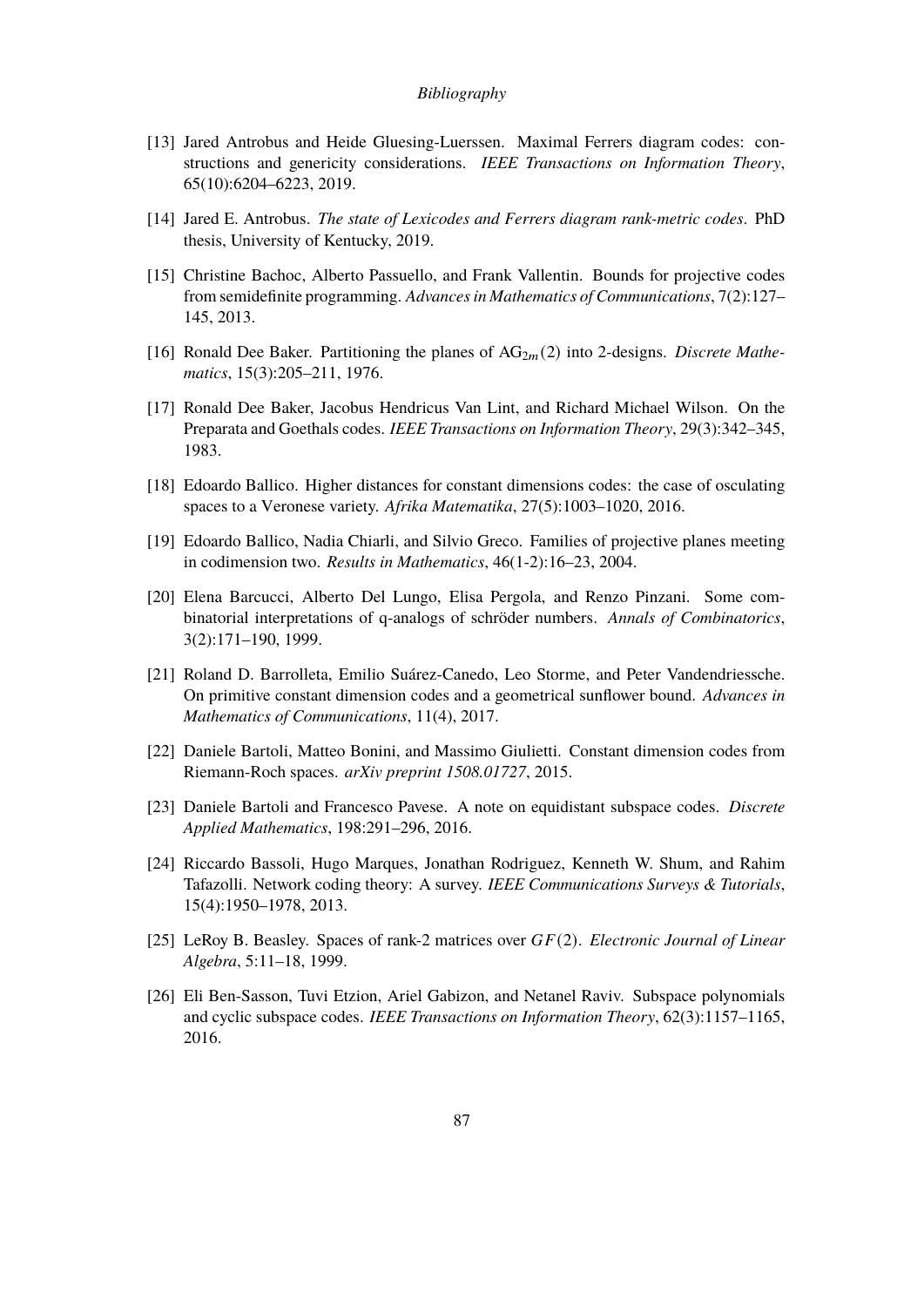- [27] Albrecht Beutelspacher. On parallelisms in finite projective spaces. *Geometriae Dedicata*, 3(1):35–40, 1974.
- [28] Albrecht Beutelspacher. Partial spreads in finite projective spaces and partial designs. *Mathematische Zeitschrift*, 145(3):211–229, 1975.
- [29] Albrecht Beutelspacher. Correction to "partial spreads in finite projective spaces and partial designs". *Mathematische Zeitschrift*, 147(3):303–303, 1976.
- [30] Albrecht Beutelspacher. Partial parallelisms in finite projective spaces. *Geometriae Dedicata*, 36(2-3):273–278, 1990.
- <span id="page-89-2"></span>[31] Albrecht Beutelspacher, Jörg Eisfeld, and Jörg Müller. On sets of planes in projective spaces intersecting mutually in one point. *Geometriae Dedicata*, 78(2):143–159, 1999.
- [32] Jürgen Bierbrauer. A direct approach to linear programming bounds for codes and tmsnets. *Designs, Codes and Cryptography*, 42(2):127–143, 2007.
- [33] Jürgen Bierbrauer. *Introduction to Coding Theory*. Chapman and Hall/CRC, 2016.
- [34] Simon R. Blackburn and Tuvi Etzion. The asymptotic behavior of Grassmannian codes. *IEEE Transactions on Information Theory*, 58(10):6605–6609, 2012.
- <span id="page-89-3"></span>[35] Aart Blokhuis, Maarten De Boeck, and Jozefien D'Haeseleer. On the sunflower bound for k-spaces, pairwise intersecting in a point. *Designs, Codes and Cryptography*, page 11 pp., to appear.
- <span id="page-89-4"></span>[36] Nigel Boston. Spaces of constant rank matrices over  $GF(2)$ . *Electronic Journal of Linear Algebra*, 20(1):1, 2010.
- <span id="page-89-5"></span>[37] Nigel Boston. Spaces of constant rank matrices over  $GF(2)$ . *Electronic Journal of Linear Algebra*, 27(1):624, 2014.
- <span id="page-89-0"></span>[38] Michael Braun, Tuvi Etzion, and Alexander Vardy. Linearity and complements in projective space. *Linear Algebra and its Applications*, 438(1):57–70, 2013.
- <span id="page-89-1"></span>[39] Michael Braun, Patric RJ Östergård, and Alfred Wassermann. New lower bounds for binary constant-dimension subspace codes. *Experimental Mathematics*, 27(2):179–183, 2018.
- [40] Andries Evert Brouwer, James Bergheim Shearer, Neil James Alexander Sloane, and Warren Douglas Smith. A new table of constant weight codes. *IEEE Transactions on Information Theory*, 36(6):1334–1380, 2006.
- [41] Eimear Byrne, Heide Gluesing-Luerssen, and Alberto Ravagnani. Fundamental properties of sum-rank-metric codes. *IEEE Transactions on Information Theory*, 67(10):6456–6475, 2021.
- [42] Eimear Byrne and Alberto Ravagnani. Covering radius of matrix codes endowed with the rank metric. *SIAM Journal on Discrete Mathematics*, 31(2):927–944, 2017.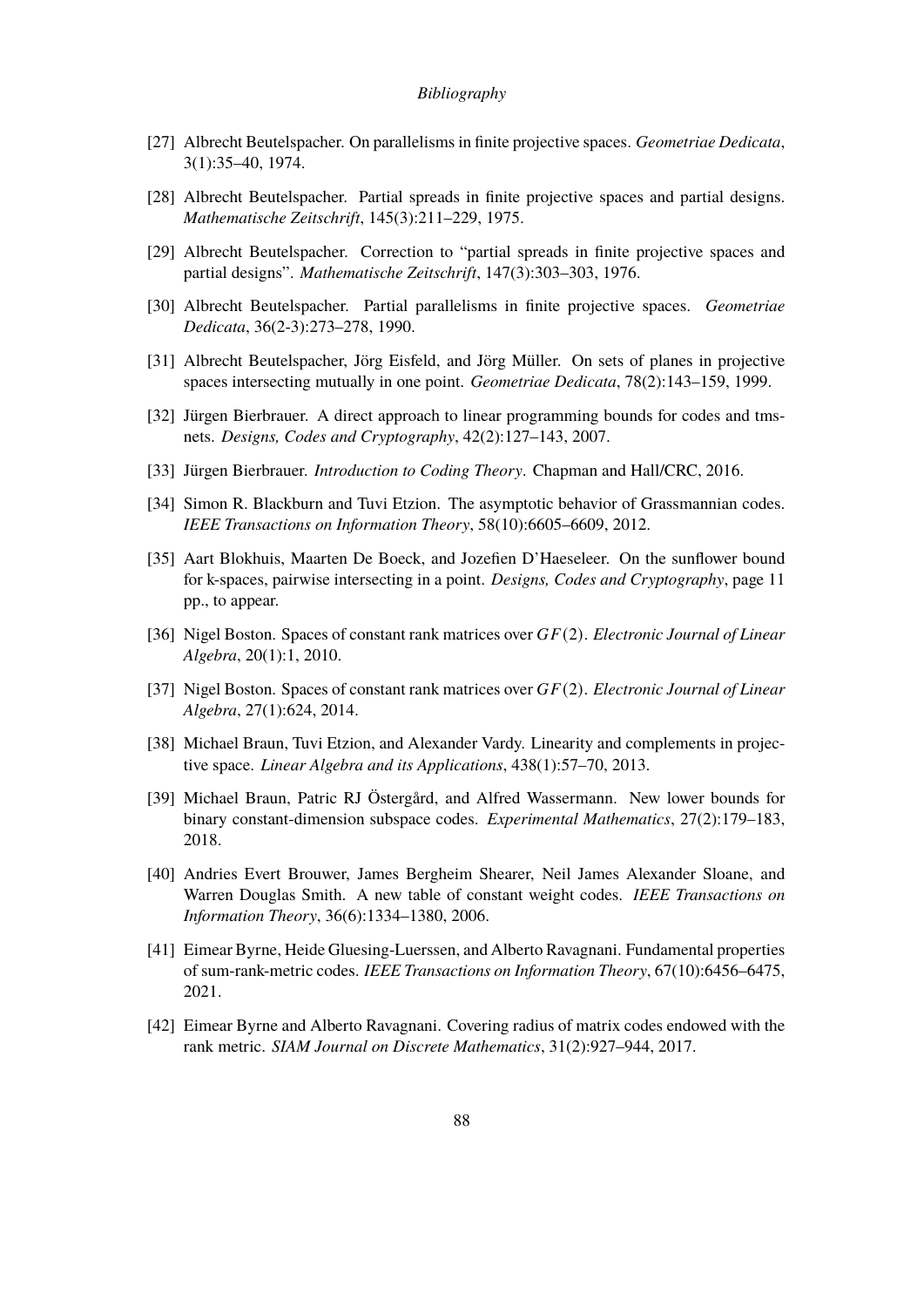- <span id="page-90-5"></span>[43] Han Cai, Tuvi Etzion, Moshe Schwartz, and Antonia Wachter-Zeh. Network coding solutions for the combination network and its subgraphs. In *2019 IEEE International Symposium on Information Theory (ISIT)*, pages 862–866. IEEE, 2019.
- <span id="page-90-1"></span>[44] Bocong Chen and Hongwei Liu. Constructions of cyclic constant dimension codes. *Designs, Codes and Cryptography*, 86(6):1267–1279, 2018.
- [45] Hao Chen, Xianmang He, Jian Weng, and Liqing Xu. New constructions of subspace codes using subsets of MRD codes in several blocks. *IEEE Transactions on Information Theory*, 66(9):5317–5321, 2020.
- [46] Bruce Nathan Cooperstein. External flats to varieties in  $PG(\wedge^2(v))$  over finite fields. *Geometriae Dedicata*, 69(3):223–235, 1998.
- <span id="page-90-3"></span>[47] Antonio Cossidente, Sascha Kurz, Giuseppe Marino, and Francesco Pavese. Combining subspace codes. *Advances in Mathematics of Communications*, to appear.
- [48] Antonio Cossidente, Giuseppe Marino, and Francesco Pavese. Subspace code constructions. *Ricerche di Matematica*, pages 1–16, to appear.
- <span id="page-90-2"></span>[49] Antonio Cossidente and Francesco Pavese. On subspace codes. *Designs, Codes and Cryptography*, 78(2):527–531, 2016.
- [50] Antonio Cossidente and Francesco Pavese. Veronese subspace codes. *Designs, Codes and Cryptography*, 81(3):445–457, 2016.
- <span id="page-90-0"></span>[51] Antonio Cossidente and Francesco Pavese. Subspace codes in PG(2*n* − 1, *q*). *Combinatorica*, 37(6):1073–1095, 2017.
- [52] Antonio Cossidente, Francesco Pavese, and Leo Storme. Geometrical aspects of subspace codes. In Marcus Greferath, Mario Osvin Pavčević, Natalia Silberstein, and María Ángeles Vázquez-Castro, editors, *Network Coding and Subspace Designs*, pages 107–129. Springer, 2018.
- <span id="page-90-4"></span>[53] Antonio Cossidente, Francesco Pavese, and Leo Storme. Optimal subspace codes in PG(4, q). *Advances in Mathematics of Communications*, 13(3):393-404, 2019.
- [54] Philippe Delsarte. *An algebraic approach to the association schemes of coding theory*. PhD thesis, Université Catholique de Louvain, Eindhoven, 6 1973. Philips Research Reports Supplements, No. 10.
- [55] Philippe Delsarte. Bilinear forms over a finite field, with applications to coding theory. *Journal of Combinatorial Theory, Series A*, 25(3):226–241, 1978.
- [56] Philippe Delsarte. Hahn polynomials, discrete harmonics, and *t*-designs. *SIAM Journal on Applied Mathematics*, 34(1):157–166, 1978.
- [57] Philippe Delsarte and Vladimir Iosifovich Levenshtein. Association schemes and coding theory. *IEEE Transactions on Information Theory*, 44(6):2477–2504, 1998.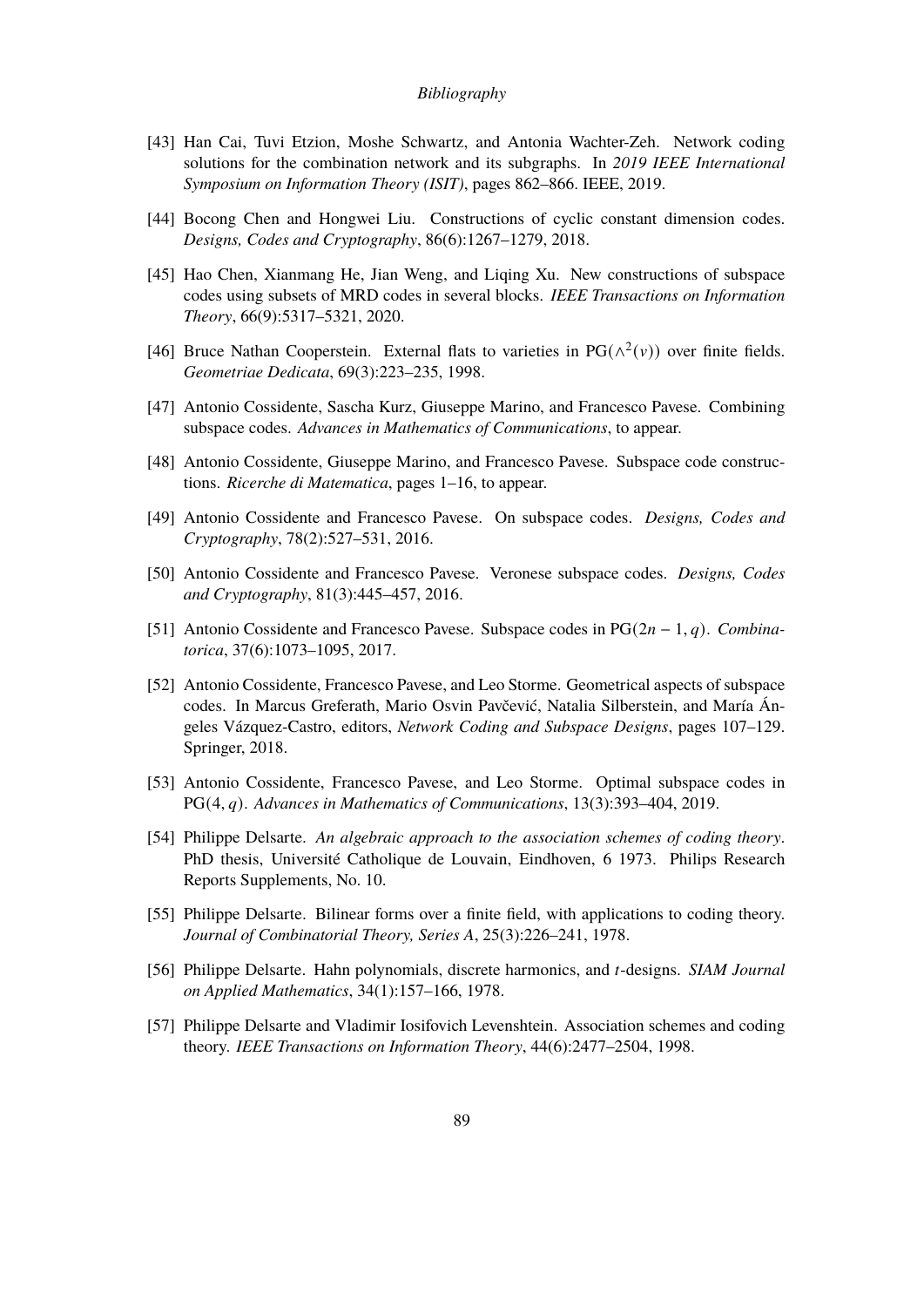- <span id="page-91-4"></span>[58] Michel Deza and Peter Frankl. Every large set of equidistant (0, +1, −1)-vectors forms a sunflower. *Combinatorica*, 1(3):225–231, 1981.
- <span id="page-91-7"></span>[59] Jozefien D'Haeseleer. *Families of intersecting subspaces*. PhD thesis, Ghent University, 2021.
- [60] David Allyn Drake and J.W. Freeman. Partial *t*-spreads and group constructible  $(s, r, \mu)$ nets. *Journal of Geometry*, 13(2):210–216, 1979.
- <span id="page-91-8"></span>[61] Jean-Guillaume Dumas, Rod Gow, Gary McGuire, and John Sheekey. Subspaces of matrices with special rank properties. *Linear algebra and its applications*, 433(1):191– 202, 2010.
- [62] Charles F. Dunkl. An addition theorem for some *a*-Hahn polynomials. *Monatshefte für Mathematik*, 85(1):5–37, 1978.
- [63] J. Eisfeld and L. Storme. *t*-spreads and minimal *t*-covers in finite projective spaces. *Lecture notes, Universiteit Gent, 29 pages*, 2000.
- <span id="page-91-5"></span>[64] Jörg Eisfeld. On sets of sets mutually intersecting in exactly one element. *Journal of Geometry*, 67(1-2):96–104, 2000.
- <span id="page-91-6"></span>[65] Jörg Eisfeld. On sets of *n*-dimensional subspaces of projective spaces intersecting mutually in an (𝑛 − 2)-dimensional subspace. *Discrete Mathematics*, 255(1-3):81–85, 2002.
- [66] Hesham El Gamal and Arthur Roger Hammons. On the design of algebraic space-time codes for MIMO block-fading channels. *IEEE Transactions on Information Theory*, 49(1):151–163, 2003.
- <span id="page-91-1"></span>[67] Saad Ibrahim El-Zanati, Heather Jordon, George Francis Seelinger, Papa Amar Sissokho, and Lawrence Edward Spence. The maximum size of a partial 3-spread in a finite vector space over  $GF(2)$ . *Designs, Codes and Cryptography*, 54(2):101–107, 2010.
- <span id="page-91-2"></span>[68] Tuvi Etzion. Problems on *q*-analogs in coding theory. *arXiv preprint 1305.6126*, 2013.
- <span id="page-91-3"></span>[69] Tuvi Etzion. Covering of subspaces by subspaces. *Designs, Codes and Cryptography*, 72(2):405–421, 2014.
- [70] Tuvi Etzion. Partial-parallelisms in finite projective spaces. *Journal of Combinatorial Designs*, 23(3):101–114, 2015.
- [71] Tuvi Etzion, Elisa Gorla, Alberto Ravagnani, and Antonia Wachter-Zeh. Optimal Ferrers diagram rank-metric codes. *IEEE Transactions on Information Theory*, 62(4):1616–1630, 2016.
- <span id="page-91-0"></span>[72] Tuvi Etzion and Niv Hooker. Residual q-Fano planes and related structures. *arXiv preprint 1704.07714*, 2017.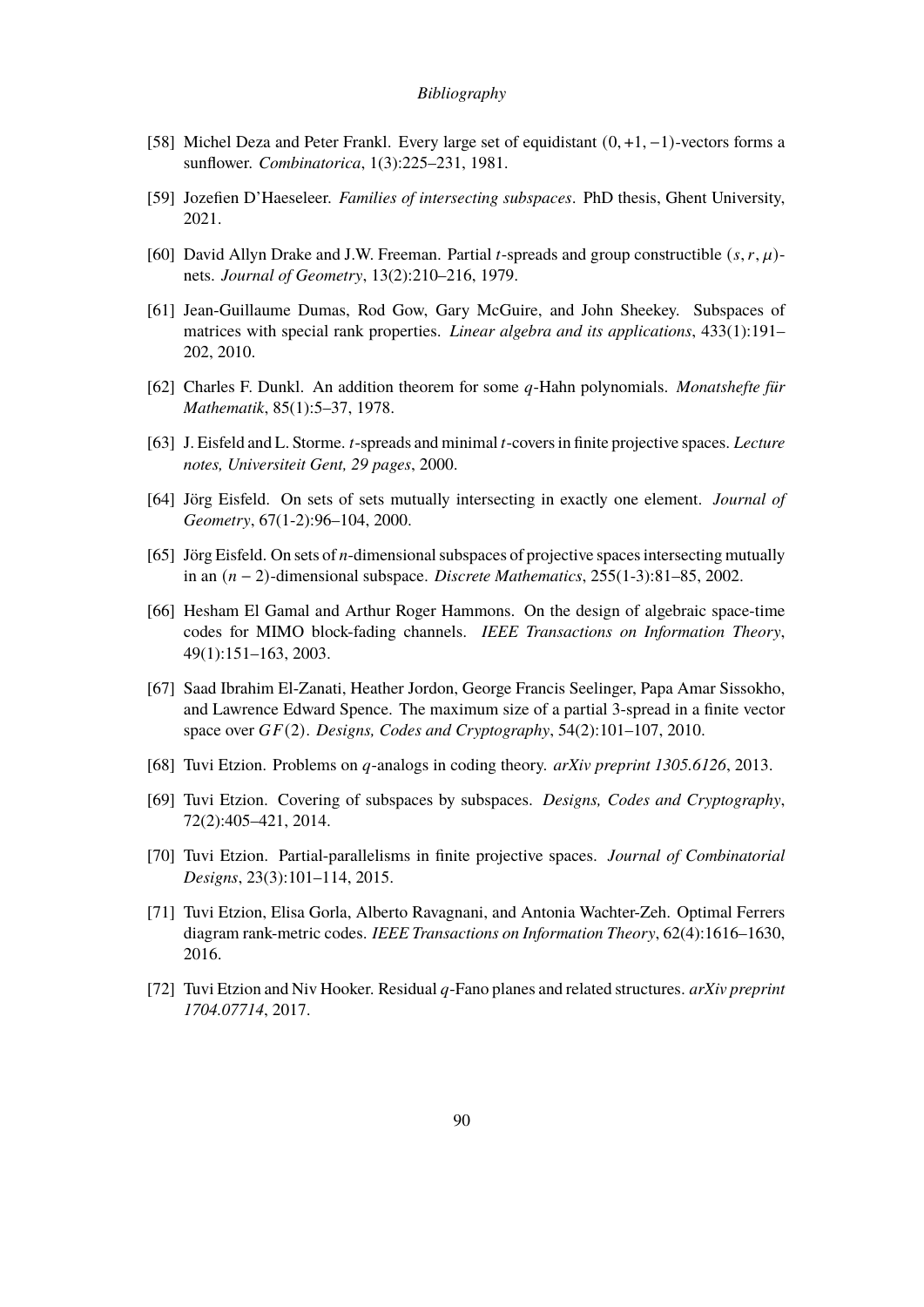- <span id="page-92-3"></span>[73] Tuvi Etzion, Sascha Kurz, Kamil Otal, and Ferruh Özbudak. Subspace packings. In *The Eleventh International Workshop on Coding and Cryptography 2019 : WCC Proceedings*. IEEE, Saint-Jacut-de-la-Mer, 2019.
- <span id="page-92-4"></span>[74] Tuvi Etzion, Sascha Kurz, Kamil Otal, and Ferruh Özbudak. Subspace packings: constructions and bounds. *Designs, Codes and Cryptography*, 88:1781–1810, 2020.
- <span id="page-92-6"></span>[75] Tuvi Etzion and Netanel Raviv. Equidistant codes in the grassmannian. *Discrete Applied Mathematics*, 186:87–97, 2015.
- [76] Tuvi Etzion and Natalia Silberstein. Error-correcting codes in projective spaces via rank-metric codes and Ferrers diagrams. *IEEE Transactions on Information Theory*, 55(7):2909–2919, 2009.
- <span id="page-92-0"></span>[77] Tuvi Etzion and Natalia Silberstein. Codes and designs related to lifted MRD codes. *IEEE Transactions on Information Theory*, 59(2):1004–1017, 2013.
- [78] Tuvi Etzion and Leo Storme. Galois geometries and coding theory. *Designs, Codes and Cryptography*, 78(1):311–350, 2016.
- <span id="page-92-2"></span>[79] Tuvi Etzion and Alexander Vardy. Error-correcting codes in projective space. In *Proceedings. International Symposium on Information Theory, 2008. ISIT 2008.*, pages 871–875. IEEE, 2008.
- <span id="page-92-1"></span>[80] Tuvi Etzion and Alexander Vardy. Error-correcting codes in projective space. *IEEE Transactions on Information Theory*, 57(2):1165–1173, 2011.
- [81] Tuvi Etzion and Alexander Vardy. Automorphisms of codes in the Grassmann scheme. *arXiv preprint 1210.5724*, 2012.
- [82] Tao Feng, Sascha Kurz, and Shuangqing Liu. Bounds for the multilevel construction. *arXiv preprint 2011.06937*, 2020.
- <span id="page-92-7"></span>[83] Ghislain Fourier and Gabriele Nebe. Degenerate flag varieties in network coding. *arXiv preprint 2003.02002*, 2020.
- [84] Péter Frankl and Vojtěch Rödl. Near perfect coverings in graphs and hypergraphs. *European Journal of Combinatorics*, 6(4):317–326, 1985.
- [85] Péter Frankl and Richard Michael Wilson. The Erdős-Ko-Rado theorem for vector spaces. *Journal of Combinatorial Theory, Series A*, 43(2):228–236, 1986.
- <span id="page-92-5"></span>[86] Fang-Wei Fu, Torleiv Kløve, Yuan Luo, and Victor K Wei. On equidistant constant weight codes. *Discrete applied mathematics*, 128(1):157–164, 2003.
- [87] Ernst Muhamedovich Gabidulin. Theory of codes with maximum rank distance. *Problemy Peredachi Informatsii*, 21(1):3–16, 1985.
- [88] Ernst Muhamedovich Gabidulin. *Rank codes*. TUM. University Press, 2021. translated by Vladimir Sidorenko.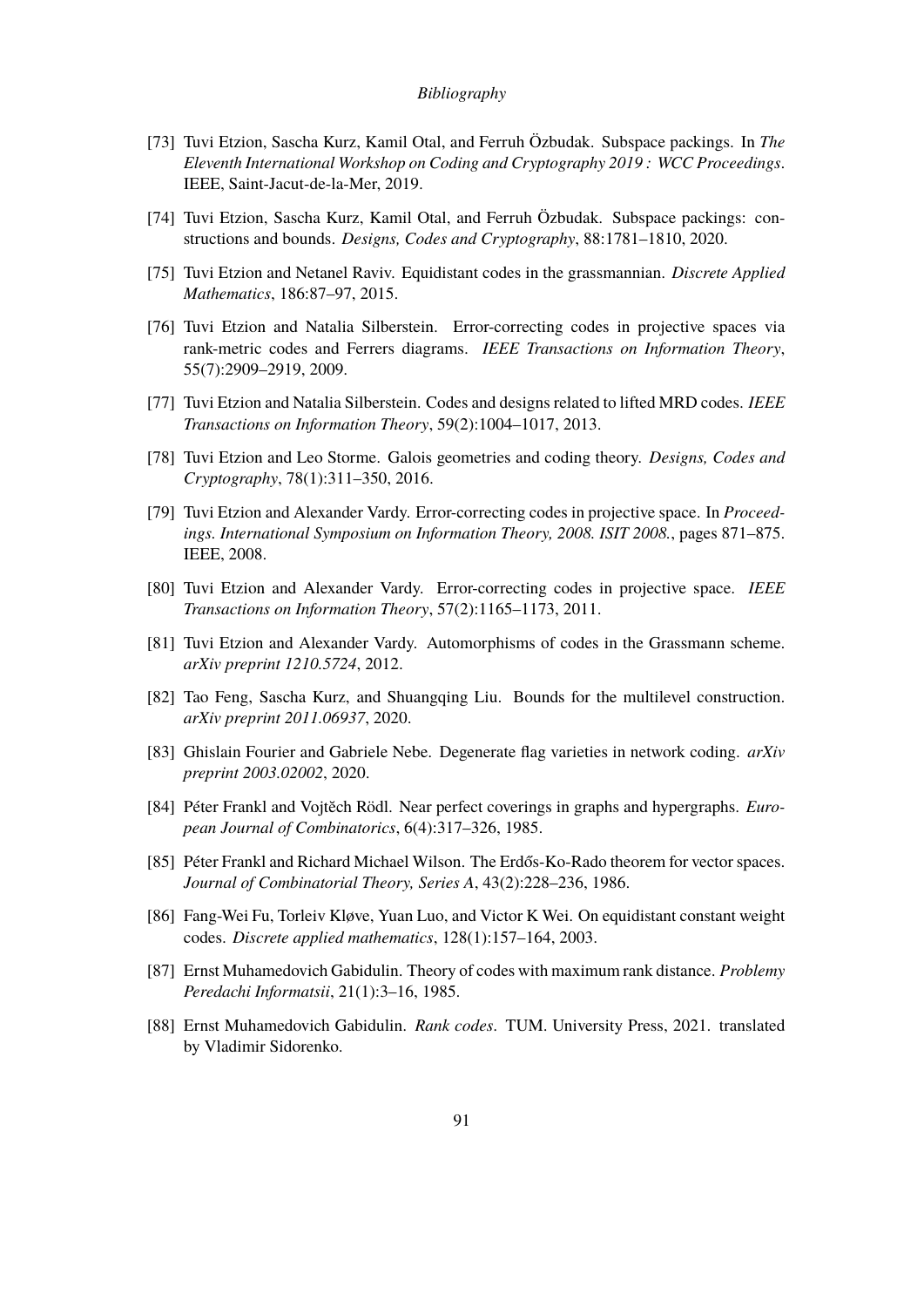- <span id="page-93-1"></span>[89] Ernst Muhamedovich Gabidulin and Martin Bossert. Codes for network coding. In *Proceedings. International Symposium on Information Theory, 2008. ISIT 2008.*, pages 867–870. IEEE, 2008.
- <span id="page-93-0"></span>[90] Ernst Muhamedovich Gabidulin and Martin Bossert. Algebraic codes for network coding. *Problems of Information Transmission*, 45(4):343–356, 2009.
- [91] Ernst Muhamedovich Gabidulin, Nina Ivanovna Pilipchuk, and Oksana Viacheslavovna Trushina. Bounds on the cardinality of subspace codes with non-maximum code distance. *Problems of Information Transmission*, 57(3):241–247, 2021.
- [92] Philippe Gaborit and Jean-Christophe Deneuville. Code-based cryptography. In William Cary Huffman, Jon-Lark Kim, and Patrick Solé, editors, *Concise Encyclopedia of Coding Theory*, pages 799–822. Chapman and Hall/CRC, 2021.
- [93] Maximilien Gadouleau and Zhiyuan Yan. Constant rank codes. In *Proceedings. International Symposium on Information Theory, 2008. ISIT 2008.*, pages 876–880. IEEE, 2008.
- [94] Maximilien Gadouleau and Zhiyuan Yan. Constant-rank codes and their connection to constant-dimension codes. *IEEE Transactions on Information Theory*, 56(7):3207–3216, 2010.
- <span id="page-93-4"></span>[95] You Gao, Jinru Gao, and Gang Wang. Bounds on subspace codes based on subspaces of type  $(s, 0, 0, 0)$  in pseudo-sympletic spaces and singular pseudo-symplectic spaces. *Applied Mathematics and Computation*, 407:11 pp., 2021.
- <span id="page-93-5"></span>[96] You Gao and Gang Wang. Bounds on subspace codes based on subspaces of type in singular linear space. *Journal of Applied Mathematics*, page 9 pp., 2014.
- <span id="page-93-6"></span>[97] You Gao and Gang Wang. Error-correcting codes in attenuated space over finite fields. *Finite Fields and Their Applications*, 33:103–117, 2015.
- <span id="page-93-7"></span>[98] You Gao, Liyum Zhao, and Gang Wang. Bounds on subspace codes based on totally isotropic subspaces in unitary spaces. *Discrete Mathematics, Algorithms and Applications*, 8(04):1650056, 2016.
- <span id="page-93-2"></span>[99] Anirban Ghatak. Optimal binary (5, 3) projective space codes from maximal partial spreads. *arXiv preprint 1701.07245*, 2017.
- <span id="page-93-3"></span>[100] Anirban Ghatak and Sumanta Mukherjee. Intersection patterns in optimal binary (5, 3) doubling subspace codes. *arXiv preprint 2105.01584*, 2021.
- [101] Heide Gluesing-Luerssen, Katherine Morrison, and Carolyn Troha. Cyclic orbit codes and stabilizer subfields. *Advances in Mathematics of Communications*, 9(2):177–197, 2015.
- [102] Heide Gluesing-Luerssen and Carolyn Troha. Construction of subspace codes through linkage. *Advances in Mathematics of Communications*, 10(3):525–540, 2016.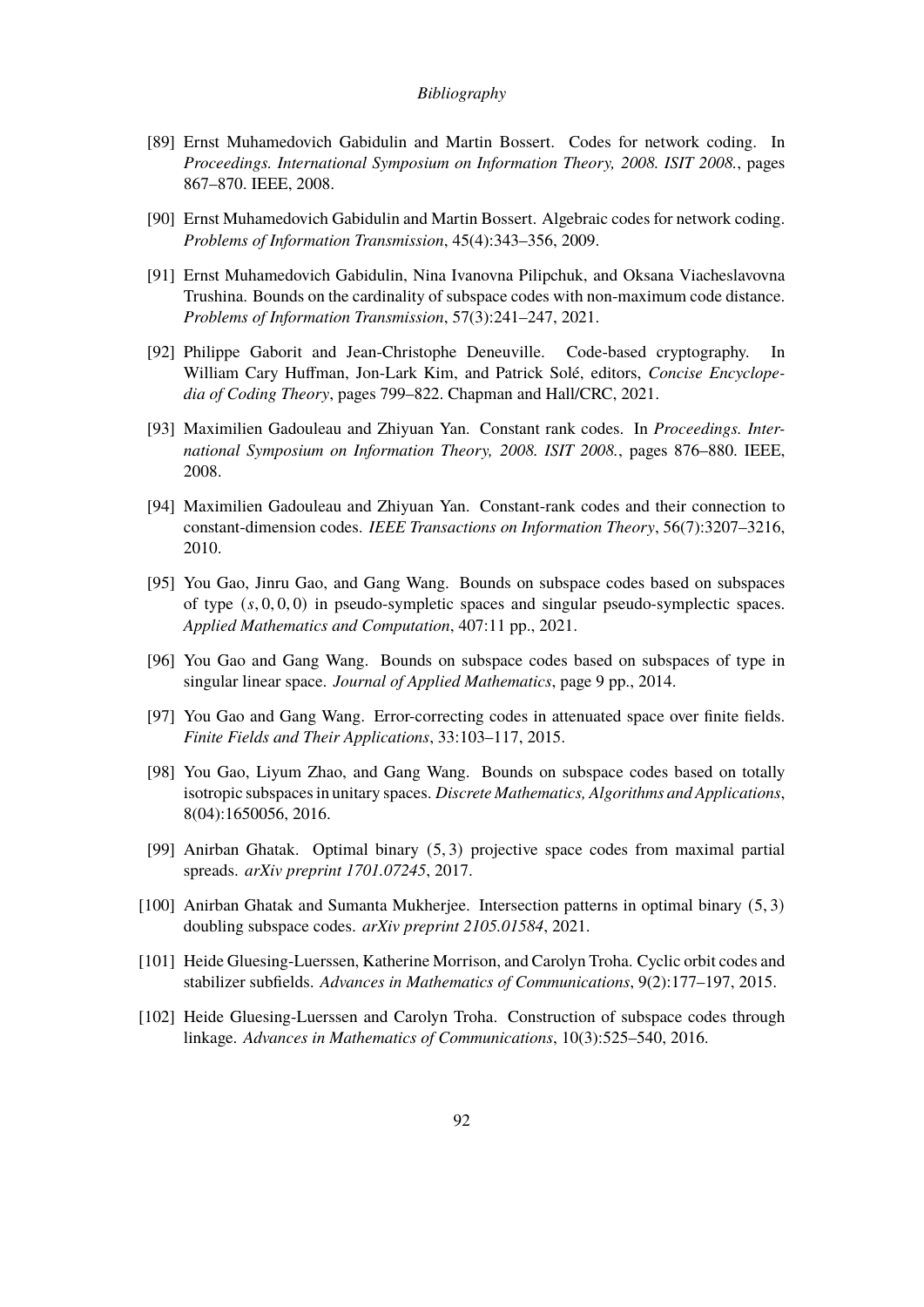- <span id="page-94-6"></span>[103] Elisa Gorla and Alberto Ravagnani. Equidistant subspace codes. *Linear Algebra and its Applications*, 490:48–65, 2016.
- <span id="page-94-7"></span>[104] Rod Gow. Dimension bounds for constant rank subspaces of symmetric bilinear forms over a finite field. *arXiv preprint 1502.05547*, 2015.
- [105] Marcus Greferath, Mario Osvin Pavčević, Natalia Silberstein, and María Ángeles Vázquez-Castro. *Network coding and subspace designs*. Springer, 2018.
- <span id="page-94-4"></span>[106] Mahdieh Hakimi Poroch. Bounds on subspace codes based on totally isotropic subspace in symplectic spaces and extended symplectic spaces. *Asian-European Journal of Mathematics*, 12(05):1950069, 2019.
- <span id="page-94-5"></span>[107] Jonathan I. Hall. Bounds for equidistant codes and partial projective planes. *Discrete Mathematics*, 17(1):85–94, 1977.
- <span id="page-94-0"></span>[108] Johan P. Hansen. Riemann-Roch spaces and linear network codes. *Computer Science*, 10(1):1–11, 2015.
- [109] Xianmang He. Construction of constant dimension codes from two parallel versions of linkage construction. *IEEE Communications Letters*, 24(11):2392–2395, 2020.
- [110] Xianmang He, Yindong Chen, and Zusheng Zhang. Improving the linkage construction with Echelon-Ferrers for constant-dimension codes. *IEEE Communications Letters*, 24(9):1875–1879, 2020.
- [111] Xianmang He, Yindong Chen, Zusheng Zhang, and Kunxiao Zhou. New construction for constant dimension subspace codes via a composite structure. *IEEE Communications Letters*, 25(5):1422–1426, 2021.
- [112] Xianmang He, Yindong Chen, Kunxiao Zhou, and Jianguang Deng. A hierarchical-based greedy algorithm for echelon-Ferrers construction. *arXiv preprint 1911.00508*, 2019.
- <span id="page-94-2"></span>[113] Olof Heden and Papa Amar Sissokho. On the existence of a  $(2, 3)$ -spread in  $v(7, 2)$ . *Ars Combinatoria*, 124:161–164, 2016.
- <span id="page-94-3"></span>[114] Petra Heijnen and Ruud Pellikaan. Generalized hamming weights of q-ary reed-muller codes. *IEEE Transactions on Information Theory*, 44(1):181–196, 1998.
- <span id="page-94-1"></span>[115] Daniel Heinlein. *Integer linear programming techniques for constant dimension codes and related structures*. PhD thesis, Universität Bayreuth (Germany), 2018.
- [116] Daniel Heinlein. New LMRD code bounds for constant dimension codes and improved constructions. *IEEE Transactions on Information Theory*, 65(8):4822–4830, 2019.
- [117] Daniel Heinlein. Generalized linkage construction for constant-dimension codes. *IEEE Transactions on Information Theory*, 67(2):705–715, 2020.
- [118] Daniel Heinlein, Thomas Honold, Michael Kiermaier, and Sascha Kurz. Generalized vector space partitions. *Australasian Journal of Combinatorics*, 73(1):162–178, 2019.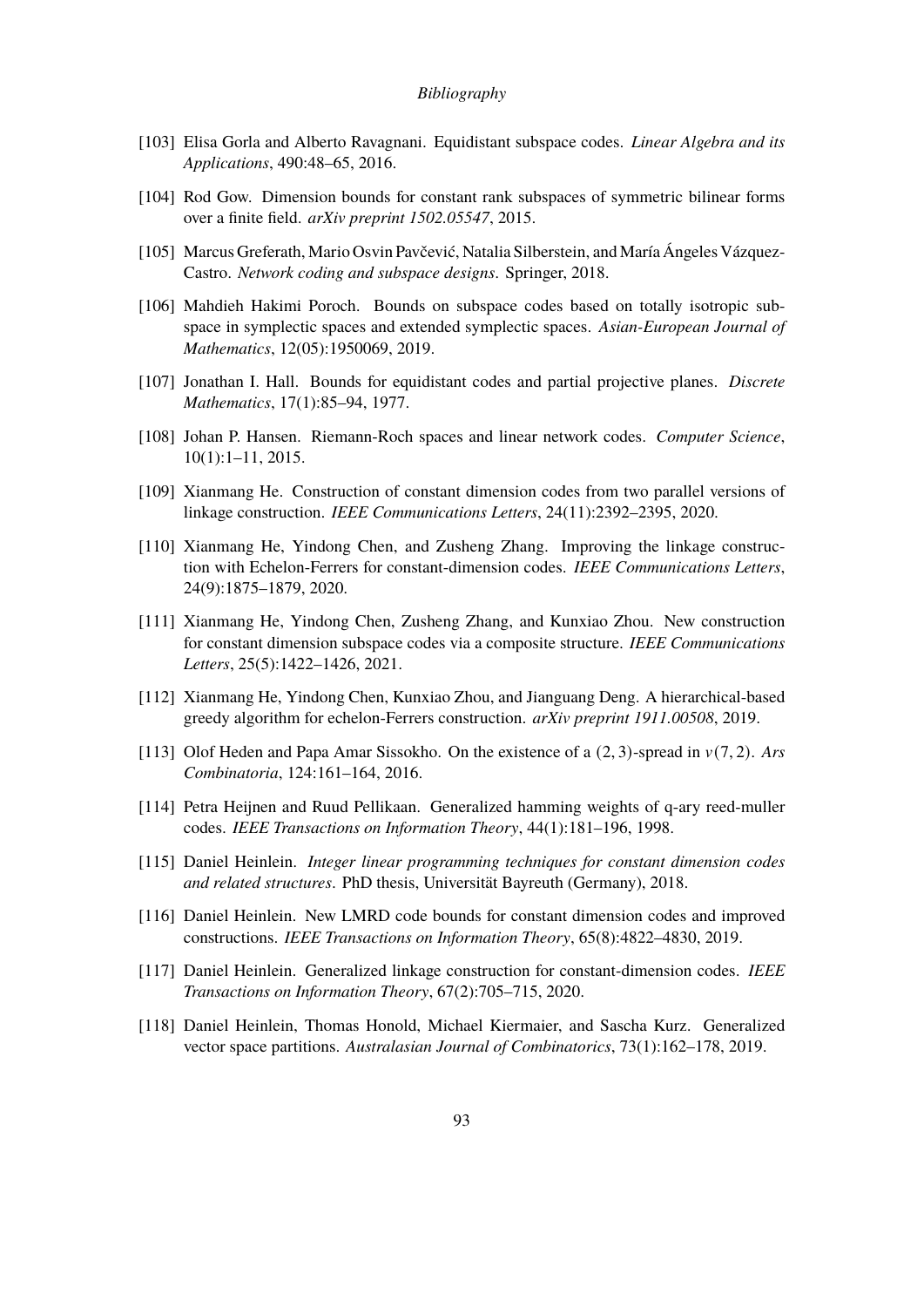- <span id="page-95-4"></span>[119] Daniel Heinlein, Thomas Honold, Michael Kiermaier, Sascha Kurz, and Alfred Wassermann. Classifying optimal binary subspace codes of length 8, constant dimension 4 and minimum distance 6. *Designs, Codes and Cryptography*, 87(2-3):375–391, 2019.
- [120] Daniel Heinlein, Thomas Honold, Michael Kiermaier, Sascha Kurz, and Alfred Wassermann. On projective q<sup>r</sup>-divisible codes. arXiv preprint 1912.10147, 2019.
- <span id="page-95-6"></span>[121] Daniel Heinlein and Ferdinand Ihringer. New and updated semidefinite programming bounds for subspace codes. *Advances in Mathematics of Communications*, 14(4):613, 2020.
- <span id="page-95-1"></span>[122] Daniel Heinlein, Michael Kiermaier, Sascha Kurz, and Alfred Wassermann. Tables of subspace codes. *arXiv preprint 1601.02864*, 2016.
- <span id="page-95-2"></span>[123] Daniel Heinlein, Michael Kiermaier, Sascha Kurz, and Alfred Wassermann. A subspace code of size 333 in the setting of a binary *q*-analog of the Fano plane. *Advances in Mathematics of Communications*, 13(3):457–475, 2019.
- <span id="page-95-3"></span>[124] Daniel Heinlein, Michael Kiermaier, Sascha Kurz, and Alfred Wassermann. A subspace code of size 333 in the setting of a binary *q*-analog of the Fano plane. *Advances in Mathematics of Communications*, 13(3):457–475, 2019.
- [125] Daniel Heinlein and Sascha Kurz. Asymptotic bounds for the sizes of constant dimension codes and an improved lower bound. In Ángela Isabel Barbero, Vitaly Skachek, and Øyvind Ytrehus, editors, *Coding Theory and Applications: 5th International Castle Meeting, ICMCTA 2017, Vihula, Estonia, August 28-31, 2017, Proceedings*, volume 10495 of *Lecture Notes in Computer Science*, pages 163–191, Cham, 2017. Springer International Publishing. arXiv preprint 1703.08712.
- [126] Daniel Heinlein and Sascha Kurz. Coset construction for subspace codes. *IEEE Transactions on Information Theory*, 63(12):7651–7660, 2017.
- [127] Daniel Heinlein and Sascha Kurz. An upper bound for binary subspace codes of length 8, constant dimension 4 and minimum distance 6. In *The Tenth International Workshop on Coding and Cryptography*, 2017. arXiv preprint 1705.03835.
- <span id="page-95-5"></span>[128] Daniel Heinlein and Sascha Kurz. Binary subspace codes in small ambient spaces. *Advances in Mathematics of Communications*, 12(4):817–839, 2018.
- <span id="page-95-7"></span>[129] Tor Helleseth, Torleiv Klove, and Øyvind Ytrehus. Generalized hamming weights of linear codes. *IEEE Transactions on Information Theory*, 38(3):1133–1140, 1992.
- [130] Takaaki Hishida and Masakazu Jimbo. Cyclic resolutions of the BIB design in PG(5, 2). *Australasian Journal of Combinatorics*, 22:73–80, 2000.
- <span id="page-95-0"></span>[131] Thomas Honold and Michael Kiermaier. On putative  $q$ -analogues of the Fano plane and related combinatorial structures. In *Dynamical Systems, Number Theory and Applications: A Festschrift in Honor of Armin Leutbecher's 80th Birthday*, pages 141–175. World Scientific, 2016.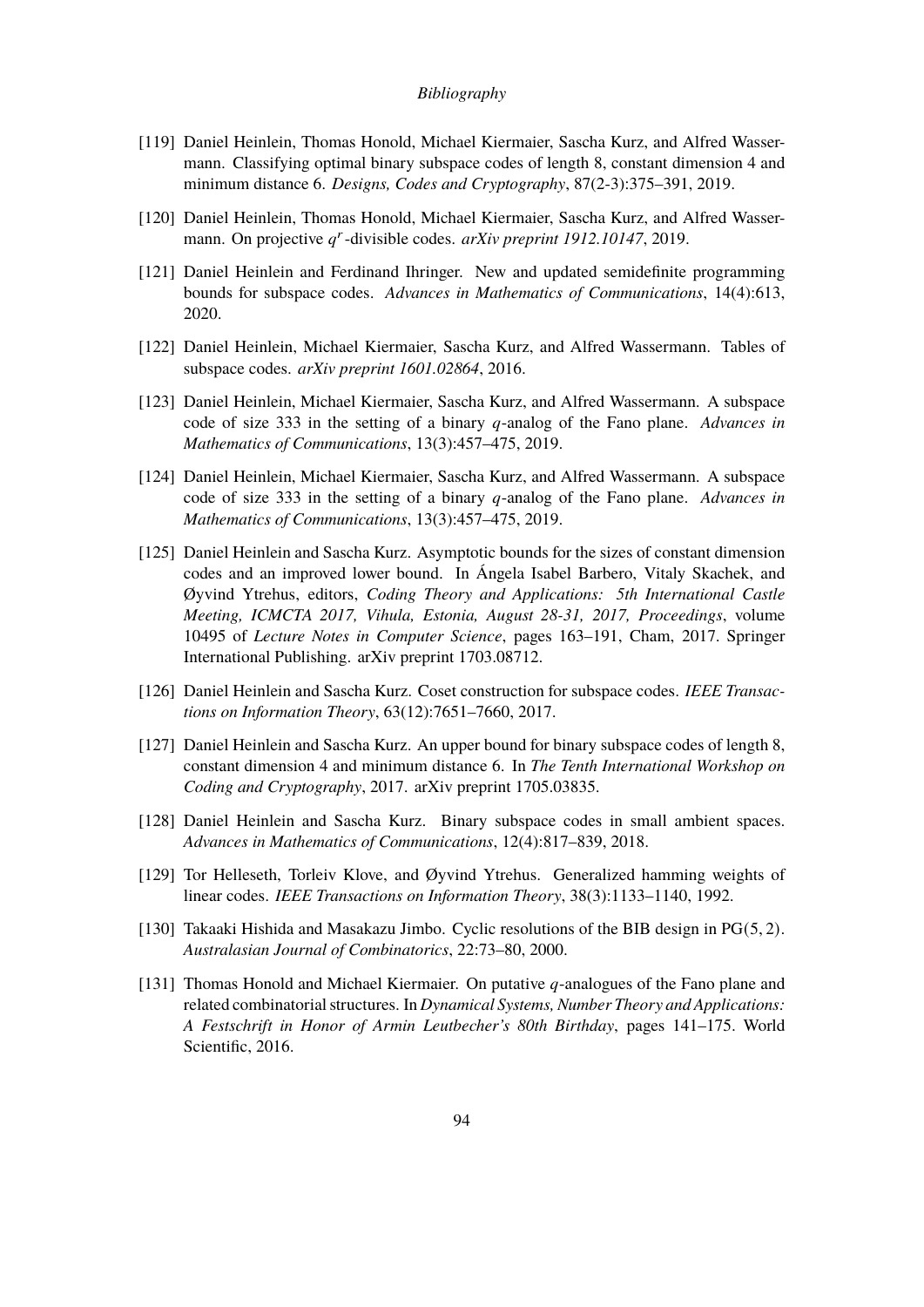- <span id="page-96-0"></span>[132] Thomas Honold, Michael Kiermaier, and Sascha Kurz. Optimal binary subspace codes of length 6, constant dimension 3 and minimum distance 4. *Contemporary Mathematics*, 632:157–176, 2015.
- <span id="page-96-3"></span>[133] Thomas Honold, Michael Kiermaier, and Sascha Kurz. Constructions and bounds for mixed-dimension subspace codes. *Advances in Mathematics of Communications*, 10(3):649–682, 2016.
- [134] Thomas Honold, Michael Kiermaier, and Sascha Kurz. Partial spreads and vector space partitions. In Marcus Greferath, Mario Osvin Pavčević, Natalia Silberstein, and María Ángeles Vázquez-Castro, editors, *Network Coding and Subspace Designs*, pages 131–170. Springer, 2018.
- <span id="page-96-4"></span>[135] Thomas Honold, Michael Kiermaier, and Sascha Kurz. Classification of large partial plane spreads in PG(6, 2) and related combinatorial objects. *Journal of Geometry*, 110(1):1–31, 2019.
- <span id="page-96-5"></span>[136] Thomas Honold, Michael Kiermaier, and Sascha Kurz. Johnson type bounds for mixed dimension subspace codes. *The Electronic Journal of Combinatorics*, 26(3):21 pp., 2019.
- [137] Thomas Honold, Michael Kiermaier, Sascha Kurz, and Alfred Wassermann. The lengths of projective triply-even binary codes. *IEEE Transactions on Information Theory*, 66(5):2713–2716, 2019.
- [138] Anna-Lena Horlemann-Trautmann and Joachim Rosenthal. Constructions of constant dimension codes. In Marcus Greferath, Mario Osvin Pavčević, Natalia Silberstein, and María Ángeles Vázquez-Castro, editors, *Network Coding and Subspace Designs*, pages 25–42. Springer, 2018.
- [139] Ferdinand Ihringer, Peter Sin, and Oing Xiang. New bounds for partial spreads of  $h(2d -$ 1,  $q^2$ ) and partial ovoids of the Ree–Tits octagon. *Journal of Combinatorial Theory, Series A*, 153:46–53, 2018.
- [140] Selmer Johnson. A new upper bound for error-correcting codes. *IRE Transactions on Information Theory*, 8(3):203–207, 1962.
- <span id="page-96-2"></span>[141] Azadeh Khaleghi and Frank Robert Kschischang. Projective space codes for the injection metric. In *2009 11th Canadian Workshop on Information Theory*, pages 9–12. IEEE, 2009.
- <span id="page-96-6"></span>[142] Azadeh Khaleghi, Danilo Silva, and Frank Robert Kschischang. Subspace codes. In Matthew Geoffrey Parker, editor, *IMA International Conference on Cryptography and Coding*, pages 1–21. Springer, 2009.
- <span id="page-96-1"></span>[143] Michael Kiermaier. On  $\alpha$ -points of  $q$ -analogs of the Fano plane. *arXiv preprint 2105.00365*, 2021.
- [144] Michael Kiermaier and Sascha Kurz. On the lengths of divisible codes. *IEEE Transactions on Information Theory*, 66(7):4051–4060, 2020.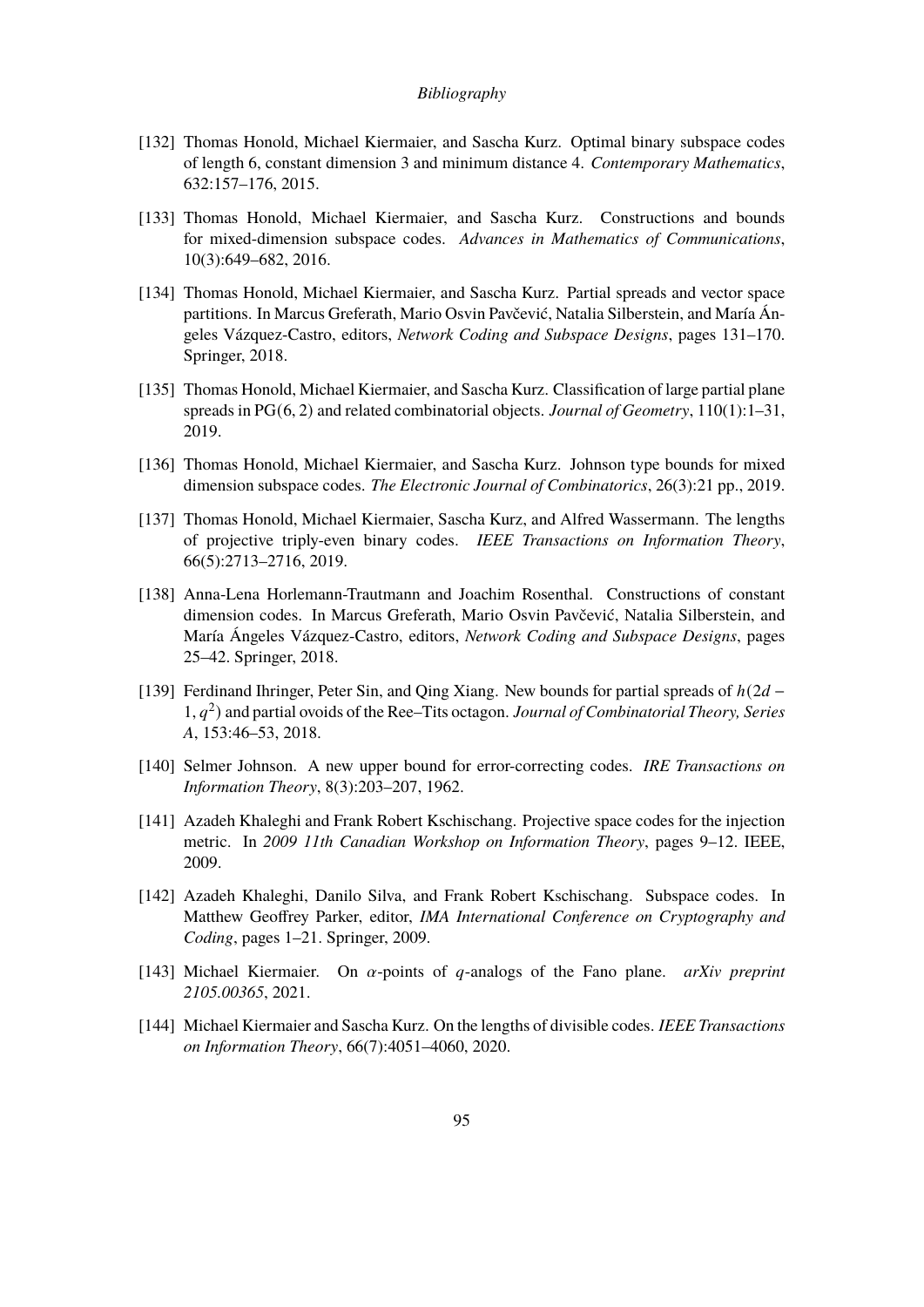- <span id="page-97-0"></span>[145] Michael Kiermaier, Sascha Kurz, and Alfred Wassermann. The order of the automorphism group of a binary 𝑞-analog of the Fano plane is at most two. *Designs, Codes and Cryptography*, 86(2):239–250, 2018.
- [146] Ralf Koetter and Frank Robert Kschischang. Coding for errors and erasures in random network coding. *IEEE Transactions on Information theory*, 54(8):3579–3591, 2008.
- [147] Axel Kohnert and Sascha Kurz. Construction of large constant dimension codes with a prescribed minimum distance. In *Mathematical methods in computer science*, volume 5393 of *Lecture Notes in Computer Science*, pages 31–42. Springer, Berlin, 2008.
- [148] Frank Robert Kschischang. Network codes. In William Cary Huffman, Jon-Lark Kim, and Patrick Solé, editors, *Concise Encyclopedia of Coding Theory*, pages 685–714. Chapman and Hall/CRC, 2021.
- [149] Sascha Kurz. Improved upper bounds for partial spreads. *Designs, Codes and Cryptography*, 85(1):97–106, 2017.
- [150] Sascha Kurz. Packing vector spaces into vector spaces. *Australasian Journal of Combinatorics*, 68:122–130, 2017.
- [151] Sascha Kurz. A note on the linkage construction for constant dimension codes. *arXiv preprint 1906.09780*, 2019.
- [152] Sascha Kurz. Generalized LMRD code bounds for constant dimension codes. *IEEE Communications Letters*, 24(10):2100–2103, 2020.
- [153] Sascha Kurz. Lifted codes and the multilevel construction for constant dimension codes. *arXiv preprint 2004.14241*, 2020.
- [154] Sascha Kurz. No projective 16-divisible binary linear code of length 131 exists. *IEEE Communications Letters*, 25(1):38–40, 2020.
- [155] Sascha Kurz. Subspaces intersecting in at most a point. *Designs, Codes and Cryptography*, 88(3):595–599, 2020.
- <span id="page-97-2"></span>[156] Sascha Kurz. Bounds for flag codes. *Designs, Codes and Cryptography*, 89(12):2759– 2785, 2021.
- <span id="page-97-1"></span>[157] Sascha Kurz. The interplay of different metrics for the construction of constant dimension codes. *Advances in Mathematics of Communications*, to appear. arXiv preprint 2109.07128.
- [158] Georg Landsberg. Ueber eine Anzahlbestimmung und eine damit zusammenhängende Reihe. *Journal für die reine und angewandte Mathematik*, 1893(111):87–88, 1893.
- [159] Huimin Lao, Hao Chen, and Xiaoqing Tan. New constant dimension subspace codes from block inserting constructions. *Cryptography and Communications*, pages 1–13, 2021.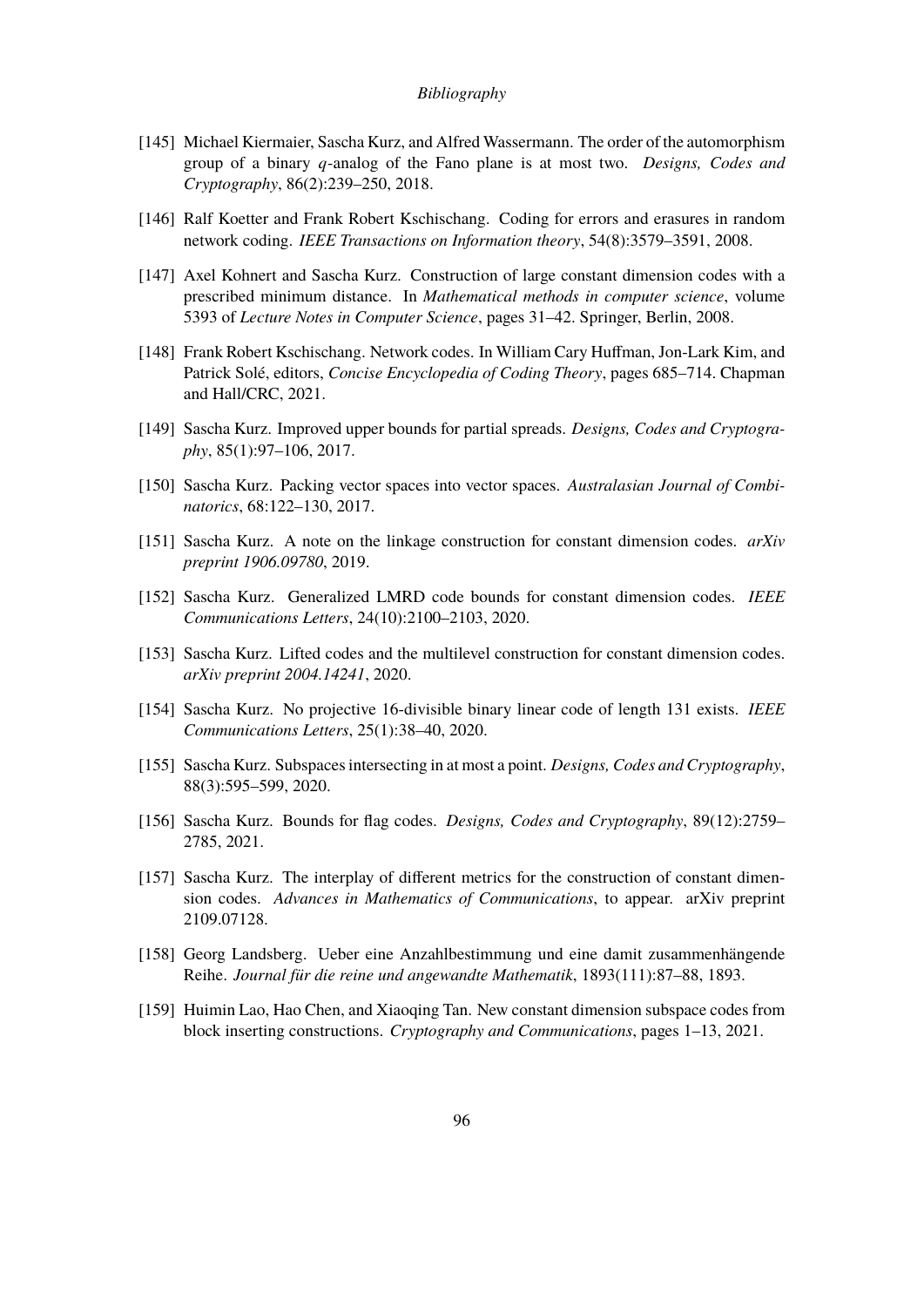- [160] Huimin Lao, Hao Chen, Jian Weng, and Xiaoqing Tan. Parameter-controlled inserting constructions of constant dimension subspace codes. *arXiv preprint 2008.09944*, 2020.
- <span id="page-98-0"></span>[161] Hunter Ryan Lehmann. *Weight Distributions, Automorphisms, and Isometries of Cyclic Orbit Codes*. PhD thesis, University of Kentucky, 2021.
- [162] Fagang Li. Construction of constant dimension subspace codes by modifying linkage construction. *IEEE Transactions on Information Theory*, 66(5):2760–2764, 2019.
- [163] Xiaoye Liang, Tatsuro Ito, and Yuta Watanabe. The Terwilliger algebra of the Grassmann scheme  $j_a(n, d)$  revisited from the viewpoint of the quantum affine algebra  $u_a(\text{sl}_2)$ . *Linear Algebra and its Applications*, 596:117–144, 2020.
- <span id="page-98-5"></span>[164] Dirk Liebhold. *Flag codes with application to network coding*. PhD thesis, RWTH Aachen, 2019.
- <span id="page-98-4"></span>[165] Dirk Liebhold, Gabriele Nebe, and Angeles Vazquez-Castro. Network coding with flags. *Designs, Codes and Cryptography*, 86(2):269–284, 2018.
- <span id="page-98-6"></span>[166] Dirk Liebhold, Gabriele Nebe, and María Ángeles Vázquez-Castro. Generalizing subspace codes to flag codes using group actions. In Marcus Greferath, Mario Osvin Pavčević, Natalia Silberstein, and María Ángeles Vázquez-Castro, editors, *Network Coding and Subspace Designs*, pages 67–89. Springer, 2018.
- [167] Simon Litsyn. An update table of the best binary codes known. In Vera Pless, Richard Anthony Brualdi, and William Cary Huffman, editors, *Handbook of Coding Theory*, pages 463–498. Elsevier, 1998.
- [168] Shuangqing Liu, Yanxun Chang, and Tao Feng. Constructions for optimal Ferrers diagram rank-metric codes. *IEEE Transactions on Information Theory*, 65(7):4115–4130, 2019.
- [169] Shuangqing Liu, Yanxun Chang, and Tao Feng. Parallel multilevel constructions for constant dimension codes. *IEEE Transactions on Information Theory*, 66(11):6884–6897, 2020.
- <span id="page-98-3"></span>[170] Giovanni Longobardi, Leo Storme, and Rocco Trombetti. On sets of subspaces with two intersection dimensions and a geometrical junta bound. *Designs, Codes and Cryptography*, page 19 pp., to appear.
- <span id="page-98-1"></span>[171] Lisa Hernandez Lucas. Properties of sets of subspaces with constant intersection dimension. *arXiv preprint 1904.11197*, 2019.
- <span id="page-98-2"></span>[172] Lisa Hernandez Lucas, Ivan Landjev, Leo Storme, and Peter Vandendriessche. On the geometrical sunflower bound. In *Eighth International Workshop on Optimal Codes and Related Topics, Sofia, Bulgaria*, pages 93–97, 2017.
- [173] Florence Jessie MacWilliams and Neil James Alexander Sloane. *The theory of error correcting codes*, volume 16. Elsevier, 1977.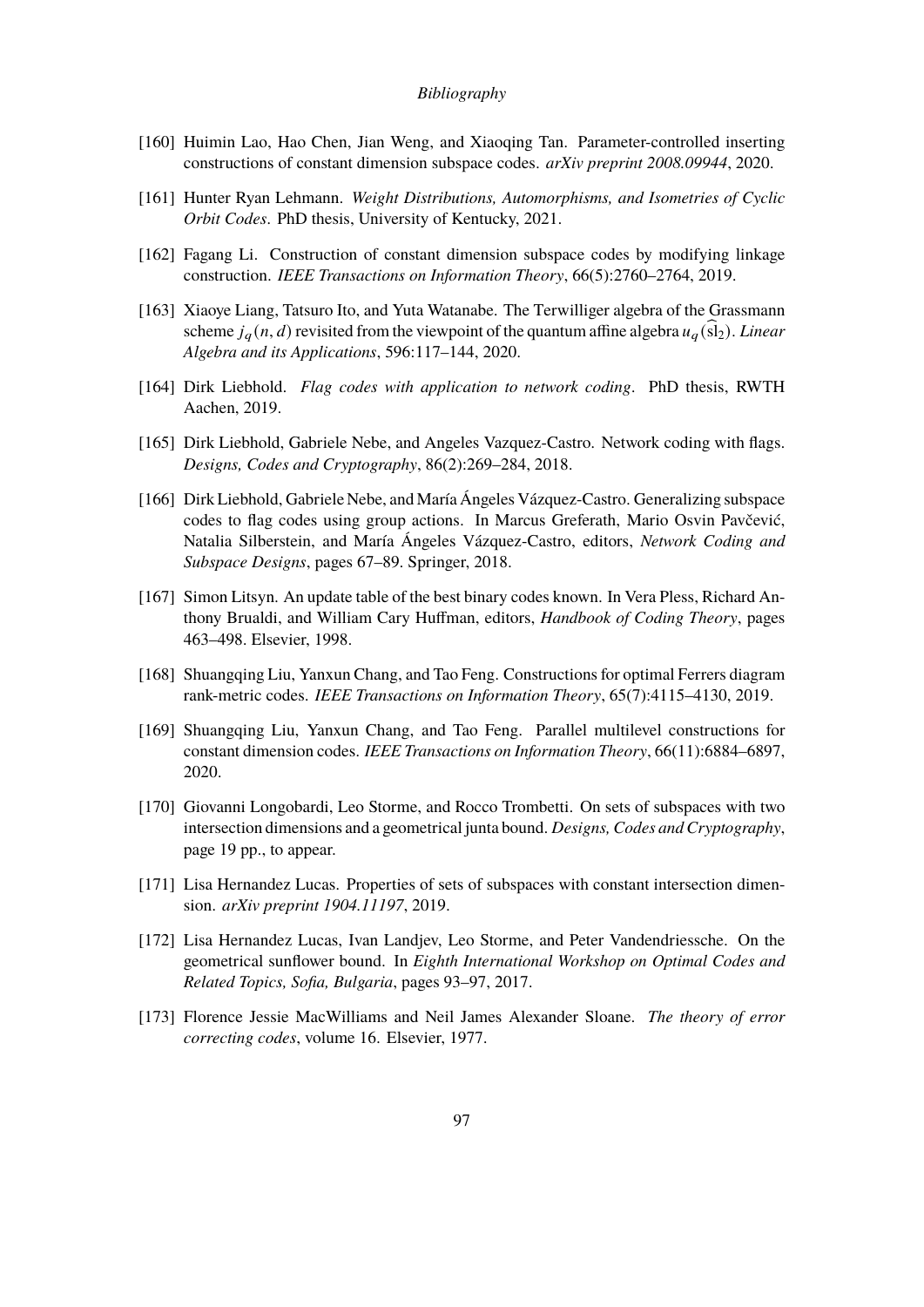- [174] Beniamin Mounits, Tuvi Etzion, and Simon Litsyn. Improved upper bounds on sizes of codes. *IEEE Transactions on Information Theory*, 48(4):880–886, 2002.
- [175] Beniamin Mounits, Tuvi Etzion, and Simon Litsyn. New upper bounds on codes via association schemes and linear programming. *Advances in Mathematics of Communications*, 1(2):173, 2007.
- <span id="page-99-2"></span>[176] Anamari Nakić and Leo Storme. On the extendability of particular classes of constant dimension codes. *Designs, Codes and Cryptography*, 79(3):407–422, 2016.
- [177] Esmeralda Năstase and Papa Amar Sissokho. The maximum size of a partial spread II: Upper bounds. *Discrete Mathematics*, 340(7):1481–1487, 2017.
- [178] Esmeralda Năstase and Papa Amar Sissokho. The maximum size of a partial spread in a finite projective space. *Journal of Combinatorial Theory, Series A*, 152:353–362, 2017.
- <span id="page-99-5"></span>[179] Miguel Ángel Navarro-Pérez and Xaro Soler Escrivà. Flag codes of maximum distance and constructions using singer groups. *arXiv preprint 2109.00270*, 2021.
- <span id="page-99-3"></span>[180] Chi-Kin Ngai, Raymond W. Yeung, and Zhixue Zhang. Network generalized hamming weight. *IEEE Transactions on Information Theory*, 57(2):1136–1143, 2011.
- <span id="page-99-4"></span>[181] Min-Yao Niu, Gang Wang, You Gao, and Fang-Wei Fu. Subspace code based on flats in affine space over finite fields. *Discrete Mathematics, Algorithms and Applications*, 10(06):1850078, 2018.
- [182] Yongfeng Niu, Qin Yue, and Daitao Huang. New constant dimension subspace codes from generalized inserting construction. *IEEE Communications Letters*, 25(4):1066– 1069, 2020.
- [183] Yongfeng Niu, Qin Yue, and Daitao Huang. Construction of constant dimension codes via improved inserting construction. *Applicable Algebra in Engineering, Communication and Computing*, page 18 pp., to appear.
- <span id="page-99-0"></span>[184] Yongfeng Niu, Qin Yue, and Yansheng Wu. Several kinds of large cyclic subspace codes via Sidon spaces. *Discrete Mathematics*, 343(5):111788, 2020.
- [185] Frédérique Oggier. Space-time coding. In William Cary Huffman, Jon-Lark Kim, and Patrick Solé, editors, *Concise Encyclopedia of Coding Theory*, pages 673–684. Chapman and Hall/CRC, 2021.
- [186] Patric R. J. Ostergard. Classification of binary constant weight codes. *IEEE Transactions on Information Theory*, 56(8):3779–3785, 2010.
- <span id="page-99-1"></span>[187] Kamil Otal and Ferruh Özbudak. Cyclic subspace codes via subspace polynomials. *Designs, Codes and Cryptography*, 85(2):191–204, 2017.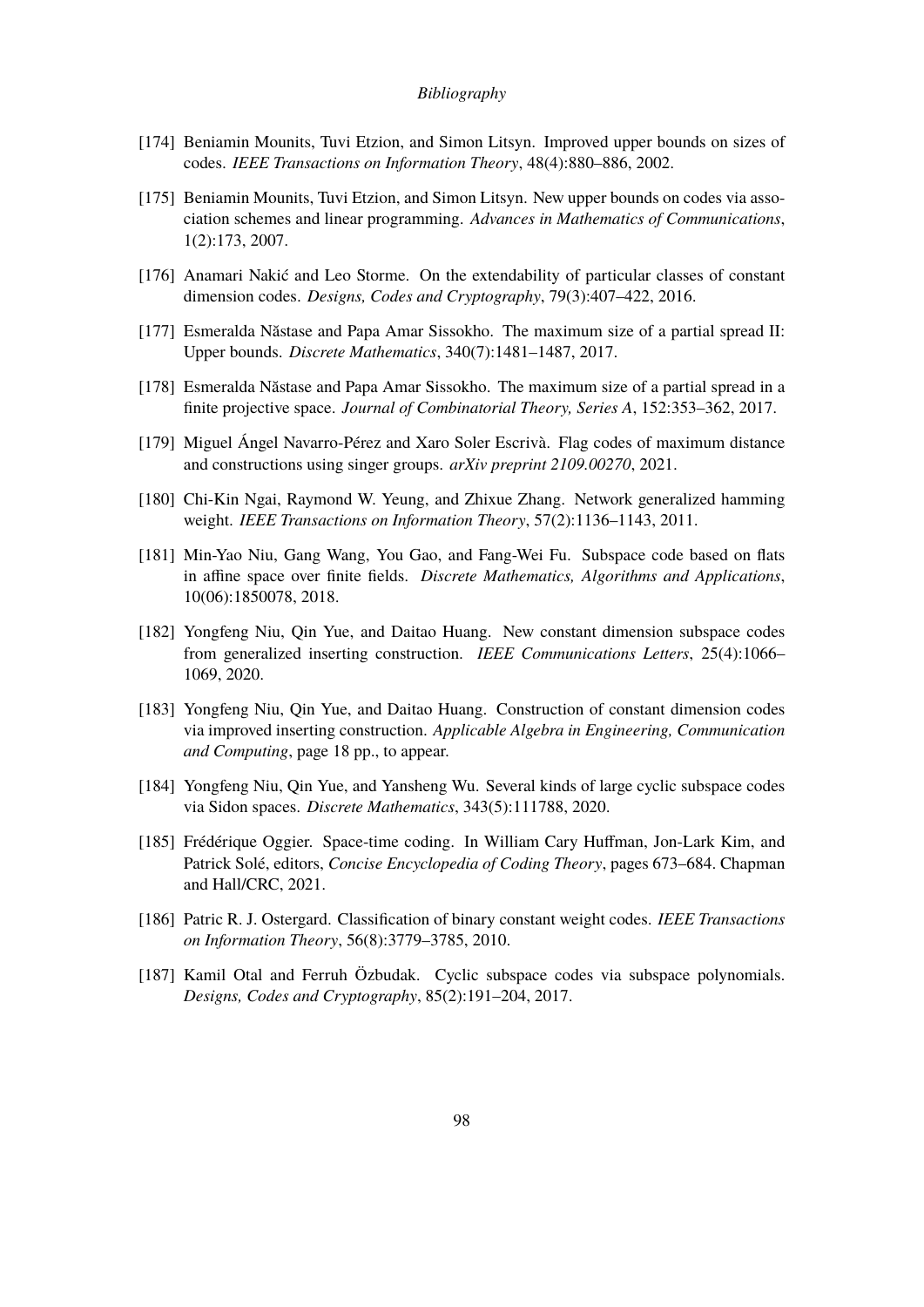- <span id="page-100-1"></span>[188] Kamil Otal and Ferruh Özbudak. Constructions of cyclic subspace codes and maximum rank distance codes. In Marcus Greferath, Mario Osvin Pavčević, Natalia Silberstein, and María Ángeles Vázquez-Castro, editors, *Network Coding and Subspace Designs*, pages 43–66. Springer, 2018.
- <span id="page-100-0"></span>[189] B. Srikanth Pai and B. Sundar Rajan. On the bounds of certain maximal linear codes in a projective space. *IEEE Transactions on Information Theory*, 61(9):4923–4927, 2015.
- [190] Sven Carel Polak. Semidefinite programming bounds for constant-weight codes. *IEEE Transactions on Information Theory*, 65(1):28–38, 2018.
- [191] Vinayak Ramkumar, Myna Vajha, Srinivasan Babu Balaji, M. Nikhil Krishnan, Birenjith Sasidharan, and P. Vijay Kumar. Codes for distributed storage. In William Cary Huffman, Jon-Lark Kim, and Patrick Solé, editors, *Concise Encyclopedia of Coding Theory*, pages 735–762. Chapman and Hall/CRC, 2021.
- [192] Netanel Raviv. *Subspace codes and distributed storage codes*. PhD thesis, Computer Science Department, Technion, 2017.
- [193] Ron M. Roth. Maximum-rank array codes and their application to crisscross error correction. *IEEE Transactions on Information Theory*, 37(2):328–336, 1991.
- <span id="page-100-2"></span>[194] Ron M. Roth, Netanel Raviv, and Itzhak Tamo. Construction of Sidon spaces with applications to coding. *IEEE Transactions on Information Theory*, 64(6):4412–4422, 2017.
- [195] Jumela F. Sarmiento. On point-cyclic resolutions of the 2 − (63, 7, 15) design associated with PG(5, 2). *Graphs and Combinatorics*, 18(3):621–632, 2002.
- [196] Alexander Schrijver. New code upper bounds from the terwilliger algebra and semidefinite programming. *IEEE Transactions on Information Theory*, 51(8):2859–2866, 2005.
- [197] Beniamino Segre. Teoria di Galois, fibrazioni proiettive e geometrie non desarguesiane. *Annali di Matematica Pura ed Applicata*, 64(1):1–76, 1964.
- [198] John Sheekey. A new family of linear maximum rank distance codes. *Advances in Mathematics of Communications*, 10(3):475–488, 2016.
- [199] John Sheekey. Binary additive MRD codes with minimum distance  $n 1$  must contain a semifield spread set. *Designs, Codes and Cryptography*, 87(11):2571–2583, 2019.
- [200] John Sheekey. MRD codes: Constructions and connections. In *Combinatorics and Finite Fields: Difference Sets, Polynomials, Pseudorandomness and Applications*, volume 23 of *Radon Series on Computational and Applied Mathematics*. De Gruyter, Berlin, 2019.
- [201] Alexander Shishkin. New multicomponent network subspace codes: Construction and decoding. In *2016 International Conference on Engineering and Telecommunication (EnT)*, pages 123–127. IEEE, 2016.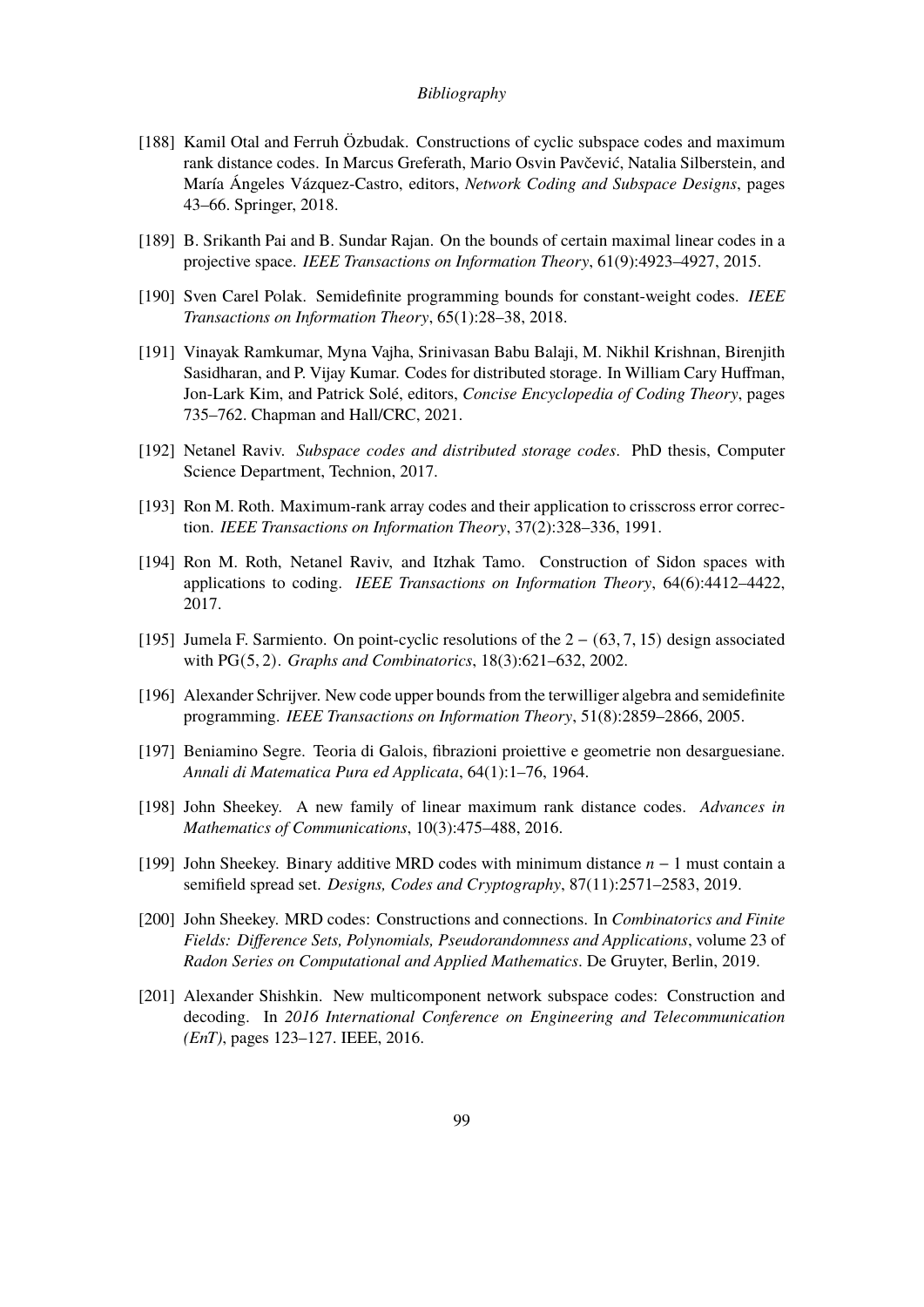- [202] Alexander Shishkin, Ernst Muhamedovich Gabidulin, and Nina Ivanovna Pilipchuk. On cardinality of network subspace codes. In *Proceeding of the Fourteenth International Workshop on Algebraic and Combinatorial Coding Theory (ACCT-XIV)*, volume 7, pages 300–306, 2014.
- [203] Natalia Silberstein and Tuvi Etzion. Large constant dimension codes and lexicodes. *Advances in Mathematics of Communications*, 5(2):177–189, 2011.
- [204] Natalia Silberstein and Anna-Lena Trautmann. New lower bounds for constant dimension codes. In *2013 IEEE International Symposium on Information Theory (ISIT 2013)*, pages 514–518. IEEE, 2013.
- [205] Natalia Silberstein and Anna-Lena Trautmann. Subspace codes based on graph matchings, Ferrers diagrams, and pending blocks. *IEEE Transactions on Information Theory*, 61(7):3937–3953, 2015.
- <span id="page-101-1"></span>[206] Danilo Silva and Frank Robert Kschischang. On metrics for error correction in network coding. *IEEE Transactions on Information Theory*, 55(12):5479–5490, 2009.
- [207] Danilo Silva, Frank Robert Kschischang, and Ralf Koetter. A rank-metric approach to error control in random network coding. *IEEE Transactions on Information Theory*, 54(9):3951–3967, 2008.
- <span id="page-101-2"></span>[208] Kishore Sinha, Z. Wang, and Dianhua Wu. Good equidistant codes constructed from certain combinatorial designs. *Discrete Mathematics*, 308(18):4205–4211, 2008.
- [209] Vitaly Skachek. Recursive code construction for random networks. *IEEE Transactions on Information Theory*, 56(3):1378–1382, 2010.
- [210] Neil James Alexander Sloane. An introduction to association schemes and coding theory. In Richard Allen Askey, editor, *Theory and application of special functions*, pages 225– 260. Elsevier, 1975. Proceedings of an Advanced Seminar Sponsored by the Mathematics Research Center, the University of Wisconsin–Madison, March 31–April 2, 1975.
- [211] Leo Storme. Coding theory and galois geometries. In William Cary Huffman, Jon-Lark Kim, and Patrick Solé, editors, *Concise Encyclopedia of Coding Theory*, pages 285–305. Chapman and Hall/CRC, 2021.
- [212] Simon Thomas. Designs over finite fields. *Geometriae Dedicata*, 24(2):237–242, 1987.
- <span id="page-101-0"></span>[213] Simon Thomas. Designs and partial geometries over finite fields. *Geometriae Dedicata*, 63(3):247–253, 1996.
- [214] Vladimir D. Tonchev. Codes and designs. In Vera Pless, Richard Anthony Brualdi, and William Cary Huffman, editors, *Handbook of Coding Theory*, volume 2, pages 1229–1267. Elsevier, 1998.
- [215] Anna-Lena Trautmann. *Constructions, decoding and automorphisms of subspace codes*. PhD thesis, University of Zurich, 2013.